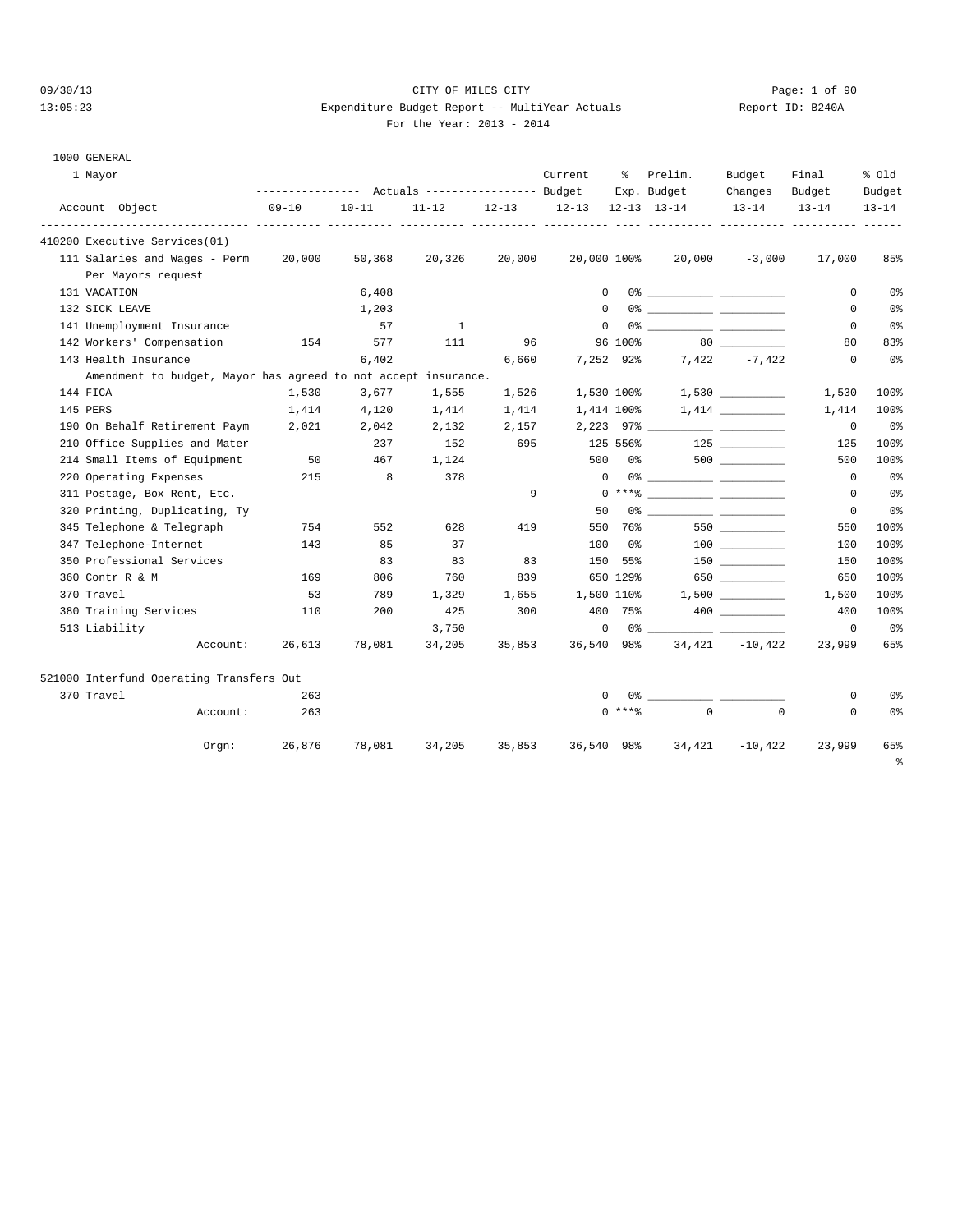#### 09/30/13 CITY OF MILES CITY Page: 2 of 90 13:05:23 Expenditure Budget Report -- MultiYear Actuals Report ID: B240A For the Year: 2013 - 2014

| For the Year: $2013 - 2$ |
|--------------------------|
|--------------------------|

| KEPULL ID. |  |
|------------|--|
|            |  |
|            |  |

| 1000 GENERAL                                                                                                            |                                                 |           |           |           |              |          |                                                                                                                                                                                                                                                                                                                        |                    |             |                |
|-------------------------------------------------------------------------------------------------------------------------|-------------------------------------------------|-----------|-----------|-----------|--------------|----------|------------------------------------------------------------------------------------------------------------------------------------------------------------------------------------------------------------------------------------------------------------------------------------------------------------------------|--------------------|-------------|----------------|
| 2 City Council                                                                                                          |                                                 |           |           |           | Current      | ႜၟ       | Prelim.                                                                                                                                                                                                                                                                                                                | Budget             | Final       | % old          |
|                                                                                                                         | --------------- Actuals ---------------- Budget |           |           |           |              |          | Exp. Budget                                                                                                                                                                                                                                                                                                            | Changes            | Budget      | Budget         |
| Account Object                                                                                                          | $09 - 10$                                       | $10 - 11$ | $11 - 12$ | $12 - 13$ | $12 - 13$    |          | $12 - 13$ $13 - 14$                                                                                                                                                                                                                                                                                                    | $13 - 14$          | $13 - 14$   | $13 - 14$      |
| 410100 Legislative Services(02)                                                                                         |                                                 |           |           |           |              |          |                                                                                                                                                                                                                                                                                                                        |                    |             |                |
| 111 Salaries and Wages - Perm                                                                                           | 23,500                                          | 24,000    | 24,000    | 24,000    | 24,000 100%  |          |                                                                                                                                                                                                                                                                                                                        |                    | 24,000      | 100%           |
| 141 Unemployment Insurance                                                                                              |                                                 |           | $-2$      |           | $\mathsf{O}$ |          | 0 왕                                                                                                                                                                                                                                                                                                                    |                    | $\mathbf 0$ | 0%             |
| 142 Workers' Compensation                                                                                               | 180                                             | 169       | 130       | 115       |              | 115 100% |                                                                                                                                                                                                                                                                                                                        | 94                 | 94          | 81%            |
| 144 FICA                                                                                                                | 1,797                                           | 1,836     | 1,836     | 1,836     | 1,836 100%   |          |                                                                                                                                                                                                                                                                                                                        | $1,836$ __________ | 1,836       | 100%           |
| 145 PERS                                                                                                                | 981                                             | 636       | 636       | 636       |              | 636 100% |                                                                                                                                                                                                                                                                                                                        |                    | 636         | 100%           |
| 220 Operating Expenses                                                                                                  | $\overline{4}$                                  |           | 66        | 487       |              | $0***8$  |                                                                                                                                                                                                                                                                                                                        |                    | $\mathbf 0$ | 0%             |
| 350 Professional Services                                                                                               |                                                 |           | 5,000     | 2,850     |              | $0***8$  |                                                                                                                                                                                                                                                                                                                        |                    | 0           | 0%             |
| 370 Travel                                                                                                              | 661                                             | 578       | 333       |           |              | 500 0%   |                                                                                                                                                                                                                                                                                                                        |                    | 500         | 100%           |
| 380 Training Services                                                                                                   | 525                                             |           | 215       | 165       |              | 500 33%  |                                                                                                                                                                                                                                                                                                                        |                    | 500         | 100%           |
| Account:                                                                                                                | 27,648                                          | 27,219    | 32,214    | 30,089    |              |          | 27,587 109% 27,566 0                                                                                                                                                                                                                                                                                                   |                    | 27,566      | 99%            |
| 410105 Safety Culture-Supplies                                                                                          |                                                 |           |           |           |              |          |                                                                                                                                                                                                                                                                                                                        |                    |             |                |
| 230 Repair and Maintenance Su                                                                                           |                                                 | 282       |           |           | 1,000        | 0 %      |                                                                                                                                                                                                                                                                                                                        | 1,000              | 1,000       | 100%           |
| Account:                                                                                                                |                                                 | 282       |           |           | 1,000        | 0 %      |                                                                                                                                                                                                                                                                                                                        | $1,000$ 0          | 1,000       | 100%           |
| 411101 Labor Negotiations                                                                                               |                                                 |           |           |           |              |          |                                                                                                                                                                                                                                                                                                                        |                    |             |                |
| 350 Professional Services                                                                                               |                                                 | 1,754     |           |           | $\mathbf{0}$ |          | 0 %                                                                                                                                                                                                                                                                                                                    |                    | 0           | 0%             |
| Account:                                                                                                                |                                                 | 1,754     |           |           |              | $0$ **** | $\Omega$                                                                                                                                                                                                                                                                                                               | $\mathbf 0$        | $\mathbf 0$ | 0%             |
| 470300 Ecomonic Development                                                                                             |                                                 |           |           |           |              |          |                                                                                                                                                                                                                                                                                                                        |                    |             |                |
| 350 Professional Services                                                                                               | 5,000                                           | 5,000     | 16,610    | 13,438    | 13,438 100%  |          |                                                                                                                                                                                                                                                                                                                        |                    | 13,438      | 100%           |
| Account:                                                                                                                | 5,000                                           | 5,000     | 16,610    | 13,438    | 13,438 100%  |          | 13,438                                                                                                                                                                                                                                                                                                                 | $\overline{0}$     | 13,438      | 100%           |
| 521000 Interfund Operating Transfers Out                                                                                |                                                 |           |           |           |              |          |                                                                                                                                                                                                                                                                                                                        |                    |             |                |
| 370 Travel                                                                                                              | 211                                             |           |           |           | $\mathbf{0}$ |          | $0$ $\frac{1}{2}$ $\frac{1}{2}$ $\frac{1}{2}$ $\frac{1}{2}$ $\frac{1}{2}$ $\frac{1}{2}$ $\frac{1}{2}$ $\frac{1}{2}$ $\frac{1}{2}$ $\frac{1}{2}$ $\frac{1}{2}$ $\frac{1}{2}$ $\frac{1}{2}$ $\frac{1}{2}$ $\frac{1}{2}$ $\frac{1}{2}$ $\frac{1}{2}$ $\frac{1}{2}$ $\frac{1}{2}$ $\frac{1}{2}$ $\frac{1}{2}$ $\frac{1}{2$ |                    | 0           | 0 <sup>8</sup> |
| 820 Transfers to Other Funds                                                                                            |                                                 |           | 250,000   |           | $\mathbf{0}$ |          |                                                                                                                                                                                                                                                                                                                        | 46,000             |             | 46,000 ******  |
| \$ 46000 added to CIP to purchase the following items:                                                                  |                                                 |           |           |           |              |          |                                                                                                                                                                                                                                                                                                                        |                    |             |                |
| Monies to cover cost of Fire Safety in City Hall @ \$15000.00                                                           |                                                 |           |           |           |              |          |                                                                                                                                                                                                                                                                                                                        |                    |             |                |
| \$ 16000.00 in CIP for the Libary. They have a one time choice to either replace<br>carpet, or purchase the microfiche. |                                                 |           |           |           |              |          |                                                                                                                                                                                                                                                                                                                        |                    |             |                |
| Purchase 2 used trucks for the Park for \$15000.00                                                                      |                                                 |           |           |           |              |          |                                                                                                                                                                                                                                                                                                                        |                    |             |                |
| Account:                                                                                                                | 211                                             |           | 250,000   |           |              | $0$ **** | $\mathbf 0$                                                                                                                                                                                                                                                                                                            | 46,000             |             | 46,000 ******  |
| $0$ rgn:                                                                                                                | 32,859                                          | 34,255    | 298,824   | 43,527    | 42,025 104%  |          | 42,004                                                                                                                                                                                                                                                                                                                 | 46,000             | 88,004      | 209%           |
|                                                                                                                         |                                                 |           |           |           |              |          |                                                                                                                                                                                                                                                                                                                        |                    |             | 昙              |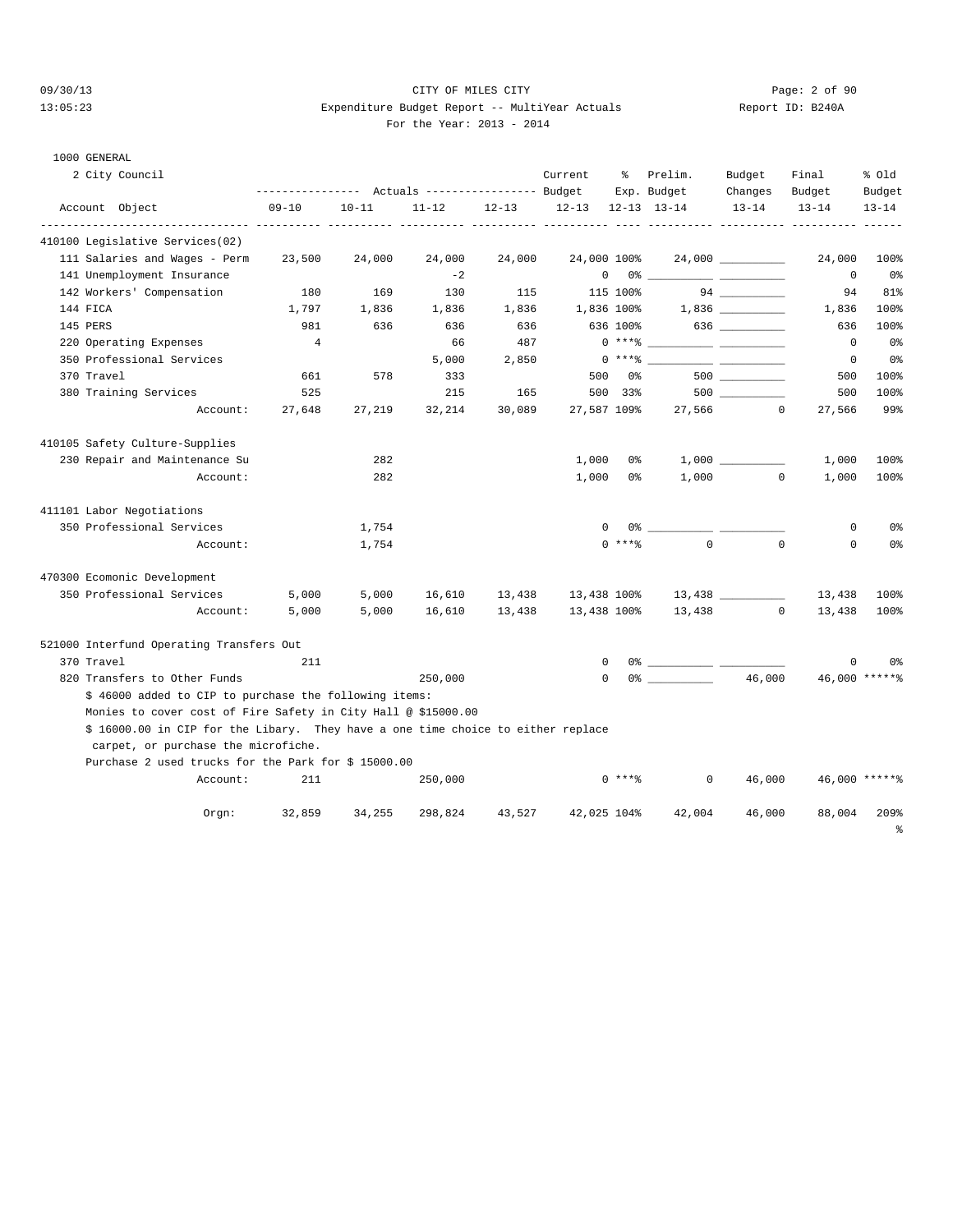### 09/30/13 Page: 3 of 90 13:05:23 Expenditure Budget Report -- MultiYear Actuals Report ID: B240A For the Year: 2013 - 2014

1000 GENERAL

| 3 City Clerk                                                                | --------------- Actuals ---------------- Budget    |           |                      |           | Current                            | ႜွ          | Prelim.<br>Exp. Budget | Budget<br>Changes                    | Final<br>Budget | % old<br>Budget |
|-----------------------------------------------------------------------------|----------------------------------------------------|-----------|----------------------|-----------|------------------------------------|-------------|------------------------|--------------------------------------|-----------------|-----------------|
| Account Object                                                              | $09 - 10$<br>------------ ---------- ---------- -- | $10 - 11$ | 11-12<br>----- ----- | $12 - 13$ | $12 - 13$<br>----- ---------- ---- |             | $12 - 13$ $13 - 14$    | $13 - 14$<br>------- ---------- ---- | $13 - 14$       | $13 - 14$       |
| 410500 Financial Services(03)                                               |                                                    |           |                      |           |                                    |             |                        |                                      |                 |                 |
| 111 Salaries and Wages - Perm                                               | 99,514                                             | 62,813    | 117,755              | 108,964   | 124,074 88%                        |             | 117,435                | $-8,240$                             | 109,195         | 88%             |
| Elimination of finance clerk position.                                      |                                                    |           |                      |           |                                    |             |                        |                                      |                 |                 |
| 121 OVERTIME-PERMANENT                                                      | 898                                                | 529       | 1,246                | 353       |                                    | $3,573$ 10% | 1,170                  | 3,097                                | 4,267           | 119%            |
| Increase due to match payroll spreadsheet for FY14 increases.               |                                                    |           |                      |           |                                    |             |                        |                                      |                 |                 |
| 131 VACATION                                                                | 3,570                                              | 5,651     | 9,370                | 10,144    |                                    | 6,173 164%  | 6,221                  | $-374$                               | 5,847           | 94%             |
| Increase due to match payroll spreadsheet for new payroll spreadsheet.      |                                                    |           |                      |           |                                    |             |                        |                                      |                 |                 |
| 132 SICK LEAVE                                                              | 2,330                                              | 799       | 2,581                | 6,845     |                                    | 2,692 254%  | 2,712                  | $-2,712$                             | 0               | 0 <sub>8</sub>  |
| New payroll spreadsheet did not have the sick leave seperated. Added to the |                                                    |           |                      |           |                                    |             |                        |                                      |                 |                 |
| wages.                                                                      |                                                    |           |                      |           |                                    |             |                        |                                      |                 |                 |
| 133 OTHER LEAVE PAY                                                         | 1,992                                              | 517       | 2,356                | 1,243     |                                    | 7,212 17%   | 9,984                  | $-2,772$                             | 7,212           | 100%            |
| Decrease due to match payroll spreadsheet with finance clerk eliminated.    |                                                    |           |                      |           |                                    |             |                        |                                      |                 |                 |
| 141 Unemployment Insurance                                                  | 163                                                | 105       | 334                  | 468       |                                    | 503 93%     | 614                    | $-45$                                | 569             | 113%            |
| Decrease due to match payroll spreadsheet with fiance clerk eliminated.     |                                                    |           |                      |           |                                    |             |                        |                                      |                 |                 |
| 142 Workers' Compensation                                                   | 1,147                                              | 639       | 1,077                | 1,120     | 1,322 85%                          |             | 1,264                  | $-116$                               | 1,148           | 86%             |
| Decrease due to match payroll spreadsheet with finance clerk eliminated.    |                                                    |           |                      |           |                                    |             |                        |                                      |                 |                 |
| 143 Health Insurance                                                        | 13,699                                             | 6,868     | 18,353               | 18,706    | 23,931 78%                         |             |                        |                                      | 22,266          | 93%             |
| 144 FICA                                                                    | 7,530                                              | 5,340     | 10,228               | 10,188    | 10,995 93%                         |             | 10,444                 | $-766$                               | 9,678           | 88%             |
| Decrease to match new payroll spreadsheets with finance clerk eliminated    |                                                    |           |                      |           |                                    |             |                        |                                      |                 |                 |
| 145 PERS                                                                    | 5,960                                              | 2,687     | 7,296                | 7,316     | 10,079 73%                         |             | 10,923                 | $-807$                               | 10,116          | 100%            |
| Decrease to match new payroll spreadsheets with finance clerk eliminated.   |                                                    |           |                      |           |                                    |             |                        |                                      |                 |                 |
| 196 CLOTHING ALLOTMENT                                                      | 360                                                | 330       | 210                  | 495       |                                    | 450 110%    |                        |                                      | 450             | 100%            |
| 210 Office Supplies and Mater                                               | 1,226                                              | 889       | 2,192                | 2,999     | 1,000 300%                         |             |                        |                                      | 2,808           | 280%            |
| 214 Small Items of Equipment                                                | 2,532                                              | 2,949     | 1,827                | 2,472     |                                    | 4,000 62%   |                        |                                      | 3,050           | 76%             |
| copier/scanner \$900                                                        |                                                    |           |                      |           |                                    |             |                        |                                      |                 |                 |
| Computer/replacement \$850                                                  |                                                    |           |                      |           |                                    |             |                        |                                      |                 |                 |
| Software \$350                                                              |                                                    |           |                      |           |                                    |             |                        |                                      |                 |                 |
| Calculators & office equip \$1,000                                          |                                                    |           |                      |           |                                    |             |                        |                                      |                 |                 |
| 220 Operating Expenses                                                      | 413                                                | 892       | 3,302                | 3,535     |                                    | 2,000 177%  |                        |                                      | 3,600           | 180%            |
| 230 Repair and Maintenance Su                                               | 88                                                 | 19        | 261                  |           | 200                                | 0%          |                        |                                      | 200             | 100%            |
| 311 Postage, Box Rent, Etc.                                                 | 1,091                                              | 948       | 603                  | 1,960     |                                    | 1,000 196%  |                        |                                      | 3,600           | 360%            |
| 320 Printing, Duplicating, Ty                                               | 1,178                                              | 744       | 6,259                | 451       |                                    | 2,000 23%   |                        | $2,000 -1,000$                       | 1,000           | 50%             |
| Per Mayor budget reduction 7/15/13                                          |                                                    |           |                      |           |                                    |             |                        |                                      |                 |                 |
| 330 Publicity, Subscriptions                                                | 1,413                                              | 1,612     | 1,427                | 681       |                                    | 1,700 40%   | 1,700                  | $-300$                               | 1,400           | 82%             |
| Per Mayor for budget reduction 7/15/13                                      |                                                    |           |                      |           |                                    |             |                        |                                      |                 |                 |
| 334 Memberships, Registration                                               | 2,579                                              | 2,596     | 2,563                | 2,838     |                                    | 2,700 105%  | 3,700                  | $-300$                               | 3,400           | 125%            |
| Per Mayor budget reduction 7/15/13                                          |                                                    |           |                      |           |                                    |             |                        |                                      |                 |                 |
| 345 Telephone & Telegraph                                                   | 1,048                                              | 1,172     | 891                  | 693       | 1,200                              | 58%         | 750                    |                                      | 750             | 62%             |
| 347 Telephone-Internet                                                      | 107                                                | 115       | 193                  | 222       | 250                                | 89%         | 250                    |                                      | 250             | 100%            |
| 350 Professional Services                                                   | 16,915                                             | 14,516    | 29,632               | 21,434    | 30,000 71%                         |             | 38,640                 | $-3,640$                             | 35,000          | 116%            |
| Auditors \$17,500                                                           |                                                    |           |                      |           |                                    |             |                        |                                      |                 |                 |
| Blk Mtn \$11,000                                                            |                                                    |           |                      |           |                                    |             |                        |                                      |                 |                 |
| Post Emp analysis \$5,000                                                   |                                                    |           |                      |           |                                    |             |                        |                                      |                 |                 |
| City Silo $$4,140 = $500$                                                   |                                                    |           |                      |           |                                    |             |                        |                                      |                 |                 |
| Annual Report \$500                                                         |                                                    |           |                      |           |                                    |             |                        |                                      |                 |                 |
| Reduced per Mayor for budget reduction 7/15/13                              |                                                    |           |                      |           |                                    |             |                        |                                      |                 |                 |
| 360 Contr R & M                                                             | 3,765                                              | 5,516     | 5,969                | 4,590     |                                    | 8,000 57%   | 19,612                 | $-11,612$                            | 8,000           | 100%            |
| Data Imaging Services \$\$10,800 + \$500                                    |                                                    |           |                      |           |                                    |             |                        |                                      |                 |                 |
| Municipal Code \$2\$2,500 + 500                                             |                                                    |           |                      |           |                                    |             |                        |                                      |                 |                 |
| Google Apps Internet = $$3,200$                                             |                                                    |           |                      |           |                                    |             |                        |                                      |                 |                 |
| Google Archive = $$2,112$                                                   |                                                    |           |                      |           |                                    |             |                        |                                      |                 |                 |
|                                                                             |                                                    |           |                      |           |                                    |             |                        |                                      |                 |                 |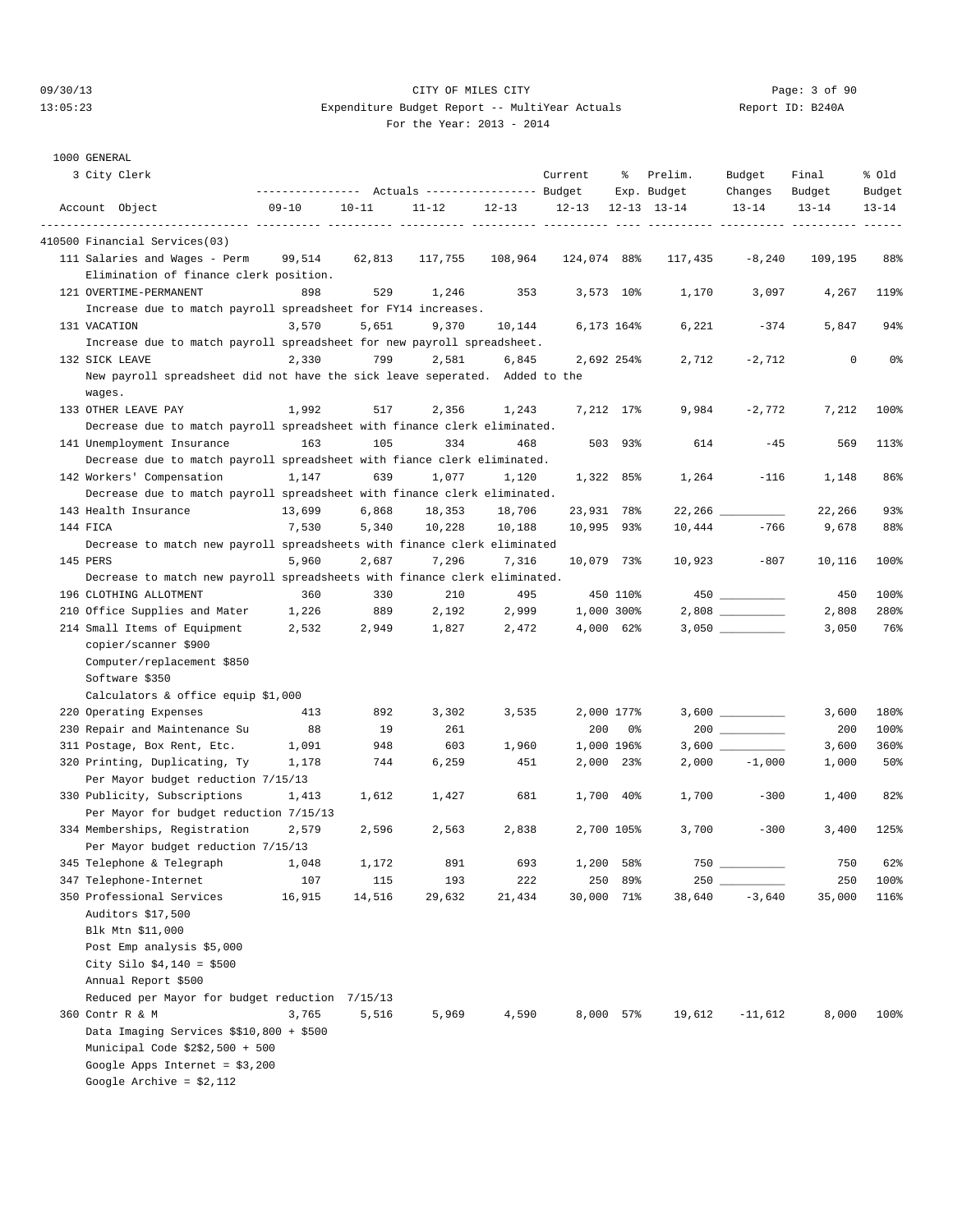1000 GENERAL

#### 09/30/13 CITY OF MILES CITY Page: 4 of 90 13:05:23 Expenditure Budget Report -- MultiYear Actuals Report ID: B240A For the Year: 2013 - 2014

| For the Year: 2013 - 20 |  |  |  |  |  |  |
|-------------------------|--|--|--|--|--|--|
|-------------------------|--|--|--|--|--|--|

3 City Clerk Current % Prelim. Budget Final % Old

|            |                           |                                                         |           |           | ------------- Actuals ---------------- Budget |           |                   |                | Exp. Budget  | Changes          | Budget         | Budget    |
|------------|---------------------------|---------------------------------------------------------|-----------|-----------|-----------------------------------------------|-----------|-------------------|----------------|--------------|------------------|----------------|-----------|
|            | Account Object            |                                                         | $09 - 10$ | $10 - 11$ | $11 - 12$                                     | $12 - 13$ | 12-13 12-13 13-14 |                |              | $13 - 14$        | $13 - 14$      | $13 - 14$ |
|            |                           | Reduced by 11612 per Mayor for budget reduction 7/15/13 |           |           |                                               |           |                   |                |              |                  |                |           |
| 370 Travel |                           |                                                         | 186       | 1,167     | 1,023                                         | 921       |                   |                |              |                  | 1,200          | 100%      |
|            | 380 Training Services     |                                                         | 846       | 260       | 592                                           | 274       | 1,000 27%         |                |              | 1,000            | 1,000          | 100%      |
| 382 Books  |                           |                                                         | 102       |           | 79                                            | 306       |                   |                | 100 306% 200 |                  | 200            | 200%      |
|            | 513 Liability             |                                                         | 96,995    | 74,625    | 73,416                                        | 67,923    |                   |                |              |                  | $\overline{0}$ | 0%        |
|            |                           | 521 Surety Bonds for Official                           | 300       | 325       | 235                                           | 923       |                   | 923 100%       | 950          | 33               | 983            | 106%      |
|            |                           | Adjusted to actual invoice                              |           |           |                                               |           |                   |                |              |                  |                |           |
|            |                           | 940 Machinery & Equipment                               |           |           | 28,926                                        |           | $\mathbf{0}$      |                |              |                  | 0              | 0%        |
|            |                           | Account:                                                | 267,947   | 194,623   | 330,196                                       | 278,064   | 248,277 112%      |                |              | 266,743 - 29,554 | 237,189        | 95%       |
|            | 411101 Labor Negotiations |                                                         |           |           |                                               |           |                   |                |              |                  |                |           |
|            |                           | 350 Professional Services                               | 14,566    | 24,598    | 24,122                                        | 12,677    | 15,000 85%        |                | 15,000       | $-3,000$         | 12,000         | 80%       |
|            |                           | Per Mayor budget reduction 7/15/13                      |           |           |                                               |           |                   |                |              |                  |                |           |
|            |                           | Account:                                                | 14,566    | 24,598    | 24,122                                        |           | 12,677 15,000 85% |                | 15,000       | $-3,000$         | 12,000         | 80%       |
|            |                           | 510330 Comprehensive Liability Insurance                |           |           |                                               |           |                   |                |              |                  |                |           |
|            | 513 Liability             |                                                         |           |           |                                               |           | 67,952            | 0%             | 69,000       | $-5.416$         | 63,584         | 93%       |
|            |                           | True up liability premiums                              |           |           |                                               |           |                   |                |              |                  |                |           |
|            |                           | Account:                                                |           |           |                                               |           | 67,952            | 0 <sup>8</sup> | 69,000       | $-5.416$         | 63,584         | 93%       |
|            |                           | 521000 Interfund Operating Transfers Out                |           |           |                                               |           |                   |                |              |                  |                |           |

| 370 Travel                   | 211     |         |         |         | $(1 -$ | 0.‱      |                     |          |         | 0%  |
|------------------------------|---------|---------|---------|---------|--------|----------|---------------------|----------|---------|-----|
| 820 Transfers to Other Funds | 6,000   |         |         |         | $(1 -$ | 0%       |                     |          |         | 0%  |
| Account:                     | 6,211   |         |         |         |        | $0$ **** | $\cap$              | $\Omega$ |         | 0%  |
| Orem:                        | 288,724 | 219,221 | 354,318 | 290,741 |        |          | 331,229 88% 350,743 | -37,970  | 312,773 | 94% |

%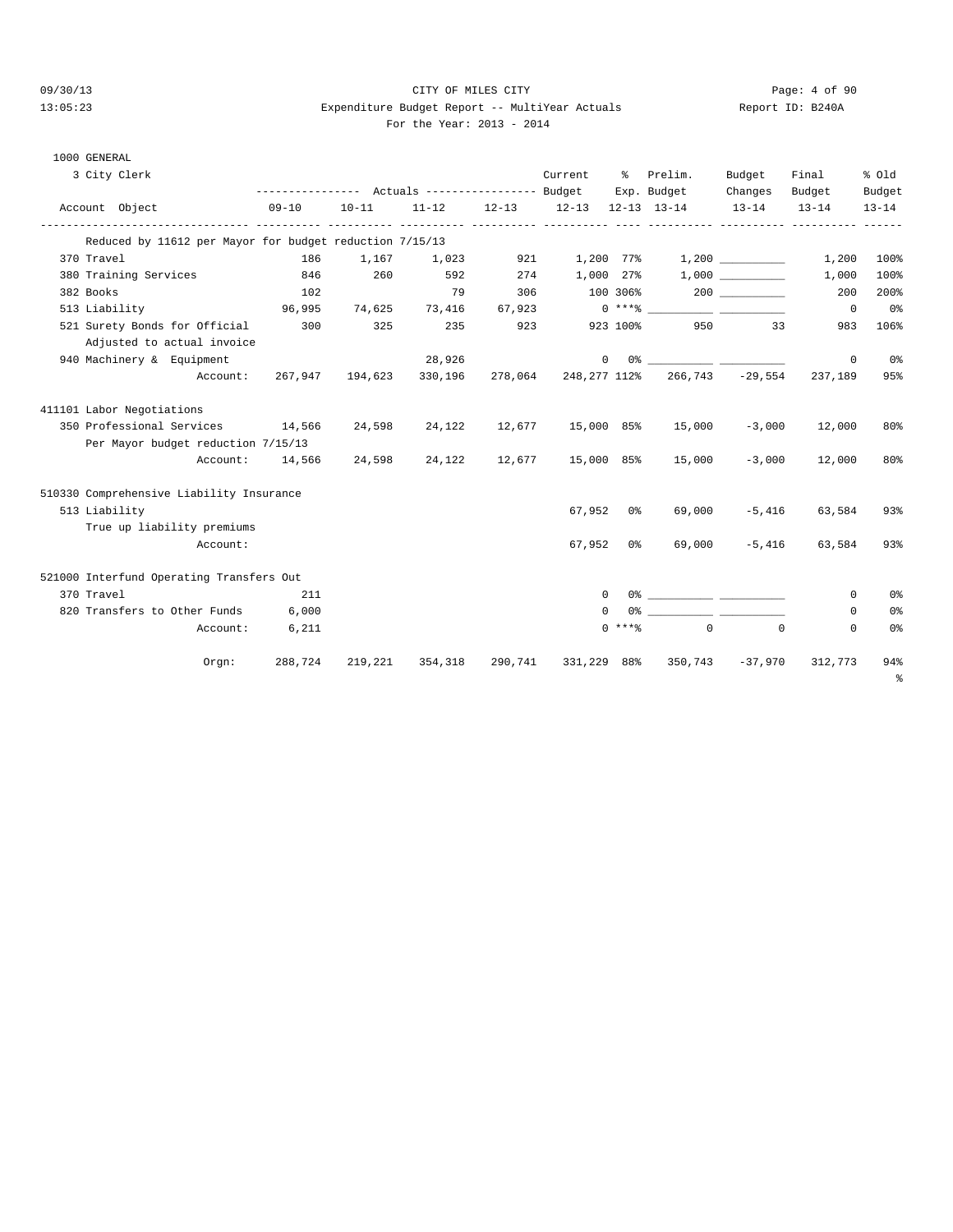### 09/30/13 Page: 5 of 90 13:05:23 Expenditure Budget Report -- MultiYear Actuals Report ID: B240A For the Year: 2013 - 2014

# 1000 GENERAL

| 4 Attorney                                                             |           |           |        |                | Current     | ႜၟ             | Prelim.                                                 | Budget   | Final                    | % Old        |
|------------------------------------------------------------------------|-----------|-----------|--------|----------------|-------------|----------------|---------------------------------------------------------|----------|--------------------------|--------------|
|                                                                        |           |           |        |                |             |                | Exp. Budget                                             | Changes  | Budget                   | Budget       |
| Account Object                                                         | $09 - 10$ | $10 - 11$ |        |                |             |                | $11-12$ $12-13$ $12-13$ $12-13$ $13-14$ $13-14$ $13-14$ |          |                          | $13 - 14$    |
| 411100 Legal Services(04)                                              |           |           |        |                |             |                |                                                         |          |                          |              |
| 111 Salaries and Wages - Perm 68,228 62,165 77,479 104,757 72,942 144% |           |           |        |                |             |                |                                                         |          | 78,098                   | 107%         |
| Line 214, purchase fax machine                                         |           |           |        |                |             |                |                                                         |          |                          |              |
| 141 Unemployment Insurance                                             | 102       | 93        | 195    | 367            |             | 256 143%       |                                                         | 352      | 352                      | 137%         |
| 142 Workers' Compensation                                              | 525       | 554       | 653    | 2,366          |             | 375 631%       |                                                         | 395      | 395                      | 105%         |
| 144 FICA                                                               | 5,219     | 4,756     | 5,927  | 8,017          |             | 5,580 144%     |                                                         | 5,975    | 5,975                    | 107%         |
| 145 PERS                                                               | 4,824     | 4,250     | 5,142  | 6,994          |             | 5,157 136%     |                                                         | 6,303    |                          | $6,303$ 122% |
| 196 CLOTHING ALLOTMENT                                                 |           |           |        | 38             |             | $0$ ****       |                                                         |          |                          | $56****8$    |
| 210 Office Supplies and Mater                                          |           |           | 177    | 1,066          |             | $0$ ****       |                                                         | 250      |                          | 250 ******   |
| paper, cartridges, files, boxes for city prosecutor                    |           |           |        |                |             |                |                                                         |          |                          |              |
| 214 Small Items of Equipment                                           |           |           |        |                |             | $\circ$<br>0 % |                                                         |          |                          | $200$ ****** |
| fax machine                                                            |           |           |        |                |             |                |                                                         |          |                          |              |
| 220 Operating Expenses 1,798                                           |           | 815       | 537    | 603            |             | 300 201%       |                                                         | $300$    | 300                      | 100%         |
| 311 Postage, Box Rent, Etc.                                            | 298       | 168       | 174    | 300            |             | 300 100%       |                                                         | $300$    | 300                      | 100%         |
| 345 Telephone & Telegraph                                              | 309       | 115       | 101    | 129            |             | 120 108%       |                                                         | 120      | 120                      | 100%         |
| 347 Telephone-Internet                                                 |           |           |        |                |             | 120 0%         |                                                         | 120      | 120                      | 100%         |
| 350 Professional Services                                              |           | 1,760     | 2,187  | 1,733          |             | 1,200 144%     |                                                         | 1,200    | 1,200                    | 100%         |
| 360 Contr R & M                                                        | 13        |           |        | 100            |             | 200 50%        |                                                         |          | 200                      | 100%         |
| 370 Travel                                                             | 434       | 299       | 365    | 346            |             | 550 63%        |                                                         |          | 550                      | 100%         |
| Account:                                                               | 81,750    | 74,975    | 92,937 | 126,816        |             | 87,100 146%    |                                                         | 94,419 0 | 94,419                   | 108%         |
| $0$ rgn:                                                               | 81,750    | 74,975    |        | 92,937 126,816 | 87,100 146% |                |                                                         | 94,419   | $\overline{0}$<br>94,419 | 108%         |
|                                                                        |           |           |        |                |             |                |                                                         |          |                          | ႜႜ           |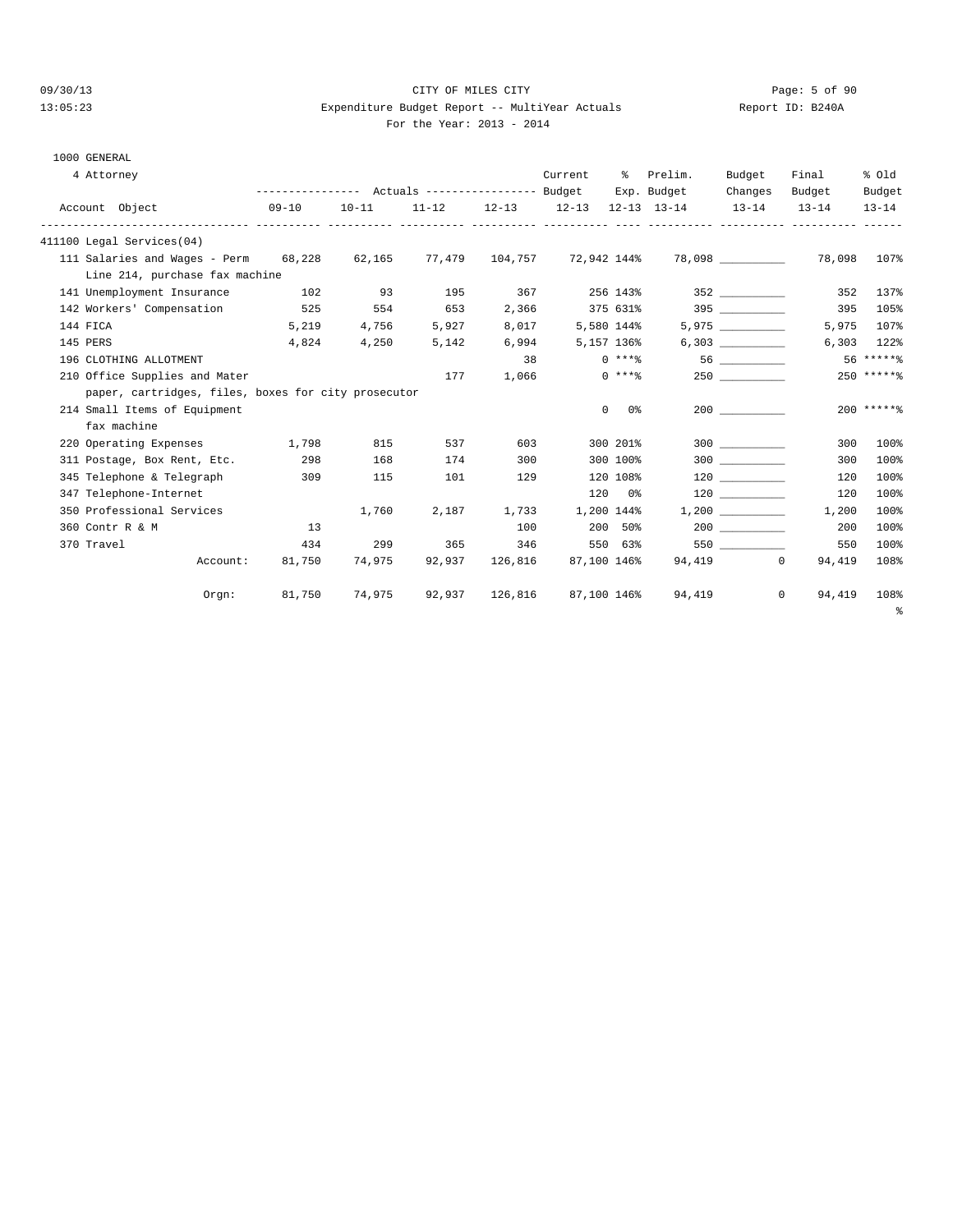## 09/30/13 CITY OF MILES CITY Page: 6 of 90 13:05:23 Expenditure Budget Report -- MultiYear Actuals Report ID: B240A For the Year: 2013 - 2014

|  | $\sim$ | ror une rear.<br>۰.<br>× |
|--|--------|--------------------------|
|  |        |                          |

| 1000 GENERAL |
|--------------|

| TANTINE ARTICLE                                                                                                                                                  |                                                 |           |           |           |                   |             |                        |                   |                 |                 |
|------------------------------------------------------------------------------------------------------------------------------------------------------------------|-------------------------------------------------|-----------|-----------|-----------|-------------------|-------------|------------------------|-------------------|-----------------|-----------------|
| 5 Police                                                                                                                                                         | --------------- Actuals ---------------- Budget |           |           |           | Current           | ႜ           | Prelim.<br>Exp. Budget | Budget<br>Changes | Final<br>Budget | % old<br>Budget |
| Account Object                                                                                                                                                   | $09 - 10$                                       | $10 - 11$ | $11 - 12$ | $12 - 13$ | 12-13 12-13 13-14 | $- - - - -$ |                        | $13 - 14$         | $13 - 14$       | $13 - 14$       |
| ----------- ----------<br>411101 Labor Negotiations                                                                                                              |                                                 |           |           |           |                   |             |                        |                   |                 |                 |
| 350 Professional Services                                                                                                                                        |                                                 | 124       |           |           |                   | $\mathbf 0$ |                        |                   | 0               | 0%              |
| Account:                                                                                                                                                         |                                                 | 124       |           |           |                   | $0$ ****    | $\Omega$               | $\Omega$          | $\mathbf 0$     | 0 %             |
|                                                                                                                                                                  |                                                 |           |           |           |                   |             |                        |                   |                 |                 |
| 420140 Crime Control and Investigation(05)                                                                                                                       |                                                 |           |           |           |                   |             |                        |                   |                 |                 |
| 111 Salaries and Wages - Perm                                                                                                                                    | 451,166                                         | 480,627   | 543,995   | 606,856   | 674,824 90%       |             | 706,848                | $-87,430$         | 619,418         | 91%             |
| Vacancy saving- 1 Det Lieu position eliminated, and 2 Sargeants added. 17<br>officers hired at end of July.                                                      |                                                 |           |           |           |                   |             |                        |                   |                 |                 |
| Increase per amendment amount of \$ 13345 to include Secretary.                                                                                                  |                                                 |           |           |           |                   |             |                        |                   |                 |                 |
| Per line veto 9/10/13, delete Secretary position from budget.                                                                                                    |                                                 |           |           |           |                   |             |                        |                   |                 |                 |
| 121 OVERTIME-PERMANENT                                                                                                                                           | 31,552                                          | 36,893    | 55,296    | 38,507    |                   | 21,500 179% |                        |                   | 21,504          | 100%            |
| 131 VACATION                                                                                                                                                     | 37,339                                          | 27,683    | 38,304    | 32,554    |                   | 30,000 109% |                        |                   | 30,000          | 100%            |
| 132 SICK LEAVE                                                                                                                                                   | 27,870                                          | 8,703     | 14,926    | 15,537    | 7,500 207%        |             |                        |                   | 7,500           | 100%            |
| 133 OTHER LEAVE PAY                                                                                                                                              | 5,843                                           | 4,970     | 16,276    | 8,948     |                   | 8,000 112%  |                        |                   | 8,004           | 100%            |
| 134 HOLIDAY PAY                                                                                                                                                  | 19,604                                          | 25,479    | 32,267    | 30,667    |                   | 21,500 143% |                        |                   | 21,504          | 100%            |
| 141 Unemployment Insurance                                                                                                                                       | 876                                             | 879       | 1,770     | 2,608     |                   | 2,762 94%   | 3,465                  | $-279$            | 3,186           | 115%            |
| Decrease to match new payroll spreadsheet of elimination of Det Lieu, and adding                                                                                 |                                                 |           |           |           |                   |             |                        |                   |                 |                 |
| 2 Sargeants.                                                                                                                                                     |                                                 |           |           |           |                   |             |                        |                   |                 |                 |
| 142 Workers' Compensation                                                                                                                                        | 26,506                                          | 23,618    | 26,802    | 30,866    |                   | 34,412 90%  | 34,747                 | $-2,421$          | 32,326          | 93%             |
| Decrease to match new payroll spreadsheet of elimination of Det Lieu, and adding                                                                                 |                                                 |           |           |           |                   |             |                        |                   |                 |                 |
| 2 Sargeants.                                                                                                                                                     |                                                 |           |           |           |                   |             |                        |                   |                 |                 |
| 143 Health Insurance                                                                                                                                             | 82,564                                          | 83,582    | 97,677    | 98,153    | 116,154 85%       |             | 126,150                | $-14,844$         | 111,306         | 95%             |
| Decrease to match new payroll spreadsheet of elimination of Det Lieu, and adding                                                                                 |                                                 |           |           |           |                   |             |                        |                   |                 |                 |
| 2 Sargeants.                                                                                                                                                     |                                                 |           |           |           |                   |             |                        |                   |                 |                 |
| 144 FICA                                                                                                                                                         | 9,096                                           | 9,155     | 10,968    | 11,332    |                   | 15,554 73%  | 15,290                 | $-1,659$          | 13,631          | 87%             |
| Decrease to match new payroll spreadsheet of elimination of Det Lieu, and adding                                                                                 |                                                 |           |           |           |                   |             |                        |                   |                 |                 |
| 2 Sargeants.                                                                                                                                                     |                                                 |           |           |           |                   |             |                        |                   |                 |                 |
| 146 Police Pension                                                                                                                                               | 80,900                                          | 65,412    | 81,055    | 86,471    | 104,372 83%       |             | 101,628                | -7,197            | 94,431          | 90 <sup>8</sup> |
| Decrease to match new payroll spreadsheet of elimination of Det Lieu, and adding                                                                                 |                                                 |           |           |           |                   |             |                        |                   |                 |                 |
| 2 Sargeants.                                                                                                                                                     |                                                 |           |           |           |                   |             |                        |                   |                 |                 |
| 190 On Behalf Retirement Paym                                                                                                                                    | 164,962                                         | 154,585   | 172,966   | 187,355   |                   |             |                        |                   | 0               | 0%              |
| 196 CLOTHING ALLOTMENT                                                                                                                                           | 9,922                                           | 6,120     | 10,200    | 12,123    | 12,960 94%        |             |                        |                   | 12,960          | 100%            |
| 210 Office Supplies and Mater                                                                                                                                    | 2,607                                           | 2,320     | 4,295     | 5,890     |                   | 4,000 147%  |                        | 5,000             | 5,000           | 125%            |
| Increase due to cost of computer equipment, printing and copies for increased                                                                                    |                                                 |           |           |           |                   |             |                        |                   |                 |                 |
| case files turned in for prosecution.                                                                                                                            |                                                 |           |           |           |                   |             |                        |                   |                 |                 |
| 214 Small Items of Equipment                                                                                                                                     | 6,089                                           | 27,558    | 11,367    | 10,342    | 30,000            | 34%         | 20,600                 | $-1,000$          | 19,600          | 65%             |
| Replace video systems in the patrol cars. These video systems cost \$ 5500 each.<br>Will replace one acha year.  The used ones do not work very well and have to |                                                 |           |           |           |                   |             |                        |                   |                 |                 |
| be sent in for repairs.  Begine process of replacing duty handguns.  Replace 2-3                                                                                 |                                                 |           |           |           |                   |             |                        |                   |                 |                 |
| each year. Current handguns will be traded back for new ones.                                                                                                    |                                                 |           |           |           |                   |             |                        |                   |                 |                 |
| Chief reduced by \$ 1000, per mayors request                                                                                                                     |                                                 |           |           |           |                   |             |                        |                   |                 |                 |
| 220 Operating Expenses                                                                                                                                           | 4,894                                           | 8,082     | 6,364     | 12,329    |                   | 6,500 190%  | 12,000                 | 1,125             | 13,125          | 201%            |
| Purchase laptops, computers, comuter stand, & tow charges. The cost of towing                                                                                    |                                                 |           |           |           |                   |             |                        |                   |                 |                 |
| vehicles will go up approximately 125-150%.                                                                                                                      |                                                 |           |           |           |                   |             |                        |                   |                 |                 |
| Verizon usage bill from the mobile data terminal usage in the cars will vary                                                                                     |                                                 |           |           |           |                   |             |                        |                   |                 |                 |
| from $$358-\$558$ a month.                                                                                                                                       |                                                 |           |           |           |                   |             |                        |                   |                 |                 |
| Added \$ 1125 for the impound lot rent for 3 months. Then will move the impound                                                                                  |                                                 |           |           |           |                   |             |                        |                   |                 |                 |
| to old Fish & Wildlife property.                                                                                                                                 |                                                 |           |           |           |                   |             |                        |                   |                 |                 |
|                                                                                                                                                                  |                                                 |           |           |           |                   |             |                        |                   |                 |                 |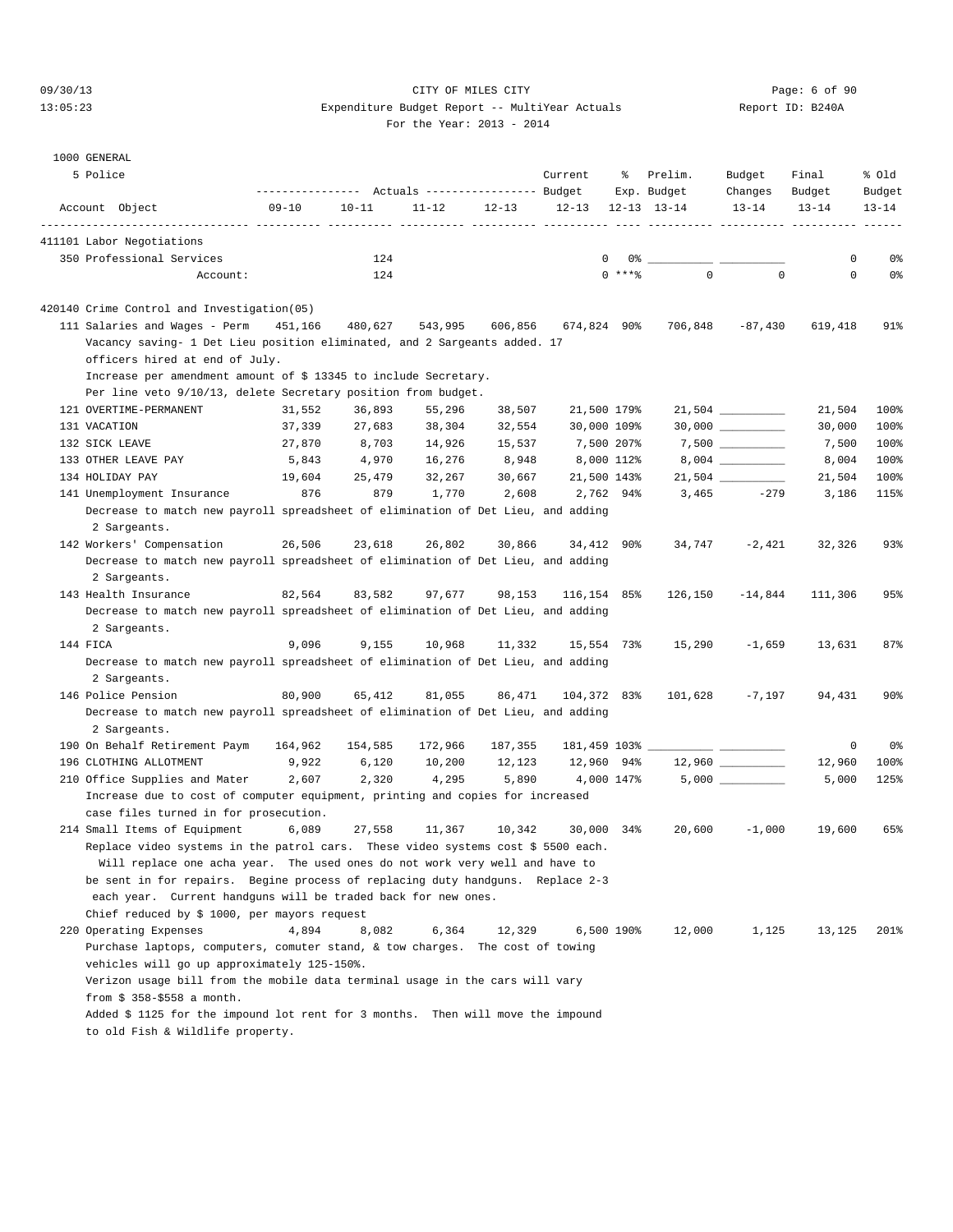#### 09/30/13 CITY OF MILES CITY Page: 7 of 90 13:05:23 Expenditure Budget Report -- MultiYear Actuals Report ID: B240A For the Year: 2013 - 2014

# 1000 GENERAL

| 5 Police                                     |           |           | Actuals ----------------- Budget |           | Current                 | ႜ                         | Prelim.<br>Exp. Budget                                                                                                                                                                                                                                                                                                                                                                                                                                                                                                                                | Budget<br>Changes                                                                                                                                                                                                                                                                                                                                                                                                     | Final<br>Budget | % old<br>Budget |
|----------------------------------------------|-----------|-----------|----------------------------------|-----------|-------------------------|---------------------------|-------------------------------------------------------------------------------------------------------------------------------------------------------------------------------------------------------------------------------------------------------------------------------------------------------------------------------------------------------------------------------------------------------------------------------------------------------------------------------------------------------------------------------------------------------|-----------------------------------------------------------------------------------------------------------------------------------------------------------------------------------------------------------------------------------------------------------------------------------------------------------------------------------------------------------------------------------------------------------------------|-----------------|-----------------|
| Account Object                               | $09 - 10$ | $10 - 11$ | $11 - 12$                        | $12 - 13$ | $12-13$ $12-13$ $13-14$ |                           |                                                                                                                                                                                                                                                                                                                                                                                                                                                                                                                                                       | $13 - 14$                                                                                                                                                                                                                                                                                                                                                                                                             | $13 - 14$       | $13 - 14$       |
|                                              |           |           |                                  |           |                         |                           | ---------- ---------- ---------                                                                                                                                                                                                                                                                                                                                                                                                                                                                                                                       |                                                                                                                                                                                                                                                                                                                                                                                                                       |                 |                 |
| 226 Clothing and Uniforms                    | 289       | 606       | 1,206                            | 580       |                         | 1,000 58%                 |                                                                                                                                                                                                                                                                                                                                                                                                                                                                                                                                                       |                                                                                                                                                                                                                                                                                                                                                                                                                       | 500             | 50%             |
| 227 Firearm Supplies                         | 11,498    | 3,914     | 4,838                            | 4,823     |                         | 4,800 100%                |                                                                                                                                                                                                                                                                                                                                                                                                                                                                                                                                                       | 4,800                                                                                                                                                                                                                                                                                                                                                                                                                 | 4,800           | 100%            |
| 230 Repair and Maintenance Su                | 3,907     | 8,354     | 9,637                            | 8,350     |                         | 6,000 139%                |                                                                                                                                                                                                                                                                                                                                                                                                                                                                                                                                                       |                                                                                                                                                                                                                                                                                                                                                                                                                       | 6,000           | 100%            |
| 231 Gas, Oil, Diesel Fuel, Gr                | 23,355    | 32,241    | 36,240                           | 38,345    | 32,000 120%             |                           |                                                                                                                                                                                                                                                                                                                                                                                                                                                                                                                                                       | $32,000$ __________                                                                                                                                                                                                                                                                                                                                                                                                   | 32,000          | 100%            |
| 311 Postage, Box Rent, Etc.                  | 615       | 577       | 508                              | 920       |                         | 600 153%                  |                                                                                                                                                                                                                                                                                                                                                                                                                                                                                                                                                       | $\begin{picture}(10,10) \put(0,0){\line(1,0){10}} \put(15,0){\line(1,0){10}} \put(15,0){\line(1,0){10}} \put(15,0){\line(1,0){10}} \put(15,0){\line(1,0){10}} \put(15,0){\line(1,0){10}} \put(15,0){\line(1,0){10}} \put(15,0){\line(1,0){10}} \put(15,0){\line(1,0){10}} \put(15,0){\line(1,0){10}} \put(15,0){\line(1,0){10}} \put(15,0){\line(1$                                                                   | 600             | 100%            |
| 320 Printing, Duplicating, Ty                | 187       |           |                                  |           |                         | $\circ$<br>$0\,$ % $\_\_$ |                                                                                                                                                                                                                                                                                                                                                                                                                                                                                                                                                       | $\frac{1}{1-\frac{1}{1-\frac{1}{1-\frac{1}{1-\frac{1}{1-\frac{1}{1-\frac{1}{1-\frac{1}{1-\frac{1}{1-\frac{1}{1-\frac{1}{1-\frac{1}{1-\frac{1}{1-\frac{1}{1-\frac{1}{1-\frac{1}{1-\frac{1}{1-\frac{1}{1-\frac{1}{1-\frac{1}{1-\frac{1}{1-\frac{1}{1-\frac{1}{1-\frac{1}{1-\frac{1}{1-\frac{1}{1-\frac{1}{1-\frac{1}{1-\frac{1}{1-\frac{1}{1-\frac{1}{1-\frac{1}{1-\frac{1}{1-\frac{1}{1-\frac{1}{1-\frac{1}{1-\frac{1$ | $\mathbf 0$     | 0%              |
| 330 Publicity, Subscriptions                 | 355       | 100       | 320                              | 110       |                         | 300 37%                   |                                                                                                                                                                                                                                                                                                                                                                                                                                                                                                                                                       |                                                                                                                                                                                                                                                                                                                                                                                                                       | 300             | 100%            |
| 334 Memberships, Registration                | 1,691     | 1,741     | 1,717                            | 1,800     |                         | 1,800 100%                |                                                                                                                                                                                                                                                                                                                                                                                                                                                                                                                                                       |                                                                                                                                                                                                                                                                                                                                                                                                                       | 1,800           | 100%            |
| 345 Telephone & Telegraph                    | 7,936     | 6,077     | 3,930                            | 3,555     |                         | $6,000$ 59%               |                                                                                                                                                                                                                                                                                                                                                                                                                                                                                                                                                       | $6,000 -1,500$                                                                                                                                                                                                                                                                                                                                                                                                        | 4,500           | 75%             |
| Chief reduced by \$ 1500, per mayors request |           |           |                                  |           |                         |                           |                                                                                                                                                                                                                                                                                                                                                                                                                                                                                                                                                       |                                                                                                                                                                                                                                                                                                                                                                                                                       |                 |                 |
| 346 Garbage Service                          | 447       | 463       | 516                              | 516       |                         | 500 103%                  |                                                                                                                                                                                                                                                                                                                                                                                                                                                                                                                                                       |                                                                                                                                                                                                                                                                                                                                                                                                                       | 500             | 100%            |
| 347 Telephone-Internet                       | 1,353     | 1,034     | 1,010                            | 722       |                         | 800 90%                   |                                                                                                                                                                                                                                                                                                                                                                                                                                                                                                                                                       | 800                                                                                                                                                                                                                                                                                                                                                                                                                   | 800             | 100%            |
| 350 Professional Services                    | 4,814     | 11,458    | 9,609                            | 15,032    | 12,000 125%             |                           | 10,000                                                                                                                                                                                                                                                                                                                                                                                                                                                                                                                                                | $-1,000$                                                                                                                                                                                                                                                                                                                                                                                                              | 9,000           | 75%             |
| Chief reduced by \$ 1000, per mayors request |           |           |                                  |           |                         |                           |                                                                                                                                                                                                                                                                                                                                                                                                                                                                                                                                                       |                                                                                                                                                                                                                                                                                                                                                                                                                       |                 |                 |
| 360 Contr R & M                              | 4,271     | 2,463     | 855                              | 475       |                         | 1,000 48%                 | 500                                                                                                                                                                                                                                                                                                                                                                                                                                                                                                                                                   | 1,000                                                                                                                                                                                                                                                                                                                                                                                                                 | 1,500           | 150%            |
| Cost to repair/install impound lot fence     |           |           |                                  |           |                         |                           |                                                                                                                                                                                                                                                                                                                                                                                                                                                                                                                                                       |                                                                                                                                                                                                                                                                                                                                                                                                                       |                 |                 |
| 366 R&M Vehicles - Police/Ani                | 25,890    | 30,727    | 14,084                           | 16,299    |                         | 20,000 81%                | 20,000                                                                                                                                                                                                                                                                                                                                                                                                                                                                                                                                                | $-2,000$                                                                                                                                                                                                                                                                                                                                                                                                              | 18,000          | 90 <sub>8</sub> |
| Chief reduced by \$ 2000, per mayors request |           |           |                                  |           |                         |                           |                                                                                                                                                                                                                                                                                                                                                                                                                                                                                                                                                       |                                                                                                                                                                                                                                                                                                                                                                                                                       |                 |                 |
| 370 Travel                                   | 2,533     | 2,882     | 5,080                            | 10,527    |                         | 6,500 162%                | 6,500                                                                                                                                                                                                                                                                                                                                                                                                                                                                                                                                                 | $-1,000$                                                                                                                                                                                                                                                                                                                                                                                                              | 5,500           | 84%             |
| Chief reduced by \$ 1000, per mayors request |           |           |                                  |           |                         |                           |                                                                                                                                                                                                                                                                                                                                                                                                                                                                                                                                                       |                                                                                                                                                                                                                                                                                                                                                                                                                       |                 |                 |
| 380 Training Services                        | 4,851     | 4,595     | 9,270                            | 7,868     | 10,000 79%              |                           | 10,000                                                                                                                                                                                                                                                                                                                                                                                                                                                                                                                                                | $-1,000$                                                                                                                                                                                                                                                                                                                                                                                                              | 9,000           | $90\%$          |
| Chief reduced by \$ 1000, per mayors request |           |           |                                  |           |                         |                           |                                                                                                                                                                                                                                                                                                                                                                                                                                                                                                                                                       |                                                                                                                                                                                                                                                                                                                                                                                                                       |                 |                 |
| 381 BOOKS(POP&MILES) (correct                |           |           |                                  |           | 500                     | 0%                        |                                                                                                                                                                                                                                                                                                                                                                                                                                                                                                                                                       | 500                                                                                                                                                                                                                                                                                                                                                                                                                   | 500             | 100%            |
| 512 Insurance on Vehicles & E                | 394       | 383       | 351                              | 1,032     |                         |                           |                                                                                                                                                                                                                                                                                                                                                                                                                                                                                                                                                       |                                                                                                                                                                                                                                                                                                                                                                                                                       | 1,475           | 142%            |
| Adjusted to actual invoice                   |           |           |                                  |           |                         |                           |                                                                                                                                                                                                                                                                                                                                                                                                                                                                                                                                                       |                                                                                                                                                                                                                                                                                                                                                                                                                       |                 |                 |
| 513 Liability                                | 3,750     | 1,304     |                                  | 1,413     |                         |                           | $0***$ $\longleftarrow$ $\longleftarrow$ $\longleftarrow$ $\longleftarrow$ $\longleftarrow$ $\longleftarrow$ $\longleftarrow$ $\longleftarrow$ $\longleftarrow$ $\longleftarrow$ $\longleftarrow$ $\longleftarrow$ $\longleftarrow$ $\longleftarrow$ $\longleftarrow$ $\longleftarrow$ $\longleftarrow$ $\longleftarrow$ $\longleftarrow$ $\longleftarrow$ $\longleftarrow$ $\longleftarrow$ $\longleftarrow$ $\longleftarrow$ $\longleftarrow$ $\longleftarrow$ $\longleftarrow$ $\longleftarrow$ $\longleftarrow$ $\longleftarrow$ $\longleftarrow$ |                                                                                                                                                                                                                                                                                                                                                                                                                       | $\mathbf 0$     | 0%              |
| 700 Grants, Contributions & I                | 15,970    | 15,970    | 15,970                           | 15,970    | 15,970 100%             |                           |                                                                                                                                                                                                                                                                                                                                                                                                                                                                                                                                                       | $15,970$ ___________                                                                                                                                                                                                                                                                                                                                                                                                  | 15,970          | 100%            |
| 940 Machinery & Equipment                    |           | 48,149    |                                  |           |                         | 0                         |                                                                                                                                                                                                                                                                                                                                                                                                                                                                                                                                                       |                                                                                                                                                                                                                                                                                                                                                                                                                       | 0               | 0%              |
|                                              |           |           |                                  |           |                         |                           | Account: 1,075,896 1,138,704 1,239,669 1,318,875 1,392,299 95% 1,243,970 -117,730 1,126,240                                                                                                                                                                                                                                                                                                                                                                                                                                                           |                                                                                                                                                                                                                                                                                                                                                                                                                       |                 | 80%             |
| 420142 Drug Enforcement                      |           |           |                                  |           |                         |                           |                                                                                                                                                                                                                                                                                                                                                                                                                                                                                                                                                       |                                                                                                                                                                                                                                                                                                                                                                                                                       |                 |                 |
| 111 Salaries and Wages - Perm                | 37,289    | 35,983    | 24,982                           | 37,250    | 32,280 115%             |                           |                                                                                                                                                                                                                                                                                                                                                                                                                                                                                                                                                       |                                                                                                                                                                                                                                                                                                                                                                                                                       | 45,263          | 140%            |
| 121 OVERTIME-PERMANENT                       | 536       | 111       | 42                               | 2,644     |                         | 1,274 208%                |                                                                                                                                                                                                                                                                                                                                                                                                                                                                                                                                                       |                                                                                                                                                                                                                                                                                                                                                                                                                       | 1,274           | 100%            |
| 131 VACATION                                 | 1,836     | 2,289     | 3,202                            | 1,301     |                         | 1,070 122%                |                                                                                                                                                                                                                                                                                                                                                                                                                                                                                                                                                       |                                                                                                                                                                                                                                                                                                                                                                                                                       | 1,070           | 100%            |
| 132 SICK LEAVE                               | 643       | 369       | 173                              | 2,151     |                         | 700 307%                  |                                                                                                                                                                                                                                                                                                                                                                                                                                                                                                                                                       |                                                                                                                                                                                                                                                                                                                                                                                                                       | 700             | 100%            |
| 133 OTHER LEAVE PAY                          |           | 111       | 184                              | 215       |                         | 530 41%                   |                                                                                                                                                                                                                                                                                                                                                                                                                                                                                                                                                       |                                                                                                                                                                                                                                                                                                                                                                                                                       | 531             | 100%            |
| 134 HOLIDAY PAY                              |           |           |                                  |           | 212                     | 0%                        |                                                                                                                                                                                                                                                                                                                                                                                                                                                                                                                                                       |                                                                                                                                                                                                                                                                                                                                                                                                                       | 212             | 100%            |
| 141 Unemployment Insurance                   | 62        | 59        | 72                               | 152       |                         | 65 234%                   | 219                                                                                                                                                                                                                                                                                                                                                                                                                                                                                                                                                   |                                                                                                                                                                                                                                                                                                                                                                                                                       | 219             | 336%            |
| 142 Workers' Compensation                    | 1,968     | 1,732     | 1,197                            | 1,882     |                         | 1,803 104%                |                                                                                                                                                                                                                                                                                                                                                                                                                                                                                                                                                       |                                                                                                                                                                                                                                                                                                                                                                                                                       | 2,219           | 123%            |
| 143 Health Insurance                         | 6,128     | 6,390     | 4,526                            | 7,883     |                         | 7,252 109%                |                                                                                                                                                                                                                                                                                                                                                                                                                                                                                                                                                       |                                                                                                                                                                                                                                                                                                                                                                                                                       | 7,422           | 102%            |
| 144 FICA                                     | 589       | 562       | 430                              | 632       |                         | 593 107%                  |                                                                                                                                                                                                                                                                                                                                                                                                                                                                                                                                                       | 705                                                                                                                                                                                                                                                                                                                                                                                                                   | 705             | 118%            |
| 146 Police Pension                           | 5,508     | 5,528     | 3,809                            | 5,784     |                         | 5,602 103%                |                                                                                                                                                                                                                                                                                                                                                                                                                                                                                                                                                       |                                                                                                                                                                                                                                                                                                                                                                                                                       | 6,762           | 120%            |
| 196 CLOTHING ALLOTMENT                       | 720       | 720       | 720                              |           |                         | 720 0%                    |                                                                                                                                                                                                                                                                                                                                                                                                                                                                                                                                                       |                                                                                                                                                                                                                                                                                                                                                                                                                       | 720             | 100%            |
| Account:                                     | 55,279    | 53,854    | 39,337                           | 59,894    |                         | 52,101 115%               | 67,097                                                                                                                                                                                                                                                                                                                                                                                                                                                                                                                                                | $\mathbf 0$                                                                                                                                                                                                                                                                                                                                                                                                           | 67,097          | 128%            |
| 420144 School Resource Officer               |           |           |                                  |           |                         |                           |                                                                                                                                                                                                                                                                                                                                                                                                                                                                                                                                                       |                                                                                                                                                                                                                                                                                                                                                                                                                       |                 |                 |
| 111 Salaries and Wages - Perm                | 25,093    | 27,844    |                                  |           |                         | 0 %<br>$\overline{0}$     |                                                                                                                                                                                                                                                                                                                                                                                                                                                                                                                                                       | 29,463 _________                                                                                                                                                                                                                                                                                                                                                                                                      |                 | 29,463 ******   |
| 121 OVERTIME-PERMANENT                       | 1,530     | 3,304     |                                  |           |                         | $0\qquad 0$ %             |                                                                                                                                                                                                                                                                                                                                                                                                                                                                                                                                                       |                                                                                                                                                                                                                                                                                                                                                                                                                       |                 | $1,500$ *****%  |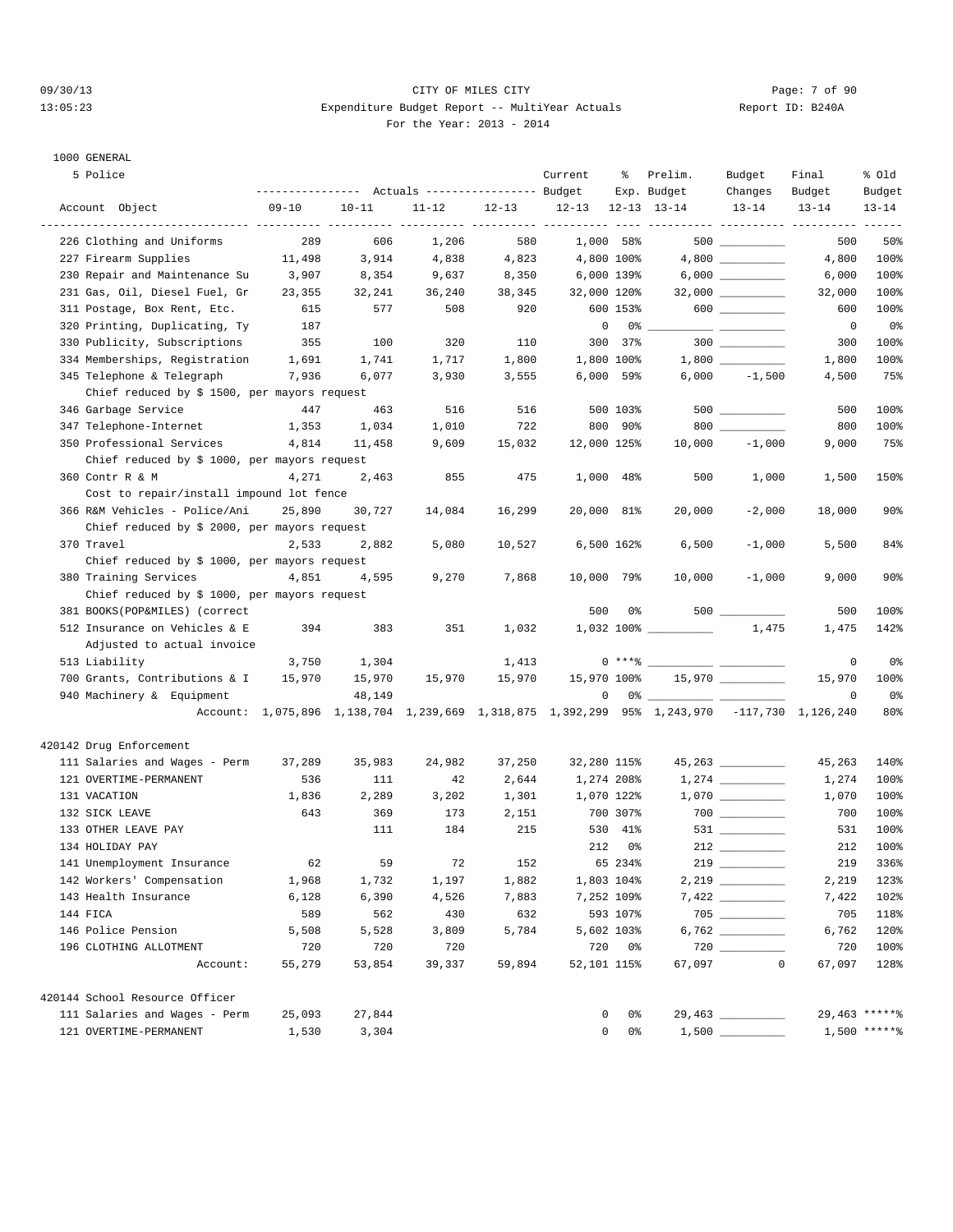### 09/30/13 CITY OF MILES CITY Page: 8 of 90 13:05:23 Expenditure Budget Report -- MultiYear Actuals Report ID: B240A For the Year: 2013 - 2014

# 1000 GENERAL

| 5 Police                                         |           |           | Actuals ----------------- Budget |           | Current      | ႜွ          | Prelim.<br>Exp. Budget                                                                                                                                                                                                               | Budget<br>Changes                                                                                                         | Final<br>Budget | % Old<br>Budget |
|--------------------------------------------------|-----------|-----------|----------------------------------|-----------|--------------|-------------|--------------------------------------------------------------------------------------------------------------------------------------------------------------------------------------------------------------------------------------|---------------------------------------------------------------------------------------------------------------------------|-----------------|-----------------|
| Account Object                                   | $09 - 10$ | $10 - 11$ | $11 - 12$                        | $12 - 13$ | $12 - 13$    |             | $12 - 13$ $13 - 14$                                                                                                                                                                                                                  | $13 - 14$                                                                                                                 | $13 - 14$       | $13 - 14$       |
|                                                  |           |           |                                  |           |              |             |                                                                                                                                                                                                                                      |                                                                                                                           |                 |                 |
| 131 VACATION                                     | 1,688     | 360       |                                  |           | 0            | 0%          |                                                                                                                                                                                                                                      | $3,976$ __________                                                                                                        |                 | $3,976$ ***** % |
| 132 SICK LEAVE                                   | 78        | 63        |                                  |           | 0            | 0%          |                                                                                                                                                                                                                                      | 1,300                                                                                                                     |                 | $1,300$ *****%  |
| 133 OTHER LEAVE PAY                              | 751       | 473       |                                  |           | 0            | 0%          |                                                                                                                                                                                                                                      |                                                                                                                           |                 | $2,500$ *****%  |
| 134 HOLIDAY PAY                                  |           | 167       |                                  |           | 0            | 0%          |                                                                                                                                                                                                                                      |                                                                                                                           |                 | 500 ******      |
| 141 Unemployment Insurance                       | 44        | 49        |                                  |           | $\mathbf{0}$ | 0%          |                                                                                                                                                                                                                                      |                                                                                                                           |                 | $177$ ***** %   |
| 142 Workers' Compensation                        | 1,397     | 1,388     |                                  |           | $\mathbf 0$  | 0%          |                                                                                                                                                                                                                                      |                                                                                                                           |                 | $1,792$ *****%  |
| 143 Health Insurance                             | 4,487     | 4,392     |                                  |           | $\mathbf 0$  | 0%          |                                                                                                                                                                                                                                      | 5,202                                                                                                                     |                 | $5,202$ *****%  |
| 144 FICA                                         | 426       | 469       |                                  |           | $\mathbf 0$  | 0%          |                                                                                                                                                                                                                                      | 569 300                                                                                                                   |                 | 569 ******      |
| 146 Police Pension                               | 3,738     | 3,632     |                                  |           | 0            | 0%          |                                                                                                                                                                                                                                      |                                                                                                                           |                 | $5,236$ *****%  |
| 196 CLOTHING ALLOTMENT                           | 360       | 630       |                                  |           | 0            |             | 0% _____________ ____________                                                                                                                                                                                                        |                                                                                                                           | 0               | 0%              |
| 214 Small Items of Equipment                     | 150       | 1,274     |                                  |           | $\mathbf 0$  |             |                                                                                                                                                                                                                                      |                                                                                                                           | 0               | 0%              |
| 231 Gas, Oil, Diesel Fuel, Gr                    | 3,645     | 1,650     |                                  |           | 0            |             |                                                                                                                                                                                                                                      |                                                                                                                           | $\mathbf 0$     | 0%              |
| 370 Travel                                       | 276       | 262       |                                  |           | $\mathbf{0}$ |             | 0% ____________ ______________                                                                                                                                                                                                       |                                                                                                                           | 0               | 0%              |
| 380 Training Services                            | 65        | 50        |                                  |           | $\mathbf 0$  | 0%          | <u> Alexandro Alexandro de Alexandro de Alexandro de Alexandro de Alexandro de Alexandro de Alexandro de Alexandro de Alexandro de Alexandro de Alexandro de Alexandro de Alexandro de Alexandro de Alexandro de Alexandro de Al</u> |                                                                                                                           | 0               | 0%              |
| Account:                                         | 43,728    | 46,007    |                                  |           |              | $0$ ****    | 52,215                                                                                                                                                                                                                               | $\circ$                                                                                                                   |                 | 52,215 ******   |
|                                                  |           |           |                                  |           |              |             |                                                                                                                                                                                                                                      |                                                                                                                           |                 |                 |
| 420160 Communications-Dispatch                   |           |           |                                  |           |              |             |                                                                                                                                                                                                                                      |                                                                                                                           |                 |                 |
| 111 Salaries and Wages - Perm                    | 199,064   | 193,091   | 191,204                          | 208,197   | 210,876 99%  |             | 246,795                                                                                                                                                                                                                              | $-3,646$                                                                                                                  | 243,149         | 115%            |
| New spreadsheet with 2-1/2 time employees        |           |           |                                  |           |              |             |                                                                                                                                                                                                                                      |                                                                                                                           |                 |                 |
| 121 OVERTIME-PERMANENT                           | 7,667     | 3,956     | 5,855                            | 2,517     |              | $6,996$ 36% | 7,000                                                                                                                                                                                                                                | $-1,000$                                                                                                                  | 6,000           | 85%             |
| Per Mayor's request for budget reduction 7/15/13 |           |           |                                  |           |              |             |                                                                                                                                                                                                                                      |                                                                                                                           |                 |                 |
| 131 VACATION                                     | 15,387    | 17,738    | 16,652                           | 13,297    | 15,000 89%   |             |                                                                                                                                                                                                                                      |                                                                                                                           | 12,000          | 80%             |
| 132 SICK LEAVE                                   | 5,680     | 9,323     | 7,866                            | 9,393     | 9,000 104%   |             |                                                                                                                                                                                                                                      | 4,500                                                                                                                     | 4,500           | 50%             |
| 133 OTHER LEAVE PAY                              | 1,281     | 4,547     | 7,392                            | 3,868     | 3,504 110%   |             |                                                                                                                                                                                                                                      |                                                                                                                           | 3,500           | 99%             |
| 134 HOLIDAY PAY                                  | 9,514     | 11,255    | 10,816                           | 12,209    | 12,624 97%   |             |                                                                                                                                                                                                                                      |                                                                                                                           | 12,620          | 99%             |
| 141 Unemployment Insurance                       | 361       | 360       | 610                              | 880       |              | 903 97%     | 1,288                                                                                                                                                                                                                                | $-23$                                                                                                                     | 1,265           | 140%            |
| New spreadsheet with 2- 1/2 time employees       |           |           |                                  |           |              |             |                                                                                                                                                                                                                                      |                                                                                                                           |                 |                 |
| 142 Workers' Compensation                        | 11,198    | 10,260    | 9,541                            | 10,727    | 11,378 94%   |             | 13,156                                                                                                                                                                                                                               | $-227$                                                                                                                    | 12,929          | 113%            |
| 143 Health Insurance                             | 32,423    | 32,491    | 35,706                           | 39,994    | 36,259 110%  |             | 48,552                                                                                                                                                                                                                               | $-4,020$                                                                                                                  | 44,532          | 122%            |
|                                                  |           |           |                                  |           |              |             |                                                                                                                                                                                                                                      |                                                                                                                           |                 |                 |
| New spreadsheet with 2-1/2 time employees        |           |           |                                  |           |              |             |                                                                                                                                                                                                                                      |                                                                                                                           |                 |                 |
| 144 FICA                                         | 16,208    | 17,106    | 18,476                           | 19,056    | 19,737 97%   |             | 21,889                                                                                                                                                                                                                               | $-380$                                                                                                                    | 21,509          | 108%            |
| New spreadsheet with 2-1/2 time employees        |           |           |                                  |           |              |             |                                                                                                                                                                                                                                      |                                                                                                                           |                 |                 |
| 145 PERS                                         | 12,219    | 13,785    | 16,281                           | 17,034    | 16,465 103%  |             | 21,076                                                                                                                                                                                                                               | $-400$                                                                                                                    | 20,676          | 125%            |
| New spreadsheet with 2-1/2 time employees        |           |           |                                  |           |              |             |                                                                                                                                                                                                                                      |                                                                                                                           |                 |                 |
| 146 Police Pension                               | 2,253     | 1,207     |                                  |           | 0            |             |                                                                                                                                                                                                                                      |                                                                                                                           | 0               | 0 <sub>8</sub>  |
| 196 CLOTHING ALLOTMENT                           | 1,848     | 2,040     | 1,795                            | 1,934     |              | 2,400 81%   |                                                                                                                                                                                                                                      |                                                                                                                           | 2,400           | 100%            |
| 210 Office Supplies and Mater                    | 3,602     | 3,827     | 4,368                            | 1,750     |              | $3,500$ 50% |                                                                                                                                                                                                                                      |                                                                                                                           | 3,000           | 85%             |
| 214 Small Items of Equipment                     |           |           |                                  | 203       |              | 200 102%    | 200                                                                                                                                                                                                                                  |                                                                                                                           | 200             | 100%            |
| 220 Operating Expenses                           | 332       | 555       | 3,792                            | 1,045     |              | 1,000 105%  |                                                                                                                                                                                                                                      |                                                                                                                           | 1,000           | 100%            |
| 226 Clothing and Uniforms                        |           |           | 93                               |           | 150          | 0%          |                                                                                                                                                                                                                                      | $\begin{tabular}{c} 100 \end{tabular} \begin{tabular}{c} \includegraphics[width=0.35\textwidth]{figs/100}} \end{tabular}$ | 100             | 66%             |
| 231 Gas, Oil, Diesel Fuel, Gr                    | 298       | 646       | 962                              | 517       | 700          | 74%         |                                                                                                                                                                                                                                      |                                                                                                                           | 500             | 71%             |
| 311 Postage, Box Rent, Etc.                      | 68        | 108       | 102                              | 75        | 100          | 75%         |                                                                                                                                                                                                                                      |                                                                                                                           | 75              | 75%             |
| 320 Printing, Duplicating, Ty                    | 88        | $-55$     | 433                              | 140       |              | 100 140%    |                                                                                                                                                                                                                                      |                                                                                                                           | 100             | 100%            |
| 330 Publicity, Subscriptions                     |           |           | 125                              | 130       | 150          | 87%         |                                                                                                                                                                                                                                      |                                                                                                                           | 150             | 100%            |
| 334 Memberships, Registration                    | 189       | 69        | 339                              | 368       | 400          | 92%         |                                                                                                                                                                                                                                      |                                                                                                                           | 400             | 100%            |
| 345 Telephone & Telegraph                        | 1,234     | 3,438     | 4,180                            | 4,191     |              | 4,000 105%  |                                                                                                                                                                                                                                      |                                                                                                                           | 4,000           | 100%            |
| 347 Telephone-Internet                           | 82        | 49        | 22                               |           | 100          | $0\%$ $-$   |                                                                                                                                                                                                                                      |                                                                                                                           | $\mathbf 0$     | 0 <sub>8</sub>  |
| 350 Professional Services                        | 360       | 726       | 682                              | 1,058     |              | 400 265%    | 500                                                                                                                                                                                                                                  |                                                                                                                           | 500             | 125%            |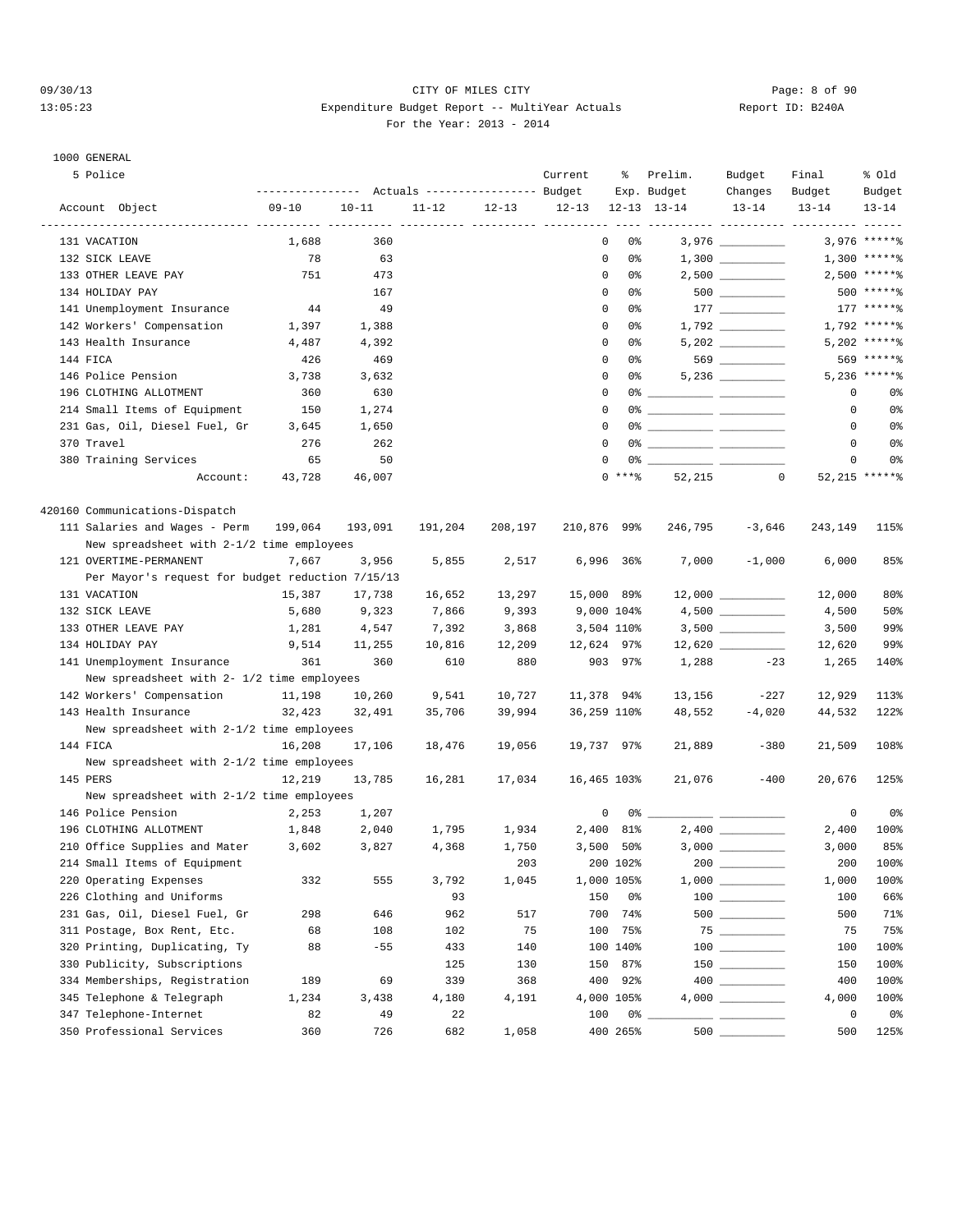### 09/30/13 CITY OF MILES CITY Page: 9 of 90 13:05:23 Expenditure Budget Report -- MultiYear Actuals Report ID: B240A For the Year: 2013 - 2014

| 1000 GENERAL                                                                  |         |           |                 |                         |             |     |                                                                                    |                               |            |           |
|-------------------------------------------------------------------------------|---------|-----------|-----------------|-------------------------|-------------|-----|------------------------------------------------------------------------------------|-------------------------------|------------|-----------|
| 5 Police                                                                      |         |           |                 |                         | Current     |     | % Prelim.                                                                          | Budget                        | Final      | % old     |
|                                                                               |         |           |                 |                         |             |     | Exp. Budget                                                                        | Changes                       | Budget     | Budget    |
| Account Object<br>$09-10$                                                     |         | $10 - 11$ |                 | $11-12$ $12-13$ $12-13$ |             |     | $12-13$ $13-14$ $13-14$                                                            | ----------- ---------- ------ | $13 - 14$  | $13 - 14$ |
| 360 Contr R & M                                                               |         |           |                 |                         | 50          |     |                                                                                    |                               | $^{\circ}$ | - 0 %     |
| 366 R&M Vehicles - Police/Ani                                                 | 350     | 28        | 17              |                         | 200         | 0 % |                                                                                    | 200                           | 200        | 100%      |
| 370 Travel                                                                    | 660     | 440       | 1,702           | 894                     |             |     |                                                                                    |                               | 1,000      | 100%      |
| 380 Training Services                                                         | 200     | 231       |                 | 1,481 1,424             |             |     | $1,000$ $142\$ $1,000$ $\qquad \qquad$                                             |                               | 1,000      | 100%      |
| 400 BUILDING MATERIALS                                                        |         |           |                 | 108                     |             |     | $0***$ $****$                                                                      |                               | $^{\circ}$ | 0%        |
| Account:                                                                      | 322,566 |           | 327,221 340,492 | 351,009                 | 358,192 98% |     |                                                                                    | $407,001 -9,696$              | 397,305    | 110%      |
| 490500 Other Debt Service Payments                                            |         |           |                 |                         |             |     |                                                                                    |                               |            |           |
| 610 Principal-Police Cars                                                     |         |           | 8,698           |                         |             |     | 17,659 17,659 100% 18,006                                                          |                               | 18,006     | 101%      |
| Adjusted to actual invoice                                                    |         |           |                 |                         |             |     |                                                                                    |                               |            |           |
| 620 Interest-Police Cars                                                      |         |           | 815             |                         |             |     | 505 505 100%                                                                       | 227                           | 227        | 44%       |
| Interest paid for Intercap loan for purchase of police vehicles and equipment |         |           |                 |                         |             |     |                                                                                    |                               |            |           |
| Account:                                                                      |         |           | 9,513           |                         |             |     | 18,164 18,164 100% 0                                                               | 18,233                        | 18,233     | 100%      |
| Orgn:                                                                         |         |           |                 |                         |             |     | 1,497,469 1,565,910 1,629,011 1,747,942 1,820,756 96% 1,770,283 -109,193 1,661,090 |                               |            | 91%<br>⊱  |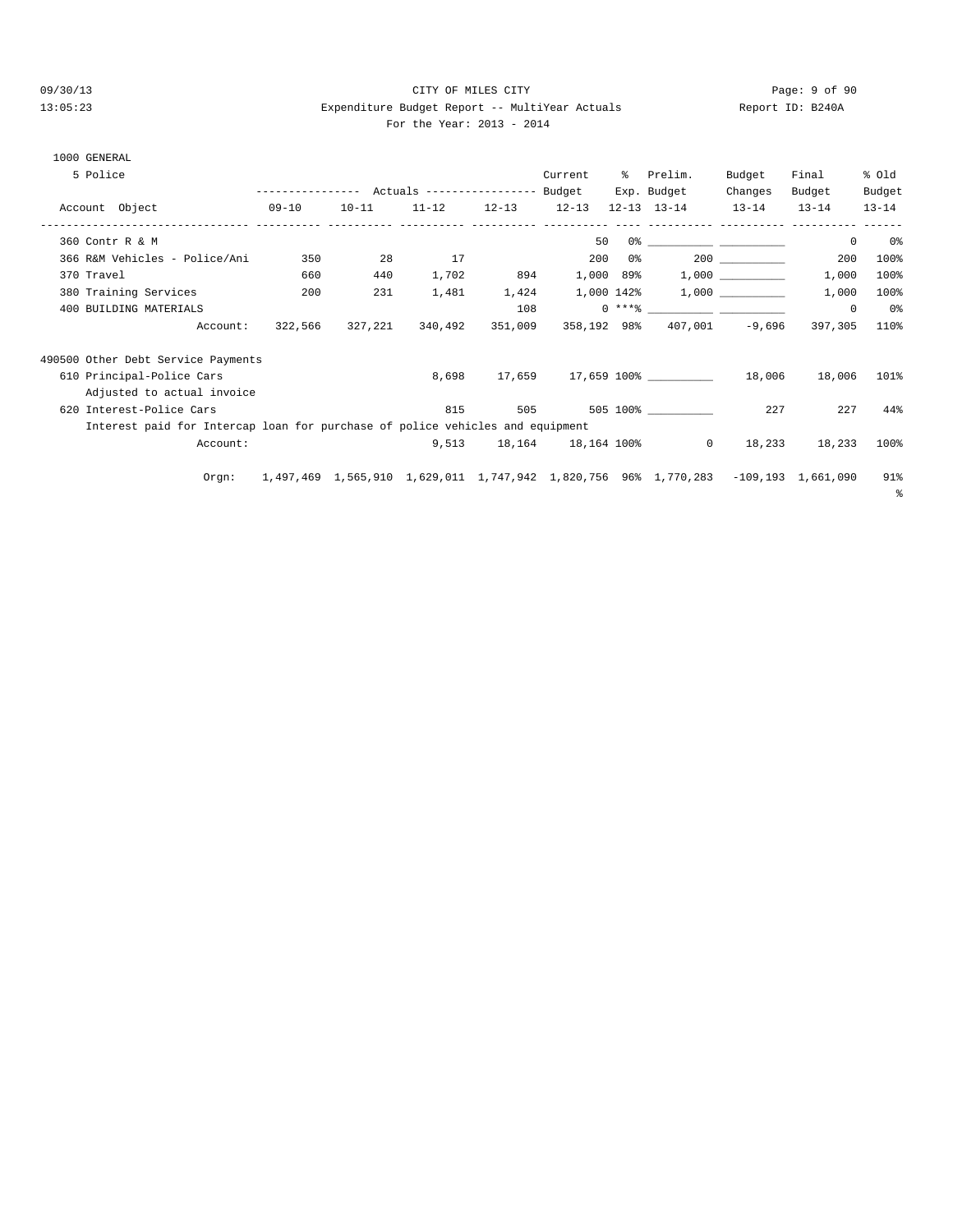### 09/30/13 Page: 10 of 90 13:05:23 Expenditure Budget Report -- MultiYear Actuals Report ID: B240A For the Year: 2013 - 2014

1000 GENERAL

| 6 Police Judge                                                               | ----------------- |           |                                  |                      | Current     | ႜ                  | Prelim.             | Budget    | Final       | % old              |
|------------------------------------------------------------------------------|-------------------|-----------|----------------------------------|----------------------|-------------|--------------------|---------------------|-----------|-------------|--------------------|
|                                                                              |                   |           | Actuals ----------------- Budget |                      |             |                    | Exp. Budget         | Changes   | Budget      | Budget             |
| Account Object                                                               | $09 - 10$         | $10 - 11$ | $11 - 12$                        | $12 - 13$            | $12 - 13$   |                    | $12 - 13$ $13 - 14$ | $13 - 14$ | $13 - 14$   | $13 - 14$<br>----- |
| 410300 Judicial Services(06)                                                 |                   |           |                                  |                      |             |                    |                     |           |             |                    |
| 111 Salaries and Wages - Perm                                                | 74,953            | 78,184    | 78,214                           | 79,660               | 87,827 91%  |                    |                     |           | 92,725      | 105%               |
| 121 OVERTIME-PERMANENT                                                       | 200               | 531       | 91                               | 53                   |             | $0***8$            |                     | 600       | 600         | $*****$            |
| 131 VACATION                                                                 | 4,235             | 4,002     | 6,916                            | 3,825                |             | $0***8$            |                     |           | $\mathbf 0$ | 0 <sup>°</sup>     |
| 132 SICK LEAVE                                                               | 1,049             | 1,011     | 3,951                            | 1,366                |             | $0***8$            |                     |           | $\Omega$    | 0 <sup>°</sup>     |
| 141 Unemployment Insurance                                                   | 101               | 102       | 186                              | 244                  |             | 260 94%            |                     | $300$     | 300         | 115%               |
| 142 Workers' Compensation                                                    | 939               | 881       | 851                              | 890                  |             | 884 101%           |                     |           | 924         | 104%               |
| 143 Health Insurance                                                         | 12,256            | 12,780    | 14,225                           | 14,528               | 14,504 100% |                    | 22,266              | $-7.762$  | 14,504      | 100%               |
| Eliminate health insurance cost for Judge Homme.                             |                   |           |                                  | He does not need it. |             |                    |                     |           |             |                    |
| 144 FICA                                                                     | 6,029             | 6,229     | 6,759                            | 6,460                |             | 6,719 96%          |                     |           | 7,139       | 106%               |
| 145 PERS                                                                     | 5,273             | 4,769     | 5,250                            | 4,900                |             | 6,209 79%          |                     |           | 6,598       | 106%               |
| 196 CLOTHING ALLOTMENT                                                       | 300               | 300       | 300                              | 300                  |             | 300 100%           |                     |           | 300         | 100%               |
| 210 Office Supplies and Mater                                                | 1,498             | 1,827     | 1,459                            | 1,473                |             | 1,800 82%          |                     |           | 1,800       | 100%               |
| 214 Small Items of Equipment                                                 | 3,183             | 1,055     | 460                              | 1,427                |             | 1,000 143%         |                     |           | 1,000       | 100%               |
| 220 Operating Expenses                                                       | 325               | 308       | 326                              | $-324$               |             | $350 - 93%$        |                     |           | 350         | 100%               |
| 226 Clothing and Uniforms                                                    | 205               |           |                                  |                      | $\mathbf 0$ | 0 <sup>°</sup>     |                     |           | $\mathbf 0$ | 0 <sub>8</sub>     |
| 230 Repair and Maintenance Su                                                | 36                | 125       | 16                               |                      | 125         | 0 <sup>°</sup>     |                     |           | 100         | 80%                |
| 311 Postage, Box Rent, Etc.                                                  | 821               | 768       | 971                              | 1,275                |             | 1,200 106%         |                     |           | 1,200       | 100%               |
| 330 Publicity, Subscriptions                                                 |                   | 377       | 425                              |                      | 1,000       | 0%                 | 1,000               | $-200$    | 800         | 80%                |
| Per Mayor budget reduction 7/15/13                                           |                   |           |                                  |                      |             |                    |                     |           |             |                    |
| 334 Memberships, Registration                                                | 1,040             | 1,465     | 1,300                            | 1,485                |             | 1,300 114%         |                     |           | 1,500       | 115%               |
| 345 Telephone & Telegraph                                                    | 889               | 1,876     | 1,278                            | 1,679                |             | $1,300$ 129% _____ |                     |           | $\mathbf 0$ | 0 <sub>8</sub>     |
| Deleted per Clerk of City Courts request. Dated 5/9/13                       |                   |           |                                  |                      |             |                    |                     |           |             |                    |
| 346 Garbage Service                                                          | 20                |           |                                  | 178                  |             | $0***8$            |                     |           | $\mathsf 0$ | 0 <sup>°</sup>     |
| 347 Telephone-Internet                                                       | 118               | 121       | 71                               |                      | 400         | 0%                 |                     |           | 2,000       | 500%               |
| At the request of the City, City court obtained their own Internet which has |                   |           |                                  |                      |             |                    |                     |           |             |                    |
| increased our budget by approximately \$ 75.00 per month/\$900 per year.     |                   |           |                                  |                      |             |                    |                     |           |             |                    |
| 350 Professional Services                                                    | 3,346             | 447       | 400                              | 550                  |             | 500 110%           |                     |           | 500         | 100%               |
| 360 Contr R & M                                                              | 88                | 1,911     | 1,500                            |                      | 1,500       | 0%                 | 1,500               | 500       | 2,000       | 133%               |
| Increase \$ 500.00 for installation of security wall & door                  |                   |           |                                  |                      |             |                    |                     |           |             |                    |
| 370 Travel                                                                   | 2,217             | 2,909     | 3,135                            | 2,534                |             | 3,500 72%          | 3,500               | $-500$    | 3,000       | 85%                |
| Per Mayor budget reduction 7/15/13                                           |                   |           |                                  |                      |             |                    |                     |           |             |                    |
| 380 Training Services                                                        |                   |           | 279                              | 58                   |             | 500 12%            | 500                 | $-100$    | 400         | 80%                |
| Per Mayor budget reduction 7/15/13                                           |                   |           |                                  |                      |             |                    |                     |           |             |                    |
| 382 Books                                                                    | 467               | 133       | 740                              | 354                  | 400         | 89%                |                     | $800$     | 800         | 200%               |
| 394 Jury and Witness Fees                                                    | $-1,724$          | $-1,713$  | $-2,326$                         | $-827$               |             | $0$ ****           |                     | — —       | $\mathbf 0$ | 0 <sup>°</sup>     |
| 533 Machinery and Equipment R                                                | 1,622             | 1,509     | 1,196                            | $-929$               |             | $2,000 - 46%$      | $1,000$ $-$         |           | 1,000       | 50%                |
| Account:                                                                     | 119,486           | 121,907   | 127,973                          | 121,159              | 133,578 91% |                    | 147,602             | $-8,062$  | 139,540     | 104%               |
|                                                                              |                   |           |                                  |                      |             |                    |                     |           |             |                    |
| Orgn:                                                                        | 119,486           | 121,907   | 127,973                          | 121,159              | 133,578 91% |                    | 147,602             | $-8,062$  | 139,540     | 104%               |
|                                                                              |                   |           |                                  |                      |             |                    |                     |           |             | နွ                 |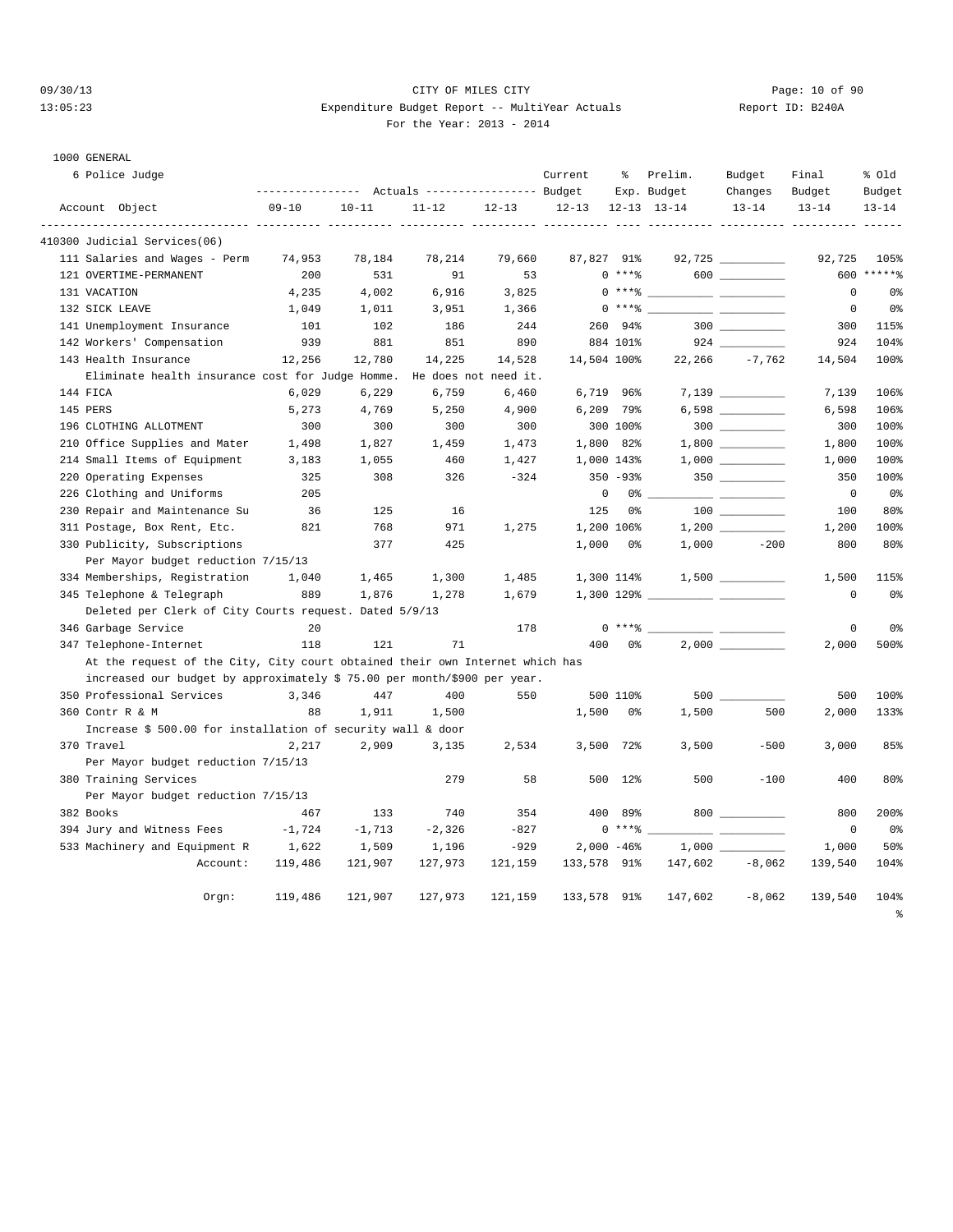### 09/30/13 Page: 11 of 90 13:05:23 Expenditure Budget Report -- MultiYear Actuals Report ID: B240A For the Year: 2013 - 2014

#### 1000 GENERAL

| 7 Fire                                                           | ---------------- |                | Actuals ----------------- Budget |              | Current     | ႜ                      | Prelim.<br>Exp. Budget | Budget<br>Changes                                                                                                                                                                                                                                                                                                                                                                                                                                                          | Final<br>Budget | % old<br>Budget |
|------------------------------------------------------------------|------------------|----------------|----------------------------------|--------------|-------------|------------------------|------------------------|----------------------------------------------------------------------------------------------------------------------------------------------------------------------------------------------------------------------------------------------------------------------------------------------------------------------------------------------------------------------------------------------------------------------------------------------------------------------------|-----------------|-----------------|
| Account Object                                                   | $09 - 10$        | $10 - 11$      | $11 - 12$                        | $12 - 13$    | $12 - 13$   |                        | $12 - 13$ $13 - 14$    | $13 - 14$                                                                                                                                                                                                                                                                                                                                                                                                                                                                  | $13 - 14$       | $13 - 14$       |
| 411101 Labor Negotiations                                        |                  |                |                                  |              |             |                        |                        |                                                                                                                                                                                                                                                                                                                                                                                                                                                                            |                 |                 |
| 350 Professional Services                                        |                  | 3,899          |                                  |              | 0           |                        |                        |                                                                                                                                                                                                                                                                                                                                                                                                                                                                            | 0               | 0%              |
| Account:                                                         |                  | 3,899          |                                  |              |             | $0$ ****               | $\mathbf 0$            | $\mathbf 0$                                                                                                                                                                                                                                                                                                                                                                                                                                                                | 0               | 0 <sub>8</sub>  |
| 420460 Fire Suppression(07)                                      |                  |                |                                  |              |             |                        |                        |                                                                                                                                                                                                                                                                                                                                                                                                                                                                            |                 |                 |
| 111 Salaries and Wages - Perm                                    | 317,565          | 286,248        | 295,052                          | 320,895      | 347,643 92% |                        |                        |                                                                                                                                                                                                                                                                                                                                                                                                                                                                            | 349,089         | 100%            |
| 112 SALARIES AND WAGES - PART                                    | 2,217            | 1,927          | 1,352                            | 4,238        |             | 5,500 77%              |                        |                                                                                                                                                                                                                                                                                                                                                                                                                                                                            | 6,000           | 109%            |
| Starting to use part time employees more                         |                  |                |                                  |              |             |                        |                        |                                                                                                                                                                                                                                                                                                                                                                                                                                                                            |                 |                 |
| 121 OVERTIME-PERMANENT                                           | 11,185           | 23,314         | 20,305                           | 22,902       | 21,000 109% |                        |                        | 23,000 _________                                                                                                                                                                                                                                                                                                                                                                                                                                                           | 23,000          | 109%            |
| 122 OVERTIME-CNTY FIRE OVT                                       |                  | 2,153          |                                  |              | 0           |                        |                        | $\frac{1}{2} \left( \frac{1}{2} \right) \left( \frac{1}{2} \right) \left( \frac{1}{2} \right) \left( \frac{1}{2} \right) \left( \frac{1}{2} \right) \left( \frac{1}{2} \right) \left( \frac{1}{2} \right) \left( \frac{1}{2} \right) \left( \frac{1}{2} \right) \left( \frac{1}{2} \right) \left( \frac{1}{2} \right) \left( \frac{1}{2} \right) \left( \frac{1}{2} \right) \left( \frac{1}{2} \right) \left( \frac{1}{2} \right) \left( \frac{1}{2} \right) \left( \frac$ | 0               | 0%              |
| 131 VACATION                                                     | 8,203            | 17,020         | 4,290                            | 12,713       | 15,240 83%  |                        |                        |                                                                                                                                                                                                                                                                                                                                                                                                                                                                            | 15,550          | 102%            |
| 132 SICK LEAVE                                                   | 18,814           | 15,932         | 5,096                            | 7,168        | 19,000 38%  |                        |                        |                                                                                                                                                                                                                                                                                                                                                                                                                                                                            | 15,000          | 78%             |
| 133 OTHER LEAVE PAY                                              |                  | 867            | 256                              | 2,055        |             | 2,900 71%              |                        |                                                                                                                                                                                                                                                                                                                                                                                                                                                                            | 3,000           | 103%            |
| 134 HOLIDAY PAY                                                  | 6,780            | 5,593          | 6,463                            | 8,128        |             | 8,500 96%              |                        |                                                                                                                                                                                                                                                                                                                                                                                                                                                                            | 8,500           | 100%            |
| 141 Unemployment Insurance                                       | 547              | 526            | 850                              | 1,327        |             | 556 239%               |                        | $1,559$ ____________                                                                                                                                                                                                                                                                                                                                                                                                                                                       | 1,559           | 280%            |
| 142 Workers' Compensation                                        | 15,621           | 13,680         | 11,923                           | 13,786       | 12,341 112% |                        |                        | 12,271                                                                                                                                                                                                                                                                                                                                                                                                                                                                     | 12,271          | 99%             |
| 143 Health Insurance                                             | 47,694           | 52,107         | 53,255                           | 57,908       | 57,870 100% |                        |                        |                                                                                                                                                                                                                                                                                                                                                                                                                                                                            | 59,228          | 102%            |
| 144 FICA                                                         | 4,469            | 4,127          | 4,905                            | 5,733        |             | 5,041 114%             |                        |                                                                                                                                                                                                                                                                                                                                                                                                                                                                            | 5,061           | 100%            |
| 147 Firemen's Pension                                            | 50,628           | 44,197         | 44,232                           | 48,250       | 49,922 97%  |                        |                        | 50,129 _________                                                                                                                                                                                                                                                                                                                                                                                                                                                           | 50,129          | 100%            |
| 190 On Behalf Retirement Paym                                    | 176,096          | 171,676        | 182,957                          | 189,319      | 193,705 98% |                        |                        |                                                                                                                                                                                                                                                                                                                                                                                                                                                                            | 0               | 0%              |
| 210 Office Supplies and Mater                                    | 500              | 801            | 1,002                            | 379          |             | 900 42%                |                        |                                                                                                                                                                                                                                                                                                                                                                                                                                                                            | 900             | 100%            |
| 211 Clothing Allotment                                           | 7,426            | 7,380          | 7,763                            | 7,973        |             | 7,900 101%             |                        |                                                                                                                                                                                                                                                                                                                                                                                                                                                                            | 7,900           | 100%            |
| 214 Small Items of Equipment                                     | 3,257            | 4,701          | 4,557                            | 3,562        |             | 4,500 79%              |                        |                                                                                                                                                                                                                                                                                                                                                                                                                                                                            | 4,500           | 100%            |
| 220 Operating Expenses                                           | 1,910            | 2,799          | 3,496                            | 3,265        |             | 3,000 109%             |                        |                                                                                                                                                                                                                                                                                                                                                                                                                                                                            | 3,500           | 116%            |
| 222 Chemicals, Lab & Med Suppl                                   |                  | 125            | 10                               |              | 0           | $0\degree$ $-$         |                        |                                                                                                                                                                                                                                                                                                                                                                                                                                                                            | 0               | 0%              |
| 226 Clothing and Uniforms                                        | 4,358            | 3,363          | 5,006                            | 4,614        |             | 4,500 103%             |                        |                                                                                                                                                                                                                                                                                                                                                                                                                                                                            | 5,000           | 111%            |
| 230 Repair and Maintenance Su                                    | 3,958            | 5,730          | 5,567                            | 5,597        |             | 5,000 112%             |                        |                                                                                                                                                                                                                                                                                                                                                                                                                                                                            | 5,000           | 100%            |
| 231 Gas, Oil, Diesel Fuel, Gr                                    | 3,845            | 5,024          | 6,612                            | 7,238        |             | 6,000 121%             |                        |                                                                                                                                                                                                                                                                                                                                                                                                                                                                            | 6,000           | 100%            |
| 241 Consumable Tools                                             | 285              | 425            | 375                              | 400          |             | 350 114%               |                        | $350$ __________                                                                                                                                                                                                                                                                                                                                                                                                                                                           | 350             | 100%            |
| 311 Postage, Box Rent, Etc.                                      | 49               | 156            | 65                               | 15           | 175         | <b>9%</b>              |                        | $150$                                                                                                                                                                                                                                                                                                                                                                                                                                                                      | 150             | 85%             |
| 320 Printing, Duplicating, Ty                                    | 315              | 202            | 72                               | 71           |             | 200 36%                |                        |                                                                                                                                                                                                                                                                                                                                                                                                                                                                            | 100             | 50%             |
| 330 Publicity, Subscriptions                                     | 365              | 340            | 665                              | 235          |             | 700 34%                |                        |                                                                                                                                                                                                                                                                                                                                                                                                                                                                            | 500             | 71%             |
| 334 Memberships, Registration                                    | 1,649            | 2,542          | 2,110                            | 1,945        |             | 2,000 97%              |                        | $2,500 -1,300$                                                                                                                                                                                                                                                                                                                                                                                                                                                             | 1,200           | 60%             |
| Fire fighting training, $$1200 \&$ Electronic membership $$1250$ |                  |                |                                  |              |             |                        |                        |                                                                                                                                                                                                                                                                                                                                                                                                                                                                            |                 |                 |
| Per Mayor budget reduction 7/15/13                               |                  |                |                                  |              |             |                        |                        |                                                                                                                                                                                                                                                                                                                                                                                                                                                                            |                 |                 |
| 341 Electric Utility Services                                    | 2,794            | 3,294          | 3,044                            | 3,258        |             | $3,300$ 99%            |                        |                                                                                                                                                                                                                                                                                                                                                                                                                                                                            | 3,300           | 100%            |
| 342 Water Utility Services                                       | 341              | 452            | 443                              | 430          |             | 450 96%                |                        |                                                                                                                                                                                                                                                                                                                                                                                                                                                                            | 450             | 100%            |
| 343 Sewer Utility Services                                       | 177              | 212            | 266                              | 235          |             | 300 78%                |                        | $300$                                                                                                                                                                                                                                                                                                                                                                                                                                                                      | 300             | 100%            |
| 344 Gas Utility Service                                          | 1,135            | 1,778          | 1,218                            | 1,186        |             | 2,000 59%              |                        |                                                                                                                                                                                                                                                                                                                                                                                                                                                                            | 2,000           | 100%            |
| 345 Telephone & Telegraph                                        | 2,534            | 2,482          | 2,755                            | 2,817        |             | 3,000 94%              |                        |                                                                                                                                                                                                                                                                                                                                                                                                                                                                            | 3,000           | 100%            |
| 346 Garbage Service                                              | 590              | 574            | 780                              | 690          |             | 800 86%                |                        | $900$                                                                                                                                                                                                                                                                                                                                                                                                                                                                      | 900             | 112%            |
| 347 Telephone-Internet                                           | 416              | 383            | 377                              | 839          |             | 400 210%               |                        |                                                                                                                                                                                                                                                                                                                                                                                                                                                                            | 1,000           | 250%            |
| Computer software update                                         |                  |                |                                  |              |             |                        |                        |                                                                                                                                                                                                                                                                                                                                                                                                                                                                            |                 |                 |
| 350 Professional Services                                        | 3,212            | 4,900          | 4,116                            | 5,734        |             | 5,000 115%             |                        |                                                                                                                                                                                                                                                                                                                                                                                                                                                                            | 5,500           | 110%            |
| 360 Contr R & M                                                  | 1,715            | 1,926          | 1,038                            | 3,675        |             | 2,000 184%             |                        | $6,500$                                                                                                                                                                                                                                                                                                                                                                                                                                                                    | 2,000           | 100%            |
| 364 R&M Vehicles - Fire/Amb<br>370 Travel                        | 7,412            | 4,679          | 4,912                            | 7,316        |             | 4,000 183%             |                        |                                                                                                                                                                                                                                                                                                                                                                                                                                                                            | 6,500           | 162%            |
| 380 Training Services                                            | 1,879<br>2,346   | 2,348<br>1,054 | 2,347<br>1,783                   | 1,984<br>556 |             | 2,500 79%<br>2,500 22% | 2,500                  | $-500$                                                                                                                                                                                                                                                                                                                                                                                                                                                                     | 2,500<br>2,000  | 100%<br>80%     |
|                                                                  |                  |                |                                  |              |             |                        |                        |                                                                                                                                                                                                                                                                                                                                                                                                                                                                            |                 |                 |

Per Mayor budget reduction 7/15/13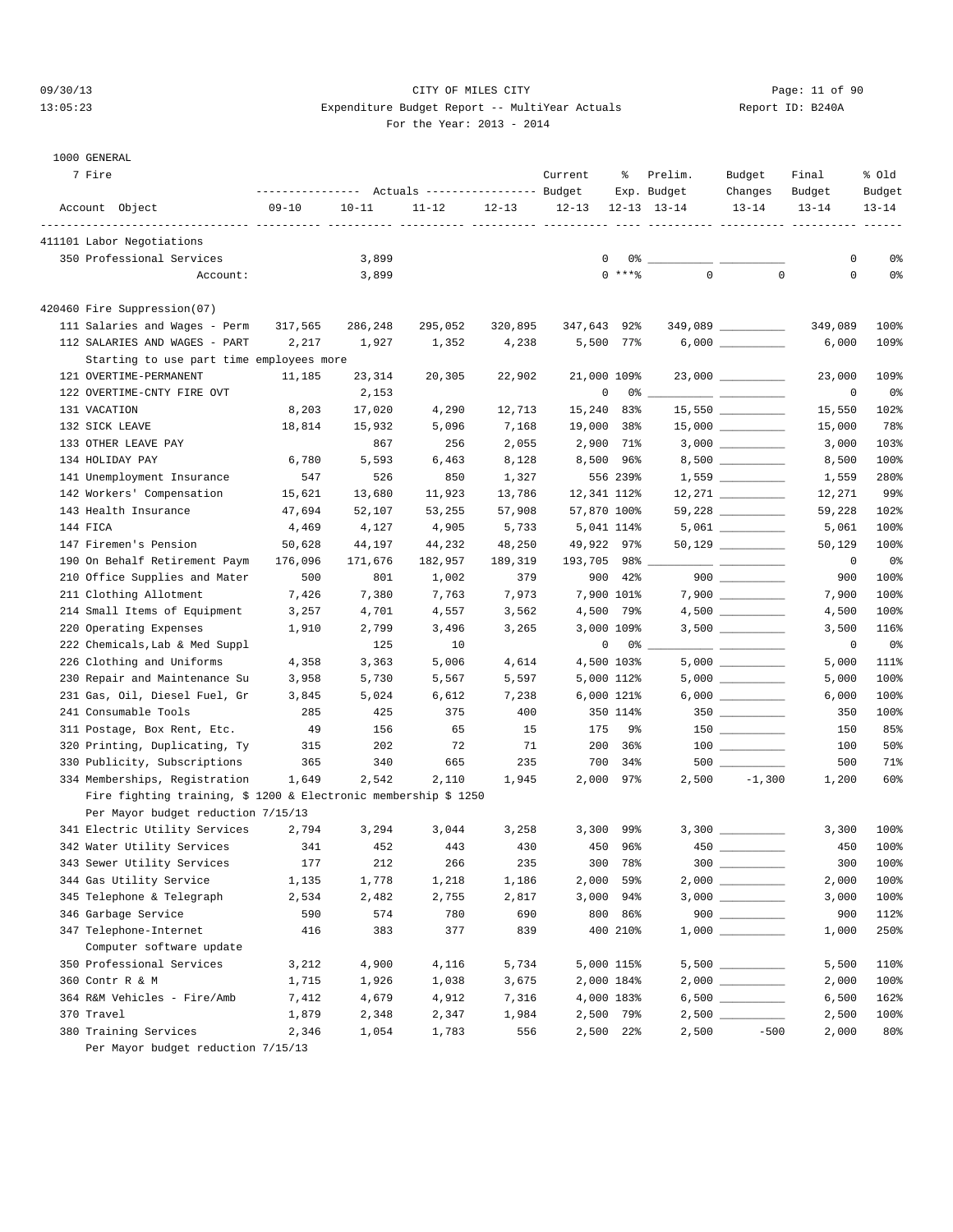#### 09/30/13 Page: 12 of 90 13:05:23 Expenditure Budget Report -- MultiYear Actuals Report ID: B240A For the Year: 2013 - 2014

| For the Year: 2013 |  |  |  |  |  |  |
|--------------------|--|--|--|--|--|--|
|--------------------|--|--|--|--|--|--|

|  | 1000 GENERAL |  |  |
|--|--------------|--|--|
|--|--------------|--|--|

| 7 Fire                                   |           |                                                 |         |       | Current             | ిక       | Prelim.                                         | Budget       | Final      | % old          |
|------------------------------------------|-----------|-------------------------------------------------|---------|-------|---------------------|----------|-------------------------------------------------|--------------|------------|----------------|
|                                          |           | --------------- Actuals ---------------- Budget |         |       |                     |          | Exp. Budget                                     | Changes      | Budget     | Budget         |
| Account Object                           | $09 - 10$ | $10 - 11$                                       |         |       |                     |          | $11-12$ $12-13$ $12-13$ $12-13$ $13-14$ $13-14$ |              | $13 - 14$  | $13 - 14$      |
| 382 Books                                | 2,012     | 1,576                                           | 730     | 461   | 1,600 29%           |          |                                                 | 1,500        | 1,500      | 93%            |
| 400 BUILDING MATERIALS                   | 1,700     | 1,103                                           | 1,548   |       | 1,729 1,800 96%     |          |                                                 |              | 1,800      | 100%           |
| 511 Insurance on Buildings               | 1,873     | 1,780                                           | 1,843   | 2,033 | 2,034 100%          |          |                                                 | $2,034 -311$ | 1,723      | 84%            |
| Adjusted to actual invoice               |           |                                                 |         |       |                     |          |                                                 |              |            |                |
| 512 Insurance on Vehicles & E            | 2,228     | 2,343                                           | 2,788   | 5,266 |                     |          | 5,266 100% -157                                 | 5,500        | 5,343      | 101%           |
| Adjusted to actual invoice               |           |                                                 |         |       |                     |          |                                                 |              |            |                |
| Account:                                 | 720,100   | 703,839                                         |         |       |                     |          | 698,224 767,925 811,393 95% 619,914             | 3,389        | 623,303    | 76%            |
| 490500 Other Debt Service Payments       |           |                                                 |         |       |                     |          |                                                 |              |            |                |
| 604 Prpl-Fire Wtr Tender (200            | 11,431    | 11,917                                          | 6,066   |       |                     |          | $0$ 왕 아이는 아이들은 아이들은 아이들이 아이들이 아이들이 아이들이 있었다.    |              | $^{\circ}$ | 0 <sup>°</sup> |
| 627 Interest-Fire Wtr Tender 1,107       |           | 621                                             | 121     |       |                     | $\Omega$ |                                                 |              | $\Omega$   | 0%             |
| Account:                                 | 12,538    | 12,538                                          | 6,187   |       |                     | $0$ **** | $\Omega$                                        | $\Omega$     | $\Omega$   | 0 <sup>°</sup> |
| 521000 Interfund Operating Transfers Out |           |                                                 |         |       |                     |          |                                                 |              |            |                |
| 820 Transfers to Other Funds 2,950       |           | 12,500                                          |         |       |                     | $\Omega$ | $0$ % 이 아이 아이에 이 아이에 있어요.                       |              | $^{\circ}$ | 0 <sup>°</sup> |
| Account:                                 | 2,950     | 12,500                                          |         |       |                     | $0***$   | $\mathbf 0$                                     | $^{\circ}$   | $^{\circ}$ | 0 <sup>°</sup> |
| Orgn:                                    | 735,588   | 732,776                                         | 704,411 |       | 767,925 811,393 95% |          | 619,914                                         | 3,389        | 623,303    | 76%<br>- 응     |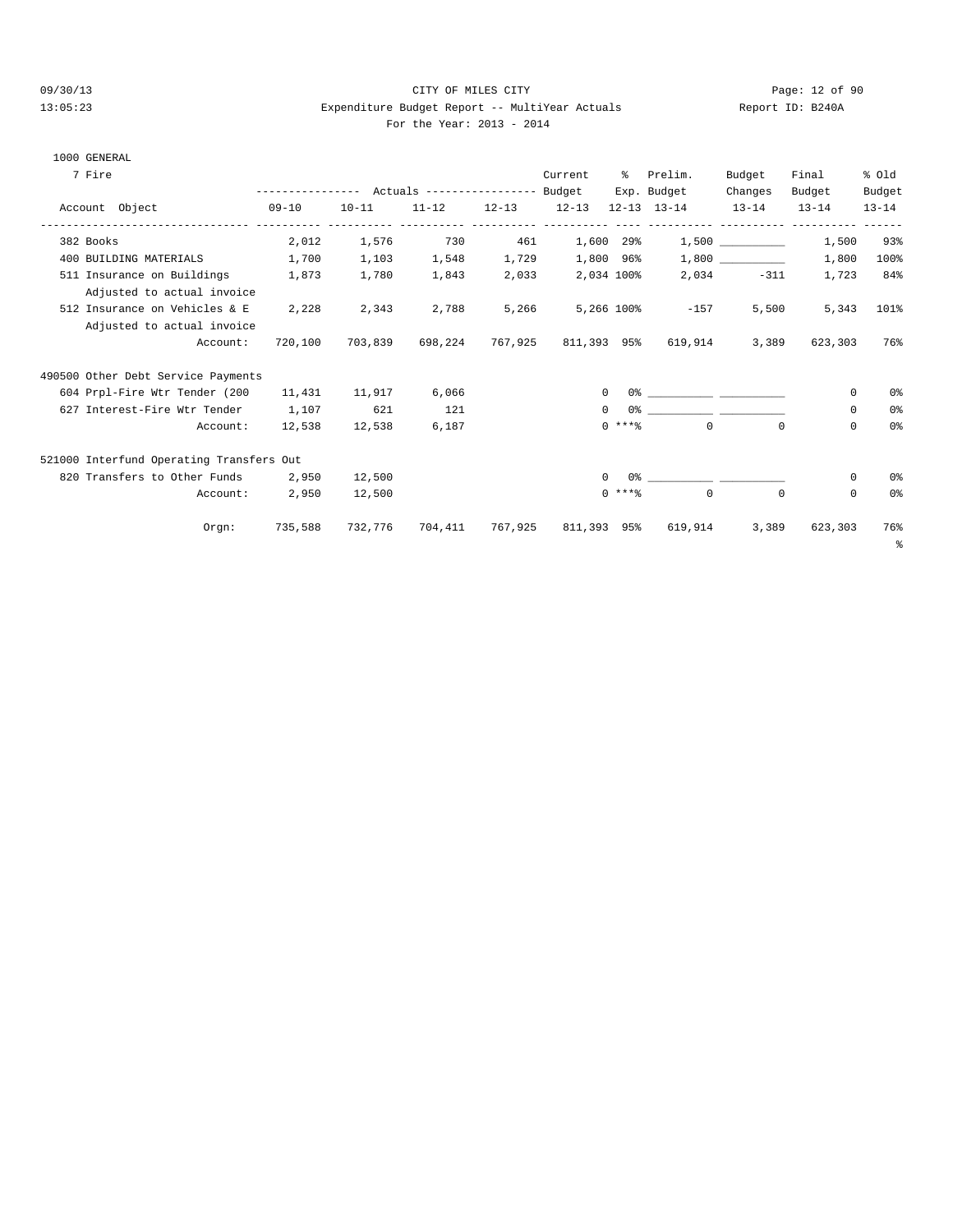### 09/30/13 Page: 13 of 90 13:05:23 Expenditure Budget Report -- MultiYear Actuals Report ID: B240A For the Year: 2013 - 2014

|  | 1000 GENERAL |
|--|--------------|
|--|--------------|

| 8 City Hall Maintenance                                     |                                                             |           |                             |       | Current        | ိ         | Prelim.                                                 | Budget     | Final    | % old     |
|-------------------------------------------------------------|-------------------------------------------------------------|-----------|-----------------------------|-------|----------------|-----------|---------------------------------------------------------|------------|----------|-----------|
|                                                             | --------------- Actuals ---------------- Budget Exp. Budget |           |                             |       |                |           |                                                         | Changes    | Budget   | Budget    |
| Account Object<br>$09 - 10$                                 |                                                             | $10 - 11$ |                             |       |                |           | $11-12$ $12-13$ $12-13$ $12-13$ $13-14$ $13-14$ $13-14$ |            |          | $13 - 14$ |
| 411230 City Hall                                            |                                                             |           |                             |       |                |           |                                                         |            |          |           |
| 214 Small Items of Equipment                                |                                                             |           |                             |       | 400            |           | $0\%$ 400                                               |            | 400      | 100%      |
| 220 Operating Expenses 2,036                                |                                                             | 2,561     | 2,134                       | 2,487 |                | 2,500 99% |                                                         | 2,500      | 2,500    | 100%      |
| 230 Repair and Maintenance Su                               | 411                                                         | 203       | 708                         | 637   |                | 1,000 64% |                                                         | 1,000      | 1,000    | 100%      |
| 341 Electric Utility Services 3,700                         |                                                             | 4,454     | 4,629                       | 4,890 |                | 5,500 89% |                                                         |            | 5,500    | 100%      |
| 342 Water Utility Services                                  | 749                                                         | 678       | 691                         | 676   | 750 90%        |           |                                                         |            | 750      | 100%      |
| 343 Sewer Utility Services                                  | 425                                                         | 354       | 354                         | 381   |                | 500 76%   |                                                         | 86         | 370      | 74%       |
| Per Mayor budget reduction 7/15/13                          |                                                             |           |                             |       |                |           |                                                         |            |          |           |
| 344 Gas Utility Service 5,742                               |                                                             | 5,705     | 3,242                       | 2,529 | $6,000$ $42\%$ |           |                                                         | 5,000      | 5,000    | 83%       |
| 346 Garbage Service                                         | 190                                                         | 190       | 190                         | 190   |                | 200 95%   |                                                         | 200        | 200      | 100%      |
| 360 Contr R & M 10,620                                      |                                                             |           | 69,921 14,826               | 6,709 | 20,000 34%     |           | 20,000                                                  | 9,000      | 29,000   | 145%      |
| Roof repair over garage. Per Mayor budget reduction 7/15/13 |                                                             |           |                             |       |                |           |                                                         |            |          |           |
| 400 BUILDING MATERIALS                                      |                                                             |           |                             |       |                |           |                                                         |            | 300      | 100%      |
| 511 Insurance on Buildings 2,362                            |                                                             | 2,244     | 2,323                       | 2,649 | 2,649 100%     |           |                                                         | 2,649 -166 | 2,483    | 93%       |
| Adjusted to actual invoice                                  |                                                             |           |                             |       |                |           |                                                         |            |          |           |
| 514 Other Insurance (Boilers)                               | 852                                                         |           |                             |       |                |           |                                                         |            | $\Omega$ | 0%        |
| 930 Improvements Other than B                               |                                                             |           | 47,350                      |       | $\Omega$       |           |                                                         |            | 0        | 0%        |
| \$ 15,000 will be entered into CIP for Fire Safety          |                                                             |           |                             |       |                |           |                                                         |            |          |           |
| Account:                                                    |                                                             |           | 27,087 86,310 76,447 21,148 |       |                |           | 39,799 53% 38,583                                       | 8,920      | 47,503   | 119%      |
| Orem:                                                       | 27,087 86,310 76,447 21,148 39,799 53% 38,583               |           |                             |       |                |           |                                                         | 8,920      | 47,503   | 119%      |

%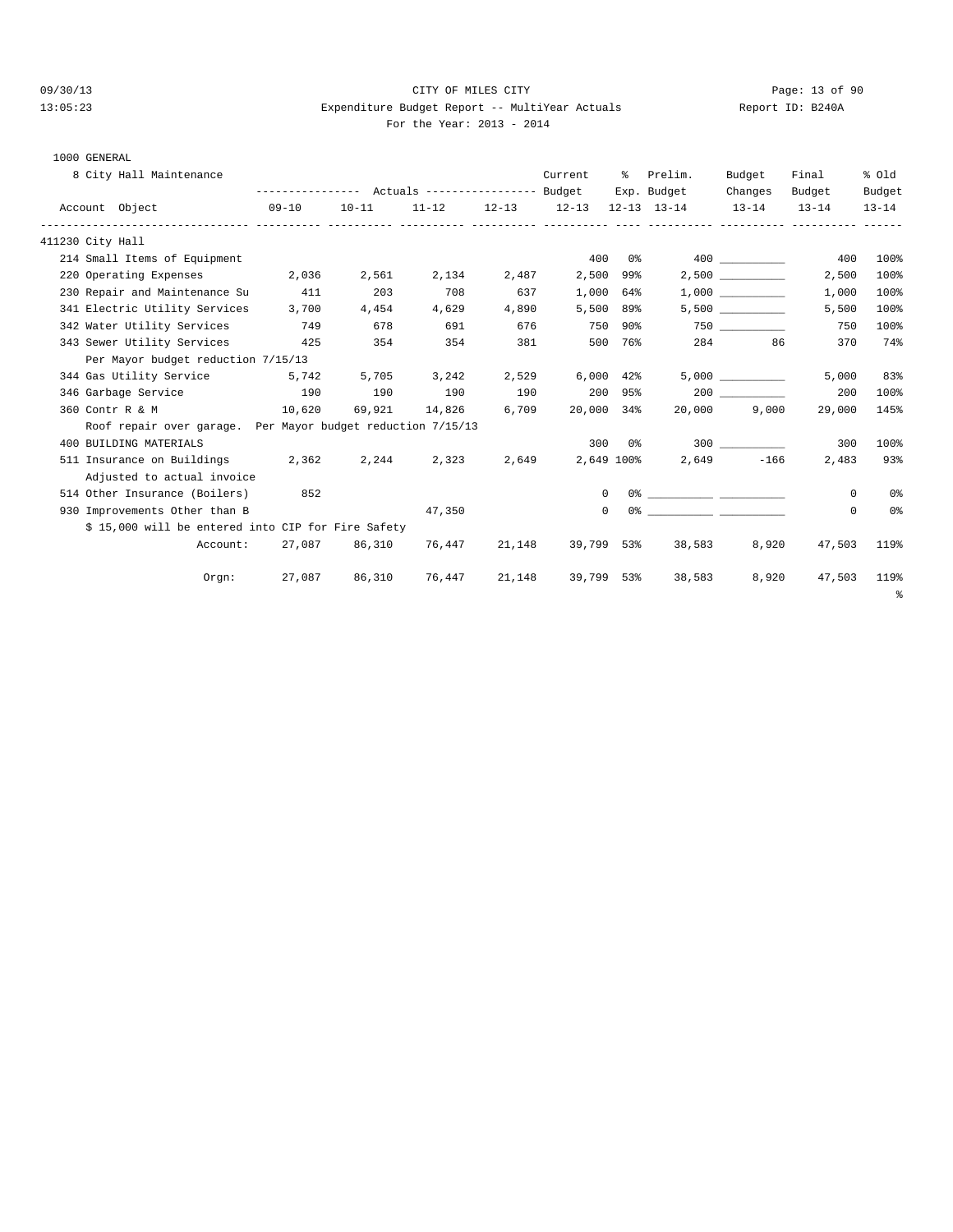### 09/30/13 Page: 14 of 90 13:05:23 Expenditure Budget Report -- MultiYear Actuals Report ID: B240A For the Year: 2013 - 2014

#### 1000 GENERAL

|          | 9 Treasurer                          |                                                 |           |           |                 | Current     | ွေ                 | Prelim.                                                                                                                                                                                                                                                                                                                                                            | Budget         | Final      | % old          |
|----------|--------------------------------------|-------------------------------------------------|-----------|-----------|-----------------|-------------|--------------------|--------------------------------------------------------------------------------------------------------------------------------------------------------------------------------------------------------------------------------------------------------------------------------------------------------------------------------------------------------------------|----------------|------------|----------------|
|          |                                      | --------------- Actuals ---------------- Budget |           |           |                 |             |                    | Exp. Budget                                                                                                                                                                                                                                                                                                                                                        | Changes        | Budget     | Budget         |
|          | Account Object                       | $09-10$                                         | $10 - 11$ | $11 - 12$ | $12-13$ $12-13$ |             |                    | $12 - 13$ $13 - 14$                                                                                                                                                                                                                                                                                                                                                | $13 - 14$      | $13 - 14$  | $13 - 14$      |
|          | 410540 City Treasurer(09)            |                                                 |           |           |                 |             |                    |                                                                                                                                                                                                                                                                                                                                                                    |                |            |                |
|          | 111 Salaries and Wages - Perm 20,000 |                                                 | 20,000    | 20,000    | 20,000          | 20,000 100% |                    |                                                                                                                                                                                                                                                                                                                                                                    |                | 20,000     | 100%           |
|          | 142 Workers' Compensation 154        |                                                 | 141       | 108       | 96              |             | 96 100%            |                                                                                                                                                                                                                                                                                                                                                                    |                | 78         | 81%            |
|          | 143 Health Insurance                 |                                                 |           |           |                 |             | $0\qquad 0$ %      |                                                                                                                                                                                                                                                                                                                                                                    | $7,422 -7,422$ | $^{\circ}$ | 0%             |
|          | Per Mayor budget reduction 7/15/13   |                                                 |           |           |                 |             |                    |                                                                                                                                                                                                                                                                                                                                                                    |                |            |                |
| 144 FICA |                                      | 1,530                                           | 1,530     | 1,530     | 1,530           |             |                    | $1,530$ 100% $1,530$ _________                                                                                                                                                                                                                                                                                                                                     |                | 1,530      | 100%           |
| 145 PERS |                                      | 1,414                                           | 1,414     | 1,414     | 1,414           |             | 1,414 100%         |                                                                                                                                                                                                                                                                                                                                                                    | 1,614          | 1,614      | 114%           |
|          | 214 Small Items of Equipment         |                                                 | 1,688     |           |                 |             |                    | $\begin{picture}(150,10) \put(0,0){\vector(1,0){100}} \put(15,0){\vector(1,0){100}} \put(15,0){\vector(1,0){100}} \put(15,0){\vector(1,0){100}} \put(15,0){\vector(1,0){100}} \put(15,0){\vector(1,0){100}} \put(15,0){\vector(1,0){100}} \put(15,0){\vector(1,0){100}} \put(15,0){\vector(1,0){100}} \put(15,0){\vector(1,0){100}} \put(15,0){\vector(1,0){100}}$ |                | $^{\circ}$ | 0%             |
|          | 345 Telephone & Telegraph            |                                                 |           | 84        | 119             |             | 100 119%           |                                                                                                                                                                                                                                                                                                                                                                    | 100 000        | 100        | 100%           |
|          | 350 Professional Services            |                                                 | 83        | 83        | 83              |             | $0$ ****           |                                                                                                                                                                                                                                                                                                                                                                    | 83 83          |            | $83****$       |
|          | 360 Contr R & M                      |                                                 | 485       | 855       | 944             |             | 840 112%           |                                                                                                                                                                                                                                                                                                                                                                    | 840 and $\sim$ | 840        | 100%           |
|          | 369 Other Repair and Maintena        | 172                                             |           |           |                 |             | 450 0%             |                                                                                                                                                                                                                                                                                                                                                                    |                | 450        | 100%           |
|          | 380 Training Services                | 49                                              |           |           |                 |             | $\mathbf{0}$       |                                                                                                                                                                                                                                                                                                                                                                    |                | $\Omega$   | 0%             |
|          | 550 Investment Revenue Costs         | 450                                             | 540       |           |                 |             | $\mathbf{0}$<br>0% |                                                                                                                                                                                                                                                                                                                                                                    |                | 0          | 0 <sup>°</sup> |
|          | Account:                             | 23,769                                          | 25,881    | 24,074    | 24,186          | 24,430 99%  |                    | 32,117                                                                                                                                                                                                                                                                                                                                                             | $-7,422$       | 24,695     | 101%           |
|          | Orgn:                                | 23,769                                          | 25,881    | 24,074    | 24,186          |             |                    | 24,430 99% 32,117                                                                                                                                                                                                                                                                                                                                                  | $-7,422$       | 24,695     | 101%           |
|          |                                      |                                                 |           |           |                 |             |                    |                                                                                                                                                                                                                                                                                                                                                                    |                |            | ి              |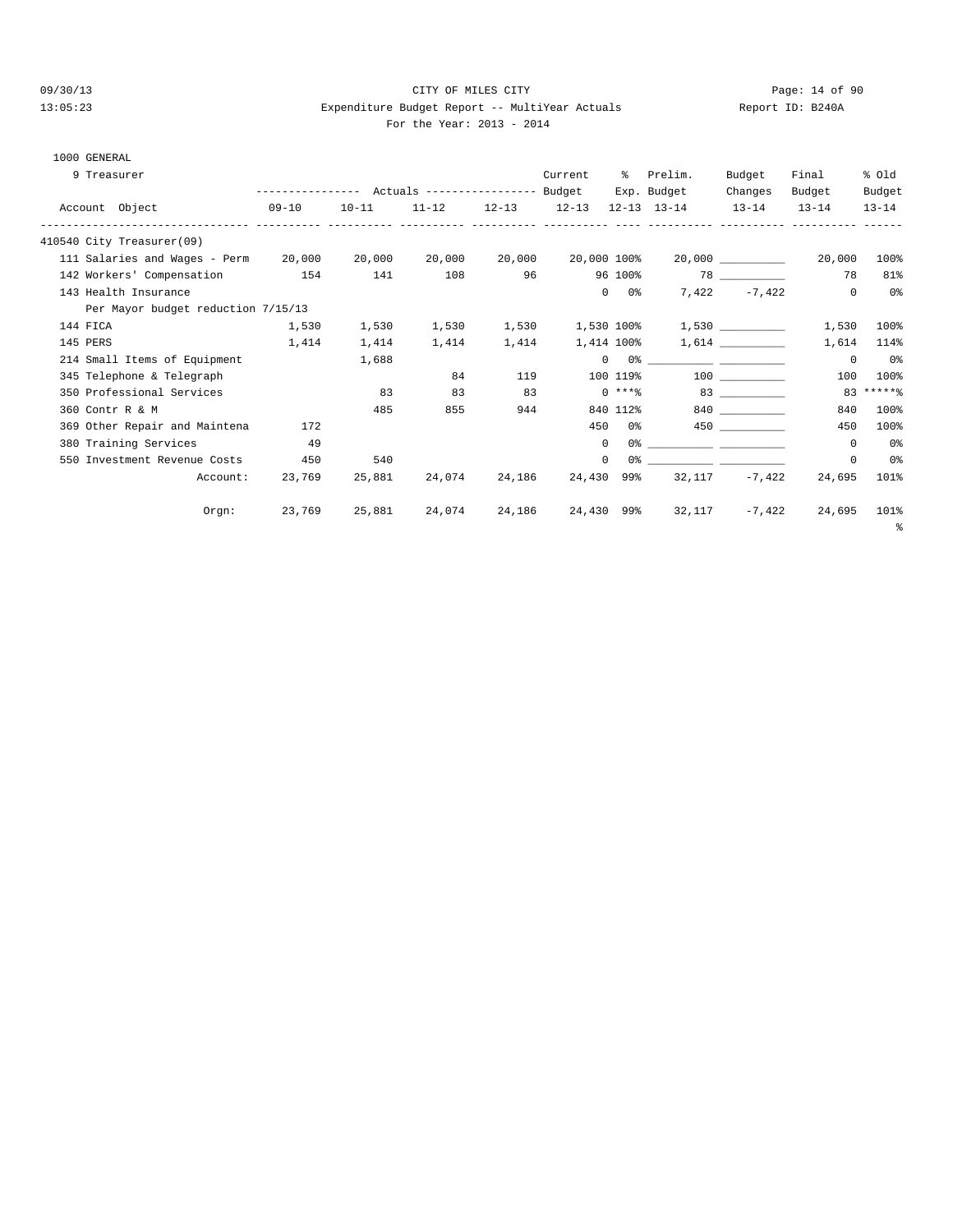#### 09/30/13 Page: 15 of 90 13:05:23 Expenditure Budget Report -- MultiYear Actuals Report ID: B240A For the Year: 2013 - 2014

Account: 6,000 6,000 6,000 6,000 100% 0 8,000 8,000 133%

%

Orgn: 7,500 6,000 6,000 6,000 100% 0 8,000 8,000 133%

| For the Year: $2013 - 20$ |  |  |
|---------------------------|--|--|
|---------------------------|--|--|

| 1000 GENERAL                             |           |           |           |                                  |           |                 |             |           |           |           |
|------------------------------------------|-----------|-----------|-----------|----------------------------------|-----------|-----------------|-------------|-----------|-----------|-----------|
| 11 Historic Preservation                 |           |           |           |                                  | Current   | ိ               | Prelim.     | Budget    | Final     | % old     |
|                                          |           |           |           | Actuals ----------------- Budget |           |                 | Exp. Budget | Changes   | Budget    | Budget    |
| Account Object                           | $09 - 10$ | $10 - 11$ | $11 - 12$ | $12 - 13$                        | $12 - 13$ | $12 - 13$       | $13 - 14$   | $13 - 14$ | $13 - 14$ | $13 - 14$ |
| 470130 HP GRANT                          |           |           |           |                                  |           |                 |             |           |           |           |
| 700 Grants, Contributions & I            |           | 1,500     |           |                                  |           | 0 %<br>$\Omega$ |             |           | 0         | 0%        |
| Account:                                 |           | 1,500     |           |                                  |           | $0$ ****        | $\circ$     | 0         | 0         | 0%        |
| 521000 Interfund Operating Transfers Out |           |           |           |                                  |           |                 |             |           |           |           |
| 820 Transfers to Other Funds             |           | 6.000     | 6.000     | 6.000                            |           | 6,000 100%      |             | 8,000     | 8,000     | 133%      |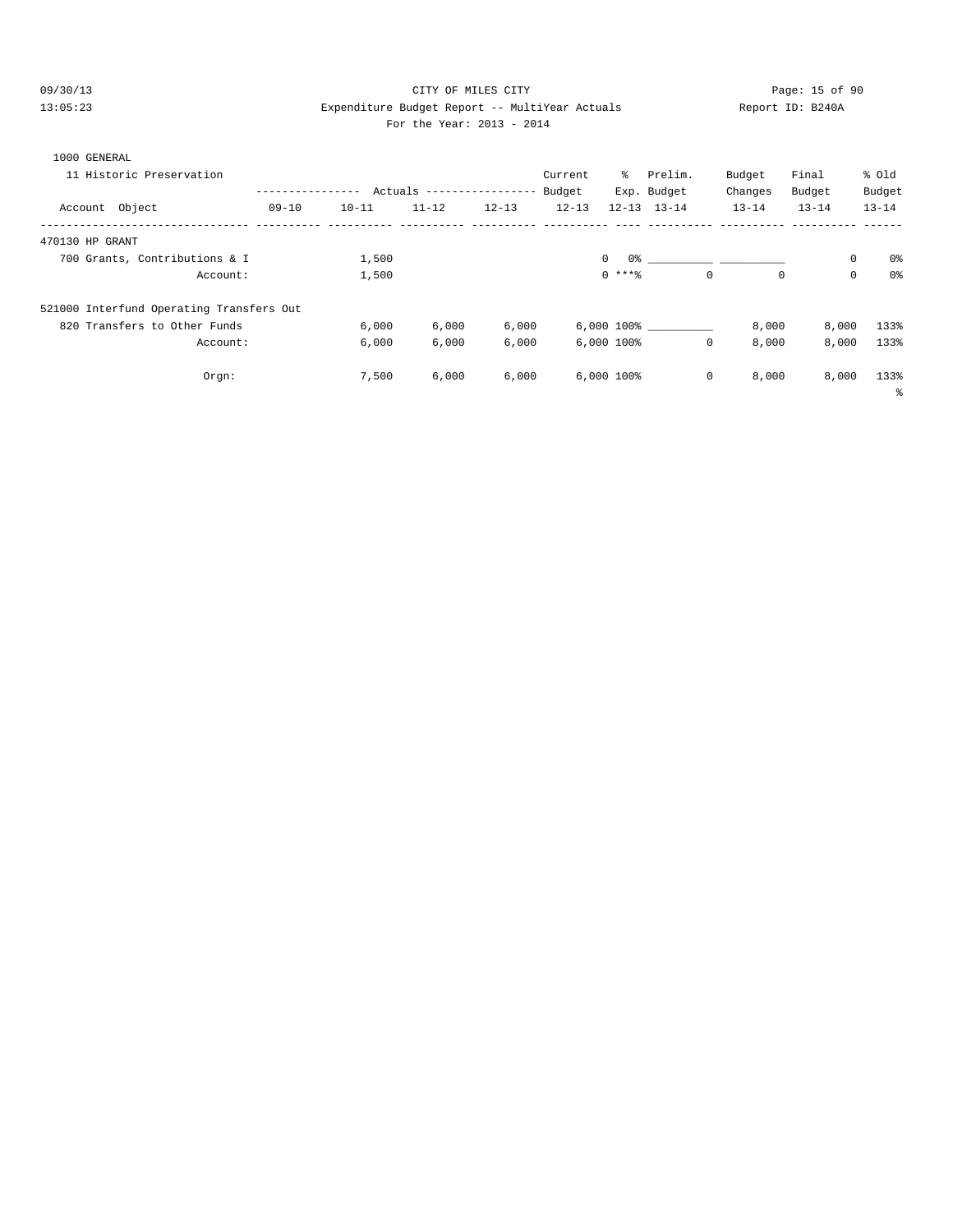## 09/30/13 Page: 16 of 90 13:05:23 Expenditure Budget Report -- MultiYear Actuals Report ID: B240A For the Year: 2013 - 2014

# 1000 GENERAL

| 13 Park                                          | ---------------- |            | Actuals ----------------- Budget |            | Current      | ႜ                   | Prelim.<br>Exp. Budget | Budget<br>Changes     | Final<br>Budget | % old<br>Budget |
|--------------------------------------------------|------------------|------------|----------------------------------|------------|--------------|---------------------|------------------------|-----------------------|-----------------|-----------------|
| Account Object                                   | $09 - 10$        | $10 - 11$  | $11 - 12$                        | $12 - 13$  | $12 - 13$    |                     | $12 - 13$ $13 - 14$    | $13 - 14$             | $13 - 14$       | $13 - 14$       |
| 411101 Labor Negotiations                        |                  |            |                                  |            |              |                     |                        |                       |                 |                 |
| 350 Professional Services                        |                  | 124        |                                  |            | $\mathbf{0}$ | 0%                  |                        |                       | 0               | 0%              |
| Account:                                         |                  | 124        |                                  |            |              | $0$ ****            | $\mathbf 0$            | $\mathbf 0$           | $\mathbf 0$     | 0%              |
| 430263 STREET LIGHTING                           |                  |            |                                  |            |              |                     |                        |                       |                 |                 |
| 341 Electric Utility Services                    | 397              | 438        | 849                              | 1,276      |              |                     | 850 150% _______       |                       | 0               | 0%              |
| Account:                                         | 397              | 438        | 849                              | 1,276      |              | 850 150%            | $\mathsf 0$            | $\mathbf 0$           | 0               | 0%              |
| 460433 Park Operations(13)                       |                  |            |                                  |            |              |                     |                        |                       |                 |                 |
| 111 Salaries and Wages - Perm                    | 112,632          | 121,958    | 117,992                          | 118,678    | 118,179 100% |                     |                        |                       | 129,796         | 109%            |
| 121 OVERTIME-PERMANENT                           | 7,343            | 6,780      | 7,909                            | 6,614      |              | 6,000 110%          |                        |                       | 6,000           | 100%            |
| 131 VACATION                                     | 12,968           | 9,142      | 14,859                           | 8,427      | 10,500 80%   |                     |                        |                       | 10,500          | 100%            |
| 132 SICK LEAVE                                   | 3,488            | 6,139      | 5,691                            | 3,534      |              | 5,000 71%           |                        |                       | 5,000           | 100%            |
| 133 OTHER LEAVE PAY                              |                  |            | 27                               |            | 0            | 0%                  |                        |                       | 0               | 0%              |
| 134 HOLIDAY PAY                                  | 4,264            | 3,395      | 4,537                            | 4,314      |              | 3,000 144%          |                        |                       | 3,000           | 100%            |
| 141 Unemployment Insurance                       | 212              | 220        | 382                              | 497        | 500          | 99%                 |                        | 694                   | 694             | 138%            |
| 142 Workers' Compensation                        | 9,347            | 8,962      | 7,744                            | 7,501      |              | 7,715 97%           |                        |                       | 8,051           | 104%            |
| 143 Health Insurance                             | 18,203           | 20,419     | 21,057                           | 22,300     | 22,771 98%   |                     |                        |                       | 24,047          | 105%            |
| 144 FICA                                         | 10,472           | 10,834     | 11,327                           | 10,396     | 10,915 95%   |                     |                        | $11,804$ ____________ | 11,804          | 108%            |
| 145 PERS                                         | 9,263            | 9,586      | 10,043                           | 9,148      |              | 9,424 97%           |                        |                       | 11,670          | 123%            |
| 196 CLOTHING ALLOTMENT                           | 473              | 473        | 465                              | 450        |              | 473 95%             |                        |                       | 450             | 95%             |
| 210 Office Supplies and Mater                    | 43               | 132        | 97                               | 184        |              | 150 123%            |                        |                       | 150             | 100%            |
| 214 Small Items of Equipment                     | 1,220            | 86         | 1,868                            | 3,293      | 10,300 32%   |                     |                        |                       | 7,500           | 72%             |
| 220 Operating Expenses                           | 1,782            | 1,631      | 1,868                            | 2,244      |              | 2,500 90%           |                        | $2,500 -300$          | 2,200           | 88%             |
| Per Mayor budget reduction 7/15/13               |                  |            |                                  |            |              |                     |                        |                       |                 |                 |
| 222 Chemicals, Lab & Med Suppl                   | 3,455            | 3,348      | 5,860                            | 6,879      |              | 8,920 77%           |                        |                       | 8,920           | 100%            |
| 226 Clothing and Uniforms                        | 260              | 398        | 140                              | 471        |              | 500 94%             |                        |                       | 500             | 100%            |
| 230 Repair and Maintenance Su                    | 7,406            | 9,811      | 12,842                           | 12,402     | 10,000 124%  |                     |                        |                       | 10,000          | 100%            |
| 231 Gas, Oil, Diesel Fuel, Gr                    | 6,904            | 7,801      | 8,674                            | 8,662      |              | 8,000 108%          |                        | $8,000$ __________    | 8,000           | 100%            |
| 311 Postage, Box Rent, Etc.                      | 2                |            |                                  |            | $\mathbf 0$  | 0%                  |                        |                       | 0               | 0%              |
| 334 Memberships, Registration                    | 650              | 497        | 320                              | 320        | 650          | 49%                 | 650                    | $-150$                | 500             | 76%             |
| Per Mayor budget reduction 7/15/13               |                  |            |                                  |            |              |                     |                        |                       |                 |                 |
| 341 Electric Utility Services                    | 6,541            | 7,441      | 5,490                            | 5,904      |              | 7,500 79%           |                        |                       | 7,500           | 100%            |
| 342 Water Utility Services                       | 18,798           | 16,463     | 15,763                           | 29,729     | 19,000 156%  |                     |                        | $22,000$ ____________ | 22,000          | 115%            |
| 343 Sewer Utility Services                       | 794              | 794        | 679                              | 827        |              | 1,000 83%           |                        |                       | 1,000           | 100%            |
| 344 Gas Utility Service                          | 1,902            | 1,703      | 2,251                            | 2,933      |              | 2,300 128%          |                        |                       | 2,400           | 104%            |
| 345 Telephone & Telegraph<br>346 Garbage Service | 801<br>948       | 635<br>948 | 495<br>1,016                     | 487<br>948 |              | 900 54%<br>850 112% |                        | 850                   | 500<br>850      | 55%<br>100%     |
| 347 Telephone-Internet                           | 405              | 413        | 442                              | 414        | 450          | 92%                 | $450 -$                |                       | 450             | 100%            |
| 350 Professional Services                        | 1,528            | 851        | 809                              | 6,931      | 15,000       | 46%                 | 12,000                 | $-2,000$              | 10,000          | 66%             |
| Per Mayor budget reduction 7/15/13               |                  |            |                                  |            |              |                     |                        |                       |                 |                 |
| 360 Contr R & M                                  | 601              | 1,203      | 1,304                            | 1,439      |              | 6,000 24%           | 10,000                 | $-1,000$              | 9,000           | 150%            |
| Per Mayor budget reduction 7/15/13               |                  |            |                                  |            |              |                     |                        |                       |                 |                 |
| 363 R&M Vehicles/Equip/Labor-                    | 14,462           | 22,856     | 16,804                           | 17,190     | 17,500       | 98%                 |                        |                       | 17,300          | 98%             |
| 370 Travel                                       |                  |            |                                  |            | 600          | 0%                  |                        | 600 _________         | 600             | 100%            |
| 380 Training Services                            | 2,236            | 131        | 105                              | 618        |              | 1,200 52%           |                        |                       | 1,000           | 83%             |
| 511 Insurance on Buildings                       | 2,883            | 2,739      | 2,835                            | 2,799      |              | 2,800 100%          | 2,800                  | $-417$                | 2,383           | 85%             |
| Adjusted to actual invoice                       |                  |            |                                  |            |              |                     |                        |                       |                 |                 |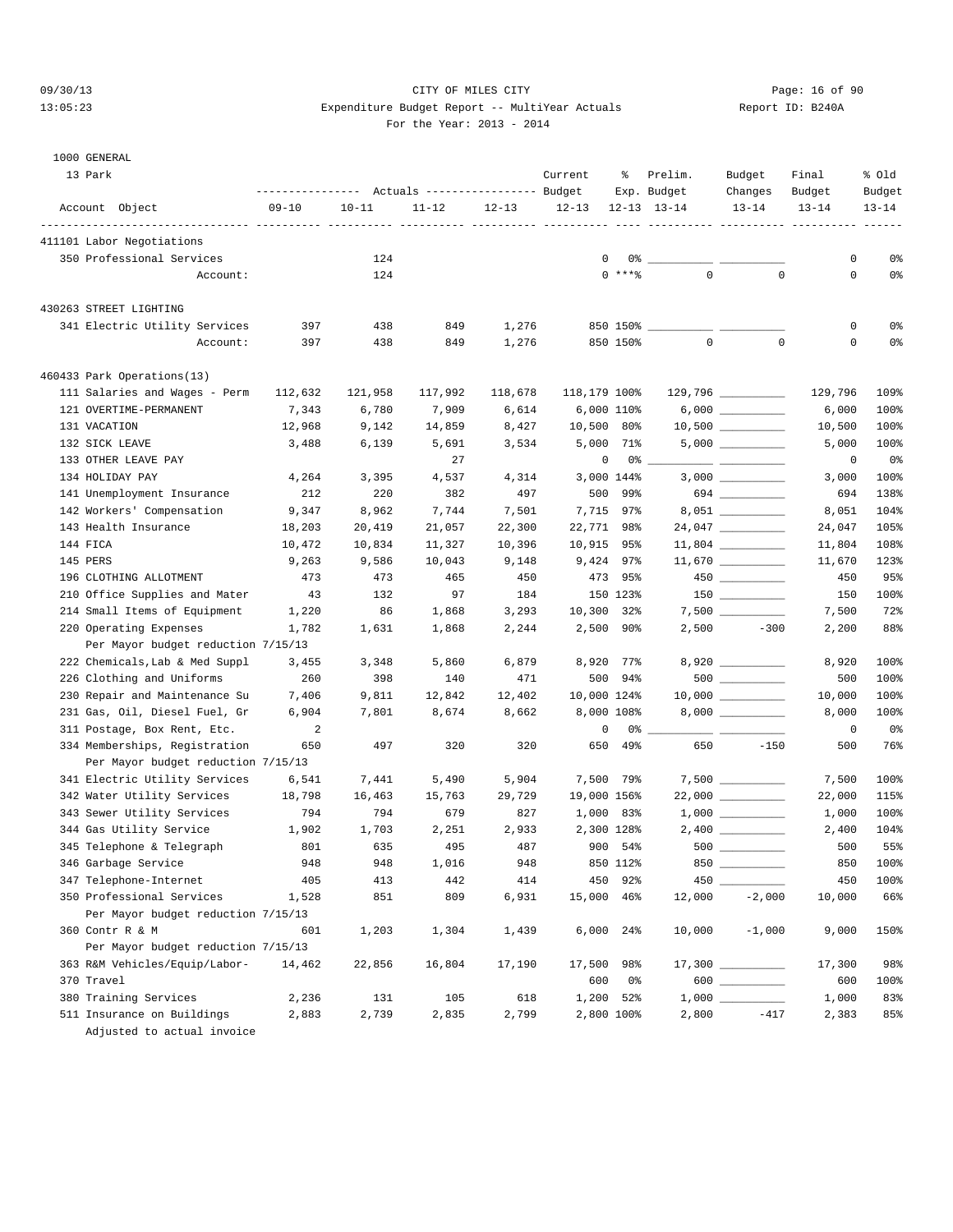#### 09/30/13 CITY OF MILES CITY Page: 17 of 90 13:05:23 Expenditure Budget Report -- MultiYear Actuals Report ID: B240A For the Year: 2013 - 2014

| 13 Park                                                                        | ---------------    Actuals ----------------    Budget |           |                 |         | Current      | °≈         | Prelim.<br>Exp. Budget                                                                                                                                                                                                                                                                                                   | Budget    | Final                  | % old<br>Budget |
|--------------------------------------------------------------------------------|-------------------------------------------------------|-----------|-----------------|---------|--------------|------------|--------------------------------------------------------------------------------------------------------------------------------------------------------------------------------------------------------------------------------------------------------------------------------------------------------------------------|-----------|------------------------|-----------------|
| Account Object                                                                 | 09-10                                                 | $10 - 11$ |                 |         |              |            | $11-12$ $12-13$ $12-13$ $12-13$ $13-14$ $13-14$ $13-14$                                                                                                                                                                                                                                                                  | Changes   | Budget                 | $13 - 14$       |
| ------------- ---------<br>512 Insurance on Vehicles & E                       | 389                                                   | 419       | 446             | 476     |              |            | 476 100%<br>476                                                                                                                                                                                                                                                                                                          | $-25$     | 451                    | 94%             |
| Adjusted to actual invoice                                                     |                                                       |           |                 |         |              |            |                                                                                                                                                                                                                                                                                                                          |           |                        |                 |
| 514 Other Insurance (Boilers)                                                  | 852                                                   |           |                 |         |              |            |                                                                                                                                                                                                                                                                                                                          |           | 800                    | 93%             |
| 533 Machinery and Equipment R                                                  |                                                       |           |                 | 193     |              |            | $0***$ $\frac{1}{2}$ $\frac{1}{2}$ $\frac{1}{2}$ $\frac{1}{2}$ $\frac{1}{2}$ $\frac{1}{2}$ $\frac{1}{2}$ $\frac{1}{2}$ $\frac{1}{2}$ $\frac{1}{2}$ $\frac{1}{2}$ $\frac{1}{2}$ $\frac{1}{2}$ $\frac{1}{2}$ $\frac{1}{2}$ $\frac{1}{2}$ $\frac{1}{2}$ $\frac{1}{2}$ $\frac{1}{2}$ $\frac{1}{2}$ $\frac{1}{2}$ $\frac{1}{$ |           | $\Omega$               | 0%              |
| 930 Improvements Other than B                                                  |                                                       |           |                 |         |              |            | $14,810$ 0 *** \equal 0 \equal 0 \equal 0 \equal 0 \equal 0 \equal 0 \equal 0 \equal 0 \equal 0 \equal 0 \equal 0 \equal 0 \equal 0 \equal 0 \equal 0 \equal 0 \equal 0 \equal 0 \equal 0 \equal 0 \equal 0 \equal 0 \equal 0                                                                                            |           | $\Omega$               | 0%              |
| 936 Parks and Recreation Faci                                                  |                                                       |           | 36,634          |         |              |            | 337,216 312,221 108% 110,000 -20,823                                                                                                                                                                                                                                                                                     |           | 89,177                 | 28%             |
| \$ 61881 is the balance for the Riverside Restroom payment, which was put into |                                                       |           |                 |         |              |            |                                                                                                                                                                                                                                                                                                                          |           |                        |                 |
| CIP. \$ 89177 is for Phase II for the Riverside park restrooms. CTEP           |                                                       |           |                 |         |              |            |                                                                                                                                                                                                                                                                                                                          |           |                        |                 |
| 940 Machinery & Equipment 10,000                                               |                                                       | 15,000    |                 |         | $\Omega$     | 0 응        | 55,000                                                                                                                                                                                                                                                                                                                   | $-55,000$ | $^{\circ}$             | 0%              |
| \$ 15,000.00 will be entered in CIP to purchase 2- pickups                     |                                                       |           |                 |         |              |            |                                                                                                                                                                                                                                                                                                                          |           |                        |                 |
| Account:                                                                       |                                                       |           |                 |         |              |            | 273,527 293,208 318,775 649,228 624,146 104% 493,908 -79,715 414,193                                                                                                                                                                                                                                                     |           |                        | 66%             |
| 460434 Fish, Wildlife Trailways                                                |                                                       |           |                 |         |              |            |                                                                                                                                                                                                                                                                                                                          |           |                        |                 |
| 740 Awards and Indemnities                                                     |                                                       | 2,298     | 6,585           |         |              |            | 0 0% 16,953 16,953 16,953 ******                                                                                                                                                                                                                                                                                         |           |                        |                 |
| Account:                                                                       |                                                       | 2,298     | 6,585           |         |              | $0***$ $*$ |                                                                                                                                                                                                                                                                                                                          |           | 16,953 0 16,953 ****** |                 |
| 460439 Riverside Park Tennis Court Project                                     |                                                       |           |                 |         |              |            |                                                                                                                                                                                                                                                                                                                          |           |                        |                 |
| 350 Professional Services                                                      | 777                                                   |           |                 |         | 1,100        |            |                                                                                                                                                                                                                                                                                                                          |           | 0                      | 0 <sup>2</sup>  |
| Account:                                                                       | 777                                                   |           |                 |         | 1,100        | 0%         | $\circ$                                                                                                                                                                                                                                                                                                                  | $\Omega$  | $\Omega$               | 0%              |
| Orem:                                                                          | 274,701                                               |           | 296,068 326,209 | 650,504 | 626,096 104% |            | 510,861                                                                                                                                                                                                                                                                                                                  |           | $-79,715$ $431,146$    | 68%<br>್ಠಿ      |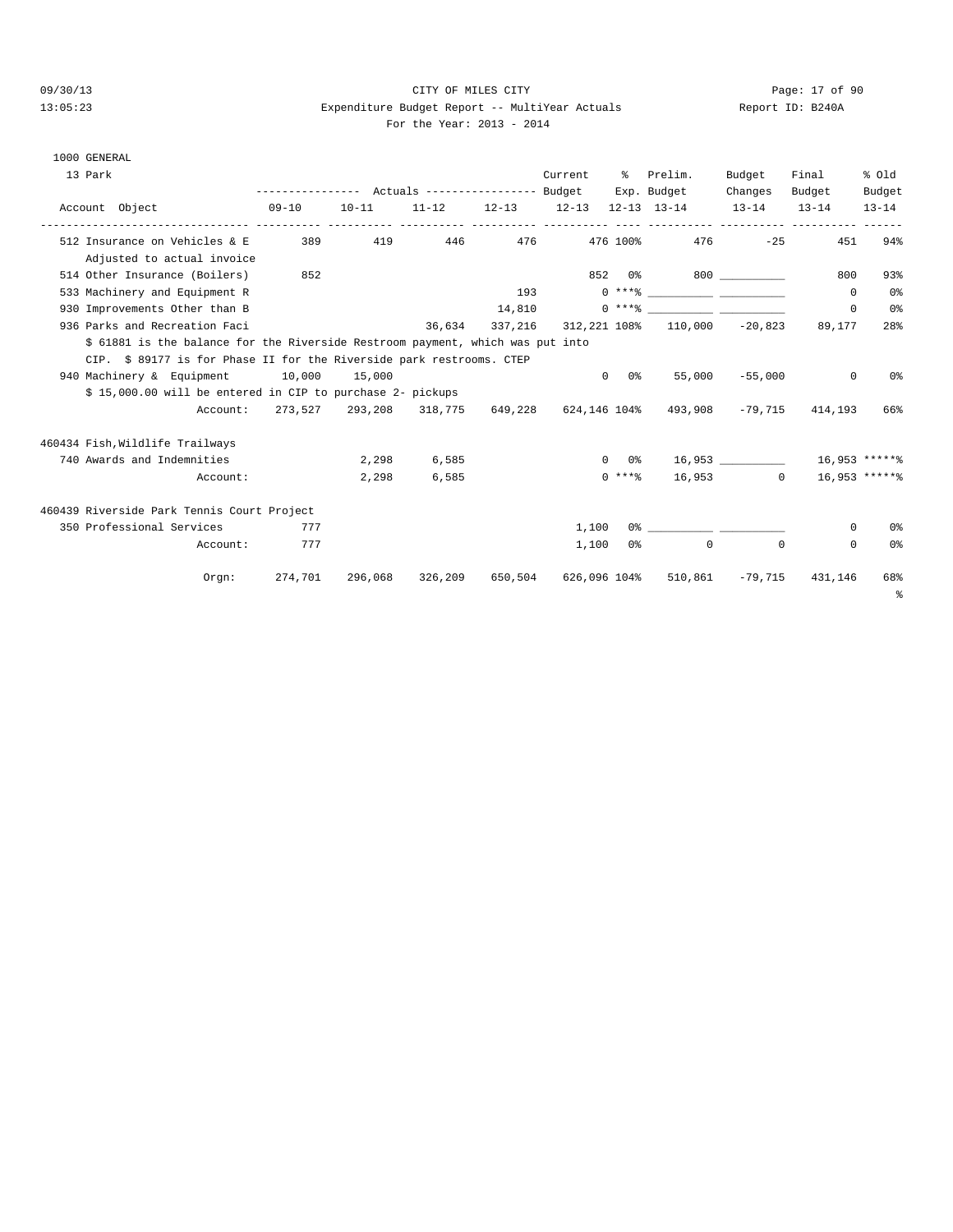1000 GENERAL

#### 09/30/13 CITY OF MILES CITY Page: 18 of 90 13:05:23 Expenditure Budget Report -- MultiYear Actuals Report ID: B240A For the Year: 2013 - 2014

| $\sim$ | $\sim$ |         |
|--------|--------|---------|
|        |        |         |
|        |        |         |
|        |        | ror une |

|          | 14 Swim Pool                                                                |                                                 |                          |           |           | Current      | နွ          | Prelim.             | Budget                                                                                      | Final     | % old           |
|----------|-----------------------------------------------------------------------------|-------------------------------------------------|--------------------------|-----------|-----------|--------------|-------------|---------------------|---------------------------------------------------------------------------------------------|-----------|-----------------|
|          |                                                                             | --------------- Actuals ---------------- Budget |                          |           |           |              |             | Exp. Budget         | Changes                                                                                     | Budget    | Budget          |
|          | Account Object<br>----------------- ---------                               | 09-10                                           | $10 - 11$<br>----------- | $11 - 12$ | $12 - 13$ | $12 - 13$    |             | $12 - 13$ $13 - 14$ | $13 - 14$                                                                                   | $13 - 14$ | $13 - 14$       |
|          | 460445 Swimming Pool                                                        |                                                 |                          |           |           |              |             |                     |                                                                                             |           |                 |
|          | 111 Salaries and Wages - Perm                                               | 23,960                                          | 26,696                   | 25,129    | 37,541    | 48,191 78%   |             | 40,217              | 9,783                                                                                       | 50,000    | 103%            |
|          | Increase to match new payroll spreadsheets for raises given at beginning of |                                                 |                          |           |           |              |             |                     |                                                                                             |           |                 |
|          | season. Total amount for 2.5 months.                                        |                                                 |                          |           |           |              |             |                     |                                                                                             |           |                 |
|          | 121 OVERTIME-PERMANENT                                                      |                                                 |                          |           |           | $\mathbf{0}$ | 0%          | 67                  | $-67$                                                                                       | 0         | 0%              |
|          | No overtime calculated                                                      |                                                 |                          |           |           |              |             |                     |                                                                                             |           |                 |
|          | 141 Unemployment Insurance                                                  | 36                                              | 40                       | 63        | 131       |              | 77 170%     | 776                 | $-707$                                                                                      | 69        | 89%             |
|          | Decrease to match new payroll spreadsheets for raises given at beginning of |                                                 |                          |           |           |              |             |                     |                                                                                             |           |                 |
|          | season                                                                      |                                                 |                          |           |           |              |             |                     |                                                                                             |           |                 |
|          | 142 Workers' Compensation                                                   | 1,639                                           | 1,677                    | 1,342     | 2,046     |              | 2,626 78%   | 1,134               | $-337$                                                                                      | 797       | 30 <sub>8</sub> |
|          | Decrease to match new payroll spradsheets for raises given at beginning of  |                                                 |                          |           |           |              |             |                     |                                                                                             |           |                 |
|          | season                                                                      |                                                 |                          |           |           |              |             |                     |                                                                                             |           |                 |
| 144 FICA |                                                                             | 1,833                                           | 2,042                    | 1,922     | 2,872     |              | 3,687 78%   | 127                 | 1,038                                                                                       | 1,165     | $31\%$          |
|          | Increase to match new payroll spreadsheets for raises given at beginning of |                                                 |                          |           |           |              |             |                     |                                                                                             |           |                 |
|          | season                                                                      |                                                 |                          |           |           |              |             |                     |                                                                                             |           |                 |
| 145 PERS |                                                                             | 163                                             | 485                      | 386       | 459       |              |             | 382 120% __________ | 127                                                                                         | 127       | 33%             |
|          | Increase to match new payroll spreadsheets for raises given at beginning of |                                                 |                          |           |           |              |             |                     |                                                                                             |           |                 |
|          | season                                                                      |                                                 |                          |           |           |              |             |                     |                                                                                             |           |                 |
|          | 214 Small Items of Equipment                                                |                                                 |                          |           |           | 200          | 0 %         |                     | 200                                                                                         | 200       | 100%            |
|          | 220 Operating Expenses                                                      | 1,388                                           | 1,692                    | 2,107     | 498       |              | 1,200 42%   |                     | $900$                                                                                       | 900       | 75%             |
|          | 222 Chemicals, Lab & Med Suppl                                              |                                                 | 2,580                    | 1,208     | 2,613     |              | $3,000$ 87% |                     |                                                                                             | 3,000     | 100%            |
|          | 230 Repair and Maintenance Su                                               | 36                                              | 68                       | 1,135     | 8,272     |              | 1,000 827%  |                     |                                                                                             | 1,000     | 100%            |
|          | 341 Electric Utility Services                                               | 688                                             | 415                      | 827       | 1,456     | 1,000 146%   |             |                     | $1\, , \, 0\, 0\, 0 \quad \underline{\hspace{1cm}} \rule{2.5cm}{0.4cm} \rule{2.5cm}{0.4cm}$ | 1,000     | 100%            |
|          | 342 Water Utility Services                                                  | 208                                             | 167                      | 206       | 322       |              | 300 107%    |                     |                                                                                             | 300       | 100%            |
|          | 343 Sewer Utility Services                                                  | 55                                              | 55                       | 55        | 76        |              | 75 101%     |                     |                                                                                             | 85        | 113%            |
|          | 344 Gas Utility Service                                                     |                                                 |                          |           | 39        |              | $0***8$     |                     |                                                                                             | 0         | 0%              |
|          | 345 Telephone & Telegraph                                                   | 131                                             | 95                       | 35        | 192       |              | 130 148%    |                     |                                                                                             | 130       | 100%            |
|          | 350 Professional Services                                                   | 315                                             |                          | 325       | 395       |              | 250 158%    |                     |                                                                                             | 250       | 100%            |
|          | 360 Contr R & M                                                             | 641                                             |                          | 495       | 21,242    | 21,100 101%  |             |                     | 500                                                                                         | 500       | 2 <sup>°</sup>  |
|          | 363 R&M Vehicles/Equip/Labor-                                               | 494                                             | 3,228                    | 1,836     | 495       |              | 1,000 50%   |                     |                                                                                             | 1,000     | 100%            |
|          | 380 Training Services                                                       | 548                                             |                          | 635       |           | 1,200        | 0 %         |                     |                                                                                             | 1,200     | 100%            |
|          | 540 Special Assessments<br>DEQ discharge permits                            |                                                 |                          |           | 638       |              | 588 109%    |                     | 678 $\overline{\qquad \qquad }$                                                             | 678       | 115%            |
|          | 930 Improvements Other than B                                               |                                                 |                          | 33,411    |           | 0            | 0%.         |                     |                                                                                             | 0         | 0%              |
|          | Account:                                                                    | 32,135                                          | 39,240                   | 71,117    | 79,287    | 86,006 92%   |             | 52,564              | 9,837                                                                                       | 62,401    | 72%             |
|          |                                                                             |                                                 |                          |           |           |              |             |                     |                                                                                             |           |                 |
|          | $Orgn$ :                                                                    | 32,135                                          | 39,240                   | 71,117    | 79,287    | 86,006       | 92%         | 52,564              | 9,837                                                                                       | 62,401    | 72%             |
|          |                                                                             |                                                 |                          |           |           |              |             |                     |                                                                                             |           | နွ              |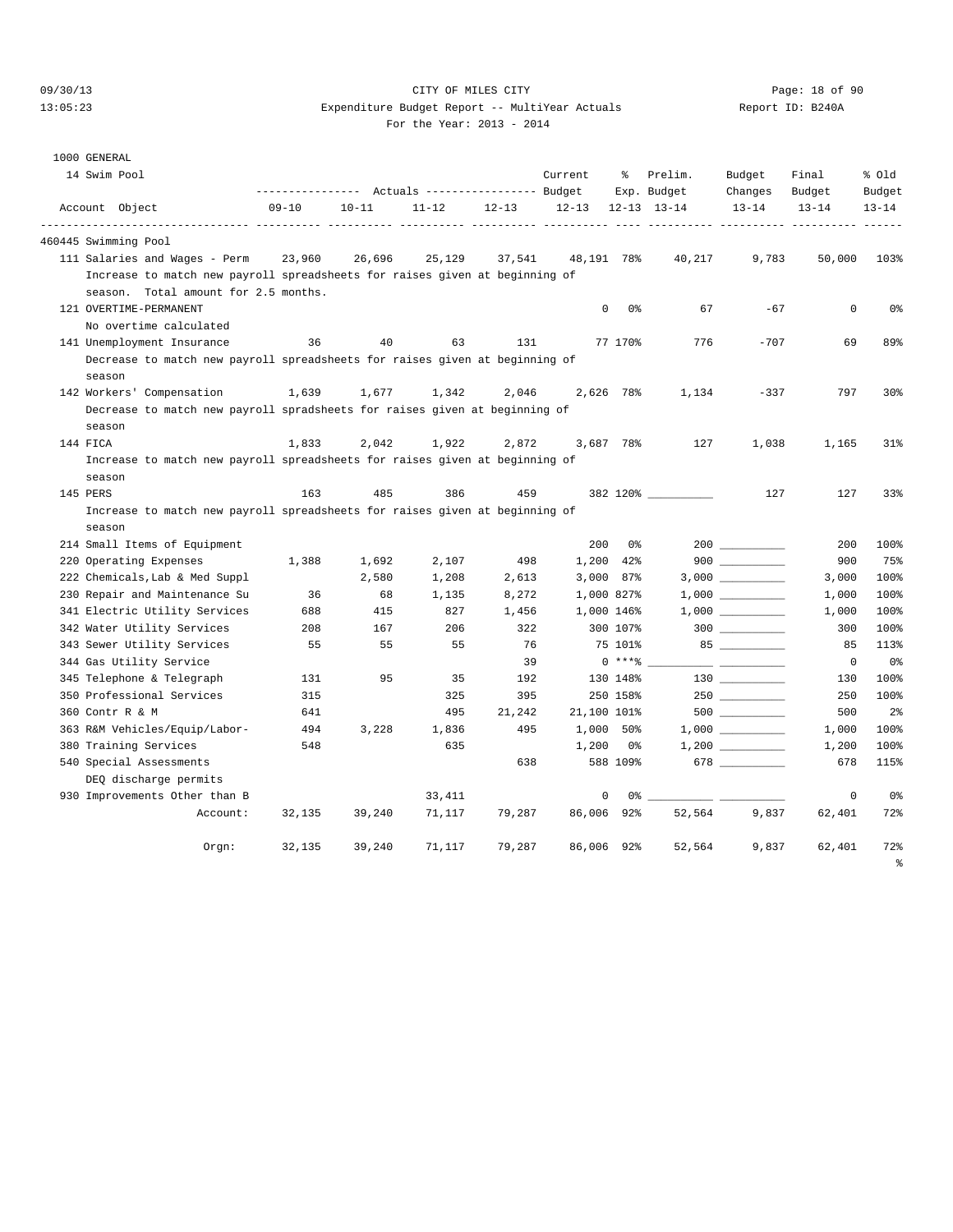#### 09/30/13 CITY OF MILES CITY Page: 19 of 90 13:05:23 Expenditure Budget Report -- MultiYear Actuals Report ID: B240A For the Year: 2013 - 2014

| 1000 GENERAL                                                                 |          |               |           |                           |           |              |     |                     |                     |           |           |
|------------------------------------------------------------------------------|----------|---------------|-----------|---------------------------|-----------|--------------|-----|---------------------|---------------------|-----------|-----------|
| 16 Library                                                                   |          |               |           |                           |           | Current      | ႜႜၟ | Prelim.             | Budget              | Final     | % old     |
|                                                                              |          | ------------- |           | Actuals ----------------- |           | Budget       |     | Exp. Budget         | Changes             | Budget    | Budget    |
| Account Object                                                               |          | $09 - 10$     | $10 - 11$ | $11 - 12$                 | $12 - 13$ | $12 - 13$    |     | $12 - 13$ $13 - 14$ | $13 - 14$           | $13 - 14$ | $13 - 14$ |
| 521000 Interfund Operating Transfers Out                                     |          |               |           |                           |           |              |     |                     |                     |           |           |
| 820 Transfers to Other Funds                                                 |          | 262,891       | 266,597   | 309,632                   | 277.928   |              |     | 277,928 100%        | 283,487             | 283,487   | 102%      |
| Increase the general fund by 1.03%. 277928 x .0103= 2863. 277928+2863=280791 |          |               |           |                           |           |              |     |                     |                     |           |           |
| Per amendment change to 2%. 277928x0200= %5559                               |          |               |           |                           |           |              |     |                     |                     |           |           |
| 277928+5559=283487.00                                                        |          |               |           |                           |           |              |     |                     |                     |           |           |
|                                                                              | Account: | 262,891       | 266,597   | 309,632                   | 277,928   | 277,928 100% |     |                     | $\Omega$<br>283,487 | 283,487   | 102%      |
|                                                                              | Orem:    | 262,891       | 266,597   | 309,632                   | 277,928   | 277,928 100% |     |                     | $\circ$<br>283,487  | 283,487   | 102%<br>ႜ |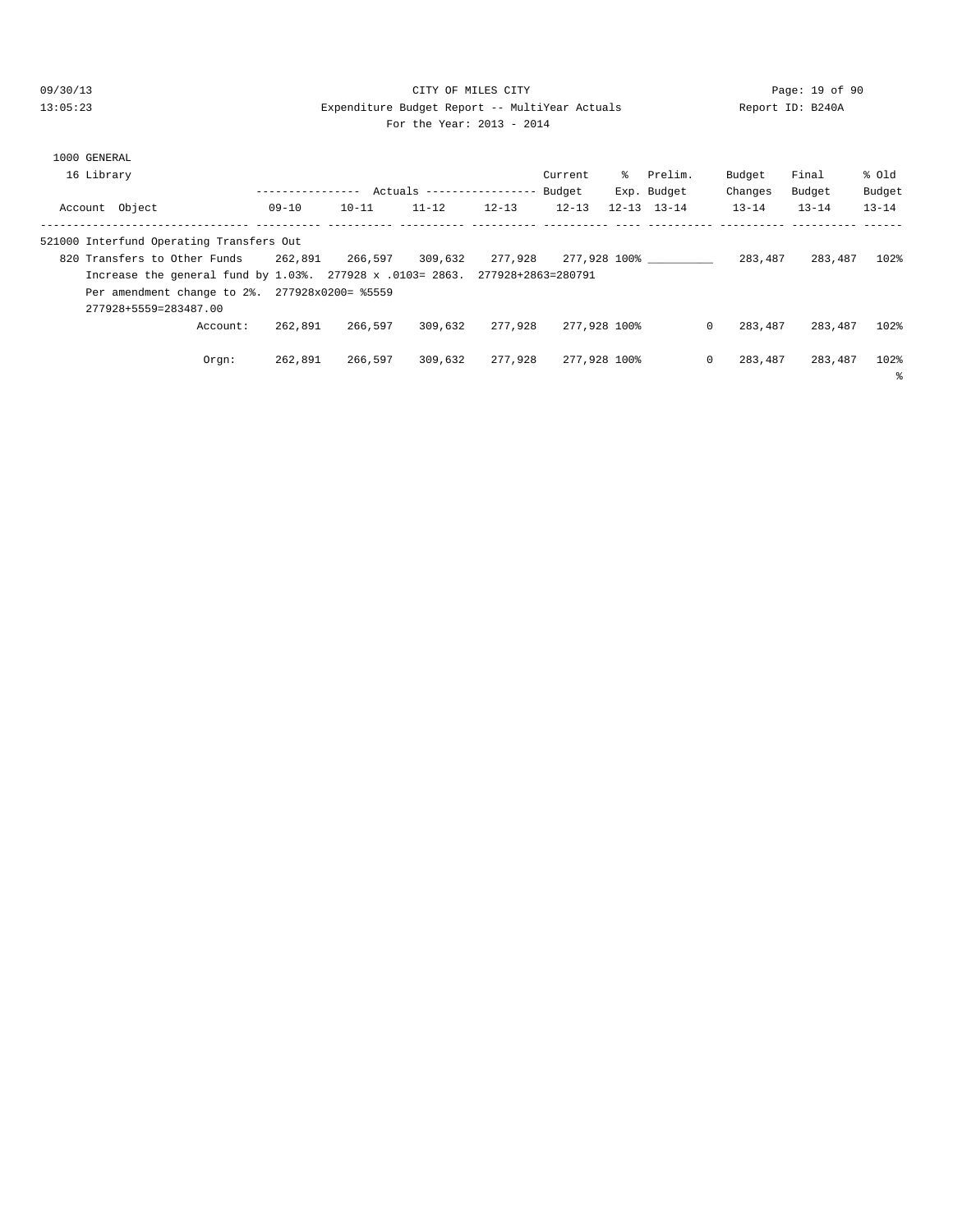### 09/30/13 Page: 20 of 90 13:05:23 Expenditure Budget Report -- MultiYear Actuals Report ID: B240A For the Year: 2013 - 2014

| 1000 GENERAL                                                                 |                                                              |           |           |           |                  |            |                                    |                                         |                     |                     |
|------------------------------------------------------------------------------|--------------------------------------------------------------|-----------|-----------|-----------|------------------|------------|------------------------------------|-----------------------------------------|---------------------|---------------------|
| 21 Animal Control                                                            |                                                              |           |           |           | Current          | ႜွ         | Prelim.                            | Budget                                  | Final               | % old               |
| Account Object                                                               | --------------- Actuals ---------------- Budget<br>$09 - 10$ | $10 - 11$ | $11 - 12$ | $12 - 13$ | $12 - 13$        |            | Exp. Budget<br>$12 - 13$ $13 - 14$ | Changes<br>$13 - 14$                    | Budget<br>$13 - 14$ | Budget<br>$13 - 14$ |
|                                                                              |                                                              |           |           |           | ----- ---------- |            |                                    |                                         |                     |                     |
| 440600 Animal Control Services(21)                                           |                                                              |           |           |           |                  |            |                                    |                                         |                     |                     |
| 111 Salaries and Wages - Perm                                                | 32,873                                                       | 36,595    | 34,987    | 36,985    | 41,456 89%       |            |                                    |                                         | 42,864              | 103%                |
| Reduced position to .50, per mayors request 7/15/13                          |                                                              |           |           |           |                  |            |                                    |                                         |                     |                     |
| Increase due to admendment. Add the animal control to full time.             |                                                              |           |           |           |                  |            |                                    |                                         |                     |                     |
| 121 OVERTIME-PERMANENT                                                       |                                                              | 44        | 23        |           | $\mathbf{0}$     |            |                                    |                                         | 0                   | 0%                  |
| 131 VACATION                                                                 | 2,302                                                        | 2,725     | 3,985     | 4,513     |                  |            | $0***$ $\frac{20}{100}$            |                                         | 0                   | 0%                  |
| 132 SICK LEAVE                                                               | 3,848                                                        | 295       | 790       | 1,014     |                  |            | $0***$ $\frac{20}{100}$            |                                         | 0                   | 0%                  |
| 133 OTHER LEAVE PAY                                                          |                                                              |           | 794       |           | 0                |            |                                    |                                         | 0                   | 0%                  |
| 134 HOLIDAY PAY                                                              | 217                                                          | 262       | 301       | 232       |                  | $0***8$    | 193                                | $-193$                                  | 0                   | 0%                  |
| Wasn't calculated on spreadsheet                                             |                                                              |           |           |           |                  |            |                                    |                                         |                     |                     |
| 141 Unemployment Insurance                                                   | 60                                                           | 60        | 105       | 151       |                  | 145 104%   | 2,244                              | $-2,143$                                | 101                 | 69%                 |
| Decrease to match new payroll spreadsheets for position to be .5. Per mayors |                                                              |           |           |           |                  |            |                                    |                                         |                     |                     |
| request.                                                                     |                                                              |           |           |           |                  |            |                                    |                                         |                     |                     |
| 142 Workers' Compensation                                                    | 2,729                                                        | 2,506     | 2,233     | 2,340     |                  | 2,259 104% | 2,244                              | $-1,067$                                | 1,177               | 52%                 |
| Decrease to match new payroll spreadsheets for position to be .5. Per mayors |                                                              |           |           |           |                  |            |                                    |                                         |                     |                     |
| request.                                                                     |                                                              |           |           |           |                  |            |                                    |                                         |                     |                     |
| 143 Health Insurance                                                         | 6,128                                                        | 6,390     | 6,968     | 7,268     |                  | 7,252 100% |                                    | 7,422                                   | 7,422               | 102%                |
| Decrease to match new payroll spreadsheets for position to be .5. Per mayors |                                                              |           |           |           |                  |            |                                    |                                         |                     |                     |
| request.                                                                     |                                                              |           |           |           |                  |            |                                    |                                         |                     |                     |
| 144 FICA                                                                     | 3,057                                                        | 3,062     | 3,212     | 3,298     |                  | 3,172 104% | 3,278                              | $-1,558$                                | 1,720               | 54%                 |
| Decrease to match new payroll spreadsheets for position to be .5. Per mayors |                                                              |           |           |           |                  |            |                                    |                                         |                     |                     |
| request.                                                                     |                                                              |           |           |           |                  |            |                                    |                                         |                     |                     |
| 145 PERS                                                                     | 2,542                                                        | 2,567     | 2,713     | 2,764     |                  | 2,784 99%  | 3,287                              | $-1,644$                                | 1,643               | 59%                 |
| Decrease to match new payroll spreadsheets for position to be .5. Per mayors |                                                              |           |           |           |                  |            |                                    |                                         |                     |                     |
| request.                                                                     |                                                              |           |           |           |                  |            |                                    |                                         |                     |                     |
| 196 CLOTHING ALLOTMENT                                                       | 720                                                          | 485       | 720       | 360       |                  | 720 50%    |                                    |                                         | 720                 | 100%                |
| 210 Office Supplies and Mater                                                | 310                                                          | 156       | 82        |           | 150              | 0%         |                                    |                                         | 150                 | 100%                |
| 211 Clothing Allotment                                                       |                                                              |           |           |           | 250              | 0%         |                                    |                                         | 150                 | 60%                 |
| 214 Small Items of Equipment                                                 |                                                              | 47        | 628       | 322       | 400              | 81%        |                                    |                                         | 400                 | 100%                |
| 220 Operating Expenses                                                       | 1,724                                                        | 1,234     | 1,439     | 780       | 1,200            | 65%        |                                    |                                         | 1,200               | 100%                |
| 230 Repair and Maintenance Su                                                | 82                                                           | 480       |           | 3         | 250              | 1%         |                                    | 250                                     | 250                 | 100%                |
| 231 Gas, Oil, Diesel Fuel, Gr                                                | 949                                                          | 1,405     | 1,466     | 1,441     |                  | 1,400 103% |                                    |                                         | 1,400               | 100%                |
| 311 Postage, Box Rent, Etc.                                                  |                                                              |           | 16        |           | 20               | 0%         |                                    |                                         | 20                  | 100%                |
| 320 Printing, Duplicating, Ty                                                |                                                              |           |           |           | 25               | 0%         |                                    |                                         | 25                  | 100%                |
| 330 Publicity, Subscriptions                                                 |                                                              |           |           |           | 25               | 0%         |                                    |                                         | 25                  | 100%                |
| 341 Electric Utility Services                                                | 339                                                          | 368       | 349       | 490       |                  | 350 140%   |                                    |                                         | 350                 | 100%                |
| 342 Water Utility Services                                                   | 360                                                          | 276       | 281       | 275       |                  | 350 79%    | $350$ $\_\_$                       |                                         | 350                 | 100%                |
| 343 Sewer Utility Services                                                   | 132                                                          | 119       | 119       | 146       | 150              | 97%        |                                    | $150$                                   | 150                 | 100%                |
| 344 Gas Utility Service                                                      | 442                                                          | 496       | 417       | 401       | 600              | 67%        |                                    | 600                                     | 600                 | 100%                |
| 345 Telephone & Telegraph                                                    | 471                                                          | 502       | 529       | 445       | 500              | 89%        |                                    | 500 __________                          | 500                 | 100%                |
| 347 Telephone-Internet                                                       | 6                                                            |           |           |           | 20               | 0%         |                                    |                                         | 20                  | 100%                |
| 350 Professional Services                                                    | 2,439                                                        | 4,034     | 2,286     | 2,738     | 3,000            | 91%        |                                    |                                         | 3,000               | 100%                |
| 360 Contr R & M                                                              |                                                              |           | 187       |           | 100              | 0%         |                                    | $100$ _________                         | 100                 | 100%                |
| 366 R&M Vehicles - Police/Ani                                                | 5                                                            |           |           |           | 100              | 0%         |                                    | $\begin{array}{c} 100 \\ - \end{array}$ | 100                 | 100%                |
| 370 Travel                                                                   |                                                              |           |           |           | 200              | 0%         |                                    | 200                                     | 200                 | 100%                |
| 380 Training Services                                                        |                                                              |           |           |           | 100              | 0%         |                                    |                                         | 100                 | 100%                |
| 511 Insurance on Buildings                                                   | 72                                                           | 69        | 71        | 81        | 110              | 74%        | 110                                | $-42$                                   | 68                  | 61%                 |
| Adjusted to actual invoice                                                   |                                                              |           |           |           |                  |            |                                    |                                         |                     |                     |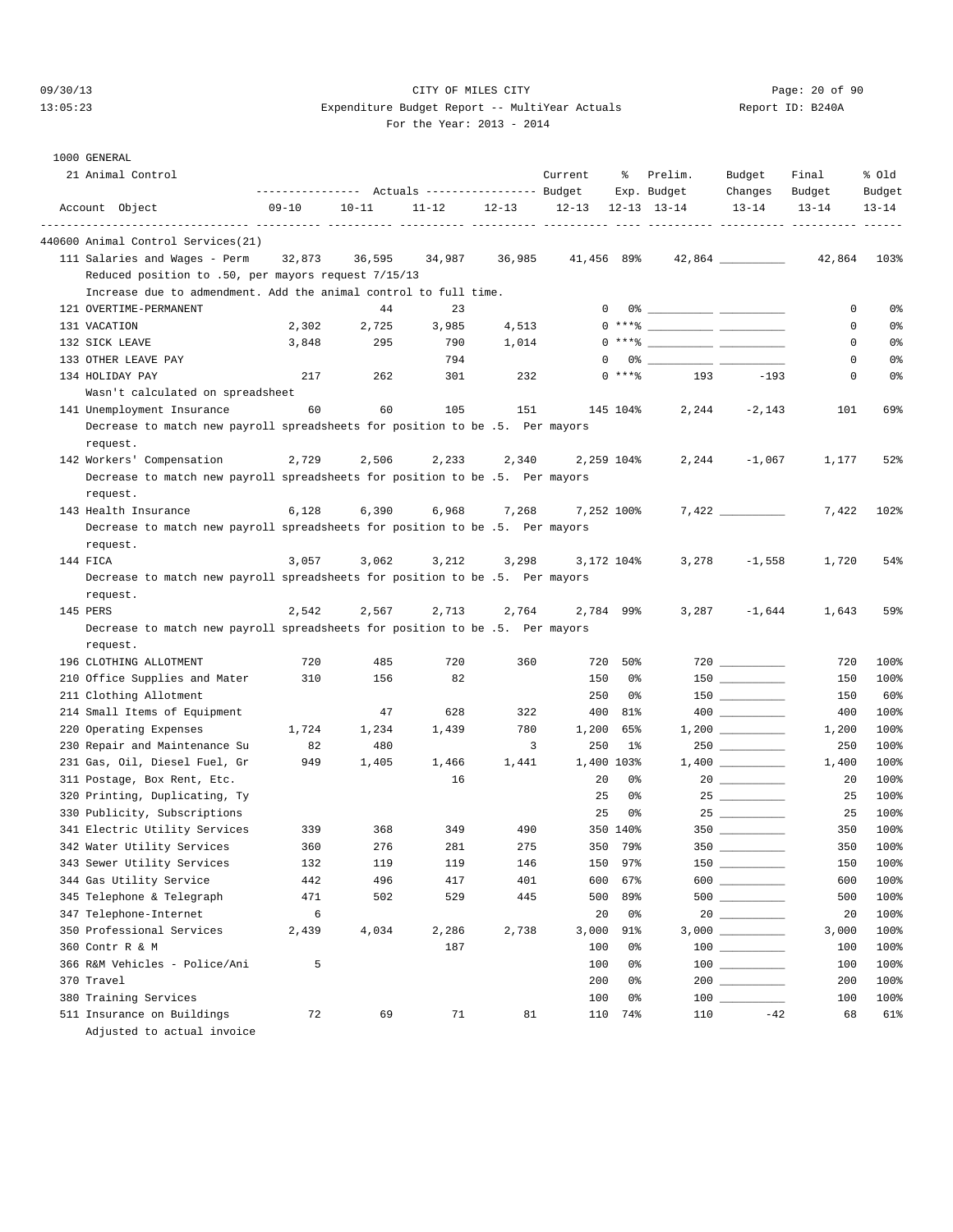#### 09/30/13 CITY OF MILES CITY Page: 21 of 90 13:05:23 Expenditure Budget Report -- MultiYear Actuals Report ID: B240A For the Year: 2013 - 2014

| 1000 GENERAL      |                  |           |       |                           |               |  |             |           |           |           |
|-------------------|------------------|-----------|-------|---------------------------|---------------|--|-------------|-----------|-----------|-----------|
| 21 Animal Control |                  |           |       |                           | Current<br>°≈ |  | Prelim.     | Budget    | Final     | % old     |
|                   | ---------------- |           |       | Actuals ----------------- | Budget        |  | Exp. Budget | Changes   | Budget    | Budget    |
| Account Object    | $09 - 10$        | $10 - 11$ | 11-12 | 12-13                     | 12-13         |  | 12-13 13-14 | $13 - 14$ | $13 - 14$ | $13 - 14$ |
|                   |                  |           |       |                           |               |  |             |           |           |           |

|                              |          |           |           | $ACUails$ ----------------- |           | Buaget       | EXP. BUQGEL         | cnanges   | Buaget    | <b>Budder</b> |
|------------------------------|----------|-----------|-----------|-----------------------------|-----------|--------------|---------------------|-----------|-----------|---------------|
| Account Object               |          | $09 - 10$ | $10 - 11$ | $11 - 12$                   | $12 - 13$ | $12 - 13$    | $12 - 13$ $13 - 14$ | $13 - 14$ | $13 - 14$ | $13 - 14$     |
| 810 Losses (Bad debt expense |          |           |           | 85                          |           | $\mathbf{0}$ |                     |           | 0         | 0%            |
|                              | Account: | 61,807    | 64,177    | 64,786                      | 66,047    | 67,088 98%   | 71,452              | $-6.647$  | 64,805    | 96%           |
|                              | Orgn:    | 61,807    | 64,177    | 64,786                      | 66,047    | 67,088 98%   | 71,452              | $-6.647$  | 64,805    | 96%           |
|                              |          |           |           |                             |           |              |                     |           |           |               |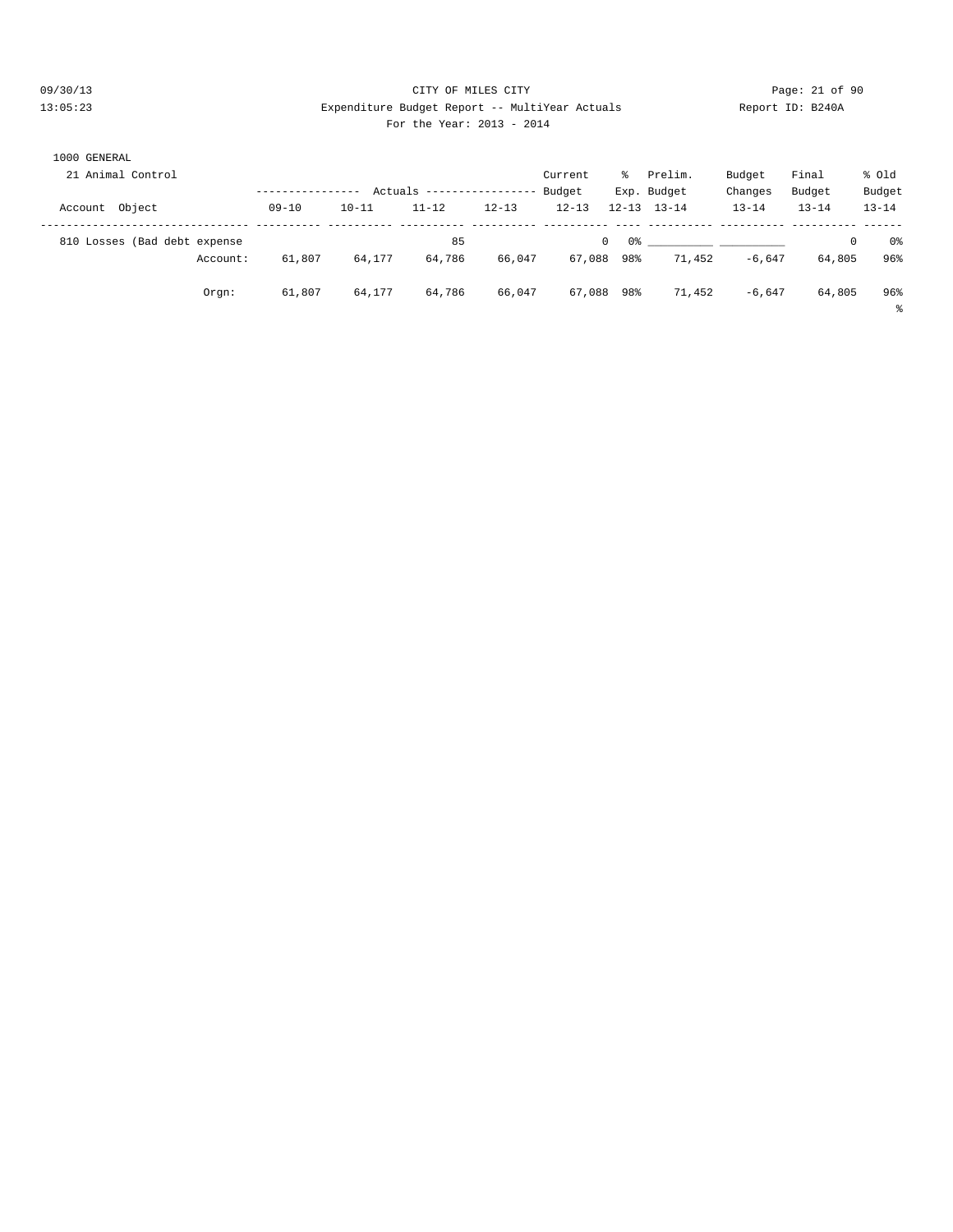#### 09/30/13 CITY OF MILES CITY Page: 22 of 90 13:05:23 Expenditure Budget Report -- MultiYear Actuals Report ID: B240A For the Year: 2013 - 2014

| Report ID: |  |
|------------|--|
|            |  |

|                  | 36 Planning & Community Services                                              |           |           |                                                 |           | Current                            | ိင          | Prelim.                                            | Budget                                                                                                                                                                                                                                                                                                                                                                                                                 | Final       | % old      |
|------------------|-------------------------------------------------------------------------------|-----------|-----------|-------------------------------------------------|-----------|------------------------------------|-------------|----------------------------------------------------|------------------------------------------------------------------------------------------------------------------------------------------------------------------------------------------------------------------------------------------------------------------------------------------------------------------------------------------------------------------------------------------------------------------------|-------------|------------|
|                  |                                                                               |           |           | --------------- Actuals ---------------- Budget |           |                                    |             | Exp. Budget                                        | Changes                                                                                                                                                                                                                                                                                                                                                                                                                | Budget      | Budget     |
| Account Object   |                                                                               | $09 - 10$ | $10 - 11$ | $11 - 12$                                       | $12 - 13$ | $12 - 13$<br>----- ---------- ---- |             | $12 - 13$ $13 - 14$<br>----------- ---------- ---- | $13 - 14$                                                                                                                                                                                                                                                                                                                                                                                                              | $13 - 14$   | $13 - 14$  |
|                  | 411020 Community Services & Planning                                          |           |           |                                                 |           |                                    |             |                                                    |                                                                                                                                                                                                                                                                                                                                                                                                                        |             |            |
|                  | 111 Salaries and Wages - Perm                                                 |           | 33        | 75,396                                          | 75,256    | 76,363 99%                         |             | 83,135                                             | $-48,779$                                                                                                                                                                                                                                                                                                                                                                                                              | 34,356      | 44%        |
|                  | Adjustment to new spreadsheet with 1 position ( Secretary)                    |           |           |                                                 |           |                                    |             |                                                    |                                                                                                                                                                                                                                                                                                                                                                                                                        |             |            |
|                  | Posted as Preliminary budget                                                  |           |           |                                                 |           |                                    |             |                                                    |                                                                                                                                                                                                                                                                                                                                                                                                                        |             |            |
|                  | Added the grant writer back in 8/28/13, per amendment                         |           |           |                                                 |           |                                    |             |                                                    |                                                                                                                                                                                                                                                                                                                                                                                                                        |             |            |
|                  | 121 OVERTIME-PERMANENT                                                        |           |           | 58                                              | 54        |                                    | $0***$ $*$  |                                                    |                                                                                                                                                                                                                                                                                                                                                                                                                        | 0           | 0%         |
| 131 VACATION     |                                                                               |           |           | 2,033                                           | 5,239     |                                    | 4,400 119%  | 4,400                                              | $-4,004$                                                                                                                                                                                                                                                                                                                                                                                                               | 396         | 9%         |
|                  | Adjustment to new spreadsheet with 1 position ( Secretary)                    |           |           |                                                 |           |                                    |             |                                                    |                                                                                                                                                                                                                                                                                                                                                                                                                        |             |            |
| 132 SICK LEAVE   |                                                                               |           |           | 790                                             | 1,220     |                                    | $2,200$ 55% | 2,200                                              | $-2,002$                                                                                                                                                                                                                                                                                                                                                                                                               | 198         | 9%         |
|                  | Adjustment to new spreadsheet with 1 position ( Secretary)                    |           |           |                                                 |           |                                    |             |                                                    |                                                                                                                                                                                                                                                                                                                                                                                                                        |             |            |
|                  | 133 OTHER LEAVE PAY                                                           |           |           | 1,104                                           | 1,739     |                                    | 38%         | 6,366                                              | $-6,366$                                                                                                                                                                                                                                                                                                                                                                                                               | 0           | 0%         |
|                  |                                                                               |           |           |                                                 |           | 4,630                              |             |                                                    |                                                                                                                                                                                                                                                                                                                                                                                                                        |             |            |
|                  | Adjustment to new spreadsheet with 1 position ( Secretary)                    |           |           | $-210$                                          |           |                                    |             |                                                    |                                                                                                                                                                                                                                                                                                                                                                                                                        |             |            |
|                  | 141 Unemployment Insurance                                                    |           |           |                                                 | 293       |                                    | 306 96%     | 384                                                | $-229$                                                                                                                                                                                                                                                                                                                                                                                                                 | 155         | 50%        |
|                  | Adjustment to new spreadsheet with 1 position ( Secretary)                    |           |           |                                                 |           |                                    |             |                                                    |                                                                                                                                                                                                                                                                                                                                                                                                                        |             |            |
|                  | Added the grant writer back in per amendment.                                 |           |           |                                                 |           |                                    |             |                                                    |                                                                                                                                                                                                                                                                                                                                                                                                                        |             |            |
|                  | 142 Workers' Compensation                                                     |           |           | 444                                             | 424       |                                    | 2,327 18%   | 2,024                                              | $-225$                                                                                                                                                                                                                                                                                                                                                                                                                 | 1,799       | 77%        |
|                  | Adjustment to new spreadsheet with 1 position ( Secretary)                    |           |           |                                                 |           |                                    |             |                                                    |                                                                                                                                                                                                                                                                                                                                                                                                                        |             |            |
|                  | Add grant writer per amendment                                                |           |           |                                                 |           |                                    |             |                                                    |                                                                                                                                                                                                                                                                                                                                                                                                                        |             |            |
|                  | 143 Health Insurance                                                          |           |           | 14,273                                          | 15,186    | 15,156 100%                        |             | 15,512                                             | $-8,090$                                                                                                                                                                                                                                                                                                                                                                                                               | 7,422       | 48%        |
|                  | Adjustment to new spreadsheet with 1 position ( Secretary)                    |           |           |                                                 |           |                                    |             |                                                    |                                                                                                                                                                                                                                                                                                                                                                                                                        |             |            |
|                  | Add grant writer per amendment                                                |           |           |                                                 |           |                                    |             |                                                    |                                                                                                                                                                                                                                                                                                                                                                                                                        |             |            |
| 144 FICA         |                                                                               |           |           | 5,494                                           | 6,362     |                                    | 6,701 95%   | 6,531                                              | $-3,903$                                                                                                                                                                                                                                                                                                                                                                                                               | 2,628       | 39%        |
|                  | Adjustment to new spreadsheet with 1 position ( Secretary)                    |           |           |                                                 |           |                                    |             |                                                    |                                                                                                                                                                                                                                                                                                                                                                                                                        |             |            |
|                  | Add grant writer per amendment                                                |           |           |                                                 |           |                                    |             |                                                    |                                                                                                                                                                                                                                                                                                                                                                                                                        |             |            |
| 145 PERS         |                                                                               |           |           | 5,832                                           | 5,851     |                                    | 6,193 94%   | 6,889                                              | $-4,117$                                                                                                                                                                                                                                                                                                                                                                                                               | 2,772       | 44%        |
|                  | Adjustment to new spreadsheet with 1 position ( Secretary)                    |           |           |                                                 |           |                                    |             |                                                    |                                                                                                                                                                                                                                                                                                                                                                                                                        |             |            |
|                  | Add grant writer per amendment                                                |           |           |                                                 |           |                                    |             |                                                    |                                                                                                                                                                                                                                                                                                                                                                                                                        |             |            |
|                  | 196 CLOTHING ALLOTMENT                                                        |           |           | 314                                             | 314       |                                    | 314 100%    |                                                    |                                                                                                                                                                                                                                                                                                                                                                                                                        | 314         | 100%       |
|                  | 210 Office Supplies and Mater                                                 |           |           | 716                                             | 635       |                                    | 850 75%     |                                                    |                                                                                                                                                                                                                                                                                                                                                                                                                        | 850         | 100%       |
|                  | 214 Small Items of Equipment                                                  |           |           | 3,016                                           | 2,224     |                                    | 1,200 185%  |                                                    | $1,200$                                                                                                                                                                                                                                                                                                                                                                                                                | 1,200       | 100%       |
|                  | 220 Operating Expenses                                                        |           |           |                                                 | 124       |                                    | $0***8$     |                                                    | $\begin{array}{c} 100 \\ - \end{array}$                                                                                                                                                                                                                                                                                                                                                                                |             | 100 ****** |
|                  | 311 Postage, Box Rent, Etc.                                                   |           |           | 171                                             | 263       |                                    | 200 132%    |                                                    |                                                                                                                                                                                                                                                                                                                                                                                                                        | 200         | 100%       |
|                  | 320 Printing, Duplicating, Ty                                                 |           |           | 333                                             | 27        | 600                                | 5%          |                                                    | $500$ ___________                                                                                                                                                                                                                                                                                                                                                                                                      | 500         | 83%        |
| 327 Map Printing |                                                                               |           |           |                                                 | 28        | 300                                | 9%          |                                                    |                                                                                                                                                                                                                                                                                                                                                                                                                        | 250         | 83%        |
|                  | 330 Publicity, Subscriptions                                                  |           |           |                                                 | 33        |                                    | $0***$ $*$  |                                                    |                                                                                                                                                                                                                                                                                                                                                                                                                        | 0           | 0%         |
|                  | 331 Publication of Formal & L                                                 |           |           | 264                                             | 474       |                                    | 250 190%    |                                                    |                                                                                                                                                                                                                                                                                                                                                                                                                        | 275         | 110%       |
|                  | 334 Memberships, Registration                                                 |           |           |                                                 | 275       |                                    | $0***$ $*$  |                                                    |                                                                                                                                                                                                                                                                                                                                                                                                                        | 0           | 0%         |
|                  | 345 Telephone & Telegraph                                                     |           |           | 1,044                                           | 887       | 900                                | 99%         | 900                                                | $\begin{tabular}{ccccc} \multicolumn{2}{c }{\textbf{1} & \textbf{2} & \textbf{3} & \textbf{4} & \textbf{5} & \textbf{5} & \textbf{6} & \textbf{6} & \textbf{7} & \textbf{8} & \textbf{8} & \textbf{9} & \textbf{10} & \textbf{10} & \textbf{10} & \textbf{10} & \textbf{10} & \textbf{10} & \textbf{10} & \textbf{10} & \textbf{10} & \textbf{10} & \textbf{10} & \textbf{10} & \textbf{10} & \textbf{10} & \textbf{1$ | 900         | 100%       |
|                  | 347 Telephone-Internet                                                        |           |           | 53                                              | 40        |                                    | 100 40%     |                                                    |                                                                                                                                                                                                                                                                                                                                                                                                                        | 100         | 100%       |
|                  | 350 Professional Services                                                     |           |           | 249                                             | 10,599    |                                    | 300 ****    | 500                                                | 20,000                                                                                                                                                                                                                                                                                                                                                                                                                 | 20,500      | 6833%      |
|                  | Added \$20000 to professional services, in case we have to hire a consultant. |           |           |                                                 |           |                                    |             |                                                    |                                                                                                                                                                                                                                                                                                                                                                                                                        |             |            |
| 360 Contr R & M  |                                                                               |           |           | 1,771                                           | 1,955     |                                    | 2,000 98%   |                                                    |                                                                                                                                                                                                                                                                                                                                                                                                                        | 2,000       | 100%       |
| 370 Travel       |                                                                               |           |           | 980                                             | 2,278     |                                    | 1,100 207%  |                                                    | $800$                                                                                                                                                                                                                                                                                                                                                                                                                  | 800         | 72%        |
|                  | 380 Training Services                                                         |           |           | 875                                             | 280       |                                    | 1,100 25%   |                                                    |                                                                                                                                                                                                                                                                                                                                                                                                                        | 700         | 63%        |
| 382 Books        |                                                                               |           |           |                                                 |           | 500                                | 0%          |                                                    |                                                                                                                                                                                                                                                                                                                                                                                                                        | 250         | 50%        |
|                  | 940 Machinery & Equipment                                                     |           |           |                                                 | 5,520     |                                    | $0***8$     |                                                    |                                                                                                                                                                                                                                                                                                                                                                                                                        | $\mathbb O$ | 0%         |
|                  | Account:                                                                      |           | 33        | 115,000                                         | 137,580   | 127,990 107%                       |             | 136,380                                            | $-57,715$                                                                                                                                                                                                                                                                                                                                                                                                              | 78,665      | 61%        |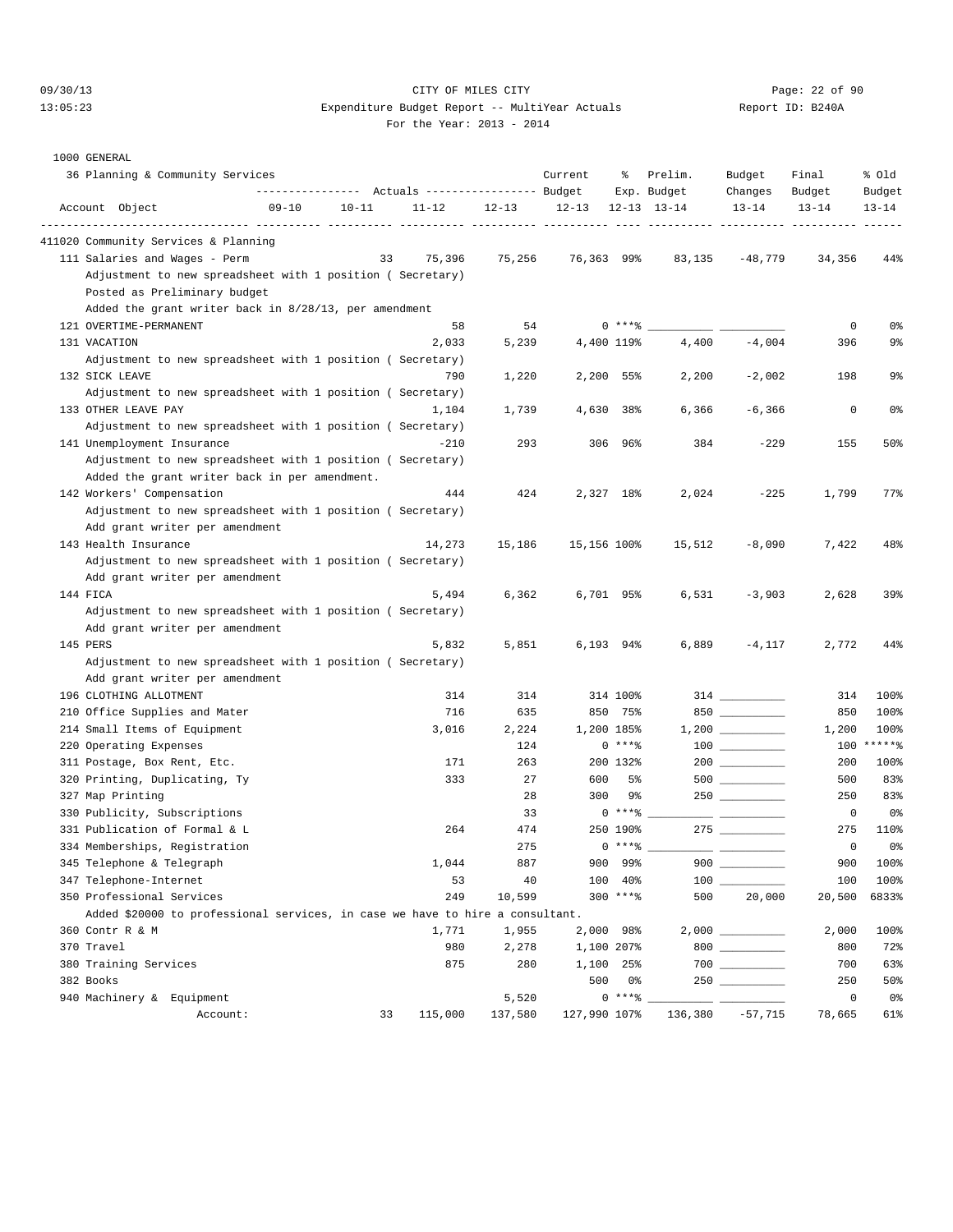### 09/30/13 Page: 23 of 90 13:05:23 Expenditure Budget Report -- MultiYear Actuals Report ID: B240A For the Year: 2013 - 2014

| 1000 GENERAL<br>36 Planning & Community Services |           |           |                          |           | Current   | ႜႜၟ          | Prelim.             | Budget     | Final     | % Old               |
|--------------------------------------------------|-----------|-----------|--------------------------|-----------|-----------|--------------|---------------------|------------|-----------|---------------------|
|                                                  |           |           | Actuals ---------------- |           | Budget    |              | Exp. Budget         | Changes    | Budget    | Budget              |
| Account Object                                   | $09 - 10$ | $10 - 11$ | $11 - 12$                | $12 - 13$ | $12 - 13$ |              | $12 - 13$ $13 - 14$ | $13 - 14$  | $13 - 14$ | $13 - 14$           |
| 521000 Interfund Operating Transfers Out         |           |           |                          |           |           |              |                     |            |           |                     |
| 820 Transfers to Other Funds                     | 42,875    | 94,722    | 408                      |           |           | $\Omega$     |                     |            |           | 0 <sup>°</sup><br>0 |
| Account:                                         | 42,875    | 94,722    | 408                      |           |           | $0$ ****     | $\mathbf 0$         | $^{\circ}$ |           | 0 <sup>°</sup><br>0 |
| Orem:                                            | 42,875    | 94,755    | 115,408                  | 137,580   |           | 127,990 107% | 136,380             | $-57.715$  | 78,665    | 61%                 |

%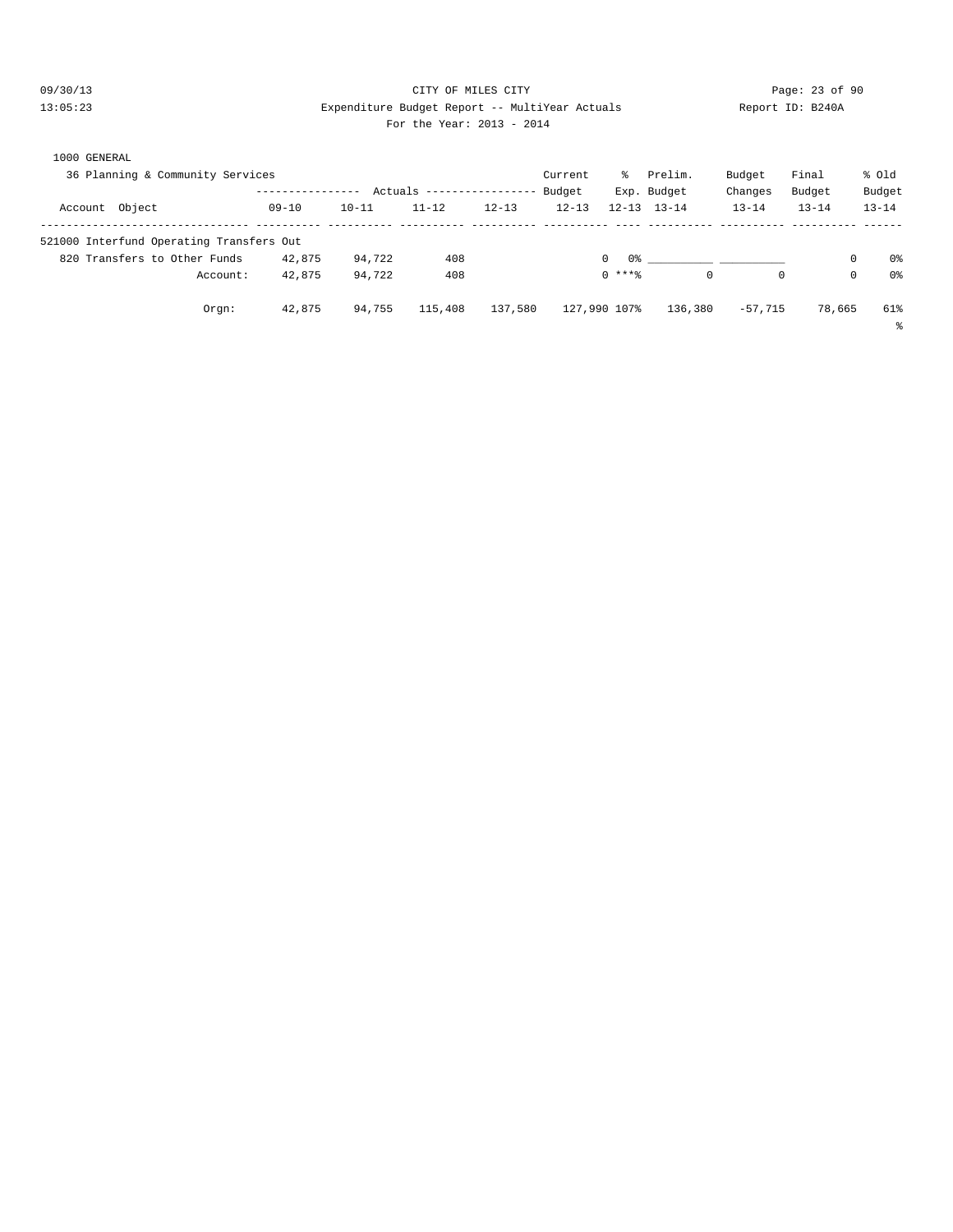#### 09/30/13 Page: 24 of 90 13:05:23 Expenditure Budget Report -- MultiYear Actuals Report ID: B240A For the Year: 2013 - 2014

| For the Year: 2013 - 201 |  |
|--------------------------|--|
|--------------------------|--|

| 1000 GENERAL<br>37 CITY HEALTH                                           |           |           | Actuals --------------- |           | Current<br>Budget | ిం          | Prelim.<br>Exp. Budget | Budget<br>Changes | Final<br>Budget | % old<br>Budget |
|--------------------------------------------------------------------------|-----------|-----------|-------------------------|-----------|-------------------|-------------|------------------------|-------------------|-----------------|-----------------|
| Account Object                                                           | $09 - 10$ | $10 - 11$ | $11 - 12$               | $12 - 13$ | $12 - 13$         |             | $12 - 13$ $13 - 14$    | $13 - 14$         | $13 - 14$       | $13 - 14$       |
| 521000 Interfund Operating Transfers Out<br>820 Transfers to Other Funds | 1,000     | 1,000     | 30,000                  | 30,000    |                   | 30,000 100% |                        | 30,000            | 30,000          | 100%            |
| Per contract<br>Account:                                                 | 1,000     | 1,000     | 30,000                  | 30,000    |                   | 30,000 100% | 30,000                 | 0                 | 30,000          | 100%            |
| Orgn:                                                                    | 1,000     | 1,000     | 30,000                  | 30,000    |                   | 30,000 100% | 30,000                 | 0                 | 30,000          | 100%<br>နွ      |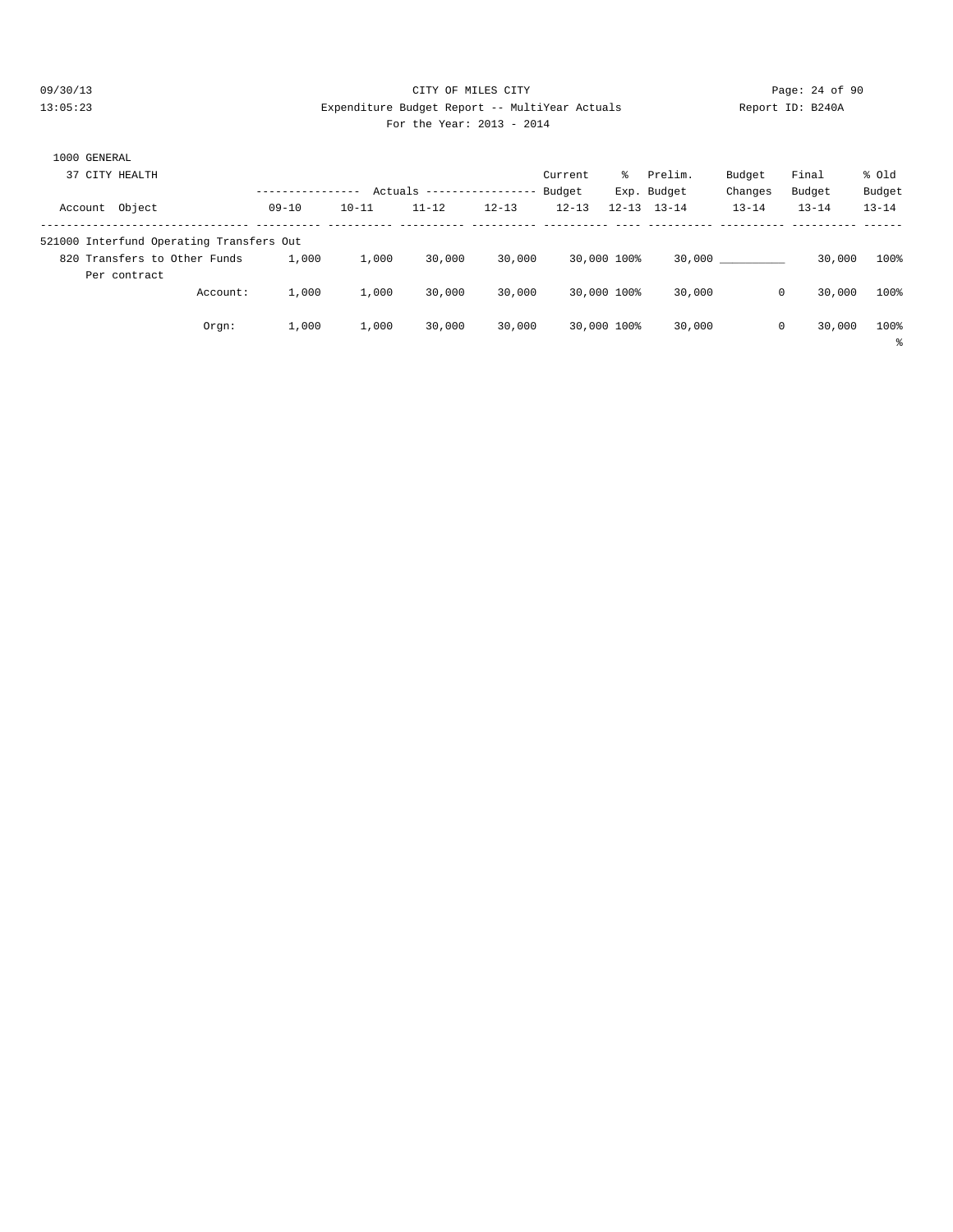### 09/30/13 Page: 25 of 90 13:05:23 Expenditure Budget Report -- MultiYear Actuals Report ID: B240A For the Year: 2013 - 2014

# 1000 GENERAL

| 201 Flood Prevention                                      | Actuals ----------------- Budget<br>---------------- |                        |             |           | Current    | ៖          | Prelim.<br>Exp. Budget | Budget<br>Changes                         | Final<br>Budget | % old<br>Budget |
|-----------------------------------------------------------|------------------------------------------------------|------------------------|-------------|-----------|------------|------------|------------------------|-------------------------------------------|-----------------|-----------------|
| Account Object                                            | $09 - 10$                                            | $10 - 11$              | $11 - 12$   | $12 - 13$ | $12 - 13$  |            | $12 - 13$ $13 - 14$    | $13 - 14$                                 | $13 - 14$       | $13 - 14$       |
| 431200 Flood Control                                      |                                                      | ----------- ---------- | ----------- |           |            |            |                        |                                           |                 |                 |
| 111 Salaries and Wages - Perm                             |                                                      |                        |             | 11,018    | 12,262 90% |            |                        |                                           | 12,213          | 99%             |
| 131 VACATION                                              |                                                      |                        |             | 897       |            | 400 224%   |                        |                                           | 2,200           | 550%            |
| 132 SICK LEAVE                                            |                                                      |                        |             | 321       | 400        | 80%        |                        |                                           | 700             | 175%            |
| 133 OTHER LEAVE PAY                                       |                                                      |                        |             |           | 832        | 0%         |                        |                                           | 728             | 87%             |
| 141 Unemployment Insurance                                |                                                      |                        |             | 43        |            | 22 195%    |                        |                                           | 72              | 327%            |
| 142 Workers' Compensation                                 |                                                      |                        |             | 140       |            | 757 18%    |                        | 838                                       | 838             | 110%            |
| 143 Health Insurance                                      |                                                      |                        |             | 2,301     | 2,901      | 79%        |                        |                                           | 2,969           | 102%            |
| 144 FICA                                                  |                                                      |                        |             | 936       | 1,063      | 88%        |                        | 1,212                                     | 1,212           | 114%            |
| 145 PERS                                                  |                                                      |                        |             | 899       | 982        | 92%        |                        |                                           | 1,279           | 130%            |
| 196 CLOTHING ALLOTMENT                                    |                                                      |                        |             | 60        |            | 60 100%    |                        |                                           | 60              | 100%            |
| 210 Office Supplies and Mater                             |                                                      |                        |             | 284       | 300        | 95%        |                        | 250 and $\sim$                            | 250             | 83%             |
| 214 Small Items of Equipment                              |                                                      |                        |             | 2,244     | 3,700      | 61%        |                        |                                           | 1,500           | 40%             |
| 220 Operating Expenses                                    |                                                      |                        | 240         |           | 200        | 0 %        |                        |                                           | 250             | 125%            |
| 231 Gas, Oil, Diesel Fuel, Gr                             |                                                      |                        |             | 118       |            | $0***8$    |                        | <u> 2000 - Andrea Andrew Maria (h. 18</u> | $\mathbf 0$     | 0%              |
| 311 Postage, Box Rent, Etc.                               |                                                      |                        | 91          | 137       | 200        | 69%        |                        | 300                                       | 300             | 150%            |
| 327 Map Printing                                          |                                                      |                        |             | 33        | 200        | $17\%$     |                        | 150 000                                   | 150             | 75%             |
| 330 Publicity, Subscriptions                              |                                                      |                        | 358         |           | 0          | 0%         |                        |                                           |                 | $100$ ***** %   |
| 331 Publication of Formal & L                             |                                                      |                        | 105         | 1,587     |            | 1,000 159% |                        |                                           | 2,000           | 200%            |
| 334 Memberships, Registration                             |                                                      |                        | 135         | 110       | 250        | 44%        |                        |                                           | 250             | 100%            |
| 345 Telephone & Telegraph                                 |                                                      |                        |             |           | 100        | 0 %        |                        |                                           | 100             | 100%            |
| 350 Professional Services                                 |                                                      |                        |             |           | 770        | 0 %        | 1,500                  | 197,000                                   | 198,500 25779%  |                 |
| \$187000 for Dike Study, and \$ 10000 for KLJ consultant. |                                                      |                        |             |           |            |            |                        |                                           |                 |                 |
| 370 Travel                                                |                                                      |                        | 1,762       | 229       | 1,300      | 18%        |                        | 2,000                                     | 2,000           | 153%            |
| 380 Training Services                                     |                                                      |                        | 400         | 632       | 900        | 70%        |                        |                                           | 500             | 55%             |
| 382 Books                                                 |                                                      |                        |             |           | 100        | 0%         |                        |                                           | 100             | 100%            |
| 533 Machinery and Equipment R                             |                                                      |                        |             |           | 500        | 0%         |                        | 250                                       | 250             | 50%             |
| 540 Special Assessments                                   |                                                      |                        | 250         |           | 250        | 0%         |                        | 250                                       | 250             | 100%            |
| Account:                                                  |                                                      |                        | 3,341       | 21,989    | 29,449     | 75%        | 31,771                 | 197,000                                   | 228,771         | 776%            |
| Orgn:                                                     |                                                      |                        | 3,341       | 21,989    | 29,449 75% |            | 31,771                 | 197,000                                   | 228,771         | 776%            |
|                                                           |                                                      |                        |             |           |            |            |                        |                                           |                 |                 |

%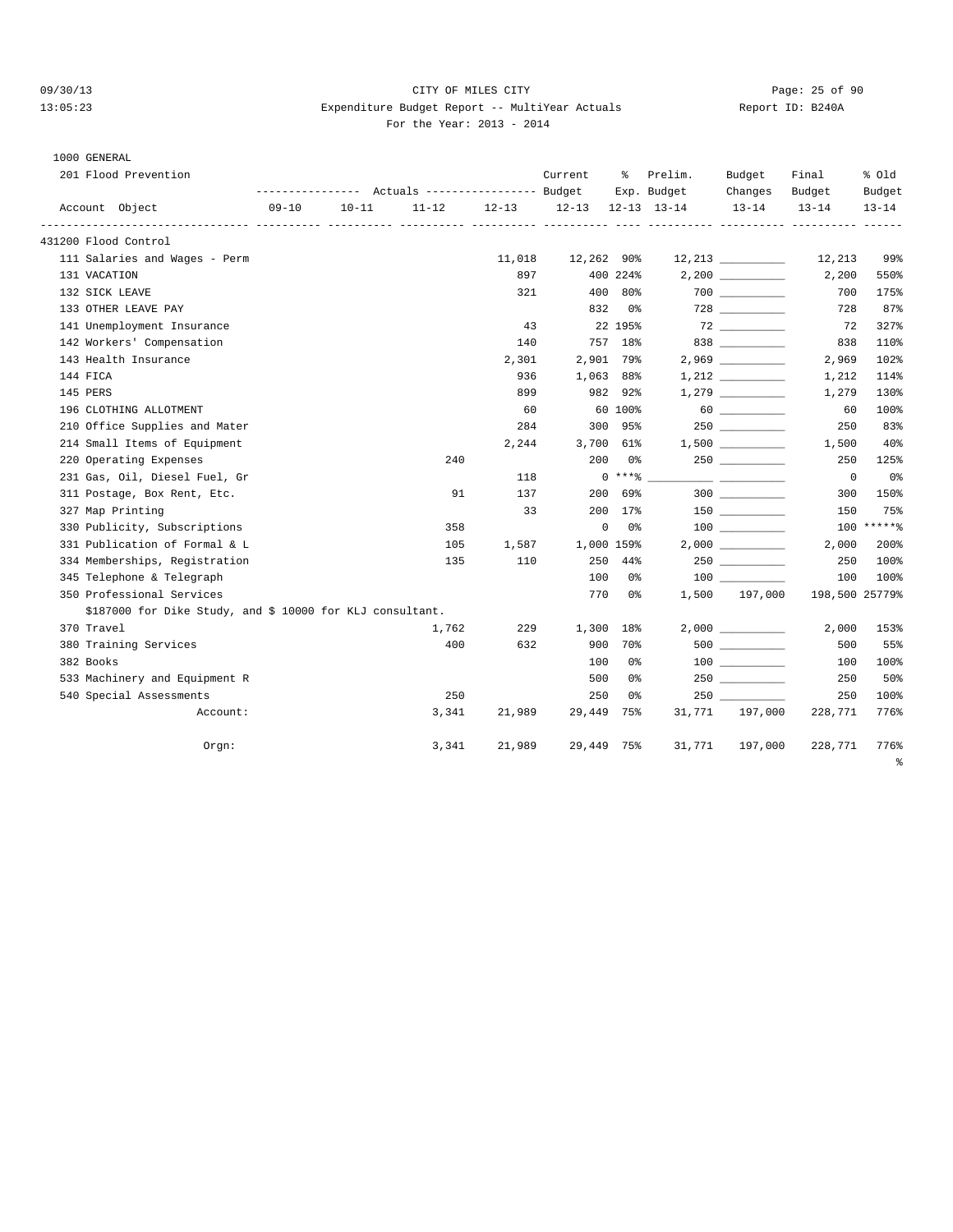09/30/13 Page: 26 of 90 13:05:23 Expenditure Budget Report -- MultiYear Actuals Report ID: B240A For the Year: 2013 - 2014

# 1000 GENERAL 301 Elections Current % Prelim. Budget Final % Old ----------------- Actuals ----------------- Budget Exp. Budget Changes Budget Budget<br>10-11 11-12 12-13 12-13 12-13 13-14 13-14 13-14 13-14 Account Object 09-10 10-11 11-12 12-13 12-13 12-13 13-14 13-14 13-14 13-14 -------------------------------- ---------- ---------- ---------- ---------- ---------- ---- ---------- ---------- ---------- ------ 410600 Elections 300 PURCHASED SERVICES 3,417 2,056 6,435 0 0% 9,500 \_\_\_\_\_\_\_\_\_\_ 9,500 \*\*\*\*\*% Account: 3,417 2,056 6,435 0 \*\*\*% 9,500 0 9,500 \*\*\*\*\*%  $\text{Orgn}:$  3,417 2,056 6,435 0 0% 9,500 0 9,500 \*\*\*\*\*\* %

Fund: 3,512,434 3,710,709 4,275,128 4,448,632 4,577,407 97% 3,972,614 239,487 4,212,101 92%

%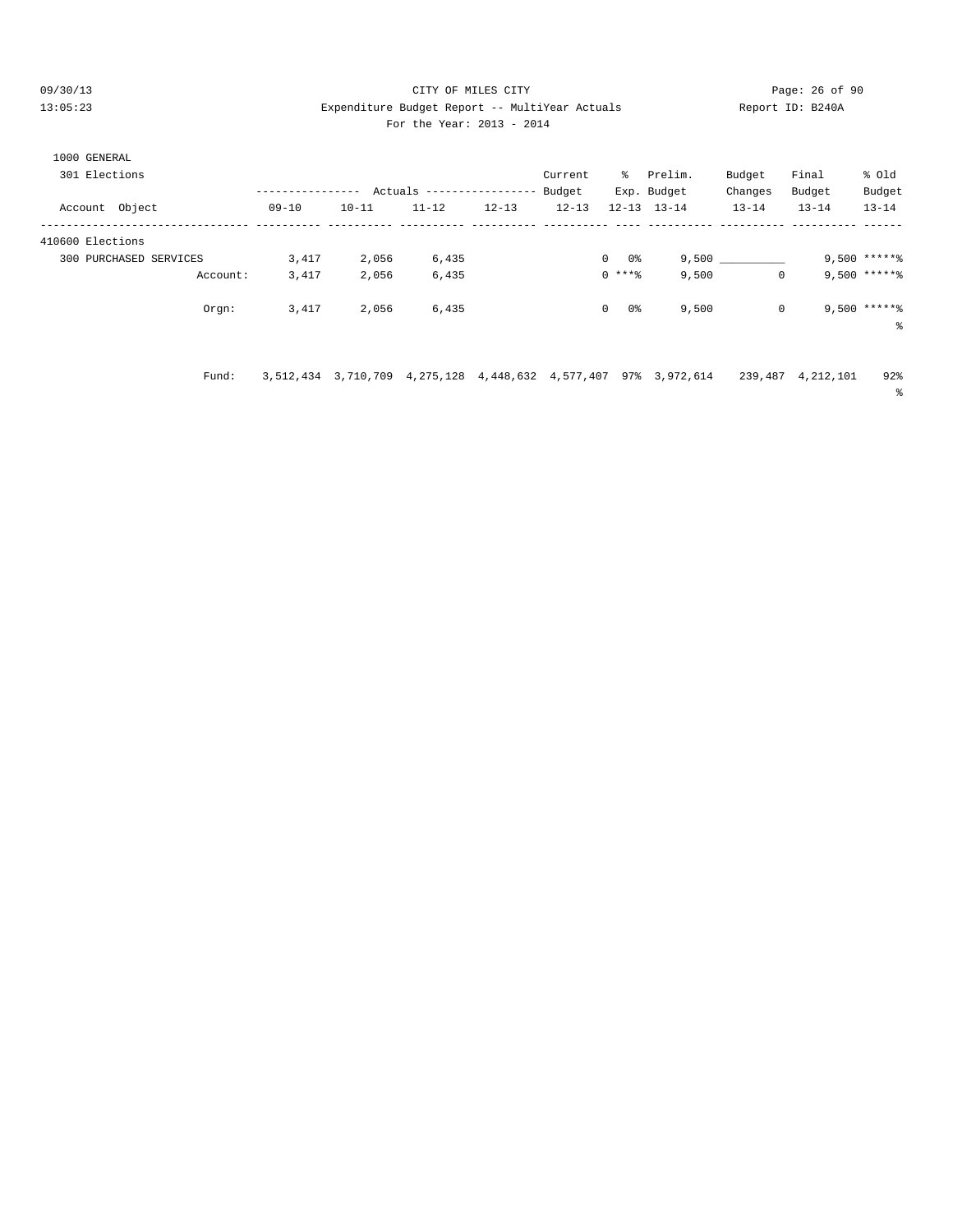# 09/30/13 Page: 27 of 90 13:05:23 Expenditure Budget Report -- MultiYear Actuals Report ID: B240A

| 2220 LIBRARY                                                                |                                                 |           |           |           |             |            |                                                                                                                                                                                                                                                                                                                          |                                                  |           |           |
|-----------------------------------------------------------------------------|-------------------------------------------------|-----------|-----------|-----------|-------------|------------|--------------------------------------------------------------------------------------------------------------------------------------------------------------------------------------------------------------------------------------------------------------------------------------------------------------------------|--------------------------------------------------|-----------|-----------|
| 16 Library                                                                  |                                                 |           |           |           | Current     | ႜ          | Prelim.                                                                                                                                                                                                                                                                                                                  | Budget                                           | Final     | % old     |
|                                                                             | --------------- Actuals ---------------- Budget |           |           |           |             |            | Exp. Budget                                                                                                                                                                                                                                                                                                              | Changes                                          | Budget    | Budget    |
| Account Object                                                              | $09 - 10$                                       | $10 - 11$ | $11 - 12$ | $12 - 13$ | $12 - 13$   |            | $12 - 13$ $13 - 14$                                                                                                                                                                                                                                                                                                      | $13 - 14$                                        | $13 - 14$ | $13 - 14$ |
| 460100 Library Services(16)                                                 |                                                 |           |           |           |             |            |                                                                                                                                                                                                                                                                                                                          |                                                  |           |           |
| 111 Salaries and Wages - Perm                                               | 166,681                                         | 168,330   | 169,805   | 168,874   | 191,430 88% |            | 225,283                                                                                                                                                                                                                                                                                                                  | $-33,345$                                        | 191,938   | 100%      |
| Decrease to match new payroll spreadsheet of elimination of 1 position that |                                                 |           |           |           |             |            |                                                                                                                                                                                                                                                                                                                          |                                                  |           |           |
| Libary had requested. Per Mayors request 7/15/13                            |                                                 |           |           |           |             |            |                                                                                                                                                                                                                                                                                                                          |                                                  |           |           |
| 131 VACATION                                                                | 6,732                                           | 9,108     | 14,555    | 14,522    |             |            | $0***$ $\frac{1}{2}$ $\frac{1}{2}$ $\frac{1}{2}$ $\frac{1}{2}$ $\frac{1}{2}$ $\frac{1}{2}$ $\frac{1}{2}$ $\frac{1}{2}$ $\frac{1}{2}$ $\frac{1}{2}$ $\frac{1}{2}$ $\frac{1}{2}$ $\frac{1}{2}$ $\frac{1}{2}$ $\frac{1}{2}$ $\frac{1}{2}$ $\frac{1}{2}$ $\frac{1}{2}$ $\frac{1}{2}$ $\frac{1}{2}$ $\frac{1}{2}$ $\frac{1}{$ |                                                  | 0         | 0%        |
| 132 SICK LEAVE                                                              | 7,115                                           | 5,556     | 4,784     | 5,530     |             |            | $0***$ $\frac{20}{100}$                                                                                                                                                                                                                                                                                                  |                                                  | 0         | 0%        |
| 133 OTHER LEAVE PAY                                                         | 214                                             | 291       | 94        | 590       |             | $0***8$    | __ __                                                                                                                                                                                                                                                                                                                    |                                                  | 0         | 0%        |
| 141 Unemployment Insurance                                                  | 272                                             | 273       | 477       | 666       | 670         | 99%        | 789                                                                                                                                                                                                                                                                                                                      | 75                                               | 864       | 128%      |
| Increase to match new payroll spreadsheet of elimination of 1 position that |                                                 |           |           |           |             |            |                                                                                                                                                                                                                                                                                                                          |                                                  |           |           |
| Libary had requested. Per Mayors request 7/15/13                            |                                                 |           |           |           |             |            |                                                                                                                                                                                                                                                                                                                          |                                                  |           |           |
| 142 Workers' Compensation                                                   | 1,398                                           | 1,287     | 1,070     | 913       | 919         | 99%        | 880                                                                                                                                                                                                                                                                                                                      | $-130$                                           | 750       | 81%       |
| Decrease to match new payroll spreadsheet of elimination of 1 position that |                                                 |           |           |           |             |            |                                                                                                                                                                                                                                                                                                                          |                                                  |           |           |
| Libary had requested. Per Mayors request 7/15/13                            |                                                 |           |           |           |             |            |                                                                                                                                                                                                                                                                                                                          |                                                  |           |           |
| 143 Health Insurance                                                        | 30,662                                          | 31,974    | 34,857    | 36,332    | 36,270 100% |            | 44,388                                                                                                                                                                                                                                                                                                                   | $-7,278$                                         | 37,110    | 102%      |
|                                                                             |                                                 |           |           |           |             |            |                                                                                                                                                                                                                                                                                                                          |                                                  |           |           |
| Decrease to match new payroll spreadsheet of elimination of 1 position that |                                                 |           |           |           |             |            |                                                                                                                                                                                                                                                                                                                          |                                                  |           |           |
| Libary had requested. Per Mayors request 7/15/13<br>144 FICA                |                                                 |           |           | 13,969    |             |            |                                                                                                                                                                                                                                                                                                                          |                                                  |           |           |
|                                                                             | 13,433                                          | 13,455    | 14,152    |           | 14,644 95%  |            | 17,234                                                                                                                                                                                                                                                                                                                   | $-2,551$                                         | 14,683    | 100%      |
| Decrease to match new payroll spreadsheet of elimination of 1 position that |                                                 |           |           |           |             |            |                                                                                                                                                                                                                                                                                                                          |                                                  |           |           |
| Libary had requested. Per Mayors request 7/15/13                            |                                                 |           |           |           |             |            |                                                                                                                                                                                                                                                                                                                          |                                                  |           |           |
| 145 PERS                                                                    | 12,779                                          | 12,819    | 13,508    | 13,399    | 13,534 99%  |            | 15,928                                                                                                                                                                                                                                                                                                                   | $-439$                                           | 15,489    | 114%      |
| 196 CLOTHING ALLOTMENT                                                      | 750                                             | 600       | 750       | 750       |             | 750 100%   |                                                                                                                                                                                                                                                                                                                          | $900$                                            | 900       | 120%      |
| 210 Office Supplies and Mater                                               | 1,096                                           | 871       | 2,068     | 1,408     |             | 1,500 94%  |                                                                                                                                                                                                                                                                                                                          |                                                  | 1,500     | 100%      |
| 214 Small Items of Equipment                                                | 3,755                                           | 6,558     | 799       | 3,116     |             | 500 623%   | 16,500                                                                                                                                                                                                                                                                                                                   | $-16,500$                                        | 0         | 0%        |
| Added \$ 16000.00 to CIP- Libary can purchase carpeting or the microfiche.  |                                                 |           |           |           | This        |            |                                                                                                                                                                                                                                                                                                                          |                                                  |           |           |
| is a one time deal. Spend the money or lose it. Per mayor 7/15/13           |                                                 |           |           |           |             |            |                                                                                                                                                                                                                                                                                                                          |                                                  |           |           |
| 220 Operating Expenses                                                      | 567                                             | 138       | 104       |           | 1,000       | 0%         |                                                                                                                                                                                                                                                                                                                          |                                                  | 1,000     | 100%      |
| 224 Janitorial Supplies                                                     | 258                                             | 214       | 390       | 592       |             | 500 118%   |                                                                                                                                                                                                                                                                                                                          |                                                  | 500       | 100%      |
| 311 Postage, Box Rent, Etc.                                                 | 1,240                                           | 941       | 1,606     | 1,412     | 2,000       | 71%        |                                                                                                                                                                                                                                                                                                                          |                                                  | 2,000     | 100%      |
| 320 Printing, Duplicating, Ty                                               | 987                                             | 827       | 1,311     | 963       | 1,445       | 67%        |                                                                                                                                                                                                                                                                                                                          |                                                  | 1,000     | 69%       |
| 330 Publicity, Subscriptions                                                | 52                                              | 279       | 360       |           | 500         | 0%         |                                                                                                                                                                                                                                                                                                                          |                                                  | 0         | 0%        |
| 334 Memberships, Registration                                               | 115                                             |           |           |           | 300         | 0%         |                                                                                                                                                                                                                                                                                                                          |                                                  | 1,000     | 333%      |
| 341 Electric Utility Services                                               | 3,991                                           | 4,948     | 5,285     | 6,081     |             | 6,000 101% |                                                                                                                                                                                                                                                                                                                          |                                                  | 6,500     | 108%      |
| 342 Water Utility Services                                                  | 514                                             | 445       | 428       | 291       | 700         | 42%        |                                                                                                                                                                                                                                                                                                                          |                                                  | 500       | 71%       |
| 343 Sewer Utility Services                                                  | 249                                             | 162       | 193       | 285       |             | 300 95%    |                                                                                                                                                                                                                                                                                                                          | $300$                                            | 300       | 100%      |
| 344 Gas Utility Service                                                     | 2,947                                           | 2,171     | 1,442     | 1,621     |             | 4,000 41%  |                                                                                                                                                                                                                                                                                                                          |                                                  | 4,000     | 100%      |
| 345 Telephone & Telegraph                                                   | 607                                             | 939       | 1,022     | 922       |             | 1,500 61%  |                                                                                                                                                                                                                                                                                                                          |                                                  | 1,500     | 100%      |
| 346 Garbage Service                                                         | 193                                             | 210       | 407       | 209       |             | 500 42%    | $500$ $\qquad$                                                                                                                                                                                                                                                                                                           |                                                  | 500       | 100%      |
| 347 Telephone-Internet                                                      | 713                                             | 1,492     | 820       | 504       |             | 1,500 34%  |                                                                                                                                                                                                                                                                                                                          |                                                  | 1,500     | 100%      |
| 350 Professional Services                                                   | 9,348                                           | 6,286     | 4,730     | 4,742     |             | 7,000 68%  |                                                                                                                                                                                                                                                                                                                          |                                                  | 7,000     | 100%      |
| 360 Contr R & M                                                             | 6,138                                           | 6,146     | 8,659     | 5,130     |             | 8,000 64%  |                                                                                                                                                                                                                                                                                                                          |                                                  | 8,000     | 100%      |
| 370 Travel                                                                  | 1,101                                           | 1,352     | 1,100     | 1,710     | 2,000       | 86%        |                                                                                                                                                                                                                                                                                                                          | $2\, , \, 0\,0\,0\quad \underline{\hspace{2cm}}$ | 2,000     | 100%      |
| 380 Training Services                                                       | 369                                             | 189       |           | 202       |             | 1,500 13%  |                                                                                                                                                                                                                                                                                                                          |                                                  | 1,500     | 100%      |
| 382 Books                                                                   | 7,244                                           | 8,108     | 12,086    | 7,083     | 15,000 47%  |            |                                                                                                                                                                                                                                                                                                                          |                                                  | 15,000    | 100%      |
| 511 Insurance on Buildings                                                  | 3,239                                           | 8,325     | 3,186     | 8,359     |             | 3,606 232% | 4,000                                                                                                                                                                                                                                                                                                                    | $-945$                                           | 3,055     | 84%       |
| Adjusted to actual invoice                                                  |                                                 |           |           |           |             |            |                                                                                                                                                                                                                                                                                                                          |                                                  |           |           |
| 513 Liability                                                               |                                                 |           | 4,775     |           | 0           |            |                                                                                                                                                                                                                                                                                                                          |                                                  | 0         | 0%        |
| 514 Other Insurance (Boilers)                                               | 852                                             |           |           |           | 0           |            |                                                                                                                                                                                                                                                                                                                          |                                                  | 0         | 0%        |
| 920 Buildings                                                               | 358,390                                         |           |           | 59,311    |             |            |                                                                                                                                                                                                                                                                                                                          |                                                  | 0         | 0%        |
| Account:                                                                    | 644,001                                         | 294,294   | 304,823   | 359,486   |             |            | 372,568 96% 381,202 -61,113                                                                                                                                                                                                                                                                                              |                                                  | 320,089   | 85%       |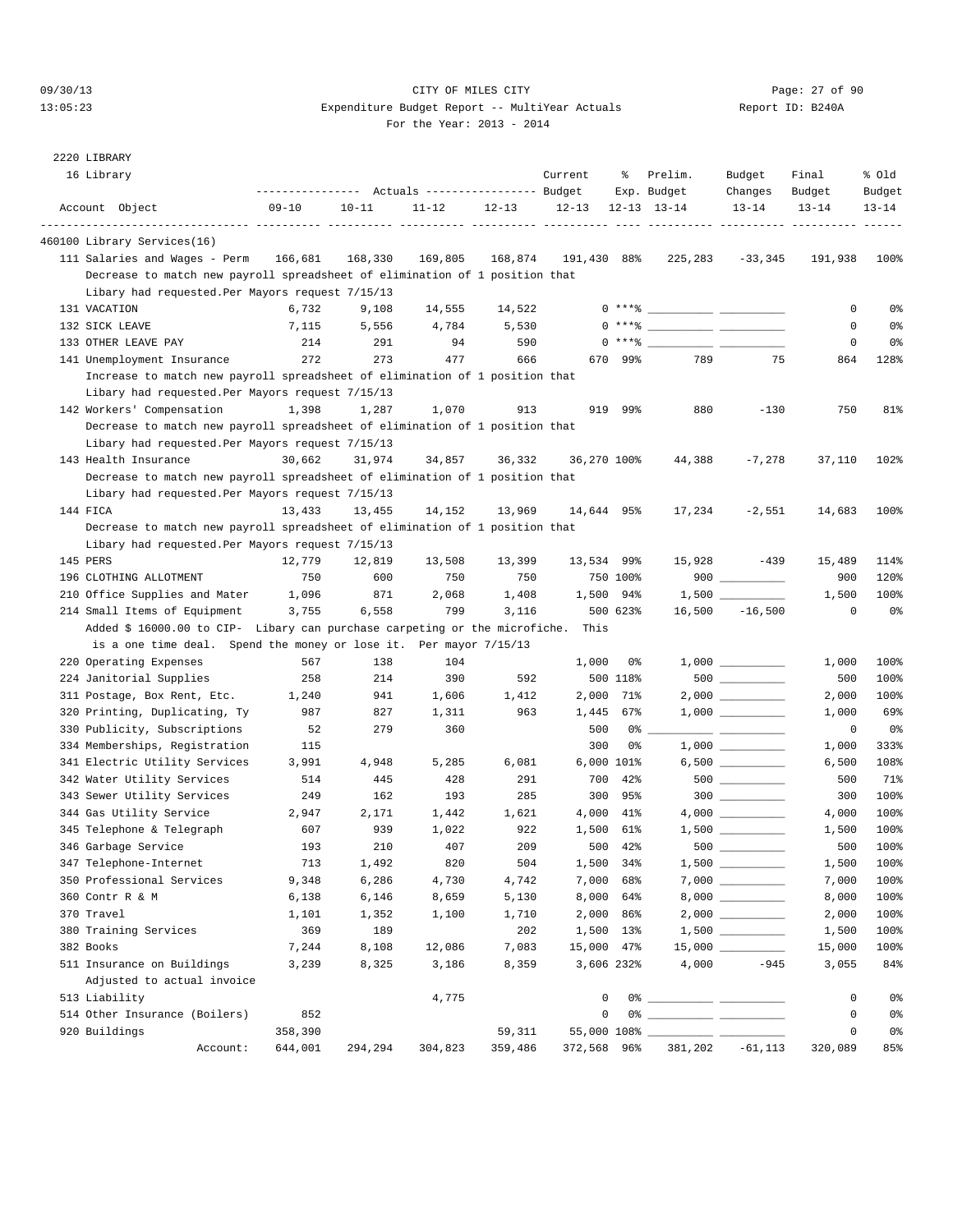# 09/30/13 Page: 28 of 90 13:05:23 Expenditure Budget Report -- MultiYear Actuals Report ID: B240A

| For the Year: 2013 - 2014 |  |  |
|---------------------------|--|--|
|                           |  |  |

| 2220 LIBRARY  |                                                                                  |          |           |           |                                                 |                |            |                                                            |                  |               |                 |
|---------------|----------------------------------------------------------------------------------|----------|-----------|-----------|-------------------------------------------------|----------------|------------|------------------------------------------------------------|------------------|---------------|-----------------|
| 16 Library    |                                                                                  |          |           |           |                                                 | Current        |            | % Prelim.                                                  | Budget           | Final         | % old           |
|               |                                                                                  |          |           |           | --------------- Actuals ---------------- Budget |                |            | Exp. Budget                                                | Changes          | Budget        | Budget          |
|               | Account Object                                                                   |          | $09 - 10$ | $10 - 11$ | $11-12$ $12-13$ $12-13$ $12-13$ $13-14$         |                |            |                                                            | $13 - 14$        | $13 - 14$     | $13 - 14$       |
|               | 510330 Comprehensive Liability Insurance                                         |          |           |           |                                                 |                |            |                                                            |                  |               |                 |
|               | 511 Insurance on Buildings                                                       |          |           |           |                                                 | $\overline{0}$ |            | 0 %                                                        | 4,000            |               | $4,000$ ***** % |
| 513 Liability |                                                                                  |          | 5,944     |           |                                                 | 4,754          |            | 0 응                                                        | $4,775 -1,153$   |               | 3,622 76%       |
|               | True up liability premiums                                                       |          |           |           |                                                 |                |            |                                                            |                  |               |                 |
|               |                                                                                  | Account: | 5,944     |           |                                                 |                | $4,754$ 0% |                                                            | $8,775 -1,153$   |               | 7,622 160%      |
|               | 521000 Interfund Operating Transfers Out                                         |          |           |           |                                                 |                |            |                                                            |                  |               |                 |
|               | 820 Transfers to Other Funds 16,051 16,674 16,115 18,152 18,152 100% 19,000 -424 |          |           |           |                                                 |                |            |                                                            |                  | 18,576 102%   |                 |
|               | Adjust to new Adm spreadsheet                                                    |          |           |           |                                                 |                |            |                                                            |                  |               |                 |
| 920 Buildings |                                                                                  |          |           |           |                                                 |                |            | $0 \t 0$ % 18,000 _________                                |                  | 18,000 ****** |                 |
|               |                                                                                  | Account: |           |           |                                                 |                |            | 16,051  16,674  16,115  18,152  18,152  100%  37,000  -424 |                  |               | 36,576 201%     |
|               |                                                                                  | Orem:    | 665,996   | 310,968   | 320,938 377,638 395,474 95%                     |                |            |                                                            | 426,977 - 62,690 | 364,287 92%   |                 |
|               |                                                                                  |          |           |           |                                                 |                |            |                                                            |                  |               | $\approx$       |
|               |                                                                                  |          |           |           |                                                 |                |            |                                                            |                  |               |                 |
|               |                                                                                  | Fund:    | 665,996   | 310,968   |                                                 |                |            | 320.938 377.638 395.474 95% 426.977                        | -62,690          | 364,287       | 92%             |
|               |                                                                                  |          |           |           |                                                 |                |            |                                                            |                  |               | - 옹             |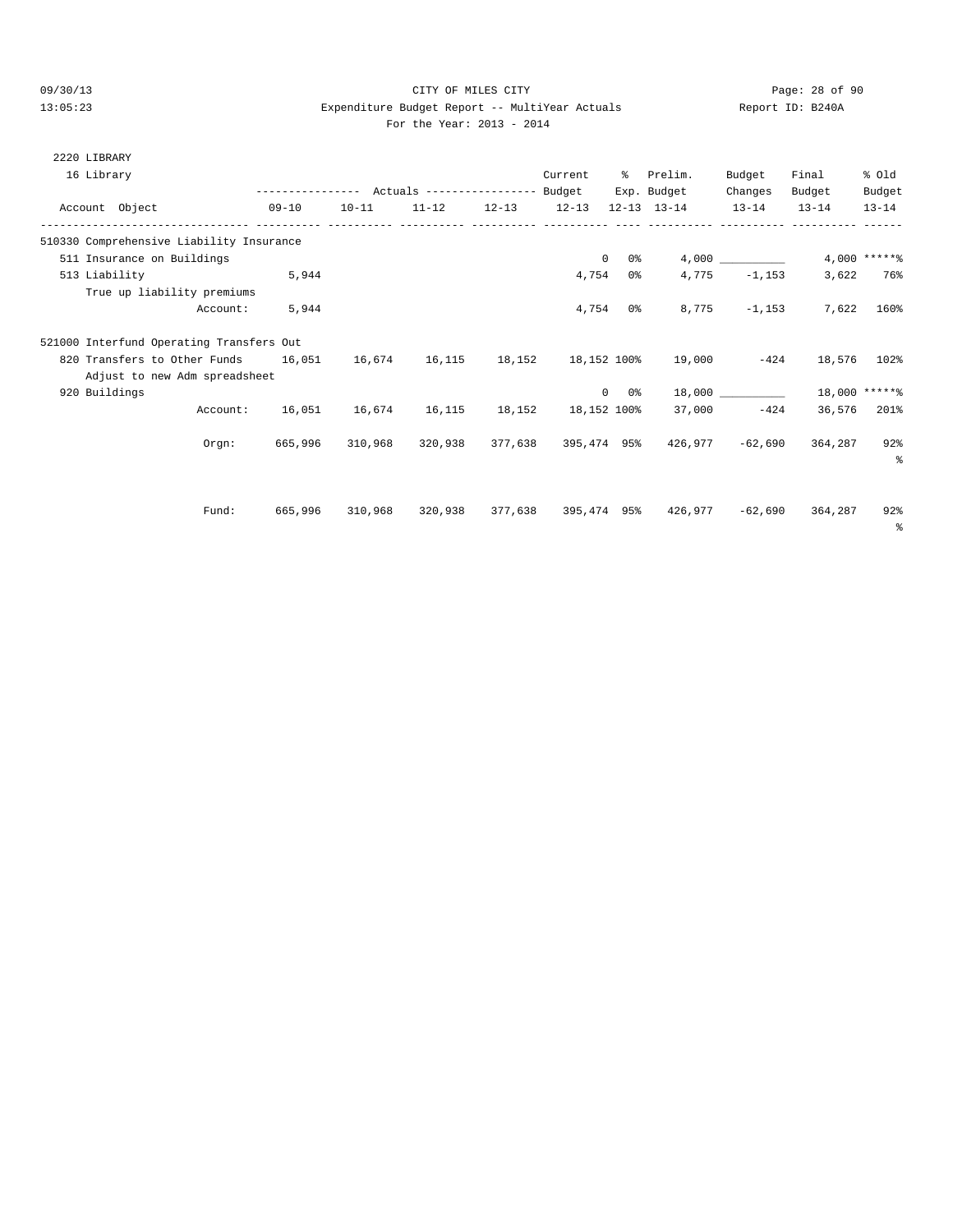### 09/30/13 Page: 29 of 90 13:05:23 Expenditure Budget Report -- MultiYear Actuals Report ID: B240A For the Year: 2013 - 2014

# 2250 Planning & Community Serv

| 36 Planning & Community Services                              |           |                                                 |           |           | Current | ွေ           | Prelim.                                                                                                                                                                                                                                                                                                                                                               | Budget                                                                                                                                                                                                                                                                                                                                                             | Final       | % Old               |
|---------------------------------------------------------------|-----------|-------------------------------------------------|-----------|-----------|---------|--------------|-----------------------------------------------------------------------------------------------------------------------------------------------------------------------------------------------------------------------------------------------------------------------------------------------------------------------------------------------------------------------|--------------------------------------------------------------------------------------------------------------------------------------------------------------------------------------------------------------------------------------------------------------------------------------------------------------------------------------------------------------------|-------------|---------------------|
|                                                               |           | --------------- Actuals ---------------- Budget |           |           |         |              | Exp. Budget                                                                                                                                                                                                                                                                                                                                                           | Changes                                                                                                                                                                                                                                                                                                                                                            | Budget      | Budget              |
| Account Object                                                | $09 - 10$ | $10 - 11$                                       | $11 - 12$ | $12 - 13$ |         |              | $12-13$ $12-13$ $13-14$                                                                                                                                                                                                                                                                                                                                               | $13 - 14$                                                                                                                                                                                                                                                                                                                                                          | $13 - 14$   | $13 - 14$           |
| 411010 Planning Administration                                |           |                                                 |           |           |         |              |                                                                                                                                                                                                                                                                                                                                                                       |                                                                                                                                                                                                                                                                                                                                                                    |             |                     |
| 111 Salaries and Wages - Perm                                 | 105,836   |                                                 |           |           |         | $\mathbf 0$  |                                                                                                                                                                                                                                                                                                                                                                       |                                                                                                                                                                                                                                                                                                                                                                    |             | 0<br>0%             |
| 121 OVERTIME-PERMANENT                                        | 168       |                                                 |           |           |         | $\Omega$     |                                                                                                                                                                                                                                                                                                                                                                       |                                                                                                                                                                                                                                                                                                                                                                    |             | 0<br>0%             |
| 131 VACATION                                                  | 6,656     |                                                 |           |           |         | $\Omega$     |                                                                                                                                                                                                                                                                                                                                                                       |                                                                                                                                                                                                                                                                                                                                                                    |             | 0 <sup>8</sup><br>0 |
| 132 SICK LEAVE                                                | 4,698     |                                                 |           |           |         | $\mathbf 0$  |                                                                                                                                                                                                                                                                                                                                                                       |                                                                                                                                                                                                                                                                                                                                                                    |             | 0%<br>0             |
| 133 OTHER LEAVE PAY                                           | 2,596     |                                                 |           |           |         | 0            |                                                                                                                                                                                                                                                                                                                                                                       | $\begin{picture}(150,10) \put(0,0){\vector(1,0){100}} \put(15,0){\vector(1,0){100}} \put(15,0){\vector(1,0){100}} \put(15,0){\vector(1,0){100}} \put(15,0){\vector(1,0){100}} \put(15,0){\vector(1,0){100}} \put(15,0){\vector(1,0){100}} \put(15,0){\vector(1,0){100}} \put(15,0){\vector(1,0){100}} \put(15,0){\vector(1,0){100}} \put(15,0){\vector(1,0){100}}$ |             | 0<br>0%             |
| 141 Unemployment Insurance                                    | 181       |                                                 |           |           |         | 0            |                                                                                                                                                                                                                                                                                                                                                                       |                                                                                                                                                                                                                                                                                                                                                                    |             | 0<br>0%             |
| 142 Workers' Compensation                                     | 2,681     |                                                 |           |           |         | $\Omega$     |                                                                                                                                                                                                                                                                                                                                                                       |                                                                                                                                                                                                                                                                                                                                                                    |             | 0<br>0%             |
| 143 Health Insurance                                          | 19,917    |                                                 |           |           |         | 0            |                                                                                                                                                                                                                                                                                                                                                                       |                                                                                                                                                                                                                                                                                                                                                                    |             | 0 <sup>°</sup><br>0 |
| 144 FICA                                                      | 8,783     |                                                 |           |           |         | $\mathbf 0$  |                                                                                                                                                                                                                                                                                                                                                                       |                                                                                                                                                                                                                                                                                                                                                                    |             | 0%<br>0             |
| 145 PERS                                                      | 8,427     |                                                 |           |           |         | 0            |                                                                                                                                                                                                                                                                                                                                                                       | $\begin{tabular}{c} 0* & \hspace*{2.5mm} \rule{0.2mm}{0.12mm} \rule{0.2mm}{0.12mm} \rule{0.2mm}{0.12mm} \rule{0.2mm}{0.12mm} \rule{0.2mm}{0.12mm} \rule{0.2mm}{0.12mm} \rule{0.2mm}{0.12mm} \rule{0.2mm}{0.12mm} \rule{0.2mm}{0.12mm} \rule{0.2mm}{0.12mm} \rule{0.2mm}{0.12mm} \rule{0.2mm}{0.12mm} \rule{0.2mm}{0.12mm} \rule{0.2mm}{0.12mm} \rule$              |             | 0<br>0%             |
| 196 CLOTHING ALLOTMENT                                        | 488       |                                                 |           |           |         | 0            |                                                                                                                                                                                                                                                                                                                                                                       |                                                                                                                                                                                                                                                                                                                                                                    |             | 0<br>0%             |
| 210 Office Supplies and Mater                                 | 1,130     |                                                 |           |           |         | $\Omega$     |                                                                                                                                                                                                                                                                                                                                                                       |                                                                                                                                                                                                                                                                                                                                                                    |             | 0<br>0%             |
| 214 Small Items of Equipment                                  | 1,345     |                                                 |           |           |         | 0            |                                                                                                                                                                                                                                                                                                                                                                       |                                                                                                                                                                                                                                                                                                                                                                    |             | 0 <sup>°</sup><br>0 |
| 220 Operating Expenses                                        | 8         |                                                 |           |           |         | $\mathbf 0$  |                                                                                                                                                                                                                                                                                                                                                                       |                                                                                                                                                                                                                                                                                                                                                                    |             | 0%<br>0             |
| 231 Gas, Oil, Diesel Fuel, Gr                                 | 201       |                                                 |           |           |         | $\mathbf 0$  |                                                                                                                                                                                                                                                                                                                                                                       | $\begin{picture}(150,10) \put(0,0){\vector(1,0){100}} \put(15,0){\vector(1,0){100}} \put(15,0){\vector(1,0){100}} \put(15,0){\vector(1,0){100}} \put(15,0){\vector(1,0){100}} \put(15,0){\vector(1,0){100}} \put(15,0){\vector(1,0){100}} \put(15,0){\vector(1,0){100}} \put(15,0){\vector(1,0){100}} \put(15,0){\vector(1,0){100}} \put(15,0){\vector(1,0){100}}$ |             | 0<br>0%             |
| 311 Postage, Box Rent, Etc.                                   | 158       |                                                 |           |           |         | 0            |                                                                                                                                                                                                                                                                                                                                                                       |                                                                                                                                                                                                                                                                                                                                                                    |             | 0<br>0%             |
| 327 Map Printing                                              | 637       |                                                 |           |           |         | 0            |                                                                                                                                                                                                                                                                                                                                                                       |                                                                                                                                                                                                                                                                                                                                                                    |             | 0<br>0%             |
| 330 Publicity, Subscriptions                                  | 133       |                                                 |           |           |         | 0            |                                                                                                                                                                                                                                                                                                                                                                       |                                                                                                                                                                                                                                                                                                                                                                    |             | 0 <sup>°</sup><br>0 |
| 331 Publication of Formal & L                                 | 55        |                                                 |           |           |         | $\mathbf 0$  |                                                                                                                                                                                                                                                                                                                                                                       |                                                                                                                                                                                                                                                                                                                                                                    |             | 0<br>0%             |
| 345 Telephone & Telegraph                                     | 1,148     |                                                 |           |           |         | 0            |                                                                                                                                                                                                                                                                                                                                                                       |                                                                                                                                                                                                                                                                                                                                                                    |             | 0<br>0%             |
| 347 Telephone-Internet                                        | 91        |                                                 |           |           |         | 0            |                                                                                                                                                                                                                                                                                                                                                                       |                                                                                                                                                                                                                                                                                                                                                                    |             | 0<br>0%             |
| 350 Professional Services                                     | 279       | 3,483                                           |           |           |         | 0            |                                                                                                                                                                                                                                                                                                                                                                       |                                                                                                                                                                                                                                                                                                                                                                    |             | 0<br>0%             |
| 360 Contr R & M                                               | 13        |                                                 |           |           |         | 0            |                                                                                                                                                                                                                                                                                                                                                                       |                                                                                                                                                                                                                                                                                                                                                                    |             | 0 <sup>°</sup><br>0 |
| 370 Travel                                                    | 275       |                                                 |           |           |         | $\mathbf 0$  |                                                                                                                                                                                                                                                                                                                                                                       |                                                                                                                                                                                                                                                                                                                                                                    |             | 0%<br>0             |
| 382 Books                                                     | 30        |                                                 |           |           |         | $\mathbf 0$  | $0$ $\frac{2}{\sqrt{2}}$ $\frac{2}{\sqrt{2}}$ $\frac{2}{\sqrt{2}}$ $\frac{2}{\sqrt{2}}$ $\frac{2}{\sqrt{2}}$ $\frac{2}{\sqrt{2}}$ $\frac{2}{\sqrt{2}}$ $\frac{2}{\sqrt{2}}$ $\frac{2}{\sqrt{2}}$ $\frac{2}{\sqrt{2}}$ $\frac{2}{\sqrt{2}}$ $\frac{2}{\sqrt{2}}$ $\frac{2}{\sqrt{2}}$ $\frac{2}{\sqrt{2}}$ $\frac{2}{\sqrt{2}}$ $\frac{2}{\sqrt{2}}$ $\frac{2}{\sqrt{$ |                                                                                                                                                                                                                                                                                                                                                                    |             | 0<br>0%             |
| Account:                                                      | 165,934   | 3,483                                           |           |           |         | $0$ ****     |                                                                                                                                                                                                                                                                                                                                                                       | $\mathbf 0$                                                                                                                                                                                                                                                                                                                                                        | $\mathbf 0$ | 0<br>0%             |
|                                                               |           |                                                 |           |           |         |              |                                                                                                                                                                                                                                                                                                                                                                       |                                                                                                                                                                                                                                                                                                                                                                    |             |                     |
| 411020 Community Services & Planning                          |           |                                                 |           |           |         | $\mathbf 0$  |                                                                                                                                                                                                                                                                                                                                                                       |                                                                                                                                                                                                                                                                                                                                                                    |             | 0%<br>0             |
| 111 Salaries and Wages - Perm                                 |           | 75,505                                          |           |           |         | $\mathbf 0$  |                                                                                                                                                                                                                                                                                                                                                                       |                                                                                                                                                                                                                                                                                                                                                                    |             | 0%<br>0             |
| 121 OVERTIME-PERMANENT                                        |           | 67                                              |           |           |         | 0            |                                                                                                                                                                                                                                                                                                                                                                       |                                                                                                                                                                                                                                                                                                                                                                    |             | 0                   |
| 131 VACATION<br>132 SICK LEAVE                                |           | 12,925<br>3,145                                 |           |           |         | 0            |                                                                                                                                                                                                                                                                                                                                                                       |                                                                                                                                                                                                                                                                                                                                                                    |             | 0%<br>0<br>0%       |
| 133 OTHER LEAVE PAY                                           |           | 1,420                                           |           |           |         | 0            |                                                                                                                                                                                                                                                                                                                                                                       |                                                                                                                                                                                                                                                                                                                                                                    |             | 0%<br>0             |
| 141 Unemployment Insurance                                    |           | 140                                             |           |           |         | $\mathbf 0$  |                                                                                                                                                                                                                                                                                                                                                                       |                                                                                                                                                                                                                                                                                                                                                                    |             | 0%<br>0             |
| 142 Workers' Compensation                                     |           | 840                                             |           |           |         | 0            |                                                                                                                                                                                                                                                                                                                                                                       |                                                                                                                                                                                                                                                                                                                                                                    |             | 0%<br>0             |
| 143 Health Insurance                                          |           | 15,881                                          |           |           |         | 0            |                                                                                                                                                                                                                                                                                                                                                                       |                                                                                                                                                                                                                                                                                                                                                                    |             | 0<br>0%             |
| 144 FICA                                                      |           | 6,851                                           |           |           |         | $\Omega$     |                                                                                                                                                                                                                                                                                                                                                                       |                                                                                                                                                                                                                                                                                                                                                                    |             | $\Omega$<br>0%      |
| 145 PERS                                                      |           | 6,541                                           |           |           |         | $\mathbf 0$  |                                                                                                                                                                                                                                                                                                                                                                       |                                                                                                                                                                                                                                                                                                                                                                    |             | 0<br>0%             |
| 196 CLOTHING ALLOTMENT                                        |           | 488                                             |           |           |         | $\mathbf 0$  |                                                                                                                                                                                                                                                                                                                                                                       |                                                                                                                                                                                                                                                                                                                                                                    |             | 0<br>0%             |
| 210 Office Supplies and Mater                                 |           | 249                                             |           |           |         | $\mathbf 0$  |                                                                                                                                                                                                                                                                                                                                                                       |                                                                                                                                                                                                                                                                                                                                                                    |             | 0<br>0%             |
|                                                               |           |                                                 |           |           |         | $\mathbf{0}$ |                                                                                                                                                                                                                                                                                                                                                                       |                                                                                                                                                                                                                                                                                                                                                                    |             | 0                   |
| 214 Small Items of Equipment<br>220 Operating Expenses        |           | 1,507<br>344                                    |           |           |         | $\mathbf{0}$ |                                                                                                                                                                                                                                                                                                                                                                       |                                                                                                                                                                                                                                                                                                                                                                    |             | 0%<br>0<br>0%       |
|                                                               |           |                                                 |           |           |         | $\mathbf{0}$ |                                                                                                                                                                                                                                                                                                                                                                       |                                                                                                                                                                                                                                                                                                                                                                    |             | 0%                  |
| 311 Postage, Box Rent, Etc.                                   |           | 34<br>91                                        |           |           |         | $\mathbf{0}$ |                                                                                                                                                                                                                                                                                                                                                                       |                                                                                                                                                                                                                                                                                                                                                                    |             | 0<br>0%<br>0        |
| 327 Map Printing                                              |           |                                                 |           |           |         | 0            |                                                                                                                                                                                                                                                                                                                                                                       |                                                                                                                                                                                                                                                                                                                                                                    |             | 0                   |
| 330 Publicity, Subscriptions<br>331 Publication of Formal & L |           | 55                                              |           |           |         | 0            |                                                                                                                                                                                                                                                                                                                                                                       | $\begin{tabular}{c} 0* & \hspace*{2.5mm} \rule{0.2mm}{0.12mm} \rule{0.2mm}{0.12mm} \rule{0.2mm}{0.12mm} \rule{0.2mm}{0.12mm} \rule{0.2mm}{0.12mm} \rule{0.2mm}{0.12mm} \rule{0.2mm}{0.12mm} \rule{0.2mm}{0.12mm} \rule{0.2mm}{0.12mm} \rule{0.2mm}{0.12mm} \rule{0.2mm}{0.12mm} \rule{0.2mm}{0.12mm} \rule{0.2mm}{0.12mm} \rule{0.2mm}{0.12mm} \rule$              |             | 0%<br>0             |
| 345 Telephone & Telegraph                                     |           | 182<br>771                                      |           |           |         | 0            |                                                                                                                                                                                                                                                                                                                                                                       |                                                                                                                                                                                                                                                                                                                                                                    |             | 0%<br>0<br>0%       |
|                                                               |           |                                                 |           |           |         |              |                                                                                                                                                                                                                                                                                                                                                                       |                                                                                                                                                                                                                                                                                                                                                                    |             |                     |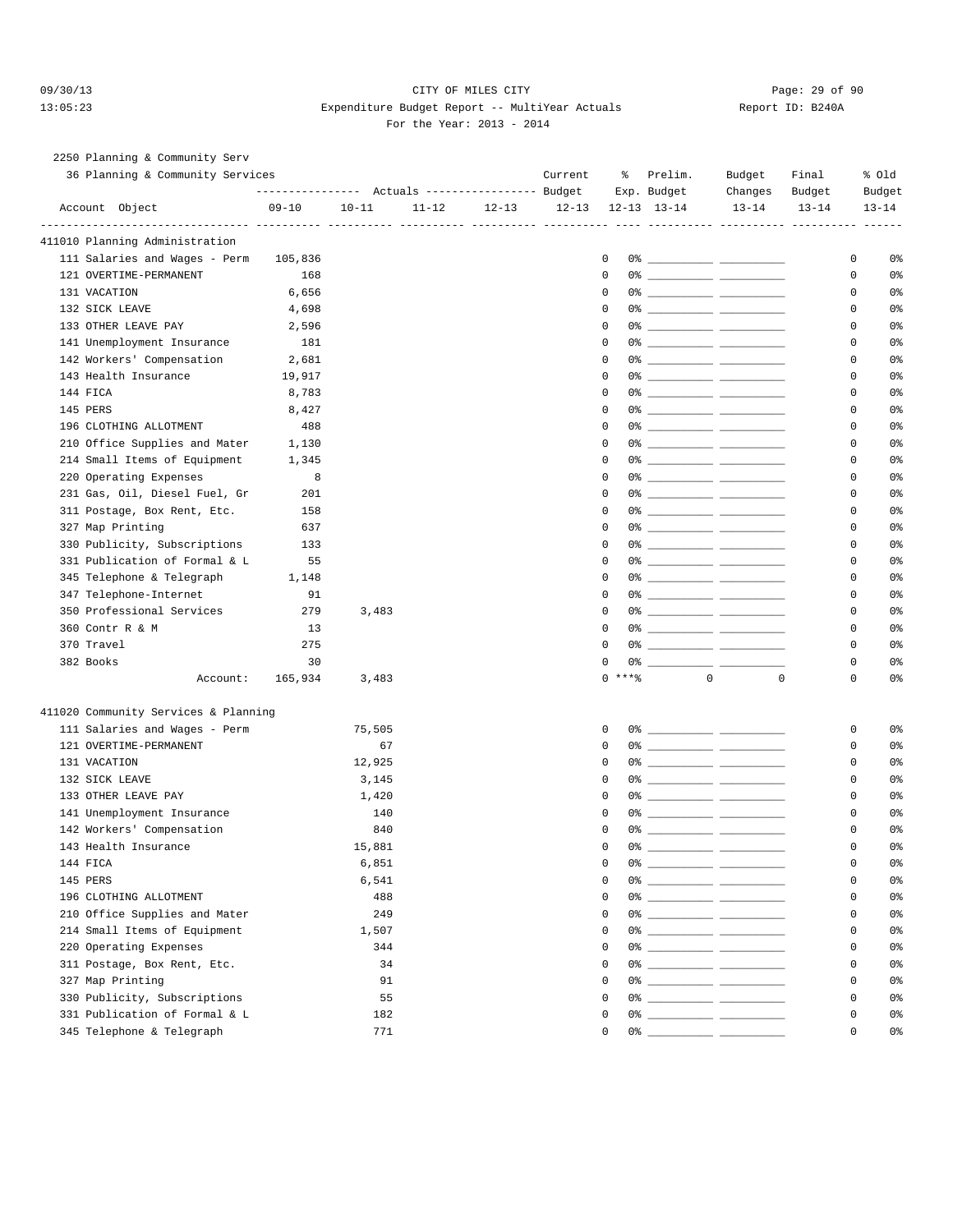### 09/30/13 Page: 30 of 90 13:05:23 Expenditure Budget Report -- MultiYear Actuals Report ID: B240A For the Year: 2013 - 2014

| 2250 Planning & Community Serv           |                                                                           |           |           |                       |                    |                                                                                                                                                                                                                                                                                                                        |          |           |              |                |
|------------------------------------------|---------------------------------------------------------------------------|-----------|-----------|-----------------------|--------------------|------------------------------------------------------------------------------------------------------------------------------------------------------------------------------------------------------------------------------------------------------------------------------------------------------------------------|----------|-----------|--------------|----------------|
| 36 Planning & Community Services         |                                                                           |           |           |                       |                    | Current % Prelim. Budget                                                                                                                                                                                                                                                                                               |          | Final     |              | % old          |
|                                          | --------------- Actuals --------------- Budget Exp. Budget Changes Budget |           |           |                       |                    |                                                                                                                                                                                                                                                                                                                        |          |           |              | Budget         |
| Account Object                           | $09 - 10$                                                                 | $10 - 11$ | $11 - 12$ |                       |                    | 12-13 12-13 12-13 13-14 13-14<br>----------- ---------- -------                                                                                                                                                                                                                                                        |          | $13 - 14$ |              | $13 - 14$      |
| 347 Telephone-Internet                   |                                                                           | 99        |           | ----- ---------- ---- | $\Omega$           |                                                                                                                                                                                                                                                                                                                        |          |           | $\mathbf{0}$ | 0%             |
| 350 Professional Services                |                                                                           | 418       |           |                       | $\Omega$           |                                                                                                                                                                                                                                                                                                                        |          |           | 0            | 0 <sub>8</sub> |
| 360 Contr R & M                          |                                                                           | 3,124     |           |                       | $\mathbf{0}$       |                                                                                                                                                                                                                                                                                                                        |          |           | 0            | 0 <sup>°</sup> |
| 370 Travel                               |                                                                           | 540       |           |                       | $\Omega$           |                                                                                                                                                                                                                                                                                                                        |          |           | $\Omega$     | 0 <sup>°</sup> |
| 380 Training Services                    |                                                                           | 340       |           |                       | $\mathbf{0}$       |                                                                                                                                                                                                                                                                                                                        |          |           | $\mathbf{0}$ | 0%             |
| Account:                                 |                                                                           | 131,557   |           |                       |                    | $0 \leftrightarrow x \leftrightarrow z$                                                                                                                                                                                                                                                                                |          | $\Omega$  | $\mathbf{0}$ | 0 <sup>°</sup> |
| 431200 Flood Control                     |                                                                           |           |           |                       |                    |                                                                                                                                                                                                                                                                                                                        |          |           |              |                |
| 700 Grants, Contributions & I 2,098      |                                                                           |           |           |                       | $\Omega$           |                                                                                                                                                                                                                                                                                                                        |          |           | 0            | 0 <sup>8</sup> |
| Account:                                 | 2,098                                                                     |           |           |                       | $0$ ****           | $\overline{a}$                                                                                                                                                                                                                                                                                                         | $\Omega$ |           | $\Omega$     | 0 <sup>8</sup> |
| 510330 Comprehensive Liability Insurance |                                                                           |           |           |                       |                    |                                                                                                                                                                                                                                                                                                                        |          |           |              |                |
| 513 Liability                            | 3,563                                                                     |           |           |                       | $\Omega$           | $0$ $\frac{1}{2}$ $\frac{1}{2}$ $\frac{1}{2}$ $\frac{1}{2}$ $\frac{1}{2}$ $\frac{1}{2}$ $\frac{1}{2}$ $\frac{1}{2}$ $\frac{1}{2}$ $\frac{1}{2}$ $\frac{1}{2}$ $\frac{1}{2}$ $\frac{1}{2}$ $\frac{1}{2}$ $\frac{1}{2}$ $\frac{1}{2}$ $\frac{1}{2}$ $\frac{1}{2}$ $\frac{1}{2}$ $\frac{1}{2}$ $\frac{1}{2}$ $\frac{1}{2$ |          |           | 0            | 0 <sup>°</sup> |
| Account:                                 | 3,563                                                                     |           |           |                       | $0$ ****           | $\Omega$                                                                                                                                                                                                                                                                                                               | $\Omega$ |           | $\Omega$     | 0 <sup>8</sup> |
| 521000 Interfund Operating Transfers Out |                                                                           |           |           |                       |                    |                                                                                                                                                                                                                                                                                                                        |          |           |              |                |
| 820 Transfers to Other Funds 12,123      |                                                                           | 50,614    |           |                       | $\Omega$           | $0$ $\frac{1}{2}$ $\frac{1}{2}$ $\frac{1}{2}$ $\frac{1}{2}$ $\frac{1}{2}$ $\frac{1}{2}$ $\frac{1}{2}$ $\frac{1}{2}$ $\frac{1}{2}$ $\frac{1}{2}$ $\frac{1}{2}$ $\frac{1}{2}$ $\frac{1}{2}$ $\frac{1}{2}$ $\frac{1}{2}$ $\frac{1}{2}$ $\frac{1}{2}$ $\frac{1}{2}$ $\frac{1}{2}$ $\frac{1}{2}$ $\frac{1}{2}$ $\frac{1}{2$ |          |           | 0            | 0 <sup>8</sup> |
|                                          | Account: 12,123                                                           | 50,614    |           |                       | $0$ ****           | $\Omega$                                                                                                                                                                                                                                                                                                               |          | $\Omega$  | $\Omega$     | 0%             |
|                                          | Orgn: 183,718 185,654                                                     |           |           |                       | $\Omega$<br>0 응    | $\Omega$                                                                                                                                                                                                                                                                                                               |          | $\Omega$  | $\mathbf 0$  | 0 <sup>°</sup> |
|                                          |                                                                           |           |           |                       |                    |                                                                                                                                                                                                                                                                                                                        |          |           |              | る              |
|                                          |                                                                           |           |           |                       |                    |                                                                                                                                                                                                                                                                                                                        |          |           |              |                |
| Fund:                                    | 183,718 185,654                                                           |           |           |                       | $\mathbf{0}$<br>0% | $\mathbf 0$                                                                                                                                                                                                                                                                                                            |          | 0         | $\mathbf{0}$ | 0 <sup>°</sup> |
|                                          |                                                                           |           |           |                       |                    |                                                                                                                                                                                                                                                                                                                        |          |           |              | ៖              |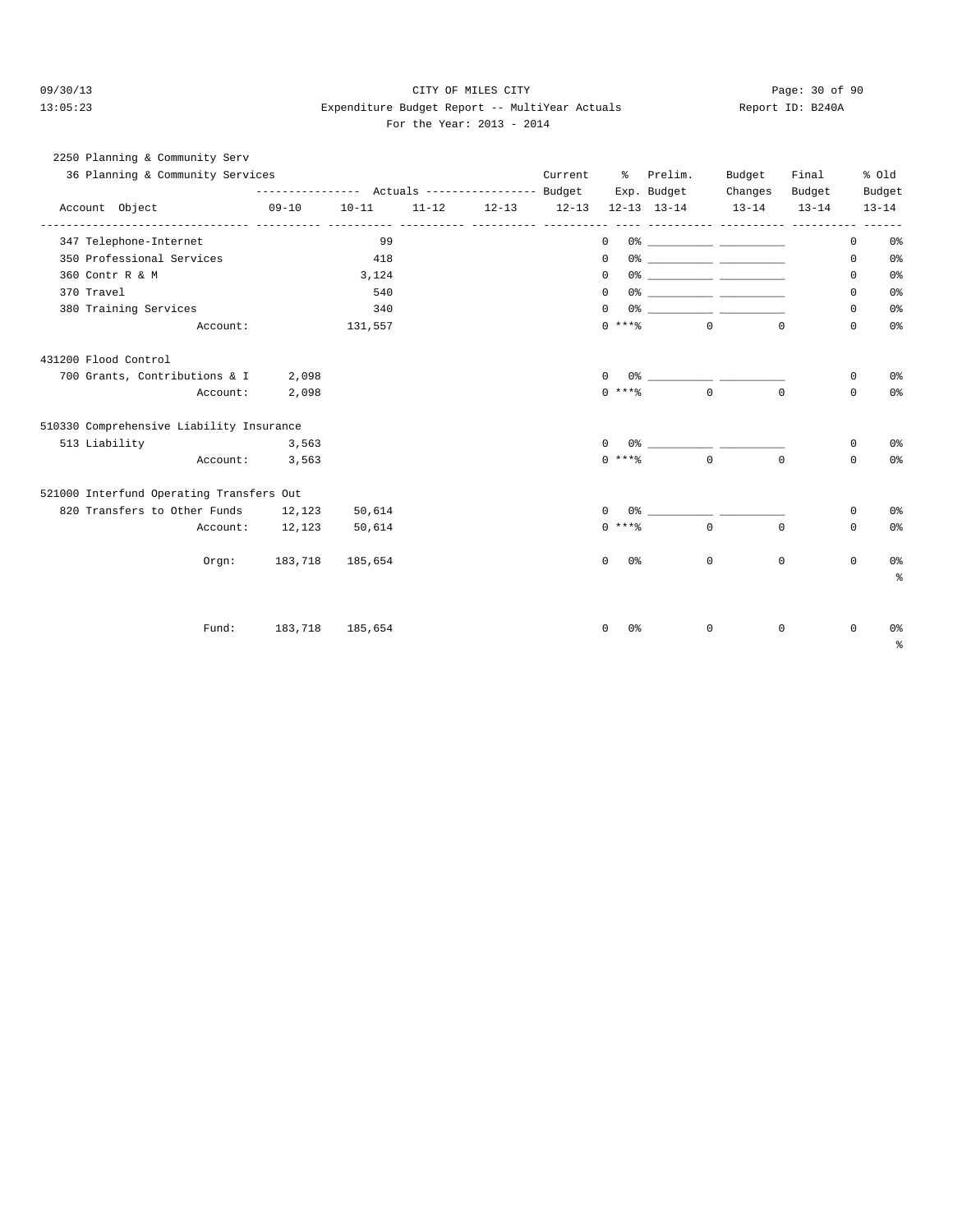### 09/30/13 Page: 31 of 90 13:05:23 Expenditure Budget Report -- MultiYear Actuals Report ID: B240A For the Year: 2013 - 2014

| EMERGENCY DISASTER<br>2260               |           |           |           |                 |           |                    |                     |           |           |             |           |
|------------------------------------------|-----------|-----------|-----------|-----------------|-----------|--------------------|---------------------|-----------|-----------|-------------|-----------|
| 201 Flood Prevention                     |           |           |           |                 | Current   | ႜႜၟ                | Prelim.             | Budget    | Final     |             | % old     |
|                                          |           |           | Actuals   | --------------- | Budget    |                    | Exp. Budget         | Changes   | Budget    |             | Budget    |
| Account Object                           | $09 - 10$ | $10 - 11$ | $11 - 12$ | $12 - 13$       | $12 - 13$ |                    | $12 - 13$ $13 - 14$ | $13 - 14$ | $13 - 14$ |             | $13 - 14$ |
| 521000 Interfund Operating Transfers Out |           |           |           |                 |           |                    |                     |           |           |             |           |
| 820 Transfers to Other Funds             |           |           | 37,220    |                 |           | 0%<br>$\mathbf{0}$ |                     |           |           | $\Omega$    | 0%        |
| Account:                                 |           |           | 37,220    |                 |           | $0$ ****           | $\circ$             | 0         |           | $\mathbf 0$ | 0%        |
| Orgn:                                    |           |           | 37,220    |                 |           | 0%<br>$\circ$      | $\circ$             | 0         |           | 0           | 0 %       |
|                                          |           |           |           |                 |           |                    |                     |           |           |             | 昙         |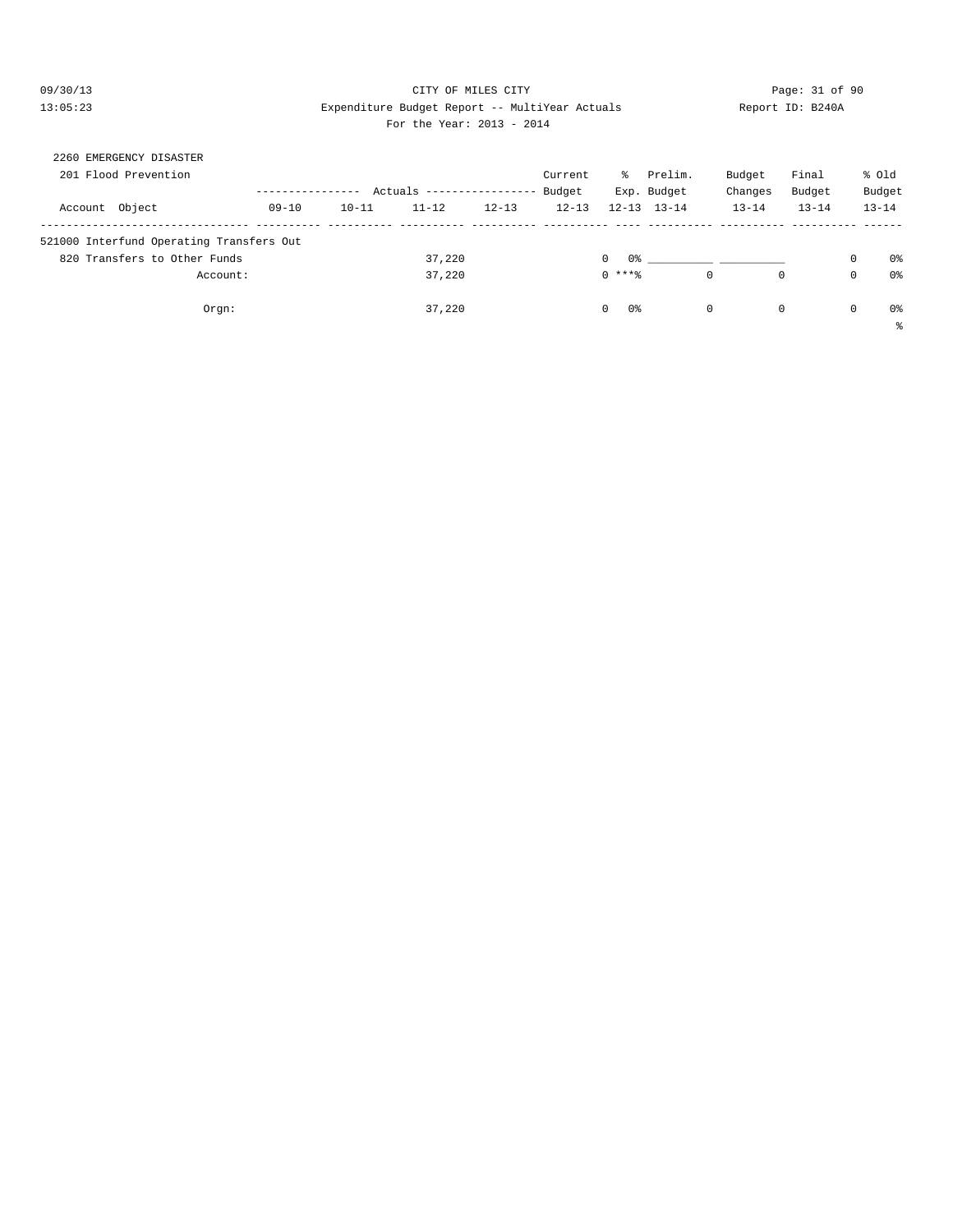### 09/30/13 Page: 32 of 90 13:05:23 Expenditure Budget Report -- MultiYear Actuals Report ID: B240A For the Year: 2013 - 2014

# 2260 EMERGENCY DISASTER

| 202 Flood Disaster        |           |           |                           |           | Current   | ွေ          | Prelim.             | Budget    | Final     |             | % old     |
|---------------------------|-----------|-----------|---------------------------|-----------|-----------|-------------|---------------------|-----------|-----------|-------------|-----------|
|                           |           |           | Actuals ----------------- |           | Budget    |             | Exp. Budget         | Changes   | Budget    |             | Budget    |
| Account Object            | $09 - 10$ | $10 - 11$ | $11 - 12$                 | $12 - 13$ | $12 - 13$ |             | $12 - 13$ $13 - 14$ | $13 - 14$ | $13 - 14$ |             | $13 - 14$ |
| 431200 Flood Control      |           |           |                           |           |           |             |                     |           |           |             |           |
| 350 Professional Services |           |           | 2,640                     | 44,646    |           |             | 44,000 101%         |           |           | 0           | 0%        |
| 940 Machinery & Equipment |           |           | 303,017                   | 13,249    |           |             | $0***$ 8            |           |           | $\mathbf 0$ | 0%        |
| Account:                  |           |           | 305,657                   | 57,895    |           | 44,000 132% | 0                   |           | 0         | 0           | 0%        |
| Orgn:                     |           |           | 305,657                   | 57,895    |           | 44,000 132% | $\mathbf 0$         |           | 0         | $\mathbb O$ | 0%        |
|                           |           |           |                           |           |           |             |                     |           |           |             | နွ        |
|                           |           |           |                           |           |           |             |                     |           |           |             |           |
| Fund:                     |           |           | 342,877                   | 57,895    |           | 44,000 132% | 0                   |           | 0         | $\mathbf 0$ | 0%        |
|                           |           |           |                           |           |           |             |                     |           |           |             | ႜ         |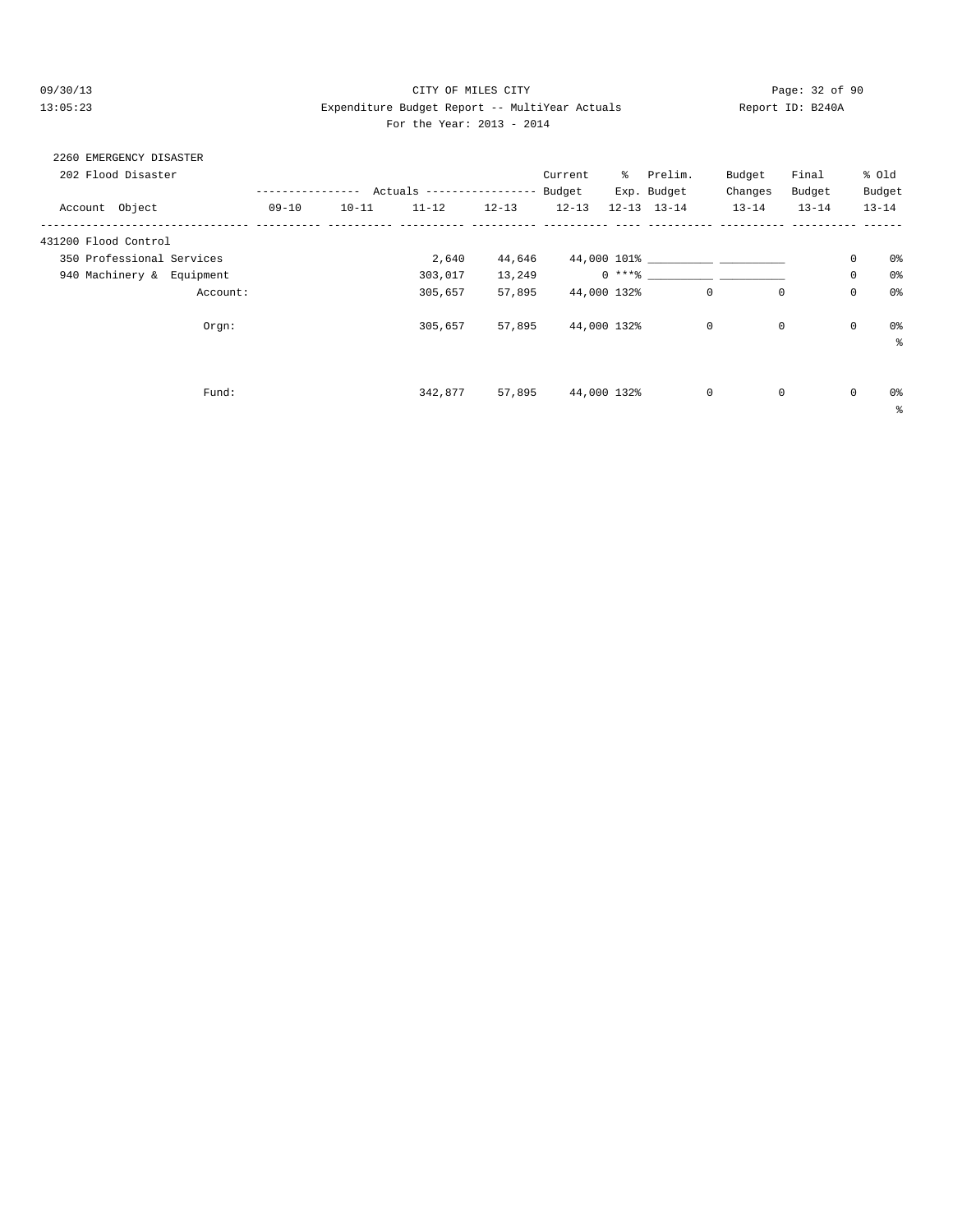#### 09/30/13 Page: 33 of 90 13:05:23 Expenditure Budget Report -- MultiYear Actuals Report ID: B240A For the Year: 2013 - 2014

| 2270 Health    |                                    |                  |           |                            |           |           |        |                     |           |           |           |
|----------------|------------------------------------|------------------|-----------|----------------------------|-----------|-----------|--------|---------------------|-----------|-----------|-----------|
|                | 37 CITY HEALTH                     |                  |           |                            |           | Current   | ိ      | Prelim.             | Budget    | Final     | % old     |
|                |                                    | ---------------- |           | Actuals ------------------ |           | Budget    |        | Exp. Budget         | Changes   | Budget    | Budget    |
| Account Object |                                    | $09 - 10$        | $10 - 11$ | $11 - 12$                  | $12 - 13$ | $12 - 13$ |        | $12 - 13$ $13 - 14$ | $13 - 14$ | $13 - 14$ | $13 - 14$ |
|                | 440140 Registration and Inspection |                  |           |                            |           |           |        |                     |           |           |           |
|                | 210 Office Supplies and Mater      | 105              |           |                            |           | 1,000     |        |                     |           | 0         | 0%        |
|                | 311 Postage, Box Rent, Etc.        | 65               |           | 18                         | 99        | 1,000     | $10\%$ |                     | 200       | 200       | 20%       |
|                | 350 Professional Services          | 300              | 4,875     | 34,000                     | 32,500    | 35,000    | 93%    |                     | 35,000    | 35,000    | 100%      |
|                | Account:                           | 470              | 4,875     | 34,018                     | 32,599    | 37,000    | 88%    | 35,200              | 0         | 35,200    | 95%       |
|                | Orgn:                              | 470              | 4,875     | 34,018                     | 32,599    | 37,000    | 88%    | 35,200              | $\Omega$  | 35,200    | 95%       |
|                |                                    |                  |           |                            |           |           |        |                     |           |           | ៖         |
|                |                                    |                  |           |                            |           |           |        |                     |           |           |           |
|                | Fund:                              | 470              | 4,875     | 34,018                     | 32,599    | 37,000    | 88%    | 35,200              | $\circ$   | 35,200    | 95%       |

%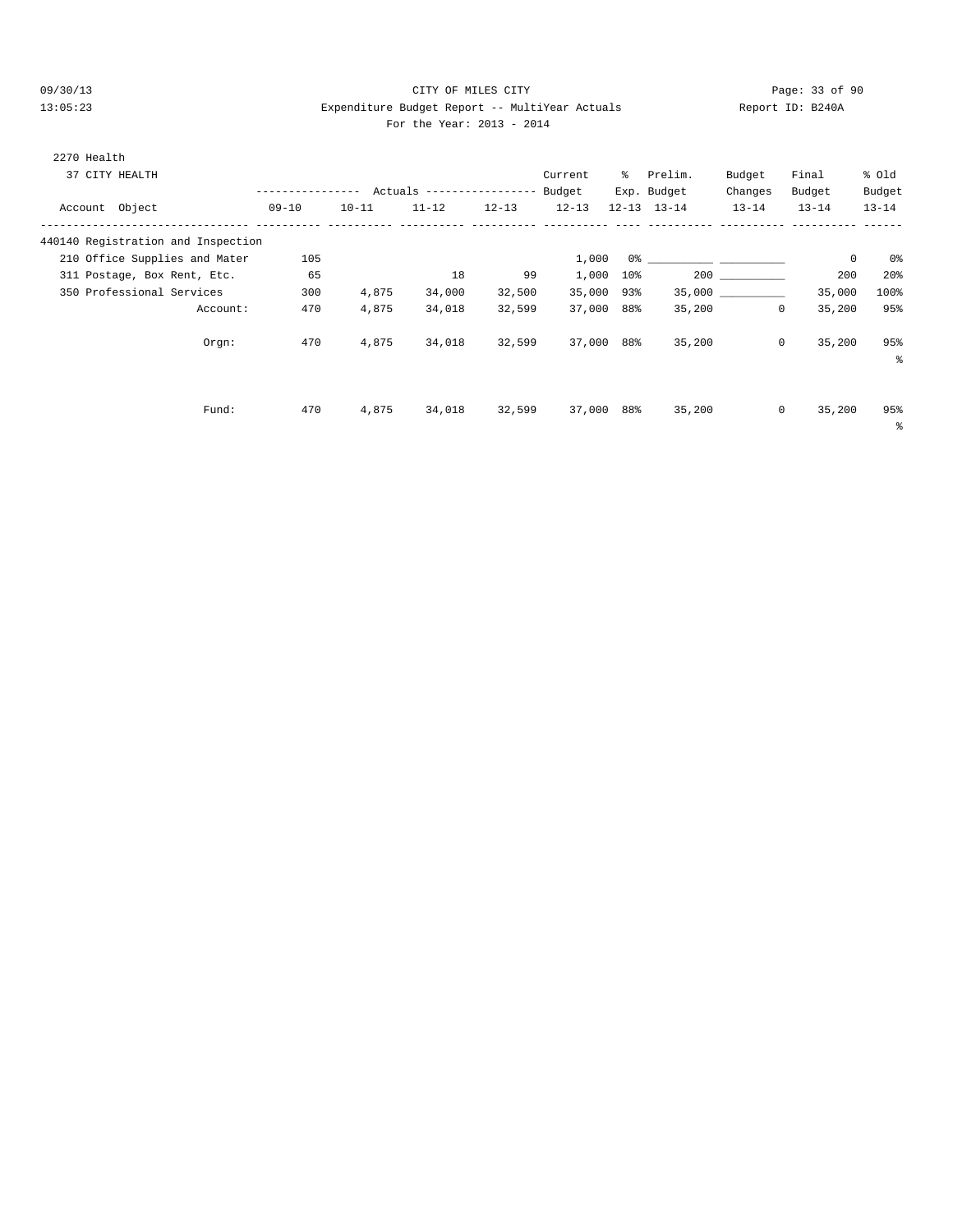#### 09/30/13 Page: 34 of 90 13:05:23 Expenditure Budget Report -- MultiYear Actuals Report ID: B240A For the Year: 2013 - 2014

| For the Year: 2013 - 201 |  |  |
|--------------------------|--|--|
|--------------------------|--|--|

|                | 2372 Permissive Medical Levy             |           |           |                           |           |             |   |                     |           |           |           |  |
|----------------|------------------------------------------|-----------|-----------|---------------------------|-----------|-------------|---|---------------------|-----------|-----------|-----------|--|
|                | 20 Permissive Medical Levy               |           |           |                           |           | Current     | ိ | Prelim.             | Budget    | Final     | % old     |  |
|                |                                          |           | -------   | Actuals ----------------- |           | Budget      |   | Exp. Budget         | Changes   | Budget    | Budget    |  |
| Account Object |                                          | $09 - 10$ | $10 - 11$ | $11 - 12$                 | $12 - 13$ | $12 - 13$   |   | $12 - 13$ $13 - 14$ | $13 - 14$ | $13 - 14$ | $13 - 14$ |  |
|                | 521000 Interfund Operating Transfers Out |           |           |                           |           |             |   |                     |           |           |           |  |
|                | 820 Transfers to Other Funds             | 120,000   | 91,315    | 46,562                    | 133,596   | 141,468 94% |   | 139,180             | 5,873     | 145,053   | 102%      |  |
|                | True up Permissive levy amount.          |           |           |                           |           |             |   |                     |           |           |           |  |
|                | Account:                                 | 120,000   | 91,315    | 46,562                    | 133,596   | 141,468 94% |   | 139,180             | 5,873     | 145,053   | 102%      |  |
|                | Orem:                                    | 120,000   | 91,315    | 46,562                    | 133,596   | 141,468 94% |   | 139,180             | 5,873     | 145,053   | 102%      |  |
|                |                                          |           |           |                           |           |             |   |                     |           |           | နွ        |  |
|                |                                          |           |           |                           |           |             |   |                     |           |           |           |  |
|                | Fund:                                    | 120,000   | 91,315    | 46,562                    | 133,596   | 141,468 94% |   | 139,180             | 5,873     | 145,053   | 102%      |  |
|                |                                          |           |           |                           |           |             |   |                     |           |           | ႜ         |  |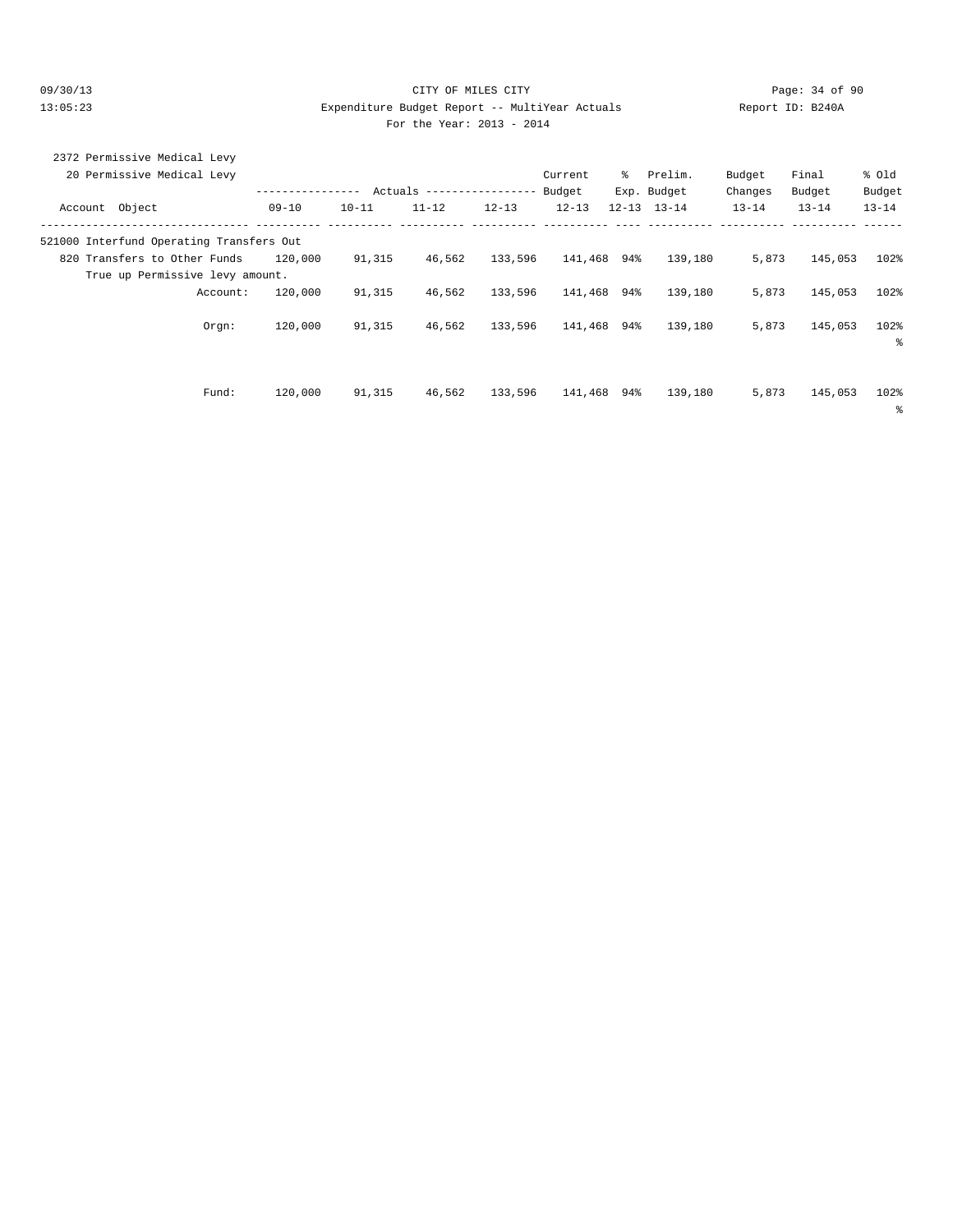# 2394 BUILDING CODE ENFORCEMENT

|              | 18 BUILDING INSPECTION                   | ---------------- |           | Actuals ----------------- Budget |           | Current     | ႜ           | Prelim.<br>Exp. Budget | Budget<br>Changes                                                   | Final<br>Budget | % old<br>Budget |
|--------------|------------------------------------------|------------------|-----------|----------------------------------|-----------|-------------|-------------|------------------------|---------------------------------------------------------------------|-----------------|-----------------|
|              | Account Object                           | $09 - 10$        | $10 - 11$ | $11 - 12$                        | $12 - 13$ | $12 - 13$   |             | $12 - 13$ $13 - 14$    | $13 - 14$                                                           | $13 - 14$       | $13 - 14$       |
|              | 420531 Building Inspection               |                  |           |                                  |           | ----- ----- |             |                        |                                                                     |                 |                 |
|              | 111 Salaries and Wages - Perm            | 3,196            | 3,189     | 3,270                            | 6,045     | 7,243       | 83%         |                        |                                                                     | 6,973           | 96%             |
|              | 121 OVERTIME-PERMANENT                   | 47               | 37        | 65                               | 60        | 100         | 60%         |                        |                                                                     | 100             | 100%            |
| 131 VACATION |                                          | 324              | 164       | 337                              | 547       |             | $0***8$     |                        | 567                                                                 |                 | 567 ******      |
|              | 132 SICK LEAVE                           | 119              | 336       | 160                              | 231       |             | $0***8$     |                        |                                                                     |                 | $44****$        |
|              | 133 OTHER LEAVE PAY                      |                  |           |                                  |           | 150         | 0%          |                        | 150 70                                                              | 150             | 100%            |
|              | 141 Unemployment Insurance               | 6                | 6         | 10                               | 24        | 26          | 92%         |                        |                                                                     | 27              | 103%            |
|              | 142 Workers' Compensation                | 46               | 42        | 40                               | 79        |             | 231 34%     |                        |                                                                     | 242             | 104%            |
|              | 143 Health Insurance                     | 610              | 633       | 697                              | 1,302     |             | 1,450 90%   |                        |                                                                     | 1,480           | 102%            |
| 144 FICA     |                                          | 279              | 282       | 251                              | 477       |             | 573 83%     |                        | 599                                                                 | 599             | 104%            |
| 145 PERS     |                                          | 261              | 261       | 274                              | 495       |             | 530 93%     |                        |                                                                     | 554             | 104%            |
|              | 196 CLOTHING ALLOTMENT                   | 15               | 15        | 15                               | 30        |             | 30 100%     |                        |                                                                     | 30              | 100%            |
|              | 210 Office Supplies and Mater            |                  | 45        | 57                               | 1,437     |             | 100 ****    |                        |                                                                     | 3,000           | 3000%           |
|              | 214 Small Items of Equipment             |                  |           |                                  | 788       |             | $0***8$     |                        |                                                                     |                 | 12,000 ******   |
|              | To purchase Black Mountain software      |                  |           |                                  |           |             |             |                        |                                                                     |                 |                 |
|              | 220 Operating Expenses                   | 25               |           | $\overline{a}$                   |           |             | 0           | 0 %                    | $\overline{\phantom{a}}$ . The contract of $\overline{\phantom{a}}$ | 0               | 0%              |
|              | 311 Postage, Box Rent, Etc.              | 49               | 17        | 83                               | 166       |             | 100 166%    |                        |                                                                     | 250             | 250%            |
|              | 320 Printing, Duplicating, Ty            | 80               | 105       | 224                              | 221       | 250         | 88%         |                        | $300$                                                               | 300             | 120%            |
|              | 330 Publicity, Subscriptions             |                  |           | 11                               | 468       |             | $25***8$    |                        |                                                                     | 50              | 200%            |
|              | 334 Memberships, Registration            | 50               |           | 100                              | 175       |             | 150 117%    |                        | $300$                                                               | 300             | 200%            |
|              | 345 Telephone & Telegraph                | 240              | 374       | 353                              | 291       |             | 350 83%     |                        |                                                                     | 400             | 114%            |
|              | 347 Telephone-Internet                   | 83               | 106       | 48                               |           | 65          | 0%          |                        |                                                                     | 0               | 0%              |
|              | 350 Professional Services                | 48,568           | 44,495    | 66,529                           | 68,505    | 70,000 98%  |             |                        | 75,000                                                              | 75,000          | 107%            |
|              | 360 Contr R & M                          |                  |           |                                  | 413       |             | $0***8$     | 7,440                  | $-7,440$                                                            | 0               | 0%              |
|              | Per Mayor budget reduction 7/15/13       |                  |           |                                  |           |             |             |                        |                                                                     |                 |                 |
|              | 380 Training Services                    | 102              |           |                                  |           | 150         | 0%          | 5,000                  | $-3,500$                                                            | 1,500           | 1000%           |
|              | Per Mayor budget reduction 7/15/13       |                  |           |                                  |           |             |             |                        |                                                                     |                 |                 |
| 382 Books    |                                          | 148              | 52        | 423                              | 1,358     | 1,500       | 91%         |                        |                                                                     | 500             | 33%             |
|              | 512 Insurance on Vehicles & E            | 61               |           | 58                               |           |             | 0           |                        |                                                                     | 0               | 0%              |
|              | 540 Special Assessments                  | 421              | 395       | 387                              | 558       |             | 450 124%    |                        |                                                                     | 700             | 155%            |
|              | Account:                                 | 54,730           | 50,554    | 73,394                           | 83,670    | 83,473 100% |             | 115,706                | $-10,940$                                                           | 104,766         | 125%            |
|              |                                          |                  |           |                                  |           |             |             |                        |                                                                     |                 |                 |
|              | 510330 Comprehensive Liability Insurance |                  |           |                                  |           |             |             |                        |                                                                     |                 |                 |
|              | 513 Liability                            | 123              | 219       | 71                               | 96        |             |             | 96 100% _________      | 1,172                                                               |                 | 1,172 1220%     |
|              | True up liability premiums               |                  |           |                                  |           |             |             |                        |                                                                     |                 |                 |
|              | Account:                                 | 123              | 219       | 71                               | 96        |             | 96 100%     | 0                      | 1,172                                                               |                 | 1,172 1220%     |
|              | 521000 Interfund Operating Transfers Out |                  |           |                                  |           |             |             |                        |                                                                     |                 |                 |
|              | 820 Transfers to Other Funds             | 4,389            | 4,326     | 4,805                            | 5,571     |             | 5,571 100%  | 7,090                  | $-1,449$                                                            | 5,641           | 101%            |
|              | Adjustment from new spreadsheet.         |                  |           |                                  |           |             |             |                        |                                                                     |                 |                 |
|              | Account:                                 | 4,389            | 4,326     | 4,805                            | 5,571     |             | 5,571 100%  | 7,090                  | $-1,449$                                                            | 5,641           | 101%            |
|              | Orgn:                                    | 59,242           | 55,099    | 78,270                           | 89,337    |             | 89,140 100% | 122,796                | $-11,217$                                                           | 111,579         | 125%<br>နွ      |
|              | Fund:                                    | 59,242           | 55,099    | 78,270                           | 89,337    |             | 89,140 100% | 122,796                | $-11,217$                                                           | 111,579         | 125%            |

%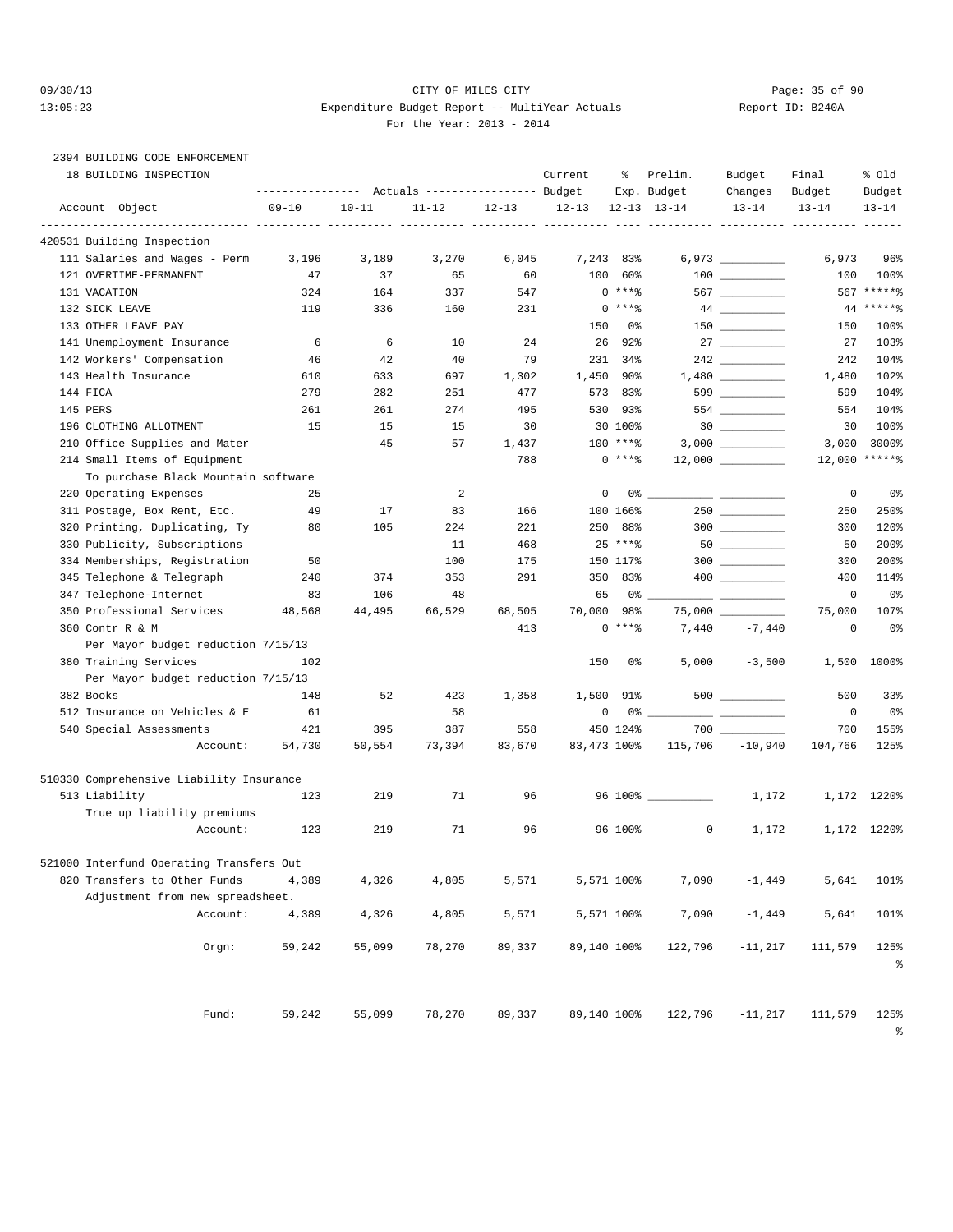# 09/30/13 Page: 36 of 90 13:05:23 Expenditure Budget Report -- MultiYear Actuals Report ID: B240A

| 2400 LTG M D#165-(Gen City)<br>46 SID #165<br>Account Object | ---------------- Actuals -----------------<br>$09 - 10$ | $10 - 11$ | $11 - 12$ | $12 - 13$ | Current<br>Budget<br>$12 - 13$ | % Prelim.<br>Exp. Budget<br>$12 - 13$ $13 - 14$                                                                                                                                                                                                                                                                                                                    | Budget<br>Changes<br>$13 - 14$ | Final<br>Budget<br>$13 - 14$ | % old<br>Budget<br>$13 - 14$ |
|--------------------------------------------------------------|---------------------------------------------------------|-----------|-----------|-----------|--------------------------------|--------------------------------------------------------------------------------------------------------------------------------------------------------------------------------------------------------------------------------------------------------------------------------------------------------------------------------------------------------------------|--------------------------------|------------------------------|------------------------------|
| 430263 STREET LIGHTING                                       | ----------- ----------                                  |           |           |           |                                |                                                                                                                                                                                                                                                                                                                                                                    |                                |                              |                              |
| 220 Operating Expenses                                       |                                                         | 612       |           |           |                                | $\begin{picture}(180,10) \put(0,0){\vector(1,0){100}} \put(15,0){\vector(1,0){100}} \put(15,0){\vector(1,0){100}} \put(15,0){\vector(1,0){100}} \put(15,0){\vector(1,0){100}} \put(15,0){\vector(1,0){100}} \put(15,0){\vector(1,0){100}} \put(15,0){\vector(1,0){100}} \put(15,0){\vector(1,0){100}} \put(15,0){\vector(1,0){100}} \put(15,0){\vector(1,0){100}}$ |                                | $^{\circ}$                   | 0%                           |
| 341 Electric Utility Services                                | 96,494                                                  | 97,350    | 105,865   | 121,344   | 109,000 111%                   |                                                                                                                                                                                                                                                                                                                                                                    |                                | 110,000                      | 100%                         |
| 533 Machinery and Equipment R                                | 41,658                                                  | 48,714    | 47,044    | 40,675    | 47,000 87%                     |                                                                                                                                                                                                                                                                                                                                                                    |                                | 47,000                       | 100%                         |
| Account:                                                     | 138,152                                                 | 146,676   | 152,909   | 162,019   | 156,000 104%                   |                                                                                                                                                                                                                                                                                                                                                                    | 157,000<br>$\Omega$            | 157,000                      | 100%                         |
| 521000 Interfund Operating Transfers Out                     |                                                         |           |           |           |                                |                                                                                                                                                                                                                                                                                                                                                                    |                                |                              |                              |
| 820 Transfers to Other Funds 1,000                           |                                                         | 1,000     | 1,000     | 1,000     | 1,000 100%                     |                                                                                                                                                                                                                                                                                                                                                                    |                                | 1,000                        | 100%                         |
| Account:                                                     | 1,000                                                   | 1,000     | 1,000     | 1,000     | 1,000 100%                     |                                                                                                                                                                                                                                                                                                                                                                    | $1,000$ 0                      | 1,000                        | 100%                         |
| Orem:                                                        | 139,152                                                 | 147.676   | 153,909   | 163,019   | 157,000 104%                   |                                                                                                                                                                                                                                                                                                                                                                    | 158,000 0                      | 158,000                      | 100%<br>ႜ                    |
| Fund:                                                        | 139,152                                                 | 147,676   | 153,909   | 163,019   | 157,000 104%                   | 158,000                                                                                                                                                                                                                                                                                                                                                            | $\mathbf{0}$                   | 158,000                      | 100%<br>နွ                   |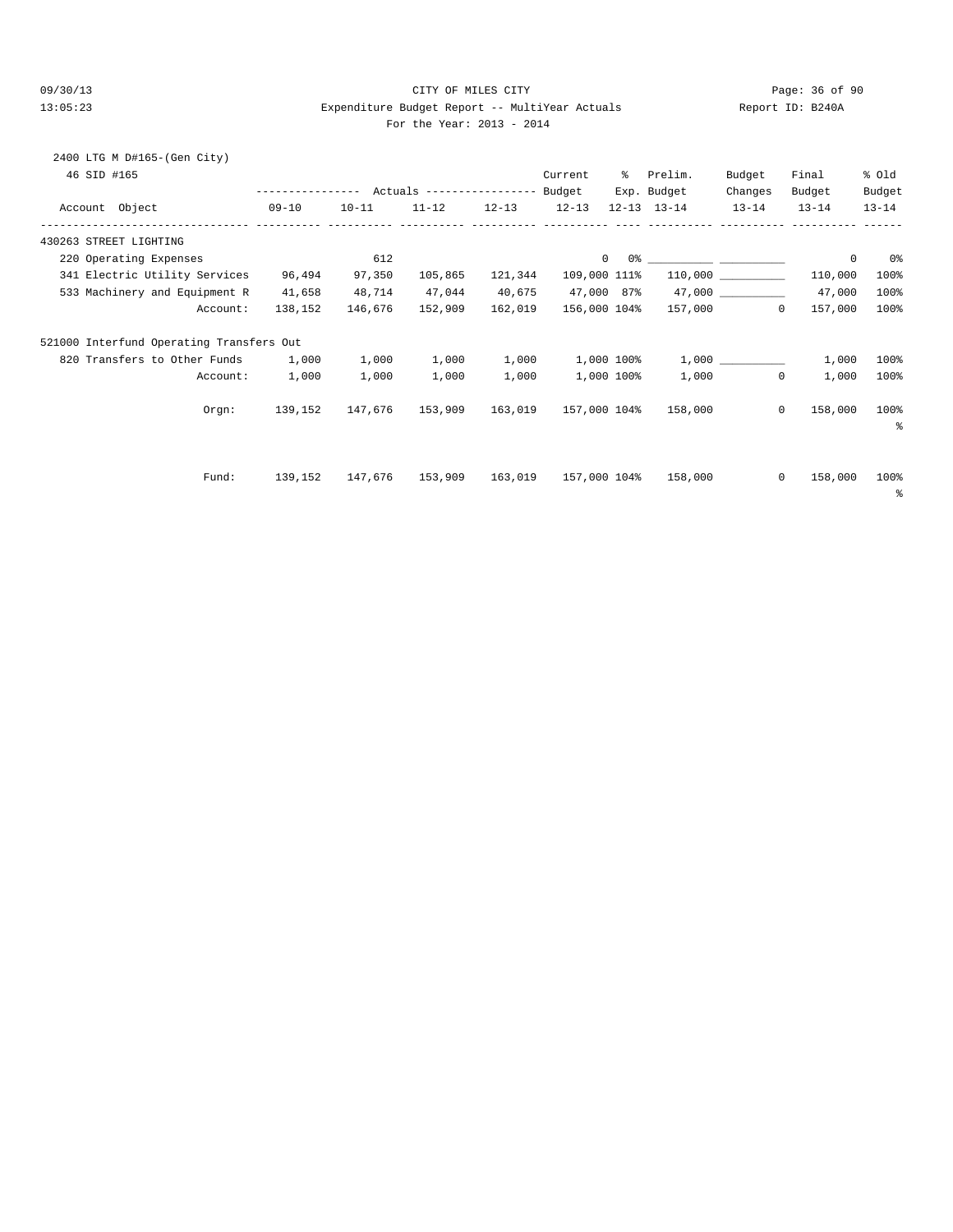#### 09/30/13 CITY OF MILES CITY Page: 37 of 90 13:05:23 Expenditure Budget Report -- MultiYear Actuals Report ID: B240A For the Year: 2013 - 2014

# 2420 LTG M D#167-(MilesAddn Etc)

| 48 SID #167                              |                                            |           |           |           | Current   | ៖          | Prelim.             | Budget    | Final                 | % Old     |
|------------------------------------------|--------------------------------------------|-----------|-----------|-----------|-----------|------------|---------------------|-----------|-----------------------|-----------|
|                                          | ---------------- Actuals ----------------- |           |           |           | Budget    |            | Exp. Budget         | Changes   | Budget                | Budget    |
| Account Object                           | $09 - 10$                                  | $10 - 11$ | $11 - 12$ | $12 - 13$ | $12 - 13$ |            | $12 - 13$ $13 - 14$ | $13 - 14$ | $13 - 14$             | $13 - 14$ |
| 430263 STREET LIGHTING                   |                                            |           |           |           |           |            |                     |           |                       |           |
| 341 Electric Utility Services            | 17,605                                     | 19,125    | 19,668    | 19,093    | 19,900    | 96%        |                     |           | 19,900                | 100%      |
| 533 Machinery and Equipment R            | 7,850                                      | 7,919     | 7,954     | 7,320     | 9,000     | 81%        |                     | 9,000     | 9,000                 | 100%      |
| Account:                                 | 25,455                                     | 27,044    | 27,622    | 26,413    | 28,900    | 91%        | 28,900              |           | 28,900<br>$^{\circ}$  | 100%      |
| 521000 Interfund Operating Transfers Out |                                            |           |           |           |           |            |                     |           |                       |           |
| 820 Transfers to Other Funds             | 1,000                                      | 1,000     | 1,000     | 1,000     |           | 1,000 100% |                     |           | 1,000                 | 100%      |
| Account:                                 | 1,000                                      | 1,000     | 1,000     | 1,000     |           | 1,000 100% | 1,000               |           | $\mathbf{0}$<br>1,000 | 100%      |
| Orem:                                    | 26,455                                     | 28,044    | 28,622    | 27,413    | 29,900    | $92\%$     | 29,900              |           | $\mathbf 0$<br>29,900 | 100%      |
|                                          |                                            |           |           |           |           |            |                     |           |                       | š         |
|                                          |                                            |           |           |           |           |            |                     |           |                       |           |
| Fund:                                    | 26,455                                     | 28,044    | 28,622    | 27,413    | 29,900    | $92\%$     | 29,900              |           | $\circ$<br>29,900     | 100%      |
|                                          |                                            |           |           |           |           |            |                     |           |                       | နွ        |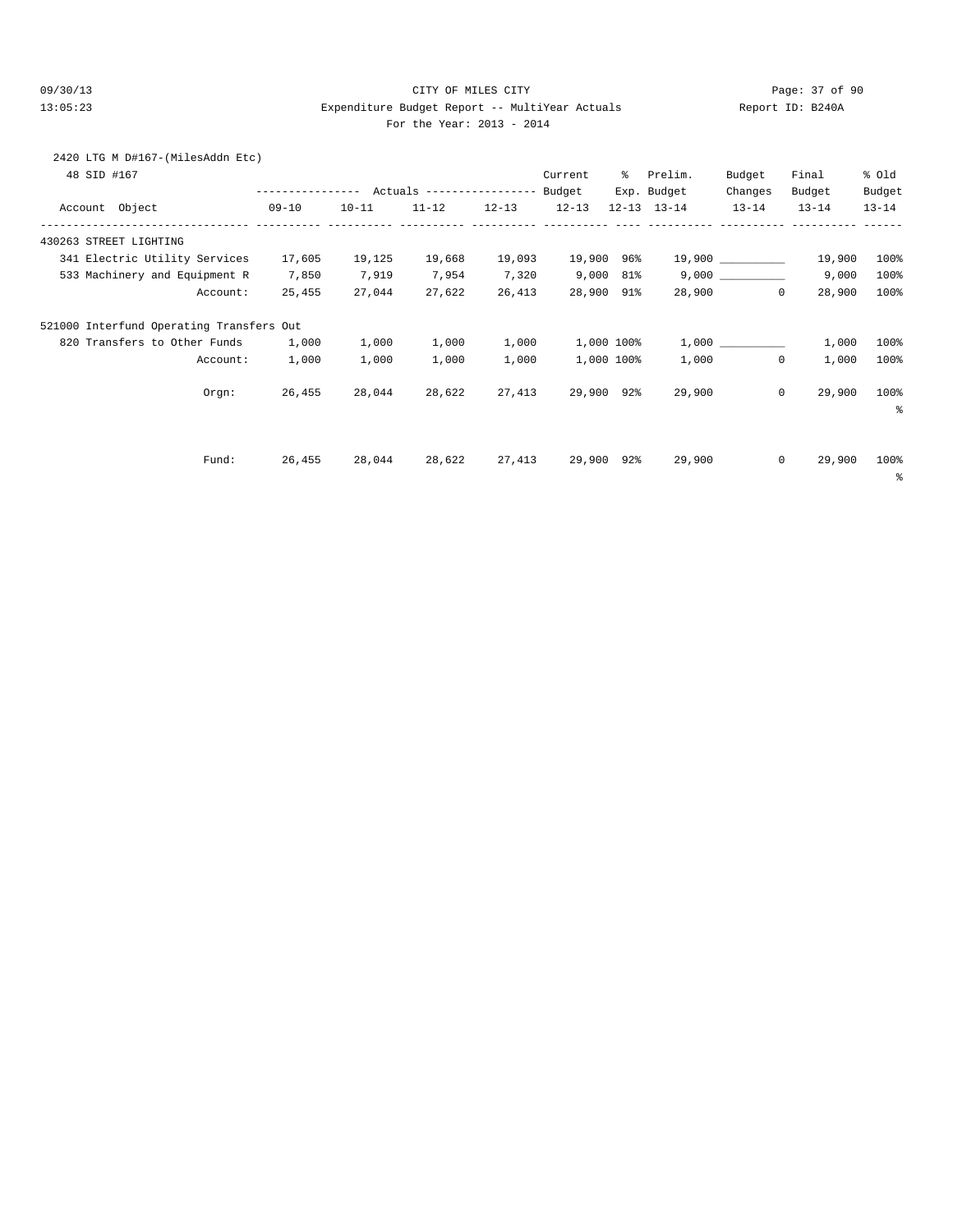### 09/30/13 Page: 38 of 90 13:05:23 Expenditure Budget Report -- MultiYear Actuals Report ID: B240A For the Year: 2013 - 2014

| 2430 LTG M D#171-(Balsam Est)<br>49 SID #171                     |                |       |                                   |             | Current % Prelim.     |             |                               | Budget            | Final                      | % old      |
|------------------------------------------------------------------|----------------|-------|-----------------------------------|-------------|-----------------------|-------------|-------------------------------|-------------------|----------------------------|------------|
|                                                                  |                |       |                                   |             |                       |             | Exp. Budget                   | Changes           | Budget                     | Budget     |
| Account Object 09-10 10-11 11-12 12-13 12-13                     |                |       |                                   |             |                       |             | 12-13 13-14 13-14 13-14 13-14 |                   |                            |            |
| 430263 STREET LIGHTING                                           |                |       |                                   |             |                       |             |                               |                   |                            |            |
| 230 Repair and Maintenance Su                                    |                |       | 175 48                            |             | $500$ 0%              |             |                               | 500 000           | 500                        | 100%       |
| 341 Electric Utility Services 1,264 1,362 1,419 1,446 1,400 103% |                |       |                                   |             |                       |             |                               |                   | 1,400                      | 100%       |
| 360 Contr R & M                                                  | 236            |       | 641                               |             | 119 300 40%           |             |                               |                   | 300                        | 100%       |
|                                                                  | Account: 1,500 | 1,537 |                                   |             | 2,108 1,565 2,200 71% |             |                               | $2,200$ 0         | 2,200                      | 100%       |
| 521000 Interfund Operating Transfers Out                         |                |       |                                   |             |                       |             |                               |                   |                            |            |
| 820 Transfers to Other Funds                                     | 1,000          | 1,000 | 1,000                             | 1,000       | 1,000 100%            |             |                               | 1,000             | 1,000                      | $100\%$    |
| Account:                                                         | 1,000          | 1,000 | 1,000                             | 1,000       | 1,000 100%            |             |                               | 1,000<br>$\Omega$ | 1,000                      | 100%       |
| Orem:                                                            | 2,500          | 2,537 |                                   | 3,108 2,565 |                       | $3,200$ 80% |                               | 3,200             | 3,200<br>$\overline{0}$    | 100%       |
|                                                                  |                |       |                                   |             |                       |             |                               |                   |                            | နွ         |
|                                                                  |                |       |                                   |             |                       |             |                               |                   |                            |            |
| Fund:                                                            |                |       | 2,500 2,537 3,108 2,565 3,200 80% |             |                       |             |                               | 3,200             | $0 \qquad \qquad$<br>3,200 | 100%       |
|                                                                  |                |       |                                   |             |                       |             |                               |                   |                            | $^{\circ}$ |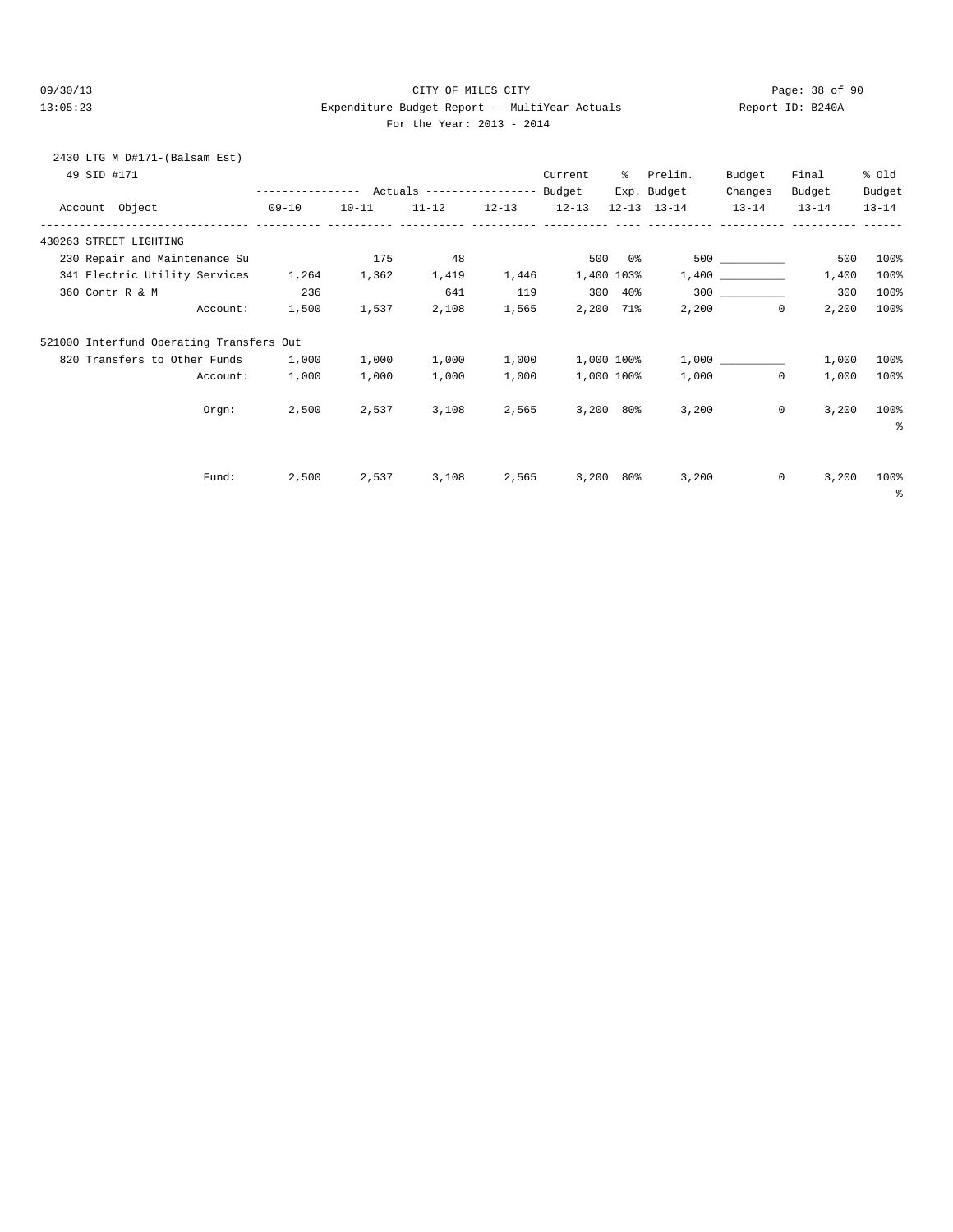#### 09/30/13 CITY OF MILES CITY Page: 39 of 90 13:05:23 Expenditure Budget Report -- MultiYear Actuals Report ID: B240A For the Year: 2013 - 2014

| For the Year: 2013 - 201 |  |  |
|--------------------------|--|--|
|--------------------------|--|--|

| 2440 LTG M D#172-(Main Str)<br>50 SID #172 |          |                 |        |               |               | Current              | % Prelim.                                                                      | Budget    | Final                    | % Old               |
|--------------------------------------------|----------|-----------------|--------|---------------|---------------|----------------------|--------------------------------------------------------------------------------|-----------|--------------------------|---------------------|
| Account Object                             |          | $09 - 10$       |        |               |               |                      | Exp. Budget<br>$10-11$ $11-12$ $12-13$ $12-13$ $12-13$ $13-14$ $13-14$ $13-14$ | Changes   | Budget                   | Budget<br>$13 - 14$ |
|                                            |          |                 |        |               |               |                      |                                                                                |           |                          |                     |
| 430263 STREET LIGHTING                     |          |                 |        |               |               |                      |                                                                                |           |                          |                     |
| 230 Repair and Maintenance Su              |          |                 |        |               |               | $6,757$ 112 5,700 2% |                                                                                |           | $5,700$ 5,700            | 100%                |
| 341 Electric Utility Services              |          | 15,560          | 13,395 |               | 12,412 12,950 | 13,360 97%           |                                                                                |           | 13,000                   | 97%                 |
| 360 Contr R & M                            |          | 4,165           | 3,940  | $-2,370$      | 58            | $1,700$ 3%           |                                                                                |           | 1,700                    | 100%                |
|                                            |          | Account: 19,725 | 17,335 | 16,799 13,120 |               | 20,760 63%           |                                                                                | 20,400 0  | 20,400                   | 98%                 |
| 521000 Interfund Operating Transfers Out   |          |                 |        |               |               |                      |                                                                                |           |                          |                     |
| 820 Transfers to Other Funds 1,000         |          |                 | 1,000  |               | 1,000 1,000   |                      | $1,000$ $100$ <sup>*</sup> $1,000$ $\qquad \qquad$                             |           | 1,000                    | 100%                |
|                                            | Account: | 1,000           | 1,000  | 1,000         | 1,000         | 1,000 100%           |                                                                                | 1,000 100 | $\mathbf{0}$<br>1,000    | 100%                |
|                                            | Orqn:    |                 |        |               |               |                      | 20,725 18,335 17,799 14,120 21,760 65% 21,400                                  |           | 21,400<br>$\circ$        | 98%<br>နွ           |
| Fund:                                      |          |                 |        |               |               |                      | 20,725 18,335 17,799 14,120 21,760 65% 21,400                                  |           | 21,400<br>$\overline{0}$ | 98%<br>$\epsilon$   |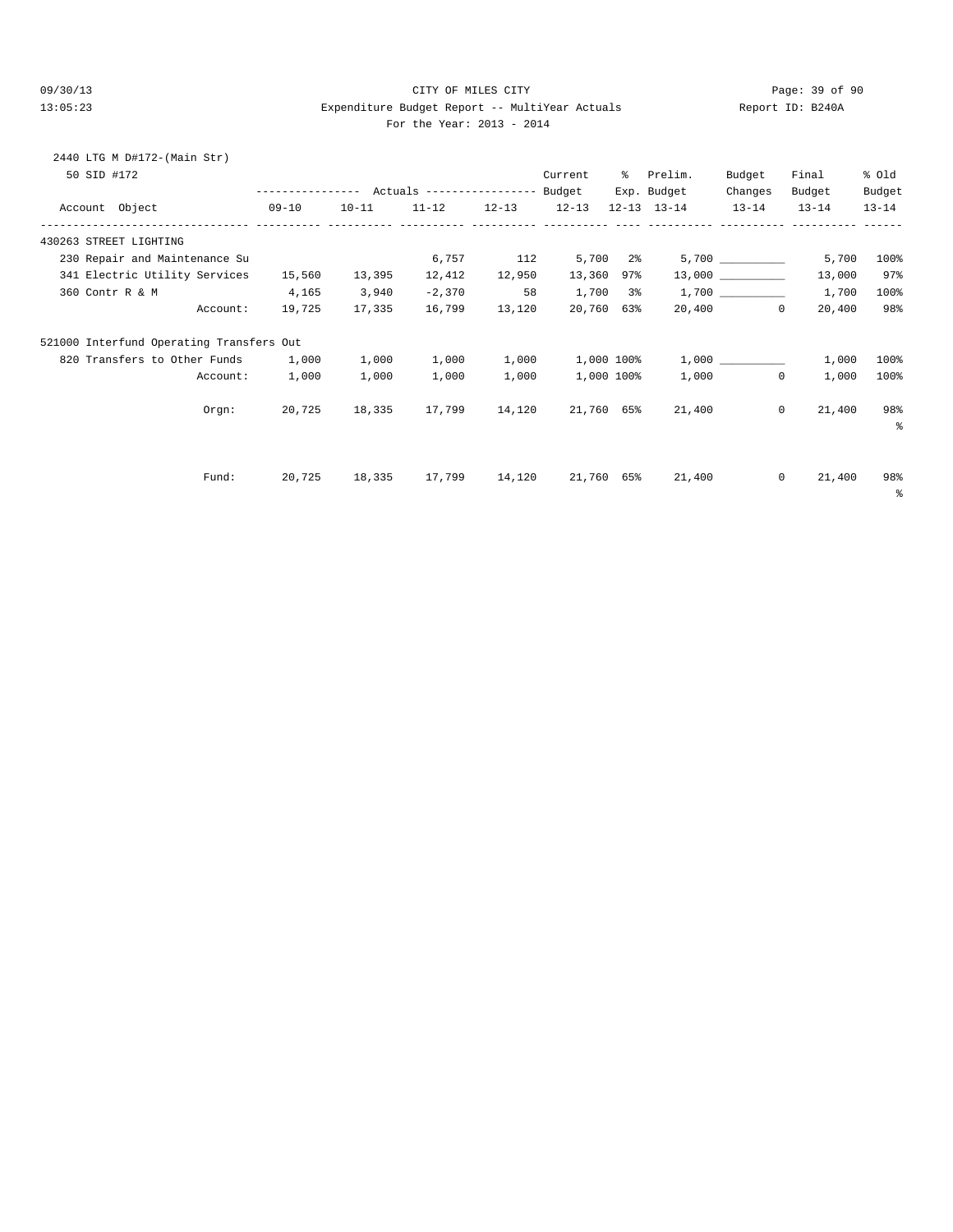### 09/30/13 CITY OF MILES CITY Page: 40 of 90 13:05:23 Expenditure Budget Report -- MultiYear Actuals Report ID: B240A For the Year: 2013 - 2014

|  | For the Year: 2013 - 201 |  |  |
|--|--------------------------|--|--|
|  |                          |  |  |

| 2450 LTG M D#195-(SG-Trico)<br>51 SID #195 |                  |           |                           |           | Current        | ႜႜၟ | Prelim.             | Budget    | Final                | % old     |
|--------------------------------------------|------------------|-----------|---------------------------|-----------|----------------|-----|---------------------|-----------|----------------------|-----------|
|                                            | ---------------- |           | Actuals ----------------- |           | Budget         |     | Exp. Budget         | Changes   | Budget               | Budget    |
| Object<br>Account                          | $09 - 10$        | $10 - 11$ | $11 - 12$                 | $12 - 13$ | $12 - 13$      |     | $12 - 13$ $13 - 14$ | $13 - 14$ | $13 - 14$            | $13 - 14$ |
| 430263 STREET LIGHTING                     |                  |           |                           |           |                |     |                     |           |                      |           |
| 341 Electric Utility Services              | 4,018            | 4,062     | 4,826                     | 4,822     | 5,000          | 96% |                     | 5,000     | 5,000                | 100%      |
| Account:                                   | 4,018            | 4,062     | 4,826                     | 4,822     | 5,000          | 96% | 5,000               |           | $^{\circ}$<br>5,000  | 100%      |
| 521000 Interfund Operating Transfers Out   |                  |           |                           |           |                |     |                     |           |                      |           |
| 820 Transfers to Other Funds               | 1,000            | 1,000     | 1,000                     | 1,000     | 1,000 100%     |     |                     |           | 1,000                | 100%      |
| Account:                                   | 1,000            | 1,000     | 1,000                     | 1,000     | 1,000 100%     |     | 1,000               |           | $^{\circ}$<br>1,000  | 100%      |
| Orgn:                                      | 5,018            | 5,062     | 5,826                     | 5,822     | $6,000$ $97\%$ |     | 6,000               |           | $\circ$<br>6,000     | 100%<br>る |
| Fund:                                      | 5,018            | 5,062     | 5,826                     | 5,822     | 6,000          | 97% | 6,000               |           | $\mathbf 0$<br>6,000 | 100%      |
|                                            |                  |           |                           |           |                |     |                     |           |                      | နွ        |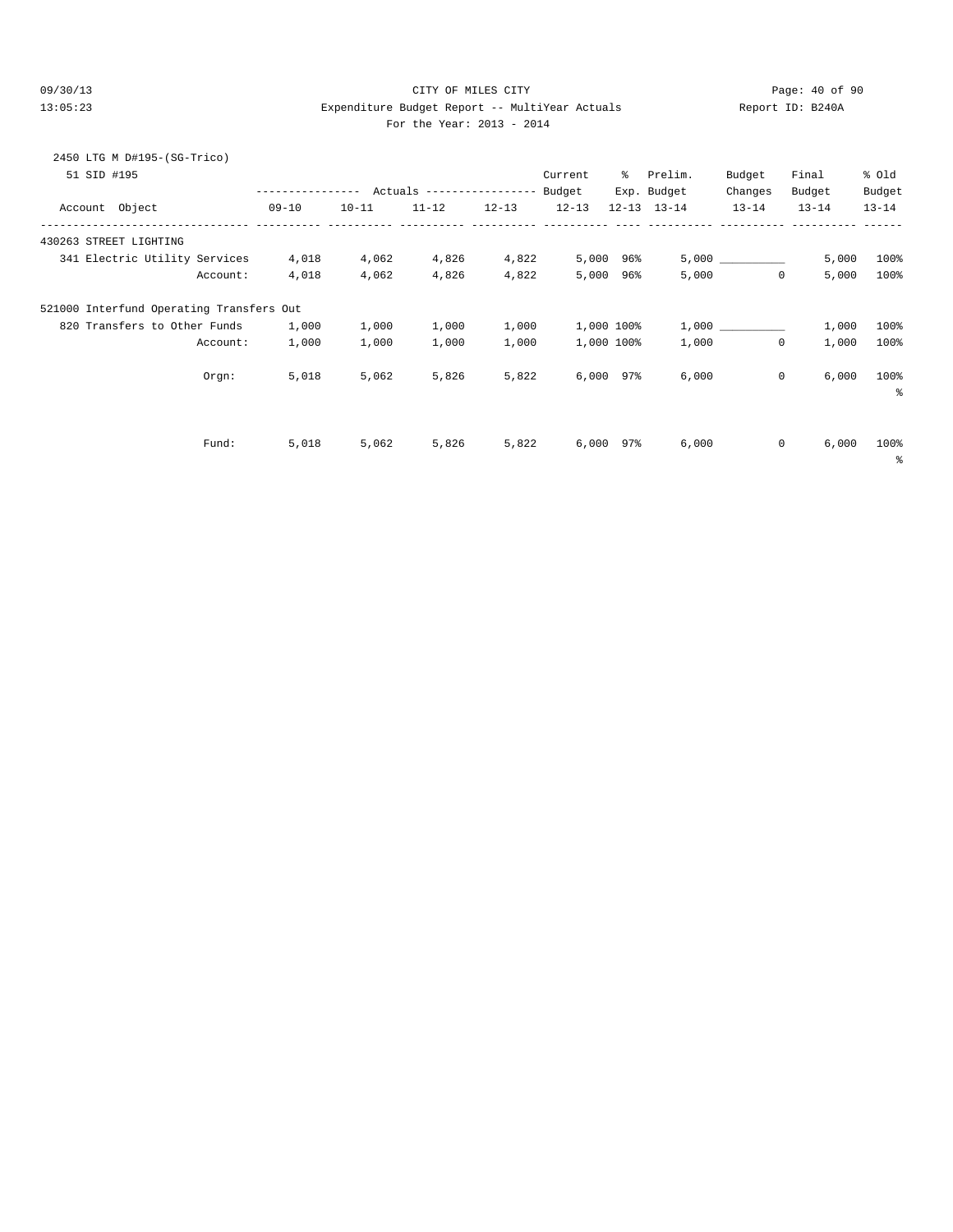2470 LTG M D#202-(SG-MDU&NV)

### 09/30/13 Page: 41 of 90 13:05:23 Expenditure Budget Report -- MultiYear Actuals Report ID: B240A For the Year: 2013 - 2014

| 72 SID #202                              |           |           |                            |           | Current   | ွေ             | Prelim.             | Budget       | Final     | % Old     |
|------------------------------------------|-----------|-----------|----------------------------|-----------|-----------|----------------|---------------------|--------------|-----------|-----------|
|                                          |           |           | Actuals ------------------ |           | Budget    |                | Exp. Budget         | Changes      | Budget    | Budget    |
| Account Object                           | $09 - 10$ | $10 - 11$ | $11 - 12$                  | $12 - 13$ | $12 - 13$ |                | $12 - 13$ $13 - 14$ | $13 - 14$    | $13 - 14$ | $13 - 14$ |
| 430263 STREET LIGHTING                   |           |           |                            |           |           |                |                     |              |           |           |
| 341 Electric Utility Services            | 2,522     | 3,184     | 3,055                      | 3,403     |           | 3,200 106%     |                     |              | 3,650     | 114%      |
| 533 Machinery and Equipment R            | 3,345     | 3,649     | 3,649                      | 3,285     |           | $3,650$ 90%    |                     |              | 3,200     | 87%       |
| Account:                                 | 5,867     | 6,833     | 6,704                      | 6,688     |           | $6,850$ $98\%$ | 6,850               | $\mathbf 0$  | 6,850     | 100%      |
| 521000 Interfund Operating Transfers Out |           |           |                            |           |           |                |                     |              |           |           |
| 820 Transfers to Other Funds             | 1,000     | 1,000     | 1,000                      | 1,000     |           | 1,000 100%     |                     |              | 1,000     | 100%      |
| Account:                                 | 1,000     | 1,000     | 1,000                      | 1,000     |           | 1,000 100%     | 1,000               | $\circ$      | 1,000     | 100%      |
| Orgn:                                    | 6,867     | 7,833     | 7,704                      | 7,688     |           | 7,850 98%      | 7,850               | 0            | 7,850     | 100%      |
|                                          |           |           |                            |           |           |                |                     |              |           | နွ        |
|                                          |           |           |                            |           |           |                |                     |              |           |           |
| Fund:                                    | 6,867     | 7,833     | 7,704                      | 7,688     |           | 7,850 98%      | 7,850               | $\mathbf{0}$ | 7,850     | 100%      |
|                                          |           |           |                            |           |           |                |                     |              |           | နွ        |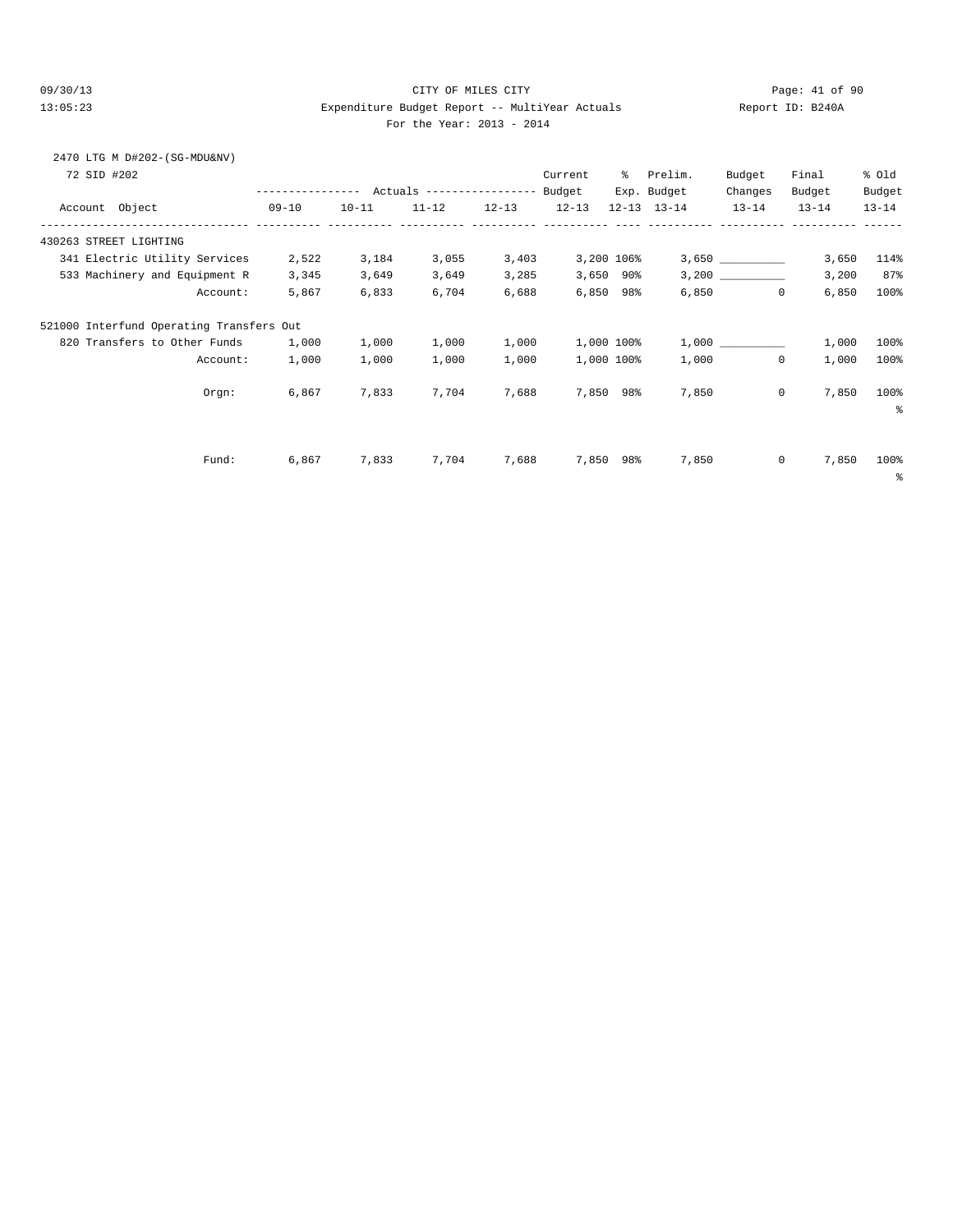#### 09/30/13 Page: 42 of 90 13:05:23 Expenditure Budget Report -- MultiYear Actuals Report ID: B240A For the Year: 2013 - 2014

|         | 2480 LTG M M#173-(Milestown Estates) |                  |           |                            |           |           |             |           |           |           |
|---------|--------------------------------------|------------------|-----------|----------------------------|-----------|-----------|-------------|-----------|-----------|-----------|
|         | 47 SID #173(Ltq-Milestown)           |                  |           |                            |           | Current   | Prelim.     | Budget    | Final     | % old     |
|         |                                      | ---------------- |           | Actuals ------------------ |           | Budget    | Exp. Budget | Changes   | Budget    | Budget    |
| Account | Object                               | $09 - 10$        | $10 - 11$ | $11 - 12$                  | $12 - 13$ | $12 - 13$ | 12-13 13-14 | $13 - 14$ | $13 - 14$ | $13 - 14$ |

| Account Object                           | $09 - 10$ | $10 - 11$ | $11 - 12$ | $12 - 13$ | $12 - 13$ |           | $12 - 13$ $13 - 14$ | $13 - 14$                         | $13 - 14$   | $13 - 14$  |
|------------------------------------------|-----------|-----------|-----------|-----------|-----------|-----------|---------------------|-----------------------------------|-------------|------------|
| 430263 STREET LIGHTING                   |           |           |           |           |           |           |                     |                                   |             |            |
| 230 Repair and Maintenance Su            |           |           | 460       |           | 460       | 0 %       |                     |                                   | 460         | 100%       |
| 341 Electric Utility Services            | 591       | 637       | 663       | 676       | 700       | $97\%$    |                     | 700 000                           | 700         | 100%       |
| 360 Contr R & M                          |           |           | 192       |           | 200       | 0%        |                     | the company of the company of the | $\mathbf 0$ | 0%         |
| Account:                                 | 591       | 637       | 1,315     | 676       | 1,360     | $50\%$    | 1,160               | 0                                 | 1,160       | 85%        |
| 521000 Interfund Operating Transfers Out |           |           |           |           |           |           |                     |                                   |             |            |
| 820 Transfers to Other Funds             |           |           | 250       | 250       |           | 250 100%  |                     | 250                               | 250         | 100%       |
| Account:                                 |           |           | 250       | 250       |           | 250 100%  | 250                 | $\mathbf 0$                       | 250         | 100%       |
| Orgn:                                    | 591       | 637       | 1,565     | 926       |           | 1,610 58% | 1,410               | $\mathbf 0$                       | 1,410       | 87%        |
|                                          |           |           |           |           |           |           |                     |                                   |             | နွ         |
|                                          |           |           |           |           |           |           |                     |                                   |             |            |
| Fund:                                    | 591       | 637       | 1,565     | 926       |           | 1,610 58% | 1,410               | $\mathbf 0$                       | 1,410       | 87%        |
|                                          |           |           |           |           |           |           |                     |                                   |             | $\epsilon$ |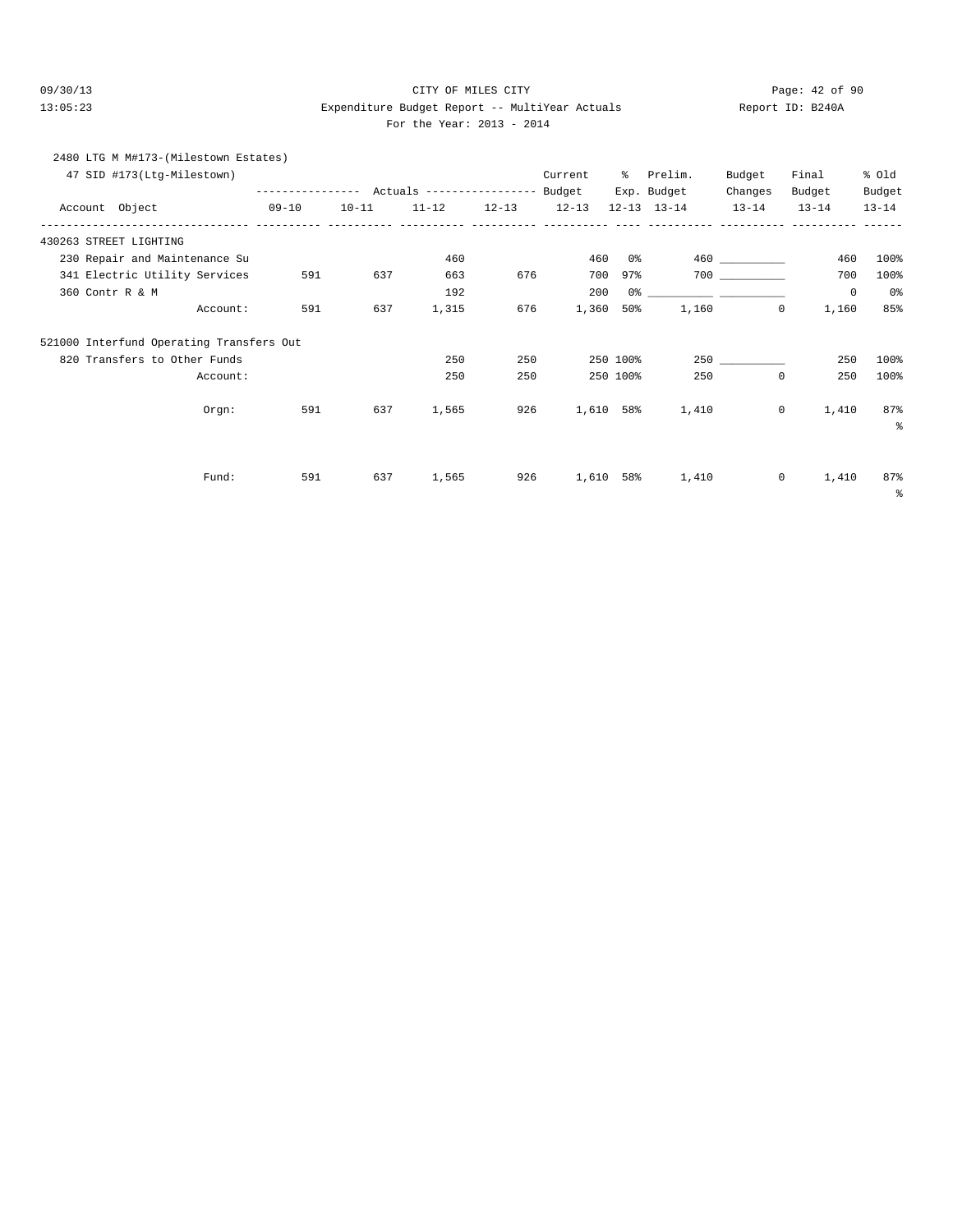### 09/30/13 Page: 43 of 90 13:05:23 Expenditure Budget Report -- MultiYear Actuals Report ID: B240A For the Year: 2013 - 2014

| 2490 Energy Stimulus                              |             |           |           |           |           |                 |                     |                               |             |             |                |
|---------------------------------------------------|-------------|-----------|-----------|-----------|-----------|-----------------|---------------------|-------------------------------|-------------|-------------|----------------|
| 17 Energy Federal Stimulus                        |             |           |           |           | Current   |                 | % Prelim.           | Budget                        | Final       |             | % old          |
|                                                   |             |           |           |           |           |                 | Exp. Budget         | Changes                       | Budget      |             | Budget         |
| Account Object<br>------------------------------- | $09 - 10$   | $10 - 11$ | $11 - 12$ | $12 - 13$ | $12 - 13$ |                 | $12 - 13$ $13 - 14$ | $13 - 14$                     | $13 - 14$   |             | $13 - 14$      |
| 411230 City Hall                                  | ----------- |           |           |           |           |                 |                     |                               |             |             |                |
| 350 Professional Services                         |             |           | 14,000    |           |           | $\Omega$        |                     |                               |             | 0           | 0%             |
| Account:                                          |             |           | 14,000    |           |           | $0***$          |                     | $\Omega$                      | $\Omega$    | $\Omega$    | 0%             |
| 430263 STREET LIGHTING                            |             |           |           |           |           |                 |                     |                               |             |             |                |
| 228 Lighting Supplies                             |             | 15,465    |           |           |           | $\mathbf 0$     |                     | 0.왕 - 대한민국의 대학 대학 대학 대학 대학 대학 |             | $\mathbf 0$ | 0 <sup>8</sup> |
| 234 Hydrant Replacement, Valv                     | 6,900       |           |           |           |           | $\mathbf{0}$    |                     |                               |             | $\mathbf 0$ | 0 <sup>8</sup> |
| 940 Machinery & Equipment                         |             |           | 13,700    |           |           | $\mathbf{0}$    |                     |                               |             | $\mathbf 0$ | 0 <sup>8</sup> |
| Account:                                          | 6.900       | 15,465    | 13,700    |           |           | $0$ ****        |                     | $\Omega$                      | $\Omega$    | $\Omega$    | 0 <sup>8</sup> |
| Orem:                                             | 6,900       | 15,465    | 27,700    |           |           | $\Omega$<br>0 % |                     | $\mathbf{0}$                  | $\mathbf 0$ | $\mathbf 0$ | 0 <sup>8</sup> |
|                                                   |             |           |           |           |           |                 |                     |                               |             |             | る              |
|                                                   |             |           |           |           |           |                 |                     |                               |             |             |                |
| Fund:                                             | 6,900       | 15,465    | 27,700    |           |           | 0 %<br>$\circ$  |                     | 0                             | $\mathbf 0$ | $\mathbf 0$ | 0%             |
|                                                   |             |           |           |           |           |                 |                     |                               |             |             | နွ             |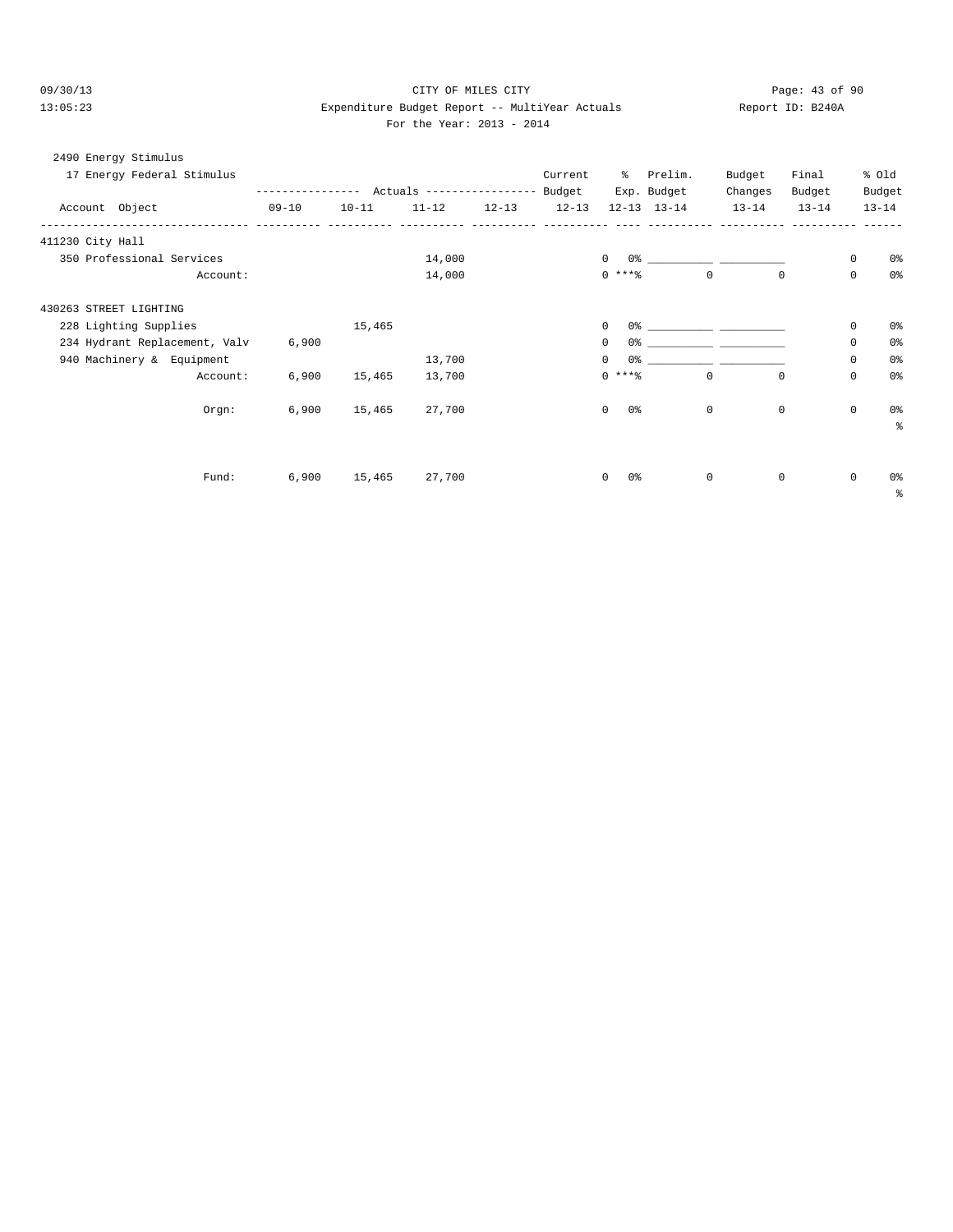### 09/30/13 Page: 44 of 90 13:05:23 Expenditure Budget Report -- MultiYear Actuals Report ID: B240A For the Year: 2013 - 2014

### 2510 STR MAINT DIST #204

|         |                                          |       |           |                           |             | Current   | ွေ       | Prelim.             | Budget    | Final       |             | % Old          |
|---------|------------------------------------------|-------|-----------|---------------------------|-------------|-----------|----------|---------------------|-----------|-------------|-------------|----------------|
|         |                                          |       |           | Actuals ----------------- |             | Budget    |          | Exp. Budget         | Changes   | Budget      |             | Budget         |
| Account | Object                                   | 09-10 | $10 - 11$ | $11 - 12$                 | $12 - 13$   | $12 - 13$ |          | $12 - 13$ $13 - 14$ | $13 - 14$ | $13 - 14$   |             | $13 - 14$      |
|         | 430233 Roadway/Re-surfacing              |       |           |                           |             |           |          |                     |           |             |             |                |
|         | 350 Professional Services                |       |           |                           | $-634, 151$ |           | $0$ **** |                     |           |             | $\mathbf 0$ | 0%             |
|         | Account:                                 |       |           |                           | $-634, 151$ |           | $0***8$  | $\mathbf 0$         |           | $\mathbf 0$ | $\mathbf 0$ | 0 <sup>o</sup> |
|         | 430235 Storm Drain & Culvert Maintenance |       |           |                           |             |           |          |                     |           |             |             |                |
|         | 230 Repair and Maintenance Su            |       |           |                           | $-157,417$  |           |          | $0***8$             |           |             | $\mathbf 0$ | 0%             |
|         | Account:                                 |       |           |                           | $-157,417$  |           | $0***8$  | $\mathbf 0$         |           | $\mathbf 0$ | $\mathbf 0$ | 0%             |
|         | $Orgn$ :                                 |       |           |                           | $-791,568$  |           | $0***8$  | $\mathbf 0$         |           | $\mathsf 0$ | $\mathbf 0$ | 0%             |
|         |                                          |       |           |                           |             |           |          |                     |           |             |             | $\epsilon$     |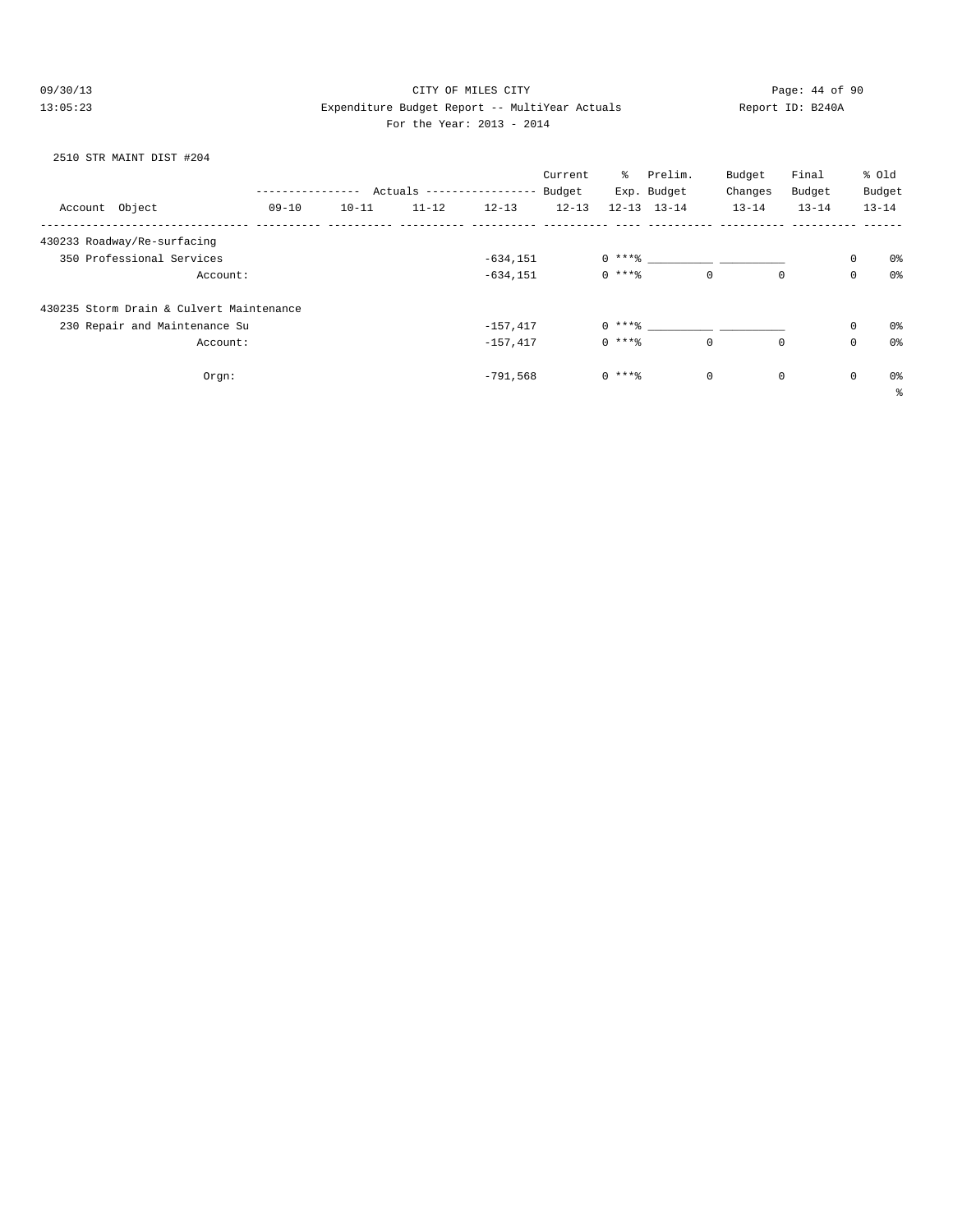### 09/30/13 Page: 45 of 90 13:05:23 Expenditure Budget Report -- MultiYear Actuals Report ID: B240A For the Year: 2013 - 2014

## 2510 STR MAINT DIST #204

| 107 Paved St. Maint. Dist.#204                          |           |           |           |           | Current     | ႜ              | Prelim.<br>Exp. Budget | Budget<br>Changes                      | Final<br>Budget | % old<br>Budget |
|---------------------------------------------------------|-----------|-----------|-----------|-----------|-------------|----------------|------------------------|----------------------------------------|-----------------|-----------------|
| Account Object                                          | $09 - 10$ | $10 - 11$ | $11 - 12$ | $12 - 13$ | $12 - 13$   |                | $12 - 13$ $13 - 14$    | $13 - 14$                              | $13 - 14$       | $13 - 14$       |
| 411101 Labor Negotiations                               |           |           |           |           |             |                |                        |                                        |                 |                 |
| 350 Professional Services                               |           | 124       |           |           | 0           |                |                        |                                        | 0               | 0%              |
| Account:                                                |           | 124       |           |           |             | $0$ ****       | $\overline{0}$         | $\mathbf 0$                            | $\mathbf 0$     | 0%              |
| 430220 Operations                                       |           |           |           |           |             |                |                        |                                        |                 |                 |
| 111 Salaries and Wages - Perm                           | 152,404   | 150,676   | 158,451   | 137,809   | 170,500 81% |                | 179,641                | 421                                    | 180,062         | 105%            |
| New correction with payroll raise error that was missed |           |           |           |           |             |                |                        |                                        |                 |                 |
| 121 OVERTIME-PERMANENT                                  | 1,932     | 6,047     | 3,851     | 5,137     |             | 5,119 100%     |                        | $5,119$ _________                      | 5,119           | 100%            |
| 131 VACATION                                            | 13,160    | 14,123    | 17,535    | 9,402     | 14,000 67%  |                |                        |                                        | 14,000          | 100%            |
| 132 SICK LEAVE                                          | 5,455     | 9,469     | 11,793    | 5,832     | 11,000 53%  |                |                        |                                        | 11,000          | 100%            |
| 133 OTHER LEAVE PAY                                     |           |           | 83        |           | 9,480       | 0%             |                        |                                        | 9,480           | 100%            |
| 134 HOLIDAY PAY                                         | 567       | 3,386     | 722       | 786       |             | 6,446 12%      |                        |                                        | 6,446           | 100%            |
| 141 Unemployment Insurance                              | 261       | 277       | 485       | 558       | 758         | 74%            |                        |                                        | 1,016           | 134%            |
| 142 Workers' Compensation                               | 11,437    | 10,966    | 9,963     | 8,203     | 11,474 71%  |                |                        |                                        | 11,572          | 100%            |
| 143 Health Insurance                                    | 24,820    | 25,616    | 30,435    | 28,168    | 32,851 86%  |                |                        |                                        | 33,622          | 102%            |
| 144 FICA                                                | 12,844    | 13,614    | 14,029    | 11,521    | 16,566      | 70%            |                        |                                        | 17,266          | 104%            |
| 145 PERS                                                | 11,497    | 12,388    | 13,285    | 10,770    | 14,777 73%  |                |                        |                                        | 17,596          | 119%            |
| 196 CLOTHING ALLOTMENT                                  | 602       | 602       | 549       | 540       | 602         | 90%            |                        | 550                                    | 550             | 91%             |
| 210 Office Supplies and Mater                           | 141       | 302       | 366       | 617       |             | 500 123%       |                        |                                        | 500             | 100%            |
| 214 Small Items of Equipment                            | 11,286    | 4,197     | 5,689     | 3,591     |             | $9,000$ 40%    |                        |                                        | 6,000           | 66%             |
| 220 Operating Expenses                                  | 4,853     | 1,357     | 20,830    | 4,963     | 12,000 41%  |                |                        | $12,000 -3,000$                        | 9,000           | 75%             |
| Per Mayor budget reduction 7/15/13                      |           |           |           |           |             |                |                        |                                        |                 |                 |
| 222 Chemicals, Lab & Med Suppl                          | 277       |           | 128       | 18        | 400         | 5%             |                        |                                        | 400             | 100%            |
| 226 Clothing and Uniforms                               | 325       | 337       | 748       | 516       |             | 500 103%       |                        | 550                                    | 550             | 110%            |
| 230 Repair and Maintenance Su                           | 21,463    | 28,400    | 15,644    | 8,307     | 23,000 36%  |                |                        | $20,000 -2,000$                        | 18,000          | 78%             |
| Per Mayor budget reduction 7/15/13                      |           |           |           |           |             |                |                        |                                        |                 |                 |
| 231 Gas, Oil, Diesel Fuel, Gr                           | 25,857    | 35,574    | 35,030    | 29,697    | 35,000      | 85%            |                        |                                        | 35,000          | 100%            |
| 241 Consumable Tools                                    |           |           |           |           | 50          | 0%             |                        |                                        | 50              | 100%            |
| 242 Sign Parts and Supplies                             | 2,407     | 1,155     | 4,517     | 8,162     |             | 6,000 136%     |                        |                                        | 7,000           | 116%            |
| 311 Postage, Box Rent, Etc.                             | 11        | 23        | 72        | 29        |             | 75 39%         |                        | $75$ ____________                      | 75              | 100%            |
| 320 Printing, Duplicating, Ty                           | 160       | 89        | 46        |           | 200         | 0%             |                        | $\begin{tabular}{c} 100 \end{tabular}$ | 100             | 50%             |
| 330 Publicity, Subscriptions                            | 384       | 496       |           | 714       |             | 400 179%       |                        |                                        | 400             | 100%            |
| 334 Memberships, Registration                           | 117       | 48        |           |           | 150         | 0%             |                        |                                        | 150             | 100%            |
| 341 Electric Utility Services                           | 666       | 1,053     | 742       | 865       | 1,200       | 72%            |                        |                                        | 1,000           | 83%             |
| 344 Gas Utility Service                                 | 593       | 1,054     | 436       | 367       |             | 1,200 31%      |                        |                                        | 1,000           | 83%             |
| 345 Telephone & Telegraph                               | 1,605     | 1,136     | 1,289     | 1,690     |             | 1,500 113%     |                        |                                        | 1,500           | 100%            |
| 346 Garbage Service                                     |           |           |           |           | 175         | 0%             |                        |                                        | 175             | 100%            |
| 347 Telephone-Internet                                  | 298       | 371       | 225       | 5         | 250         | 2 <sup>°</sup> | $200$ $\_\_$           |                                        | 200             | 80%             |
| 350 Professional Services                               | 1,555     | 273       | 6,105     | 956       |             | 4,000 24%      |                        | 2,000 ___________                      | 2,000           | 50%             |
| 360 Contr R & M                                         | 5,116     | 6,087     | 1,630     | 881       |             | 7,500 12%      | 7,500                  | $-1,500$                               | 6,000           | 80%             |
| Per Mayor budget reduction 7/15/13                      |           |           |           |           |             |                |                        |                                        |                 |                 |
| 363 R&M Vehicles/Equip/Labor-                           | 67,161    | 83,129    | 74,460    | 90,860    | 80,000 114% |                |                        |                                        | 80,000          | 100%            |
| 370 Travel                                              | 232       | 55        | 794       | 832       |             | 800 104%       |                        | 800                                    | 800             | 100%            |
| 380 Training Services                                   | 493       | 21        | 288       | 312       |             | 700 45%        |                        |                                        | 700             | 100%            |
| 382 Books                                               | 46        | 254       |           | 81        |             | 200 41%        |                        |                                        | 200             | 100%            |
| 511 Insurance on Buildings                              | 711       | 546       | 699       | 640       |             | 641 100%       | 641                    | $-93$                                  | 548             | 85%             |
| Adjusted to actual invoice                              |           |           |           |           |             |                |                        |                                        |                 |                 |
| 512 Insurance on Vehicles & E                           | 1,404     | 1,490     | 1,870     | 2,732     |             | 2,732 100%     | 2,732                  | $-284$                                 | 2,448           | 89%             |
| Adjusted to actual invoice                              |           |           |           |           |             |                |                        |                                        |                 |                 |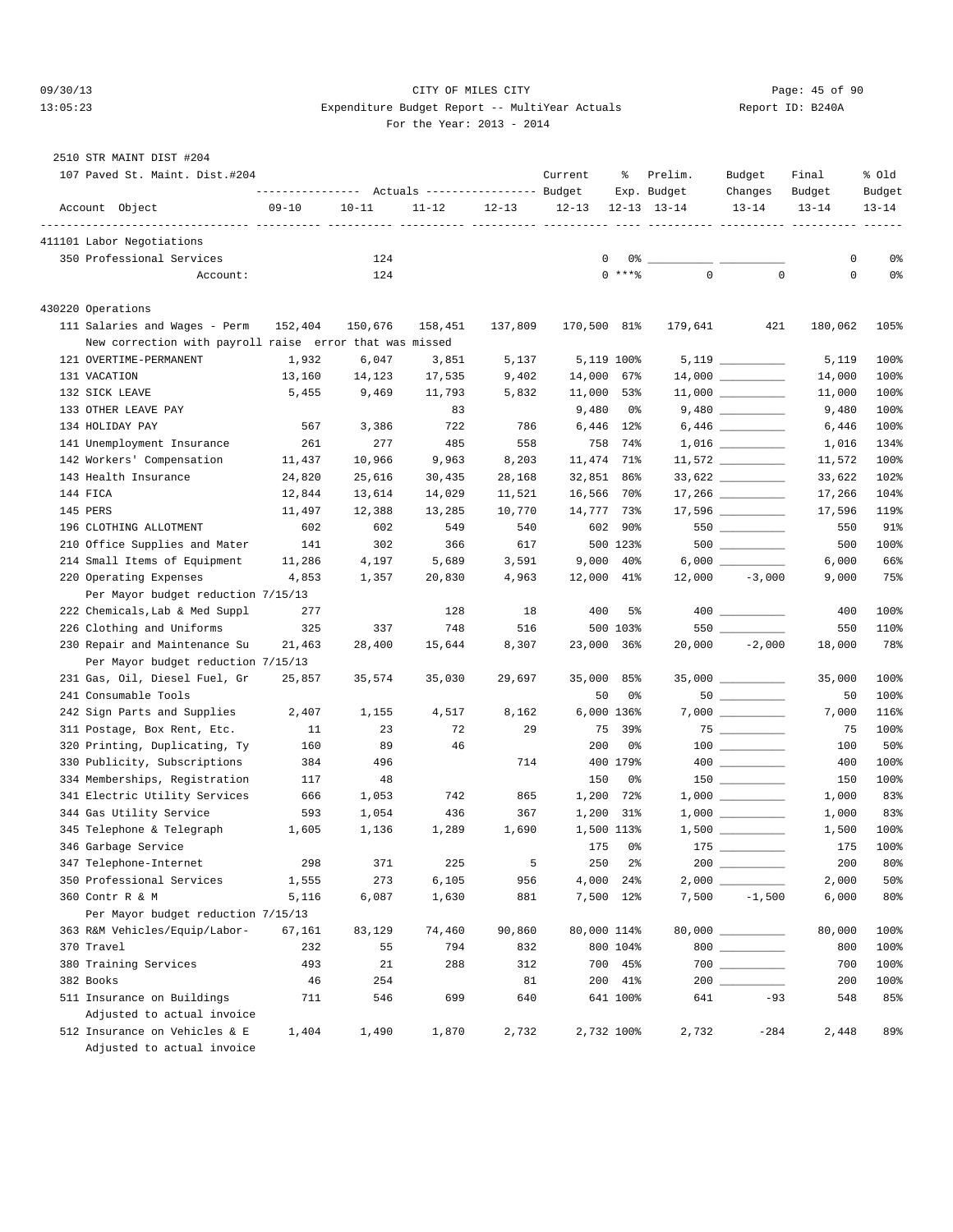2510 STR MAINT DIST #204

#### 09/30/13 CITY OF MILES CITY Page: 46 of 90 13:05:23 Expenditure Budget Report -- MultiYear Actuals Report ID: B240A For the Year: 2013 - 2014

|  |  | For the Year: $2013 - 20$ |  |  |  |
|--|--|---------------------------|--|--|--|
|--|--|---------------------------|--|--|--|

| 107 Paved St. Maint. Dist.#204                                                                 |                |           |                                  |           | Current                       | နွ             | Prelim.                                   | Budget             | Final                     | % old     |
|------------------------------------------------------------------------------------------------|----------------|-----------|----------------------------------|-----------|-------------------------------|----------------|-------------------------------------------|--------------------|---------------------------|-----------|
|                                                                                                | -------------- |           | Actuals ----------------- Budget |           |                               |                | Exp. Budget                               | Changes            | Budget                    | Budget    |
| Account Object                                                                                 | $09 - 10$      | $10 - 11$ | $11 - 12$                        | $12 - 13$ | $12 - 13$<br>----------- ---- |                | 12-13 13-14                               | $13 - 14$          | $13 - 14$                 | $13 - 14$ |
| 513 Liability                                                                                  | 22,202         | 29,092    | 25,949                           | 5,381     |                               | $0$ ****       |                                           |                    | 0                         | 0%        |
| 531 Building & Office Rental                                                                   | 4,200          | 4,200     | 4,200                            | 4,200     |                               | 4,200 100%     |                                           |                    | 4,200                     | 100%      |
| 532 Land Rental                                                                                | 6,932          | 6,855     | 6,699                            | 8,274     | 8,000 103%                    |                |                                           |                    | 8,100                     | 101%      |
| Account:                                                                                       | 415,474        | 454,758   | 469,637                          | 393,416   | 493,946 80%                   |                |                                           | $500, 281 -6, 456$ | 493,825                   | 99%       |
| 430233 Roadway/Re-surfacing                                                                    |                |           |                                  |           |                               |                |                                           |                    |                           |           |
| 350 Professional Services                                                                      |                | 54,095    | 75,701                           | 641,650   | 681,423 94%                   |                | 798,088                                   | $-111,098$         | 686,990                   | 100%      |
| \$ 55900 out of pocket for Tatro Street, added and then trued up total. Per Al<br>Kelm         |                |           |                                  |           |                               |                |                                           |                    |                           |           |
| Account:                                                                                       |                | 54,095    | 75,701                           | 641,650   | 681,423 94%                   |                | 798,088                                   | $-111,098$         | 686,990                   | 100%      |
| 430234 CURB AND GUTTER                                                                         |                |           |                                  |           |                               |                |                                           |                    |                           |           |
| 350 Professional Services                                                                      | 530            |           |                                  | 2,112     | 72,000                        | 3 <sup>°</sup> | 72,000                                    | 70,000             | 142,000                   | 197%      |
| Delete budget change of \$657100, and change \$ 70000. For a total of \$ 142000 per<br>Al Kelm |                |           |                                  |           |                               |                |                                           |                    |                           |           |
| Account:                                                                                       | 530            |           |                                  | 2,112     | 72,000                        | 3%             | 72,000                                    | 70,000             | 142,000                   | 197%      |
| 430235 Storm Drain & Culvert Maintenance                                                       |                |           |                                  |           |                               |                |                                           |                    |                           |           |
| 230 Repair and Maintenance Su                                                                  |                | 3,704     |                                  | 157,417   | 236,465 67%                   |                | 130,886                                   | $-62,651$          | 68,235                    | 28%       |
| True up # per Al Kelm                                                                          |                |           |                                  |           |                               |                |                                           |                    |                           |           |
| 350 Professional Services                                                                      |                | 101,637   | 2,943                            | 11,455    | 10,000 115%                   |                | $10,000$ $\_$                             |                    | 10,000                    | 100%      |
| Account:                                                                                       |                | 105,341   | 2,943                            | 168,872   | 246,465 69%                   |                | 140,886                                   | $-62,651$          | 78,235                    | 31%       |
| 510330 Comprehensive Liability Insurance                                                       |                |           |                                  |           |                               |                |                                           |                    |                           |           |
| 513 Liability                                                                                  |                |           |                                  |           | 5,381                         | 0%             | 5,381                                     | 4,309              | 9,690                     | 180%      |
| True up liability premiums                                                                     |                |           |                                  |           |                               |                |                                           |                    |                           |           |
| Account:                                                                                       |                |           |                                  |           | 5,381                         | 0%             | 5,381                                     | 4,309              | 9,690                     | 180%      |
| 521000 Interfund Operating Transfers Out                                                       |                |           |                                  |           |                               |                |                                           |                    |                           |           |
| 820 Transfers to Other Funds                                                                   | 38,308         | 37,839    | 34,179                           | 46,086    | 46,086 100%                   |                | 46,086                                    | 7,326              | 53,412                    | 115%      |
| Adjustment from new Adm fees spreadsheet<br>\$16000 transfer to 4060                           |                |           |                                  |           |                               |                |                                           |                    |                           |           |
| \$21504 for adm fees & \$15908 added per admendment that was passed by Council on              |                |           |                                  |           |                               |                |                                           |                    |                           |           |
| 8/27/13. Added to support the Grant Writer/Planner position                                    |                |           |                                  |           |                               |                |                                           |                    |                           |           |
| Account:                                                                                       | 38,308         | 37,839    | 34,179                           | 46,086    | 46,086 100%                   |                | 46,086                                    | 7,326              | 53,412                    | 115%      |
| Orgn:                                                                                          | 454,312        | 652,157   |                                  |           |                               |                | 582,460 1,252,136 1,545,301 81% 1,562,722 |                    | $-98,570 \quad 1,464,152$ | 94%       |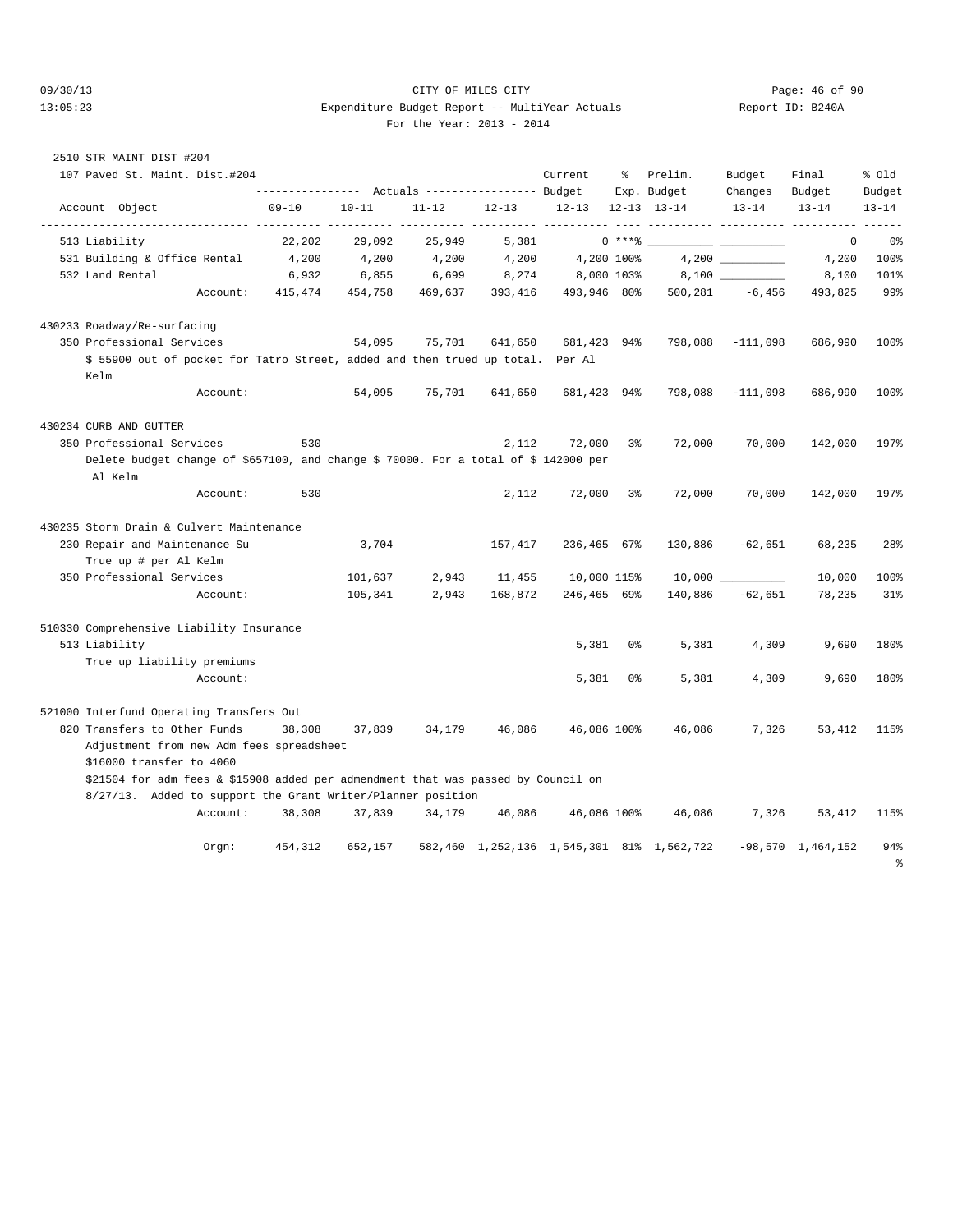#### 09/30/13 Page: 47 of 90 13:05:23 Expenditure Budget Report -- MultiYear Actuals Report ID: B240A For the Year: 2013 - 2014

| For the Year: $2013 - 20$ |  |  |
|---------------------------|--|--|
|---------------------------|--|--|

| 2510 STR MAINT DIST #204      |           |           |                           |           |           |               |                                 |           |                     |                               |  |
|-------------------------------|-----------|-----------|---------------------------|-----------|-----------|---------------|---------------------------------|-----------|---------------------|-------------------------------|--|
| 108 Unpaved St.Maint.Dist#205 |           |           |                           |           | Current   | ိ             | Prelim.                         | Budget    | Final               | % old                         |  |
|                               |           |           | Actuals ----------------- |           | Budget    |               | Exp. Budget                     | Changes   | Budget              | Budget                        |  |
| Account Object                | $09 - 10$ | $10 - 11$ | $11 - 12$                 | $12 - 13$ | $12 - 13$ |               | $12 - 13$ $13 - 14$             | $13 - 14$ | $13 - 14$           | $13 - 14$                     |  |
|                               |           |           |                           |           |           |               |                                 |           |                     |                               |  |
| 430220 Operations             |           |           |                           |           |           |               |                                 |           |                     |                               |  |
| 111 Salaries and Wages - Perm |           | 1,770     |                           |           |           | $\circ$       |                                 |           |                     | $\mathbf 0$<br>0%             |  |
| Account:                      |           | 1,770     |                           |           |           | $0$ ****      | $\mathbf 0$                     | 0         |                     | $\mathbf 0$<br>0 <sup>o</sup> |  |
| Orgn:                         |           | 1,770     |                           |           |           | 0%<br>$\circ$ | 0                               | 0         |                     | $\mathbf 0$<br>0%             |  |
|                               |           |           |                           |           |           |               |                                 |           |                     | နွ                            |  |
|                               |           |           |                           |           |           |               |                                 |           |                     |                               |  |
| Fund:                         | 454,312   | 653,927   | 582,460                   |           |           |               | 460,568 1,545,301 30% 1,562,722 |           | $-98,570$ 1,464,152 | 94%                           |  |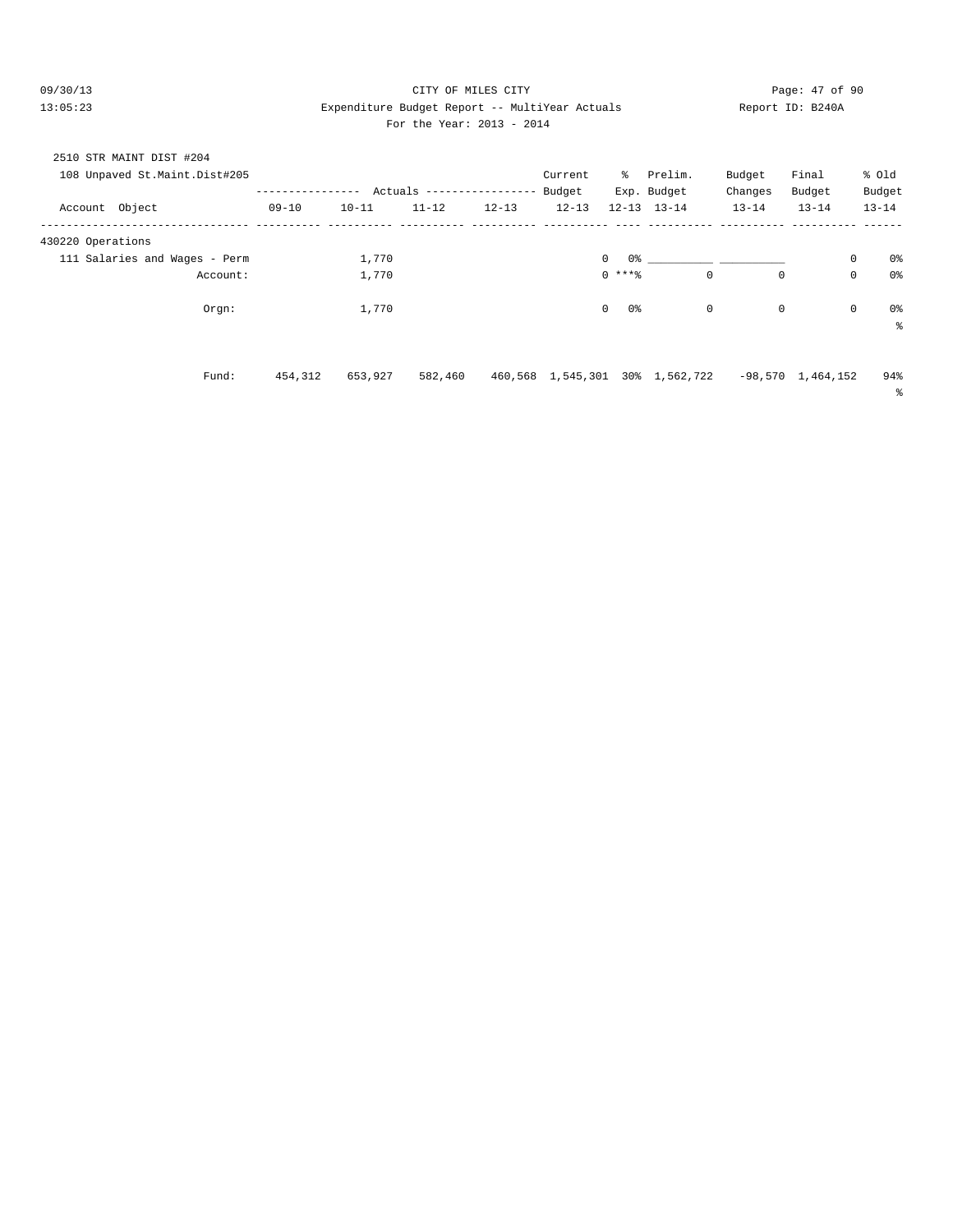# 09/30/13 Page: 48 of 90 13:05:23 Expenditure Budget Report -- MultiYear Actuals Report ID: B240A

For the Year: 2013 - 2014

| 2511 STR M#204 Stimulus<br>107 Paved St. Maint. Dist.#204 |           |           |           |           | Current   |                    | % Prelim.<br>Exp. Budget                       | Budget<br>Changes | Final<br>Budget |          | % old<br>Budget |
|-----------------------------------------------------------|-----------|-----------|-----------|-----------|-----------|--------------------|------------------------------------------------|-------------------|-----------------|----------|-----------------|
| Account Object                                            | $09 - 10$ | $10 - 11$ | $11 - 12$ | $12 - 13$ | $12 - 13$ |                    | $12 - 13$ $13 - 14$                            | $13 - 14$         | $13 - 14$       |          | $13 - 14$       |
| 430235 Storm Drain & Culvert Maintenance                  |           |           |           |           |           |                    |                                                |                   |                 |          |                 |
| 353 Stimulus- Storm Drain                                 | 1,932     |           |           |           |           | $\Omega$           |                                                |                   |                 | 0        | 0 %             |
| 354 Stimulus-Street Projects                              |           | 113,668   |           |           |           | $\mathbf{0}$       |                                                |                   |                 | $\Omega$ | 0%              |
| Account:                                                  | 1,932     | 113,668   |           |           |           | $0***$             | $\Omega$                                       | $\Omega$          |                 | $\Omega$ | 0%              |
| 521000 Interfund Operating Transfers Out                  |           |           |           |           |           |                    |                                                |                   |                 |          |                 |
| 820 Transfers to Other Funds                              |           |           | 162       |           |           | 0%<br>$\mathbf{0}$ | <u>and the state of the state of the state</u> |                   |                 | 0        | 0 %             |
| Account:                                                  |           |           | 162       |           |           | $0$ ****           | $\mathbf{0}$                                   | $\Omega$          |                 | $\Omega$ | 0%              |
| Orgn:                                                     | 1,932     | 113,668   | 162       |           |           | $\Omega$<br>0 %    | $\Omega$                                       | $\Omega$          |                 | $\Omega$ | 0%<br>∻         |
| Fund:                                                     | 1,932     | 113,668   | 162       |           |           | 0 %<br>$\Omega$    | $\Omega$                                       | $\Omega$          |                 | $\Omega$ | 0 %             |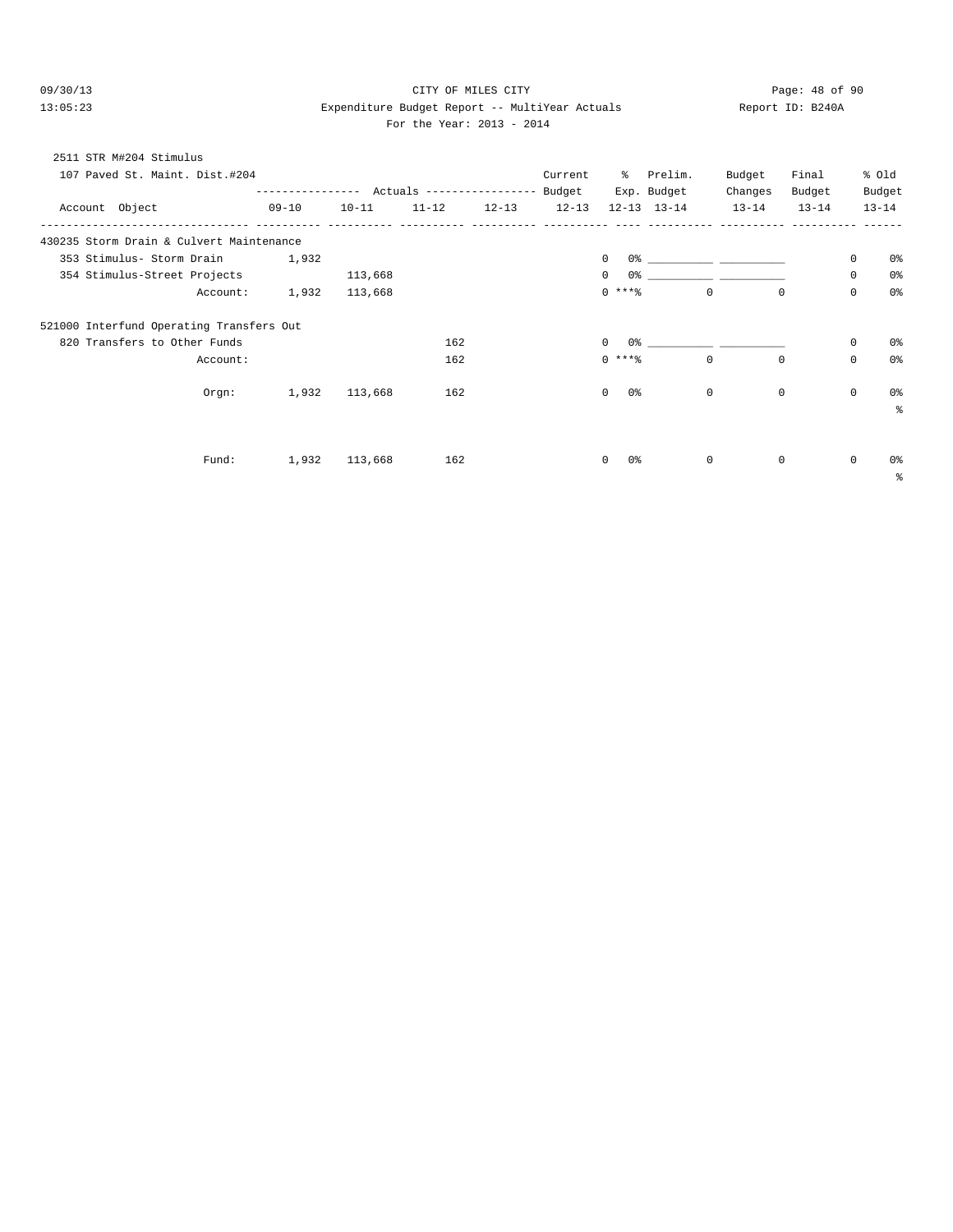#### 09/30/13 CITY OF MILES CITY Page: 49 of 90 13:05:23 Expenditure Budget Report -- MultiYear Actuals Report ID: B240A For the Year: 2013 - 2014

#### 2520 STR MAINT DIST #205

| 108 Unpaved St.Maint.Dist#205                          |           |           | ---------------    Actuals ----------------    Budget |           | Current            | ႜ                 | Prelim.<br>Exp. Budget | Budget<br>Changes                  | Final<br>Budget | % old<br>Budget |
|--------------------------------------------------------|-----------|-----------|-------------------------------------------------------|-----------|--------------------|-------------------|------------------------|------------------------------------|-----------------|-----------------|
| Account Object                                         | $09 - 10$ | $10 - 11$ | $11 - 12$                                             | $12 - 13$ | $12 - 13$          |                   | $12 - 13$ $13 - 14$    | $13 - 14$                          | $13 - 14$       | $13 - 14$       |
| 411101 Labor Negotiations                              |           |           |                                                       |           | ----- ---------- - |                   |                        | ------- ---------- ----            |                 |                 |
| 350 Professional Services                              |           | 124       |                                                       |           | 0                  |                   |                        |                                    | 0               | 0%              |
| Account:                                               |           | 124       |                                                       |           |                    | $0$ ****          | $\mathbf 0$            | $\mathbf 0$                        | 0               | 0%              |
| 430220 Operations                                      |           |           |                                                       |           |                    |                   |                        |                                    |                 |                 |
| 111 Salaries and Wages - Perm                          | 46,239    | 48,209    | 49,932                                                | 40,757    | 51,740 79%         |                   | 61,254                 | 106                                | 61,360          | 118%            |
| New spreadsheet with correction to payroll raise error |           |           |                                                       |           |                    |                   |                        |                                    |                 |                 |
| 121 OVERTIME-PERMANENT                                 | 510       | 1,647     | 1,071                                                 | 1,395     | 1,296 108%         |                   |                        |                                    | 1,296           | 100%            |
| 131 VACATION                                           | 4,123     | 4,390     | 6,773                                                 | 2,865     | 4,000              | 72%               |                        |                                    | 4,000           | 100%            |
| 132 SICK LEAVE                                         | 1,489     | 2,927     | 5,119                                                 | 1,704     | 4,000              | 43%               |                        |                                    | 4,000           | 100%            |
| 133 OTHER LEAVE PAY                                    |           |           | 55                                                    |           | 2,400              | 0%                |                        |                                    | 2,400           | 100%            |
| 134 HOLIDAY PAY                                        | 144       | 859       | 183                                                   | 199       | 1,632              | $12$ $%$          |                        | $1,632$                            | 1,632           | 100%            |
| 141 Unemployment Insurance                             | 79        | 87        | 153                                                   | 165       | 228                | 72%               |                        | $336 \ \ \underline{\hspace{1cm}}$ | 336             | 147%            |
| 142 Workers' Compensation                              | 3,402     | 3,286     | 2,841                                                 | 2,148     | 3,114              | 69%               |                        |                                    | 3,611           | 115%            |
| 143 Health Insurance                                   | 7,429     | 7,637     | 9,620                                                 | 8,182     | 9,935              | 82%               |                        |                                    | 11,653          | 117%            |
| 144 FICA                                               | 3,908     | 4,328     | 4,576                                                 | 3,352     | 4,978              | 67%               |                        |                                    | 5,706           | 114%            |
| 145 PERS                                               | 3,518     | 3,943     | 4,355                                                 | 3,199     | 4,466              | 72%               |                        | $5,863$ ______________             | 5,863           | 131%            |
| 196 CLOTHING ALLOTMENT                                 | 177       | 177       | 180                                                   | 159       | 180                | 88%               |                        |                                    | 180             | 100%            |
| 210 Office Supplies and Mater                          | 37        | 73        | 61                                                    | 156       | 200                | 78%               |                        |                                    | 200             | 100%            |
| 214 Small Items of Equipment                           | 2,817     | 1,278     | 1,265                                                 | 898       | 4,000              | $22$ <sup>8</sup> |                        |                                    | 3,000           | 75%             |
| 220 Operating Expenses                                 | 1,185     | 314       | 2,303                                                 | 2,346     | 4,000              | 59%               | 4,000                  | $-500$                             | 3,500           | 87%             |
| Per Mayor budget reduction 7/15/13                     |           |           |                                                       |           |                    |                   |                        |                                    |                 |                 |
| 222 Chemicals, Lab & Med Suppl                         | 300       |           |                                                       | 139       | 500                | 28%               |                        | 500                                | 500             | 100%            |
| 226 Clothing and Uniforms                              | 81        | 48        | 219                                                   | 129       |                    | 125 103%          |                        | $150$                              | 150             | 120%            |
| 230 Repair and Maintenance Su                          | 4,312     | 8,279     | 2,603                                                 | 1,977     |                    | 8,500 23%         | 8,500                  | $-3,500$                           | 5,000           | 58%             |
| Per Mayor budget reduction 7/15/13                     |           |           |                                                       |           |                    |                   |                        |                                    |                 |                 |
| 231 Gas, Oil, Diesel Fuel, Gr                          | 6,467     | 9,085     | 8,731                                                 | 7,423     | 10,000             | 74%               |                        |                                    | 10,000          | 100%            |
| 242 Sign Parts and Supplies                            | 789       | 289       | 2,179                                                 | 2,142     | 2,600              | 82%               |                        |                                    | 2,600           | 100%            |
| 311 Postage, Box Rent, Etc.                            | 2         | 6         | 14                                                    | 17        | 40                 | 43%               |                        | 40                                 | 40              | 100%            |
| 320 Printing, Duplicating, Ty                          |           | 22        | 11                                                    |           | 0                  | 0%                |                        |                                    | 0               | 0%              |
| 330 Publicity, Subscriptions                           | 96        | 124       | 240                                                   | 375       |                    | 100 375%          |                        |                                    | 100             | 100%            |
| 334 Memberships, Registration                          | 18        | 12        |                                                       |           | 50                 | 0%                |                        | $50$                               | 50              | 100%            |
| 341 Electric Utility Services                          | 105       | 97        | 76                                                    | 66        | 150                | 44%               |                        |                                    | 150             | 100%            |
| 344 Gas Utility Service                                | 148       | 169       | 124                                                   | 106       | 250                | 42%               |                        |                                    | 200             | 80%             |
| 345 Telephone & Telegraph                              | 408       | 348       | 498                                                   | 705       |                    | 450 157%          |                        |                                    | 500             | 111%            |
| 347 Telephone-Internet                                 | 141       | 205       | 108                                                   | 5         | 150                | 3%                |                        |                                    | 150             | 100%            |
| 350 Professional Services                              | 441       | 62        | 576                                                   | 222       | 750                | 30%               |                        |                                    | 500             | 66%             |
| 360 Contr R & M                                        | 281       | $501$     | 289                                                   | 333       | 2,000 17%          |                   | 2,000                  | $-1,000$                           | 1,000           | 50%             |
| Per Mayor budget reduction 7/15/13                     |           |           |                                                       |           |                    |                   |                        |                                    |                 |                 |
| 363 R&M Vehicles/Equip/Labor-                          | 16,244    | 43,129    | 37,451                                                | 53,044    | 30,000 177%        |                   |                        | $35,000$ __________                | 35,000          | 116%            |
| 370 Travel                                             | 58        | 14        | 185                                                   | 421       |                    | 250 168%          |                        |                                    | 250             | 100%            |
| 380 Training Services                                  | 123       | 5         | 72                                                    | 78        |                    | 150 52%           |                        |                                    | 150             | 100%            |
| 382 Books                                              | 11        | 64        |                                                       | 20        |                    | 100 20%           |                        | 100 000                            | 100             | 100%            |
| 511 Insurance on Buildings                             | 178       | 136       | 175                                                   | 160       |                    | 161 99%           | 160                    | $-204$ (                           | 4               | $-27$ %         |
| Adjusted to actual invoice                             |           |           |                                                       |           |                    |                   |                        |                                    |                 |                 |
| 512 Insurance on Vehicles & E                          | 351       | 372       | 467                                                   | 683       |                    |                   | 683 100% ________      | 532                                | 532             | 77%             |
| Adjusted to actual invoice                             |           |           |                                                       |           |                    |                   |                        |                                    |                 |                 |
| 513 Liability                                          | 1,745     | $-1,524$  | 1,512                                                 | 1,586     |                    | $0***8$           |                        |                                    | 0               | 0%              |
|                                                        |           |           |                                                       |           |                    |                   |                        |                                    |                 |                 |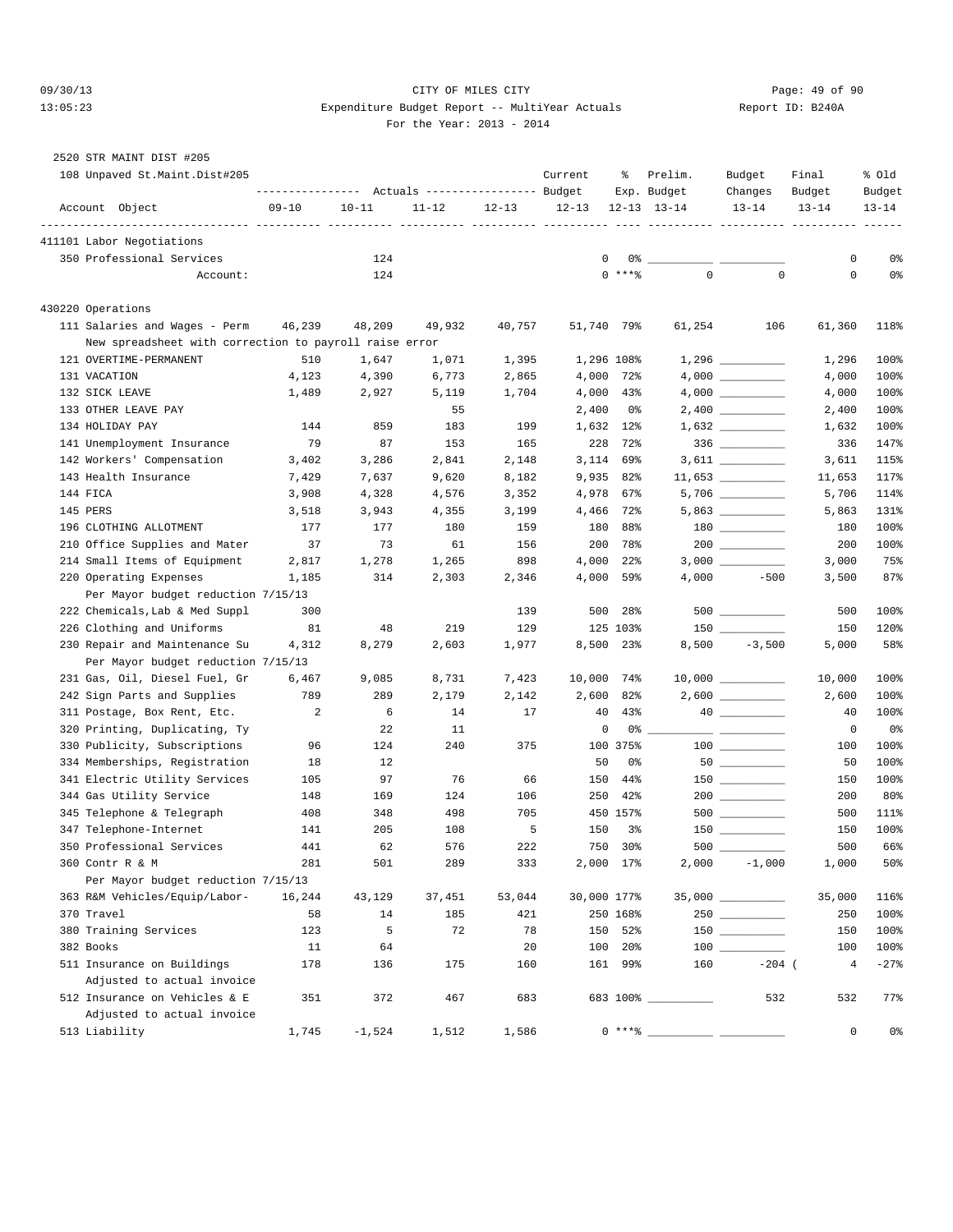#### 09/30/13 CITY OF MILES CITY Page: 50 of 90 13:05:23 Expenditure Budget Report -- MultiYear Actuals Report ID: B240A For the Year: 2013 - 2014

| 2520 STR MAINT DIST #205                 |                                                                                                       |                                                                    |           |           |           |               |                |                                    |                      |                                 |                       |
|------------------------------------------|-------------------------------------------------------------------------------------------------------|--------------------------------------------------------------------|-----------|-----------|-----------|---------------|----------------|------------------------------------|----------------------|---------------------------------|-----------------------|
|                                          | 108 Unpaved St.Maint.Dist#205                                                                         |                                                                    |           |           |           | Current       | ႜ              | Prelim.                            | Budget               | Final                           | % old                 |
| Account Object                           |                                                                                                       | ---------------    Actuals ----------------    Budget<br>$09 - 10$ | $10 - 11$ | $11 - 12$ | $12 - 13$ | $12 - 13$     |                | Exp. Budget<br>$12 - 13$ $13 - 14$ | Changes<br>$13 - 14$ | Budget<br>$13 - 14$             | Budget<br>$13 - 14$   |
| 531 Building & Office Rental             | ------------ ---------- ----------                                                                    | 2,000                                                              | 2,000     | 2,000     | 2,000     | $- - - - - -$ | 2,000 100%     |                                    | 2,000                | ___________ __________<br>2,000 | $- - - - - -$<br>100% |
| 532 Land Rental                          |                                                                                                       | 720                                                                | 890       | 899       | 962       |               | 1,500 64%      |                                    |                      | 1,500                           | 100%                  |
|                                          | Account:                                                                                              | 110,076                                                            | 143,488   | 146,916   | 140,118   | 156,678 89%   |                | 173,731                            | $-4,566$             | 169,165                         | 107%                  |
| 430233 Roadway/Re-surfacing              |                                                                                                       |                                                                    |           |           |           |               |                |                                    |                      |                                 |                       |
|                                          | 230 Repair and Maintenance Su                                                                         |                                                                    | 5,328     |           |           | 9,600         | 0 <sup>8</sup> | 9,000                              | 3,400                | 12,400                          | 129%                  |
|                                          | Added \$ 3400 for expenses on installing sidewalks/SRTS.<br>\$ 55900 out of pocket for Tatro upgrade. |                                                                    |           |           |           |               |                |                                    |                      |                                 |                       |
|                                          | The \$ 55900 should be in $2520-430233-230$ . Deleted & transferred monies to                         |                                                                    |           |           |           |               |                |                                    |                      |                                 |                       |
| correct account.                         |                                                                                                       |                                                                    |           |           |           |               |                |                                    |                      |                                 |                       |
| 350 Professional Services                |                                                                                                       |                                                                    |           | 197,708   | 126,406   | 144,000 88%   |                |                                    |                      | 125,000                         | 86%                   |
|                                          | 6 cross streets to pave                                                                               |                                                                    |           |           |           |               |                |                                    |                      |                                 |                       |
| 940 Machinery & Equipment                |                                                                                                       |                                                                    | 49,699    |           | 552       |               | $0***8$        |                                    |                      | $\mathbf 0$                     | 0 <sup>°</sup>        |
|                                          | Account:                                                                                              |                                                                    | 55,027    | 197,708   | 126,958   | 153,600 83%   |                | 134,000                            | 3,400                | 137,400                         | 89%                   |
| 430235 Storm Drain & Culvert Maintenance |                                                                                                       |                                                                    |           |           |           |               |                |                                    |                      |                                 |                       |
|                                          | 230 Repair and Maintenance Su                                                                         |                                                                    |           |           | 498       |               |                | $0***$                             | 50,000               | 50,000 ******                   |                       |
|                                          | Rplace culverts on Woodbury/Tatro                                                                     |                                                                    |           |           |           |               |                |                                    |                      |                                 |                       |
| 350 Professional Services                |                                                                                                       |                                                                    | 28,463    | 2,900     | 211       | 53,000        | 0%             |                                    |                      | 50,000                          | 94%                   |
|                                          | Culvert @ Woodbury & Tatro                                                                            |                                                                    |           |           |           |               |                |                                    |                      |                                 |                       |
|                                          | Account:                                                                                              |                                                                    | 28,463    | 2,900     | 709       | 53,000        | 1 <sup>°</sup> | 50,000                             | 50,000               | 100,000                         | 188%                  |
| 510330 Comprehensive Liability Insurance |                                                                                                       |                                                                    |           |           |           |               |                |                                    |                      |                                 |                       |
| 513 Liability                            |                                                                                                       |                                                                    | 3,049     |           |           | 1,586         | 0 <sup>8</sup> | 1,586                              | $-689$               | 897                             | 56%                   |
|                                          | True up liability premiums                                                                            |                                                                    |           |           |           |               |                |                                    |                      |                                 |                       |
|                                          | Account:                                                                                              |                                                                    | 3,049     |           |           | 1,586         | 0 <sup>8</sup> | 1,586                              | $-689$               | 897                             | 56%                   |
| 521000 Interfund Operating Transfers Out |                                                                                                       |                                                                    |           |           |           |               |                |                                    |                      |                                 |                       |
| 820 Transfers to Other Funds             | Adm fees from new spreadsheet                                                                         | 27,342                                                             | 27,138    | 20,353    | 23,159    | 23,159 100%   |                | 23,159                             | 8,235                | 31,394                          | 135%                  |
|                                          | \$16000 Transfer to CIP                                                                               |                                                                    |           |           |           |               |                |                                    |                      |                                 |                       |
|                                          | \$11397 for adm fees & \$3997 added per admendment that was passed by Council on                      |                                                                    |           |           |           |               |                |                                    |                      |                                 |                       |
|                                          | 8/27/13. Added to support the Grant Writer/Planner position                                           |                                                                    |           |           |           |               |                |                                    |                      |                                 |                       |
|                                          | Account:                                                                                              | 27,342                                                             | 27,138    | 20,353    | 23,159    | 23,159 100%   |                | 23,159                             | 8,235                | 31,394                          | 135%                  |
|                                          | Orgn:                                                                                                 | 137,418                                                            | 257,289   | 367,877   | 290,944   | 388,023 75%   |                | 382,476                            | 56,380               | 438,856                         | 113%                  |
|                                          |                                                                                                       |                                                                    |           |           |           |               |                |                                    |                      |                                 | န့                    |
|                                          | Fund:                                                                                                 | 137,418                                                            | 257,289   | 367,877   | 290,944   | 388,023 75%   |                | 382,476                            | 56,380               | 438,856                         | 113%                  |
|                                          |                                                                                                       |                                                                    |           |           |           |               |                |                                    |                      |                                 |                       |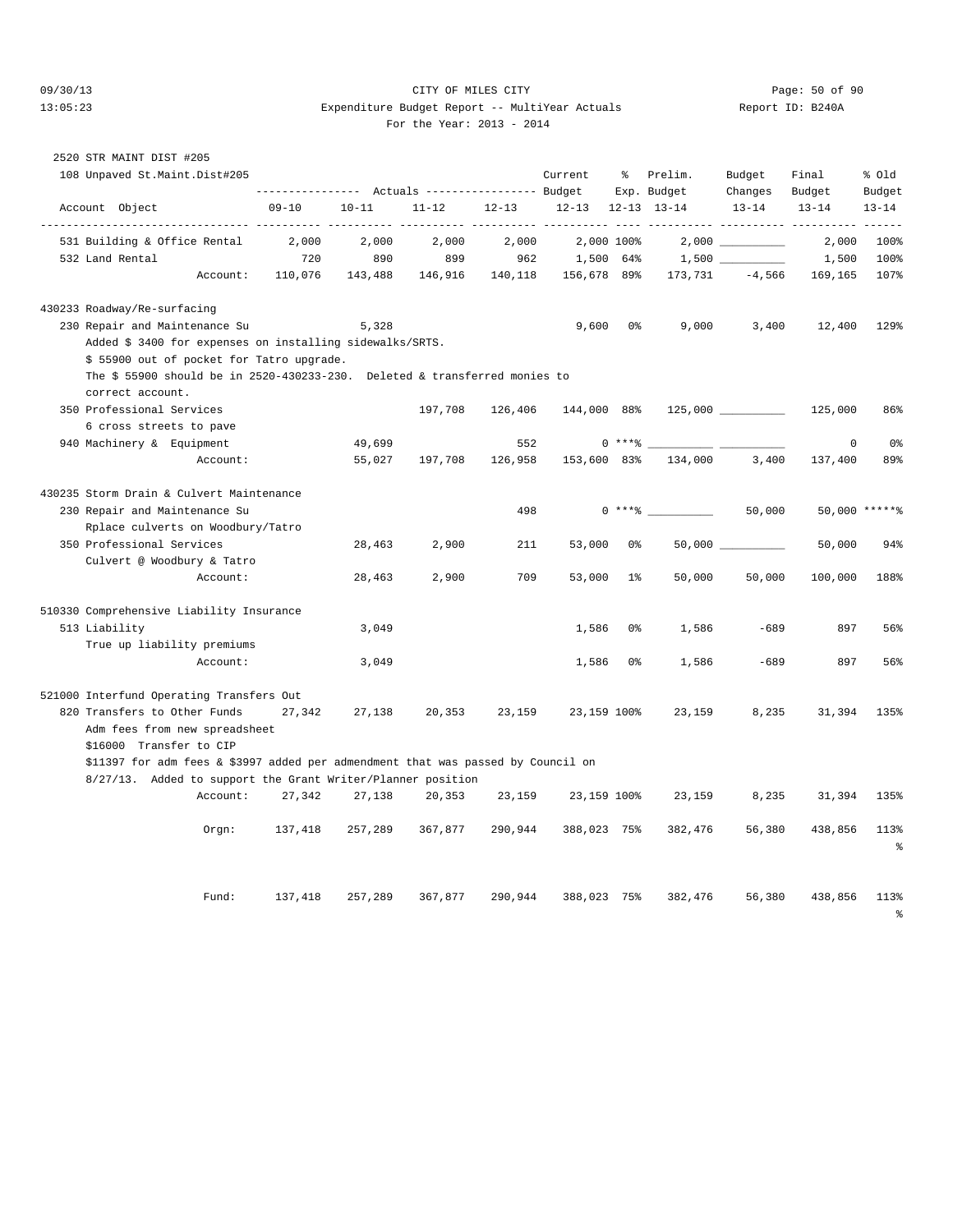#### 09/30/13 Page: 51 of 90 13:05:23 Expenditure Budget Report -- MultiYear Actuals Report ID: B240A For the Year: 2013 - 2014

| For the Year: 2013 - 201 |
|--------------------------|
|--------------------------|

|                | 2521 STR M#205 Stimulus                  |           |           |                          |           |           |                                |                                         |           |             |             |                |
|----------------|------------------------------------------|-----------|-----------|--------------------------|-----------|-----------|--------------------------------|-----------------------------------------|-----------|-------------|-------------|----------------|
|                | 108 Unpaved St.Maint.Dist#205            |           |           |                          |           | Current   | ိ                              | Prelim.                                 | Budget    | Final       |             | % old          |
|                |                                          |           |           | Actuals ---------------- |           | Budget    |                                | Exp. Budget                             | Changes   | Budget      |             | Budget         |
| Account Object |                                          | $09 - 10$ | $10 - 11$ | $11 - 12$                | $12 - 13$ | $12 - 13$ |                                | $12 - 13$ $13 - 14$                     | $13 - 14$ | $13 - 14$   |             | $13 - 14$      |
|                | 430235 Storm Drain & Culvert Maintenance |           |           |                          |           |           |                                |                                         |           |             |             |                |
|                | 353 Stimulus- Storm Drain                | 483       |           |                          |           |           | $\circ$                        | $0$ 왕 아이는 아이들은 아이들이 아이들이 아이들이 아이들이 있었다. |           |             | $\mathbf 0$ | 0%             |
|                | 940 Machinery & Equipment                |           | 38,917    |                          |           |           | 0 <sup>°</sup><br>$\mathbf{0}$ |                                         |           |             | $\mathbf 0$ | 0 <sup>°</sup> |
|                | Account:                                 | 483       | 38,917    |                          |           |           | $0***$                         | $\mathbf 0$                             |           | 0           | $\mathbb O$ | 0%             |
|                | Orgn:                                    | 483       | 38,917    |                          |           |           | $\circ$<br>0%                  | $\mathbf 0$                             |           | $\mathbf 0$ | $\mathbb O$ | 0%             |
|                |                                          |           |           |                          |           |           |                                |                                         |           |             |             | る              |
|                |                                          |           |           |                          |           |           |                                |                                         |           |             |             |                |
|                | Fund:                                    | 483       | 38,917    |                          |           |           | 0 <sup>8</sup><br>$\mathbf{0}$ | $\mathbf 0$                             |           | 0           | $\mathbf 0$ | 0%             |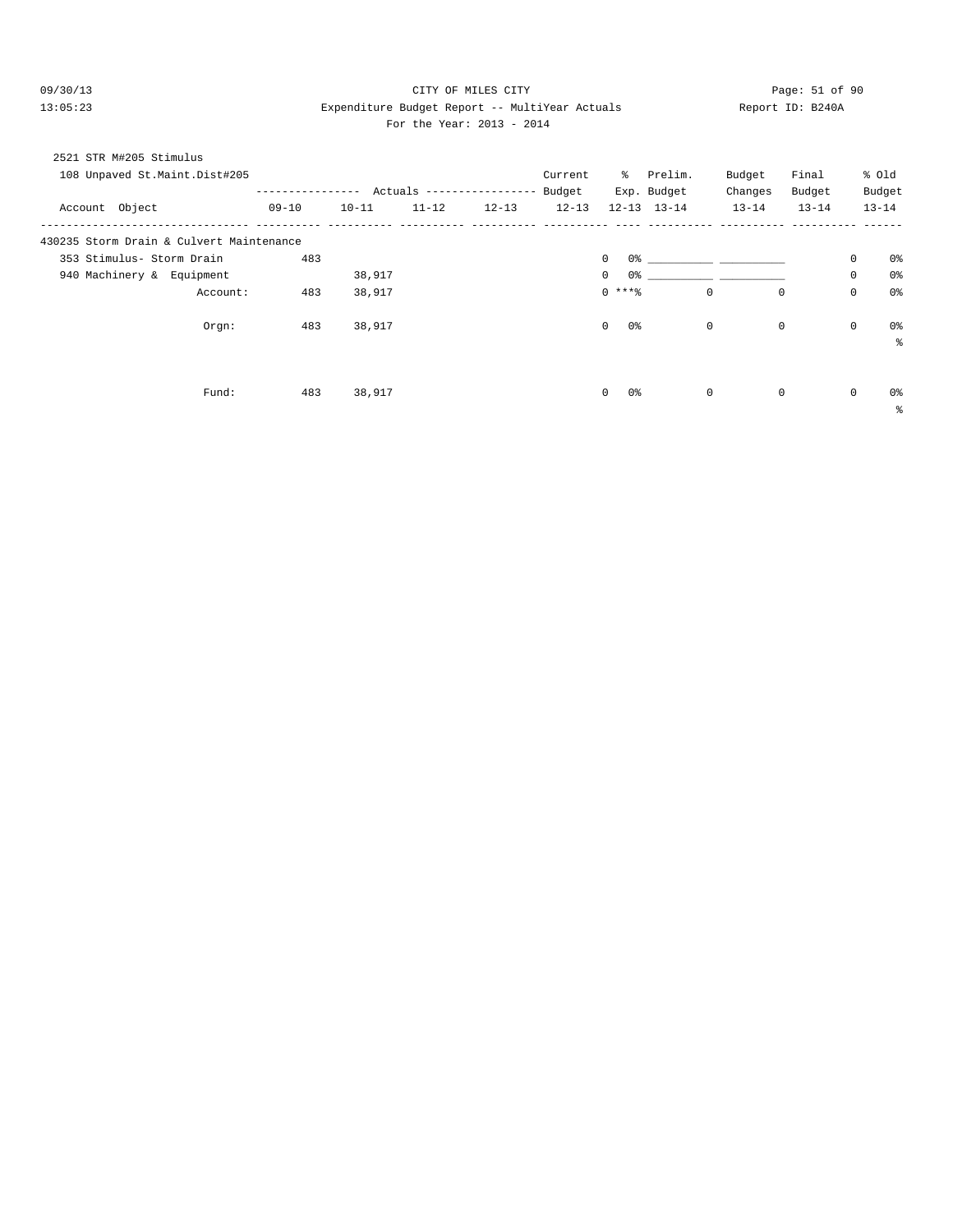#### 09/30/13 CITY OF MILES CITY Page: 52 of 90 13:05:23 Expenditure Budget Report -- MultiYear Actuals Report ID: B240A For the Year: 2013 - 2014

### 2540 STR MAINT DIST#207-(MILESTOWN ESTATES)

| 109 Milestown Estates Maintenance Dist.     |                                                              |                |           |           | Current   | ိ         | Prelim.                            | Budget               | Final               | % Old               |
|---------------------------------------------|--------------------------------------------------------------|----------------|-----------|-----------|-----------|-----------|------------------------------------|----------------------|---------------------|---------------------|
| Account Object                              | --------------- Actuals ---------------- Budget<br>$09 - 10$ | $10 - 11$      | $11 - 12$ | $12 - 13$ | $12 - 13$ |           | Exp. Budget<br>$12 - 13$ $13 - 14$ | Changes<br>$13 - 14$ | Budget<br>$13 - 14$ | Budget<br>$13 - 14$ |
| 430220 Operations                           |                                                              |                |           |           |           |           |                                    |                      |                     |                     |
| 111 Salaries and Wages - Perm               | 2,117                                                        | 2,148          | 2,127     | 2,073     | 2,600 80% |           | 2,736                              | 268                  | 3,004               | 115%                |
| New spreadsheet with raise that was missed. |                                                              |                |           |           |           |           |                                    |                      |                     |                     |
| 121 OVERTIME-PERMANENT                      | 37                                                           | 85             | 52        | 89        |           | 65 137%   |                                    |                      | 65                  | 100%                |
| 131 VACATION                                | 193                                                          | 249            | 191       | 152       |           | 310 49%   |                                    | 310 310              | 310                 | 100%                |
| 132 SICK LEAVE                              | 74                                                           | 211            | 101       | 95        |           | 100 95%   |                                    | 100 000              | 100                 | 100%                |
| 133 OTHER LEAVE PAY                         |                                                              |                |           |           | 120       | 0%        |                                    | 120                  | 120                 | 100%                |
| 134 HOLIDAY PAY                             | 8                                                            | 50             | 9         | 11        |           | 12 92%    |                                    |                      | 12                  | 100%                |
| 141 Unemployment Insurance                  | 3                                                            | $\overline{4}$ | 2         | 9         |           | 11 82%    |                                    | $15$ ___________     | 15                  | 136%                |
| 142 Workers' Compensation                   | 145                                                          | 151            | 121       | 158       |           | 138 114%  |                                    |                      | 160                 | 115%                |
| 143 Health Insurance                        | 364                                                          | 360            | 408       | 415       |           | 435 95%   |                                    | 520 320              | 520                 | 119%                |
| 144 FICA                                    | 180                                                          | 204            | 176       | 171       |           | 245 70%   |                                    | 256 70               | 256                 | 104%                |
| 145 PERS                                    | 169                                                          | 187            | 171       | 165       |           | 220 75%   |                                    |                      | 262                 | 119%                |
| 196 CLOTHING ALLOTMENT                      | 9                                                            | 9              | 8         | 8         |           | 8 100%    |                                    |                      | 8                   | 100%                |
| Account:                                    | 3,299                                                        | 3,658          | 3,366     | 3,346     | 4,264 78% |           |                                    | 4,564<br>268         | 4,832               | 113%                |
| 510330 Comprehensive Liability Insurance    |                                                              |                |           |           |           |           |                                    |                      |                     |                     |
| 513 Liability                               | 79                                                           | 70             | 71        | 62        |           | 62 100%   | 62                                 | $-16$                | 46                  | 74%                 |
| True up liability premiums                  |                                                              |                |           |           |           |           |                                    |                      |                     |                     |
| Account:                                    | 79                                                           | 70             | 71        | 62        |           | 62 100%   | 62                                 | $-16$                | 46                  | 74%                 |
| Orem:                                       | 3,378                                                        | 3,728          | 3,437     | 3,408     | 4,326 79% |           | 4,626                              | 252                  | 4,878               | 112%<br>နွ          |
| Fund:                                       | 3,378                                                        | 3,728          | 3,437     | 3,408     |           | 4,326 79% | 4,626                              | 252                  | 4,878               | 112%<br>್ಠಿ         |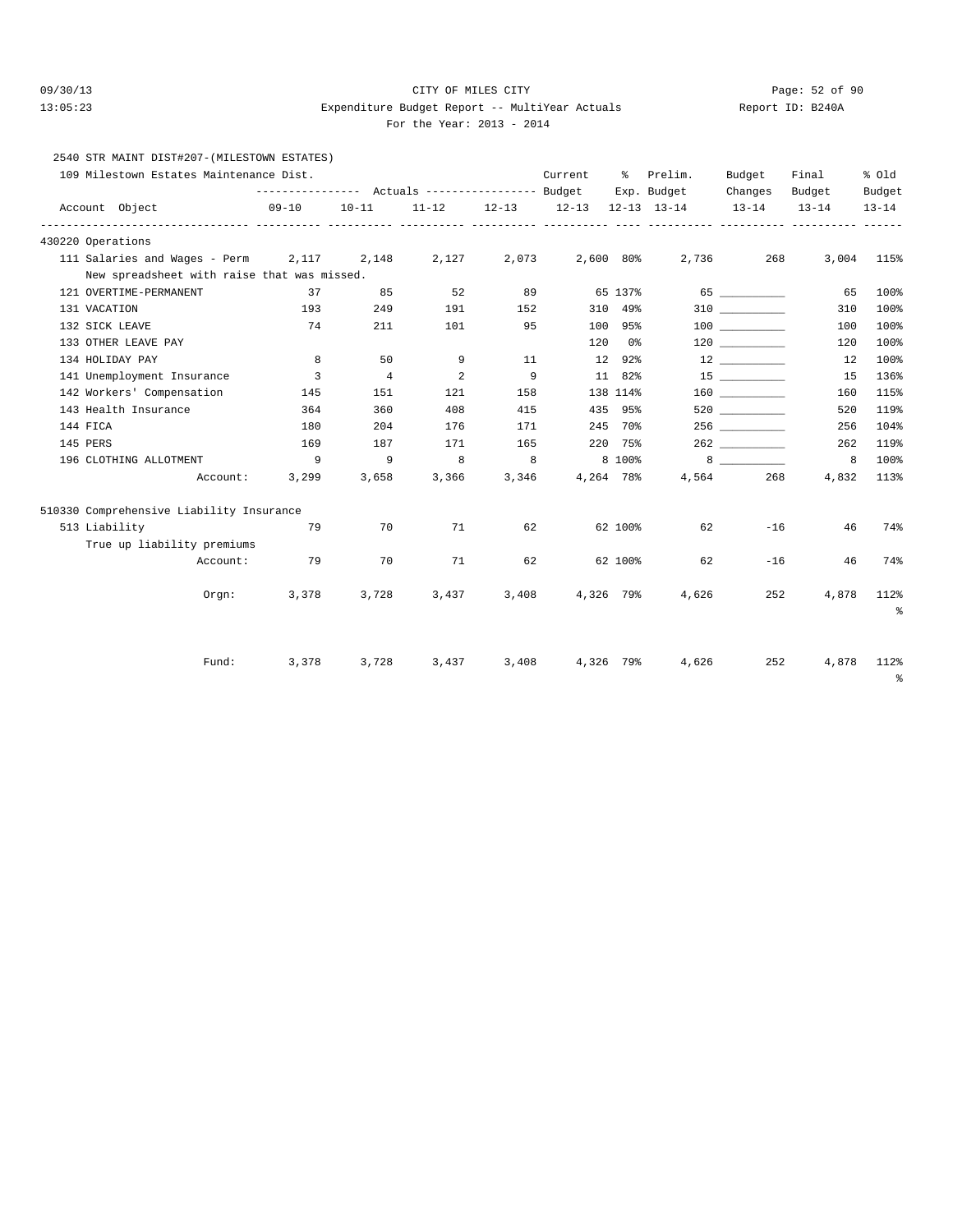### 09/30/13 Page: 53 of 90 13:05:23 Expenditure Budget Report -- MultiYear Actuals Report ID: B240A For the Year: 2013 - 2014

#### 2701 Fire Grants

| 7 Fire                                               | --------------- Actuals ---------------- Budget |           |           |           | Current     |            | % Prelim.<br>Exp. Budget                                                                                                                                                                                                                                                                                               | Budget<br>Changes | Final<br>Budget |             | % old<br>Budget |
|------------------------------------------------------|-------------------------------------------------|-----------|-----------|-----------|-------------|------------|------------------------------------------------------------------------------------------------------------------------------------------------------------------------------------------------------------------------------------------------------------------------------------------------------------------------|-------------------|-----------------|-------------|-----------------|
| Account Object<br>-------------- ---------- ----     | $09 - 10$                                       | $10 - 11$ | $11 - 12$ | $12 - 13$ | $12 - 13$   |            | $12 - 13$ $13 - 14$                                                                                                                                                                                                                                                                                                    | $13 - 14$         | $13 - 14$       |             | $13 - 14$       |
| 420461 Fire-Labor/Equip reimbursement                |                                                 |           |           |           |             |            |                                                                                                                                                                                                                                                                                                                        |                   |                 |             |                 |
| 214 Small Items of Equipment                         | 2,532                                           |           |           |           | 0           |            |                                                                                                                                                                                                                                                                                                                        |                   |                 | 0           | 0%              |
| 350 Professional Services                            | 420                                             |           |           |           | 0           |            |                                                                                                                                                                                                                                                                                                                        |                   |                 | 0           | 0%              |
| 940 Machinery & Equipment                            | 300,000                                         |           |           |           | $\mathbf 0$ |            |                                                                                                                                                                                                                                                                                                                        |                   |                 | 0           | 0%              |
| Account:                                             | 302,952                                         |           |           |           |             | $0$ ****   |                                                                                                                                                                                                                                                                                                                        | $\Omega$          | $\Omega$        | 0           | 0%              |
| 420465 Fire-Mitigation Grant-Cnty                    |                                                 |           |           |           |             |            |                                                                                                                                                                                                                                                                                                                        |                   |                 |             |                 |
| 123 Fire Dept Mitigation                             | 1,895                                           |           |           |           | 0           |            |                                                                                                                                                                                                                                                                                                                        |                   |                 | 0           | 0%              |
| 141 Unemployment Insurance                           | 3                                               |           |           |           | $\Omega$    |            |                                                                                                                                                                                                                                                                                                                        |                   |                 | 0           | 0%              |
| 142 Workers' Compensation                            | 73                                              |           |           |           | 0           |            |                                                                                                                                                                                                                                                                                                                        |                   |                 | 0           | 0%              |
| 144 FICA                                             | 46                                              |           |           |           | 0           |            |                                                                                                                                                                                                                                                                                                                        |                   |                 | $\mathbf 0$ | 0%              |
| 210 Office Supplies and Mater                        |                                                 |           |           | 2,977     |             |            | $0***$ $\frac{1}{2}$                                                                                                                                                                                                                                                                                                   |                   |                 | 0           | 0%              |
| 230 Repair and Maintenance Su                        | 377                                             | 437       |           |           | 0           |            |                                                                                                                                                                                                                                                                                                                        |                   |                 | 0           | 0%              |
| 231 Gas, Oil, Diesel Fuel, Gr                        | 262                                             |           |           |           | 0           |            |                                                                                                                                                                                                                                                                                                                        |                   |                 | 0           | 0%              |
| 300 PURCHASED SERVICES                               | 346                                             |           |           |           | 0           |            |                                                                                                                                                                                                                                                                                                                        |                   |                 | 0           | 0%              |
| 533 Machinery and Equipment R                        | 400                                             |           |           |           | 0           |            |                                                                                                                                                                                                                                                                                                                        |                   |                 | 0           | 0%              |
| Account:                                             | 3,402                                           | 437       |           | 2,977     |             | $0$ ****   |                                                                                                                                                                                                                                                                                                                        | $\overline{0}$    | $\mathbf 0$     | $\mathbf 0$ | 0%              |
| 420466 Fire-Wtr Rescue Apparatus Grant               |                                                 |           |           |           |             |            |                                                                                                                                                                                                                                                                                                                        |                   |                 |             |                 |
| 214 Small Items of Equipment                         |                                                 |           | 2,172     | 10,252    |             |            |                                                                                                                                                                                                                                                                                                                        |                   |                 | 0           | 0%              |
| Account:                                             |                                                 |           | 2,172     | 10,252    |             | 8,000 128% | $\mathbf 0$                                                                                                                                                                                                                                                                                                            |                   | $\mathbf 0$     | $\mathbf 0$ | 0%              |
| 420468 Fire Improve-P-25 Digital Radio Sys Grant #12 |                                                 |           |           |           |             |            |                                                                                                                                                                                                                                                                                                                        |                   |                 |             |                 |
| 214 Small Items of Equipment                         | 126,898                                         |           |           |           | 0           |            |                                                                                                                                                                                                                                                                                                                        |                   |                 | 0           | 0%              |
| 940 Machinery & Equipment                            | 13,302                                          |           |           |           | $\mathbf 0$ |            | $0$ $\frac{1}{2}$ $\frac{1}{2}$ $\frac{1}{2}$ $\frac{1}{2}$ $\frac{1}{2}$ $\frac{1}{2}$ $\frac{1}{2}$ $\frac{1}{2}$ $\frac{1}{2}$ $\frac{1}{2}$ $\frac{1}{2}$ $\frac{1}{2}$ $\frac{1}{2}$ $\frac{1}{2}$ $\frac{1}{2}$ $\frac{1}{2}$ $\frac{1}{2}$ $\frac{1}{2}$ $\frac{1}{2}$ $\frac{1}{2}$ $\frac{1}{2}$ $\frac{1}{2$ |                   |                 | 0           | 0%              |
| Account:                                             | 140,200                                         |           |           |           |             | $0$ ****   | $\overline{0}$                                                                                                                                                                                                                                                                                                         |                   | $\mathbf 0$     | $\mathbf 0$ | 0%              |
| 420470 Fire Improve-Personal Prot. Clothing-Grant    |                                                 |           |           |           |             |            |                                                                                                                                                                                                                                                                                                                        |                   |                 |             |                 |
| 226 Clothing and Uniforms                            | 1,548                                           |           |           |           | 0           |            | 0%                                                                                                                                                                                                                                                                                                                     |                   |                 | 0           | 0%              |
| Account:                                             | 1,548                                           |           |           |           |             | $0$ ****   | $\mathbf 0$                                                                                                                                                                                                                                                                                                            |                   | $\mathbf 0$     | 0           | 0%              |
| 420471 Fire Improve-Donations/Salvage                |                                                 |           |           |           |             |            |                                                                                                                                                                                                                                                                                                                        |                   |                 |             |                 |
| 214 Small Items of Equipment                         | 6,017                                           | $-1,300$  |           |           | 0           |            |                                                                                                                                                                                                                                                                                                                        |                   |                 | 0           | 0%              |
| Account:                                             | 6,017                                           | $-1,300$  |           |           |             | $0$ ****   | $\Omega$                                                                                                                                                                                                                                                                                                               |                   | $\mathbf 0$     | $\mathbf 0$ | 0%              |
| 420473 Rescue Vehicle Replacement Grant #16          |                                                 |           |           |           |             |            |                                                                                                                                                                                                                                                                                                                        |                   |                 |             |                 |
| 940 Machinery & Equipment                            |                                                 | 25,419    |           |           | 5,250       |            | $0$ $\frac{1}{2}$ $\frac{1}{2}$ $\frac{1}{2}$ $\frac{1}{2}$ $\frac{1}{2}$ $\frac{1}{2}$ $\frac{1}{2}$ $\frac{1}{2}$ $\frac{1}{2}$ $\frac{1}{2}$ $\frac{1}{2}$ $\frac{1}{2}$ $\frac{1}{2}$ $\frac{1}{2}$ $\frac{1}{2}$ $\frac{1}{2}$ $\frac{1}{2}$ $\frac{1}{2}$ $\frac{1}{2}$ $\frac{1}{2}$ $\frac{1}{2}$ $\frac{1}{2$ |                   |                 | $\mathsf 0$ | 0 <sup>8</sup>  |
| Account:                                             |                                                 | 25,419    |           |           |             | $5,250$ 0% | $\circ$                                                                                                                                                                                                                                                                                                                |                   | 0               | $\circ$     | 0%              |
| Orgn:                                                | 454,119                                         | 24,556    | 2,172     | 13,229    | 13,250 100% |            | $\mathbf 0$                                                                                                                                                                                                                                                                                                            |                   | $\mathbf 0$     | $\mathbf 0$ | 0 <sup>°</sup>  |
|                                                      |                                                 |           |           |           |             |            |                                                                                                                                                                                                                                                                                                                        |                   |                 |             | $\,$ $\,$ $\,$  |
| Fund:                                                | 454,119                                         | 24,556    | 2,172     | 13,229    | 13,250 100% |            | $\overline{0}$                                                                                                                                                                                                                                                                                                         |                   | $\mathsf 0$     | $\mathbf 0$ | 0 <sup>°</sup>  |
|                                                      |                                                 |           |           |           |             |            |                                                                                                                                                                                                                                                                                                                        |                   |                 |             | $\frac{6}{6}$   |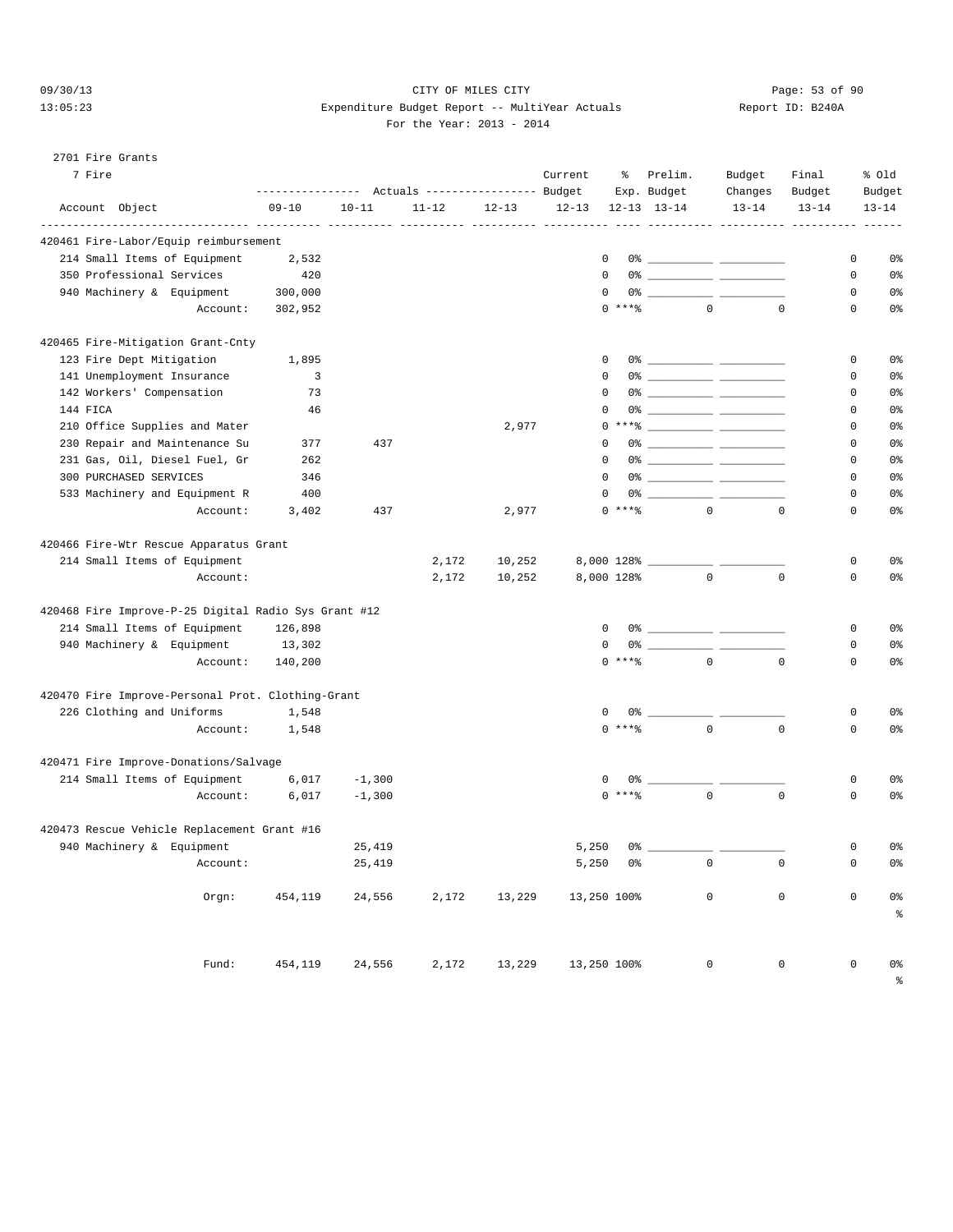# 09/30/13 Page: 54 of 90 13:05:23 Expenditure Budget Report -- MultiYear Actuals Report ID: B240A

| 2820 GAS TAX                                   |                                                             |                |                                             |        |            |            |                                                                 |         |              |            |
|------------------------------------------------|-------------------------------------------------------------|----------------|---------------------------------------------|--------|------------|------------|-----------------------------------------------------------------|---------|--------------|------------|
| 34 Gas Tax                                     |                                                             |                |                                             |        | Current    |            | % Prelim.                                                       | Budget  | Final        | % old      |
|                                                | --------------- Actuals ---------------- Budget Exp. Budget |                |                                             |        |            |            |                                                                 | Changes | Budget       | Budget     |
| Account Object                                 | $09 - 10$                                                   |                |                                             |        |            |            | $10-11$ $11-12$ $12-13$ $12-13$ $12-13$ $13-14$ $13-14$ $13-14$ |         |              | $13 - 14$  |
| 521000 Interfund Operating Transfers Out       |                                                             |                |                                             |        |            |            |                                                                 |         |              |            |
| 820 Transfers to Other Funds 2,677 2,198 2,375 |                                                             |                |                                             | 5,665  | 5,665 100% |            | 5,665                                                           | 100     |              | 5,765 101% |
| Admin fees                                     |                                                             |                |                                             |        |            |            |                                                                 |         |              |            |
| Account:                                       | 2,677                                                       | 2,198          | 2,375                                       | 5,665  |            | 5,665 100% | 5,665                                                           | 100     |              | 5,765 101% |
| 521204 TRANSFER: SID 204                       |                                                             |                |                                             |        |            |            |                                                                 |         |              |            |
| 820 Transfers to Other Funds 105,841           |                                                             | 87,176         | 89,607                                      | 87,800 | 89,695 98% |            | 89,695                                                          | 937     | 90,632       | 101%       |
| 1/2 of gas tax due for FY14                    |                                                             |                |                                             |        |            |            |                                                                 |         |              |            |
| Account:                                       | 105,841 87,176                                              |                | 89,607                                      | 87,800 | 89,695 98% |            | 89,695                                                          | 937     | 90,632       | 101%       |
| 521205 TRANSFER: SID 205                       |                                                             |                |                                             |        |            |            |                                                                 |         |              |            |
| 820 Transfers to Other Funds 105,841           |                                                             | 87,176         | 89,607                                      | 87,800 | 89,695 98% |            | 89,695                                                          | 938     | 90,633       | 101%       |
| 1/2 of gas tax due for FY14                    |                                                             |                |                                             |        |            |            |                                                                 |         |              |            |
| Account:                                       |                                                             | 105,841 87,176 | 89,607                                      | 87,800 | 89,695 98% |            | 89,695                                                          | 938     | 90,633       | 101%       |
| Orgn:                                          |                                                             |                | 214,359 176,550 181,589 181,265 185,055 98% |        |            |            | 185,055                                                         | 1,975   | 187,030      | 101%<br>နွ |
|                                                |                                                             |                |                                             |        |            |            |                                                                 |         |              |            |
| Fund:                                          |                                                             |                |                                             |        |            |            | 214,359 176,550 181,589 181,265 185,055 98% 185,055             | 1,975   | 187,030 101% |            |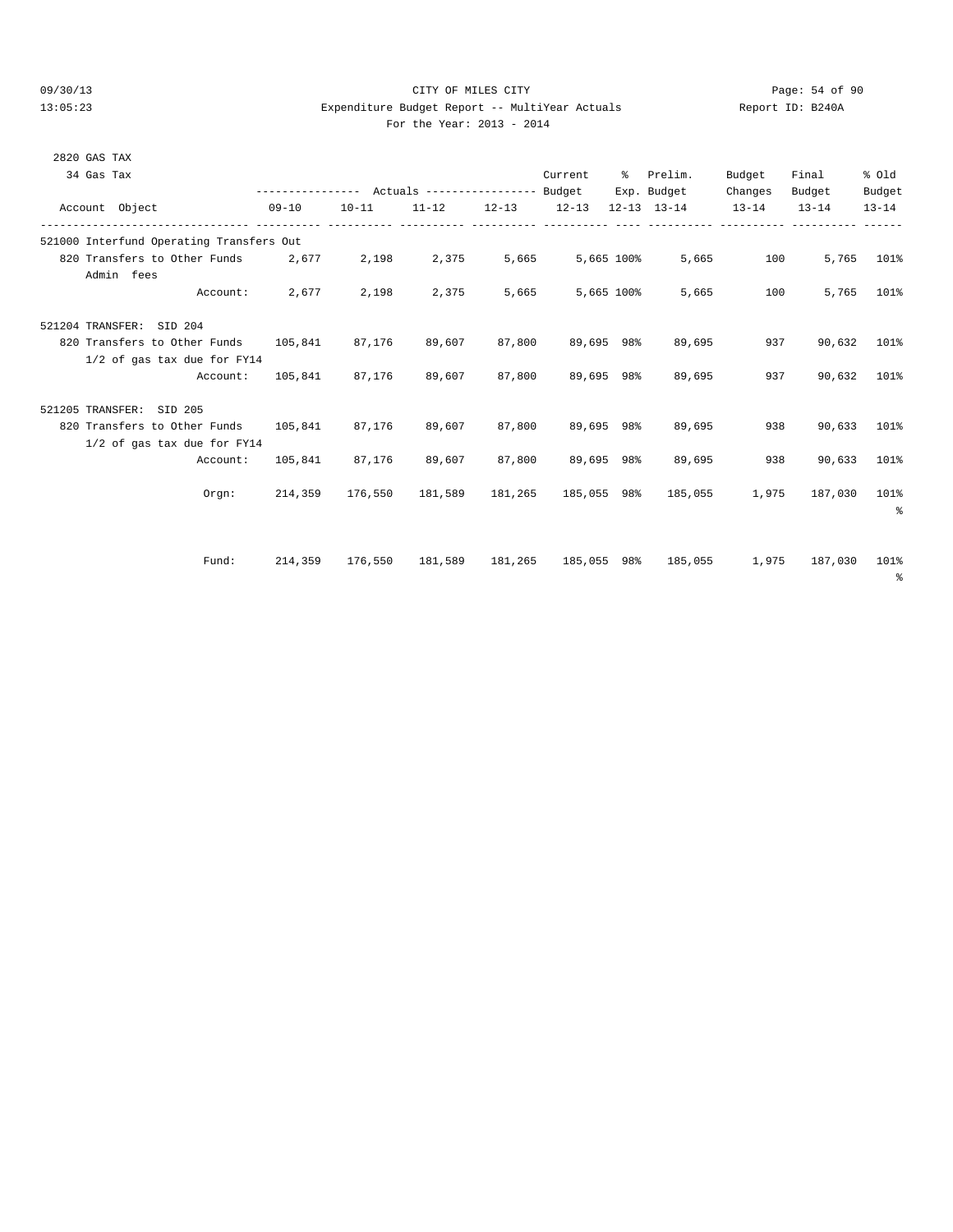2850 911 EMERGENCY

### 09/30/13 Page: 55 of 90 13:05:23 Expenditure Budget Report -- MultiYear Actuals Report ID: B240A For the Year: 2013 - 2014

| 105 Enhanced 911                           |           |           |           |                        | Current     | ႜ              | Prelim.                            | Budget                 | Final               | % old               |
|--------------------------------------------|-----------|-----------|-----------|------------------------|-------------|----------------|------------------------------------|------------------------|---------------------|---------------------|
| Account Object                             | $09 - 10$ | $10 - 11$ | $11 - 12$ | $12 - 13$<br>---- ---- | $12 - 13$   |                | Exp. Budget<br>$12 - 13$ $13 - 14$ | Changes<br>$13 - 14$   | Budget<br>$13 - 14$ | Budget<br>$13 - 14$ |
| 420140 Crime Control and Investigation(05) |           |           |           |                        |             |                |                                    |                        |                     |                     |
| 210 Office Supplies and Mater              | 588       | 45        | 1,213     | 708                    | 10,000      | $7\%$          |                                    |                        | 5,000               | 50%                 |
| 214 Small Items of Equipment               | 21,649    | 7,519     | 787       |                        | 10,000      | 0 %            |                                    |                        | 10,000              | 100%                |
| 220 Operating Expenses                     | 18,758    | 23,721    | 8,132     | 8,093                  | 20,000      | $40\%$         |                                    | $20,000$ ____________  | 20,000              | 100%                |
| 226 Clothing and Uniforms                  |           |           |           | 47                     |             | $0***8$        |                                    |                        | $^{\circ}$          | $0\,$               |
| 230 Repair and Maintenance Su              | 406       |           |           |                        | 1,000       |                |                                    |                        | $\mathbf 0$         | $0\,$               |
| 231 Gas, Oil, Diesel Fuel, Gr              | 611       | 153       |           |                        | 874         | 0%             |                                    | 200                    | 200                 | 22%                 |
| 311 Postage, Box Rent, Etc.                |           |           |           |                        | 1,000       | 0%             |                                    |                        | 500                 | 50%                 |
| 320 Printing, Duplicating, Ty              |           |           |           |                        | 1,000       | 0%             |                                    |                        | 500                 | 50%                 |
| 334 Memberships, Registration              | 506       | 498       | 479       | 180                    | 1,000       | 18%            |                                    |                        | 300                 | 30%                 |
| 341 Electric Utility Services              | 1,303     | 1,172     | 530       | 553                    | 4,000       | 14%            |                                    |                        | 1,500               | 37%                 |
| 345 Telephone & Telegraph                  | 28,988    | 19,201    | 22,241    | 26,345                 | 36,000      | 73%            |                                    | $30,000$ _____________ | 30,000              | 83%                 |
| 347 Telephone-Internet                     | 100       |           |           |                        | 1,000       | 0%             |                                    |                        | $\mathbf 0$         | 0 <sup>8</sup>      |
| 350 Professional Services                  | 50,909    | 78,076    | 59,280    | 58,878                 | 75,000      | 79%            |                                    | 100,000                | 100,000             | 133%                |
| 360 Contr R & M                            |           |           | 35        |                        | 5,000       |                |                                    |                        | $\mathbf 0$         | 0 <sup>8</sup>      |
| 366 R&M Vehicles - Police/Ani              |           |           |           | 40                     |             |                | $0***$ $\frac{1}{2}$               |                        | $\mathbf 0$         | 0%                  |
| 370 Travel                                 | 2,369     | 1,449     | 318       | 218                    | 10,000      | $2\frac{6}{9}$ |                                    |                        | 5,000               | 50%                 |
| 380 Training Services                      | 6,428     | 2,125     | 2,055     | 724                    | 10,000      | 7%             |                                    |                        | 5,000               | 50%                 |
| 512 Insurance on Vehicles & E              |           | 130       | 135       | 124                    | 125         | 99%            | 200                                | $-76$                  | 124                 | 99%                 |
| Adjusted to actual invoice                 |           |           |           |                        |             |                |                                    |                        |                     |                     |
| 940 Machinery & Equipment                  |           | 69,395    |           |                        | 35,000      | 0%             |                                    |                        | 35,000              | 100%                |
| 941 911 Eq & Software (2/01)               |           |           |           |                        | 35,000      | 0%             |                                    |                        | 23,030              | 65%                 |
| Account:                                   | 132,615   | 203,484   | 95,205    | 95,910                 | 255,999 37% |                | 236,230                            | $-76$                  | 236,154             | 92%                 |
| 521000 Interfund Operating Transfers Out   |           |           |           |                        |             |                |                                    |                        |                     |                     |
| 820 Transfers to Other Funds               | 117,059   | 118,724   | 106,565   | 108,546                | 112,000 97% |                |                                    |                        | 112,000             | 100%                |
| Account:                                   | 117,059   | 118,724   | 106,565   | 108,546                | 112,000 97% |                | 112,000                            | $\Omega$               | 112,000             | 100%                |
| Orgn:                                      | 249,674   | 322,208   | 201,770   | 204,456                | 367,999 56% |                | 348,230                            | $-76$                  | 348,154             | 94%<br>$\epsilon$   |
| Fund:                                      | 249,674   | 322,208   | 201,770   | 204,456                | 367,999 56% |                | 348,230                            | $-76$                  | 348,154             | 94%<br>နွ           |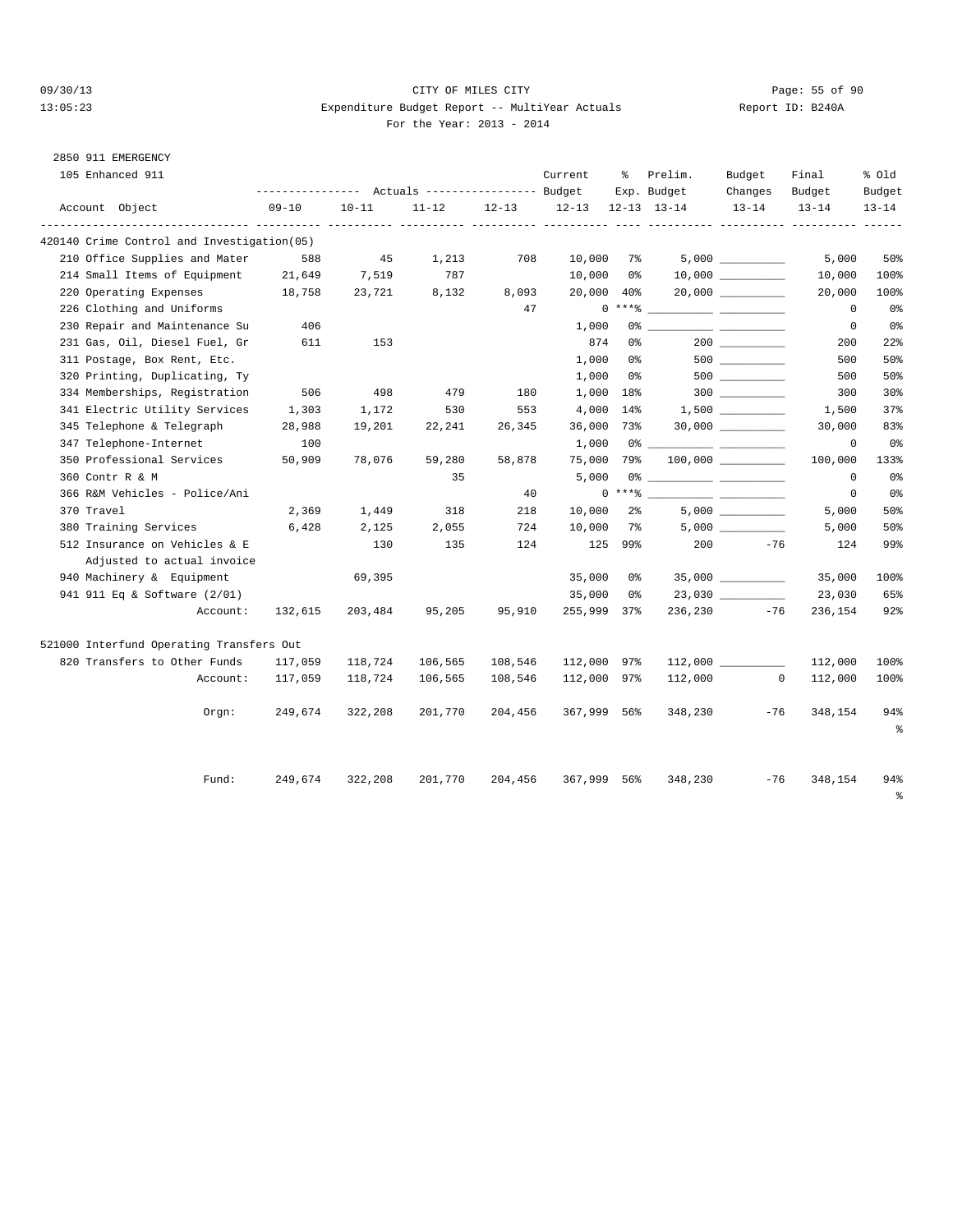### 09/30/13 Page: 56 of 90 13:05:23 Expenditure Budget Report -- MultiYear Actuals Report ID: B240A For the Year: 2013 - 2014

| 2880 LIBRARY GRANTS<br>39 HB#193-Interlibrary Loan Reimb |                  |           |           |                   | Current   | $\approx$ | Prelim.             | Budget    | Final               | % old     |
|----------------------------------------------------------|------------------|-----------|-----------|-------------------|-----------|-----------|---------------------|-----------|---------------------|-----------|
|                                                          | ---------------- | Actuals   |           | ----------------- | Budget    |           | Exp. Budget         | Changes   | Budget              | Budget    |
| Object<br>Account                                        | $09 - 10$        | $10 - 11$ | $11 - 12$ | $12 - 13$         | $12 - 13$ |           | $12 - 13$ $13 - 14$ | $13 - 14$ | $13 - 14$           | $13 - 14$ |
| 460100 Library Services(16)                              |                  |           |           |                   |           |           |                     |           |                     |           |
| 311 Postage, Box Rent, Etc.                              | 1,920            | 1,810     | 2,782     | 2,302             | 2,900     | 79%       |                     | 4,400     | 4,400               | 151%      |
| 382 Books                                                |                  |           |           |                   | 100       | 0%        | 100                 |           | 100                 | 100%      |
| Account:                                                 | 1,920            | 1,810     | 2,782     | 2,302             | 3.000     | 77%       | 4,500               |           | 4,500<br>$^{\circ}$ | 150%      |
| Orgn:                                                    | 1,920            | 1,810     | 2,782     | 2,302             | 3.000     | 77%       | 4,500               |           | 4,500<br>$^{\circ}$ | 150%      |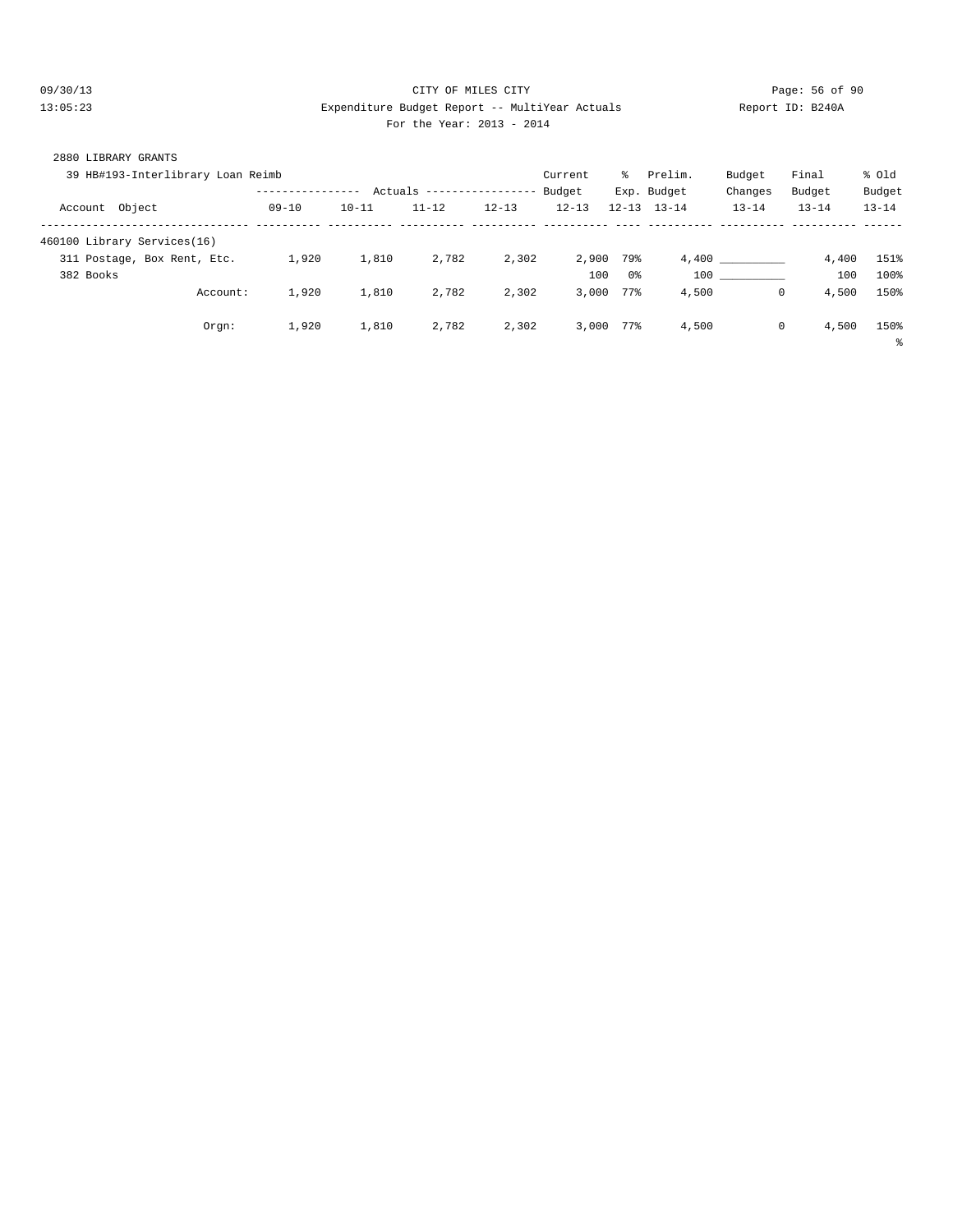#### 09/30/13 CITY OF MILES CITY Page: 57 of 90 13:05:23 Expenditure Budget Report -- MultiYear Actuals Report ID: B240A For the Year: 2013 - 2014

|  | 2880 LIBRARY GRANTS |  |
|--|---------------------|--|
|  |                     |  |

| 41 Sagebrush Fed/Coal Sev Tax |                                                 |           |           |           | Current      | ွေ      | Prelim.             | Budget    | Final                | % old          |
|-------------------------------|-------------------------------------------------|-----------|-----------|-----------|--------------|---------|---------------------|-----------|----------------------|----------------|
|                               | --------------- Actuals ---------------- Budget |           |           |           |              |         | Exp. Budget         | Changes   | Budget               | Budget         |
| Account Object                | $09 - 10$                                       | $10 - 11$ | $11 - 12$ | $12 - 13$ | $12 - 13$    |         | $12 - 13$ $13 - 14$ | $13 - 14$ | $13 - 14$            | $13 - 14$      |
| 460100 Library Services(16)   |                                                 |           |           |           |              |         |                     |           |                      |                |
| 210 Office Supplies and Mater | 113                                             | 816       | 141       | 167       | 1,000 17%    |         |                     | 150 30    | 150                  | 15%            |
| 214 Small Items of Equipment  |                                                 | 891       | 774       |           | $\circ$      |         |                     |           | $\mathbf 0$          | 0%             |
| 311 Postage, Box Rent, Etc.   |                                                 |           |           | 45        |              |         | $0***8$             |           | $\mathbf 0$          | 0 <sup>8</sup> |
| 330 Publicity, Subscriptions  | 593                                             | 600       |           |           | $\mathbf{0}$ |         |                     |           | $\mathbb O$          | 0%             |
| 350 Professional Services     |                                                 | 1,957     | 2,375     | 3,116     | 2,400 130%   |         |                     | 2,484     | 2,484                | 103%           |
| 370 Travel                    |                                                 | 506       | 1,110     | 617       | 2,104 29%    |         |                     | 2,526     | 2,526                | 120%           |
| 380 Training Services         |                                                 | 77        | 692       | 400       |              | 500 80% |                     | 1,000     | 1,000                | 200%           |
| 382 Books                     |                                                 | 43        |           |           | $\circ$      |         |                     |           | $\mathbf 0$          | 0%             |
| Account:                      | 706                                             | 4,890     | 5,092     | 4,345     | $6,004$ 72%  |         | 6,160               | 0         | 6,160                | 102%           |
| Orgn:                         | 706                                             | 4,890     | 5,092     | 4,345     | $6,004$ 72%  |         | 6,160               |           | $\mathbf 0$<br>6,160 | 102%           |
|                               |                                                 |           |           |           |              |         |                     |           |                      | နွ             |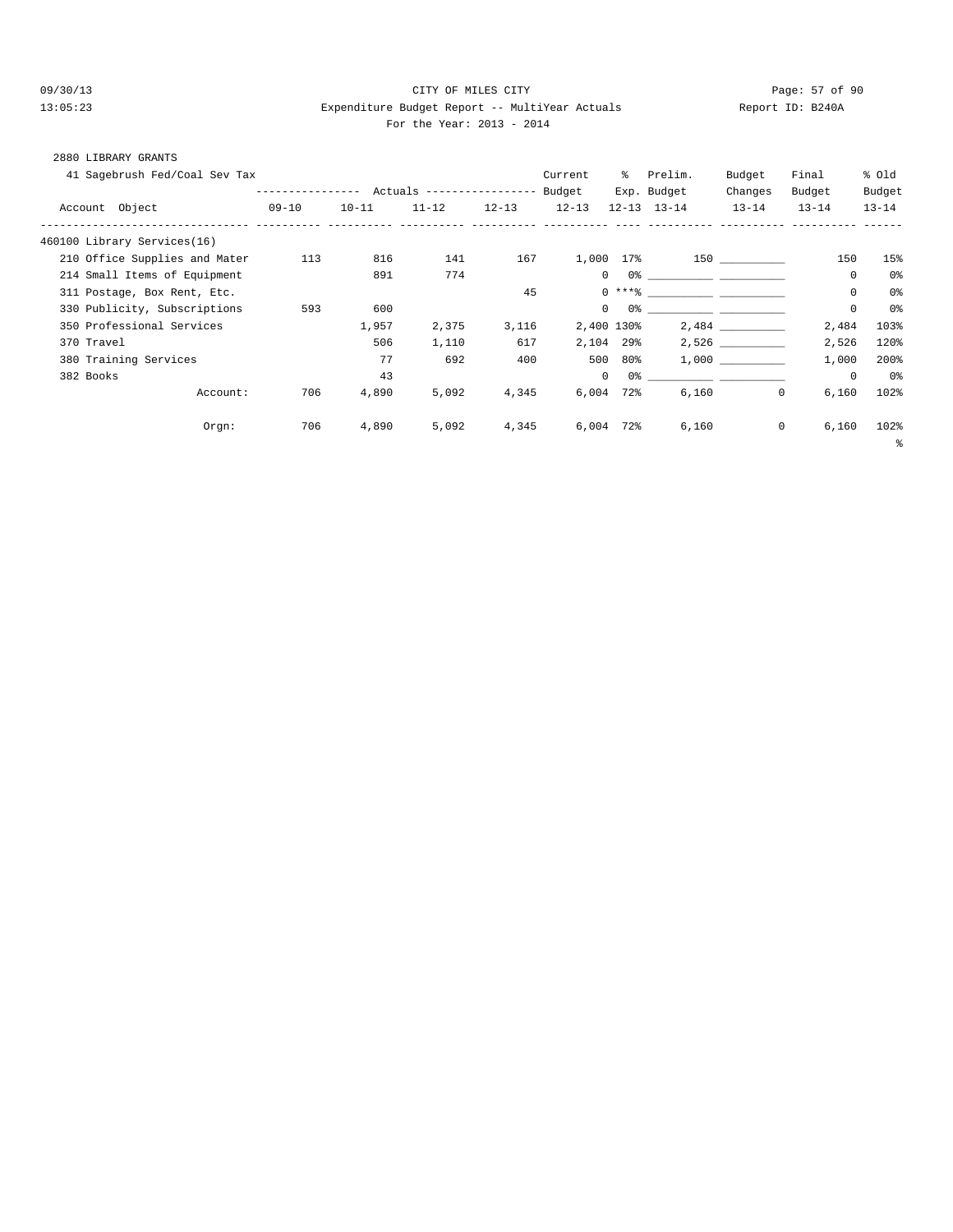### 09/30/13 Page: 58 of 90 13:05:23 Expenditure Budget Report -- MultiYear Actuals Report ID: B240A For the Year: 2013 - 2014

| 2880 LIBRARY GRANTS |                                   |               |           |             |              |           |                    |                                   |           |           |            |
|---------------------|-----------------------------------|---------------|-----------|-------------|--------------|-----------|--------------------|-----------------------------------|-----------|-----------|------------|
|                     | 43 State Aid Per Capita-Tech Serv |               |           |             |              | Current   | -왕                 | Prelim.                           | Budget    | Final     | % old      |
|                     |                                   | ------------- | Actuals   | $- - - - -$ | ------------ | Budget    |                    | Exp. Budget                       | Changes   | Budget    | Budget     |
| Account Object      |                                   | $09 - 10$     | $10 - 11$ | $11 - 12$   | $12 - 13$    | $12 - 13$ | $12 - 13$          | $13 - 14$                         | $13 - 14$ | $13 - 14$ | $13 - 14$  |
|                     | 460100 Library Services(16)       |               |           |             |              |           |                    |                                   |           |           |            |
|                     | 350 Professional Services         | 400           | 610       | 3,431       | 675          | 1,519     | $44\%$             | the company's company's company's |           |           | ი ⊱        |
| 360 Contr R & M     |                                   |               |           |             |              |           | 0%<br>$\mathbf{0}$ | 6,417                             |           |           | $6,417***$ |
|                     | Account:                          | 400           | 610       | 3,431       | 675          | 1,519     | 44%                | 6,417                             | 0         | 6,417     | 422%       |
|                     | Orgn:                             | 400           | 610       | 3,431       | 675          | 1,519     | 44%                | 6,417                             | 0         | 6,417     | 422%       |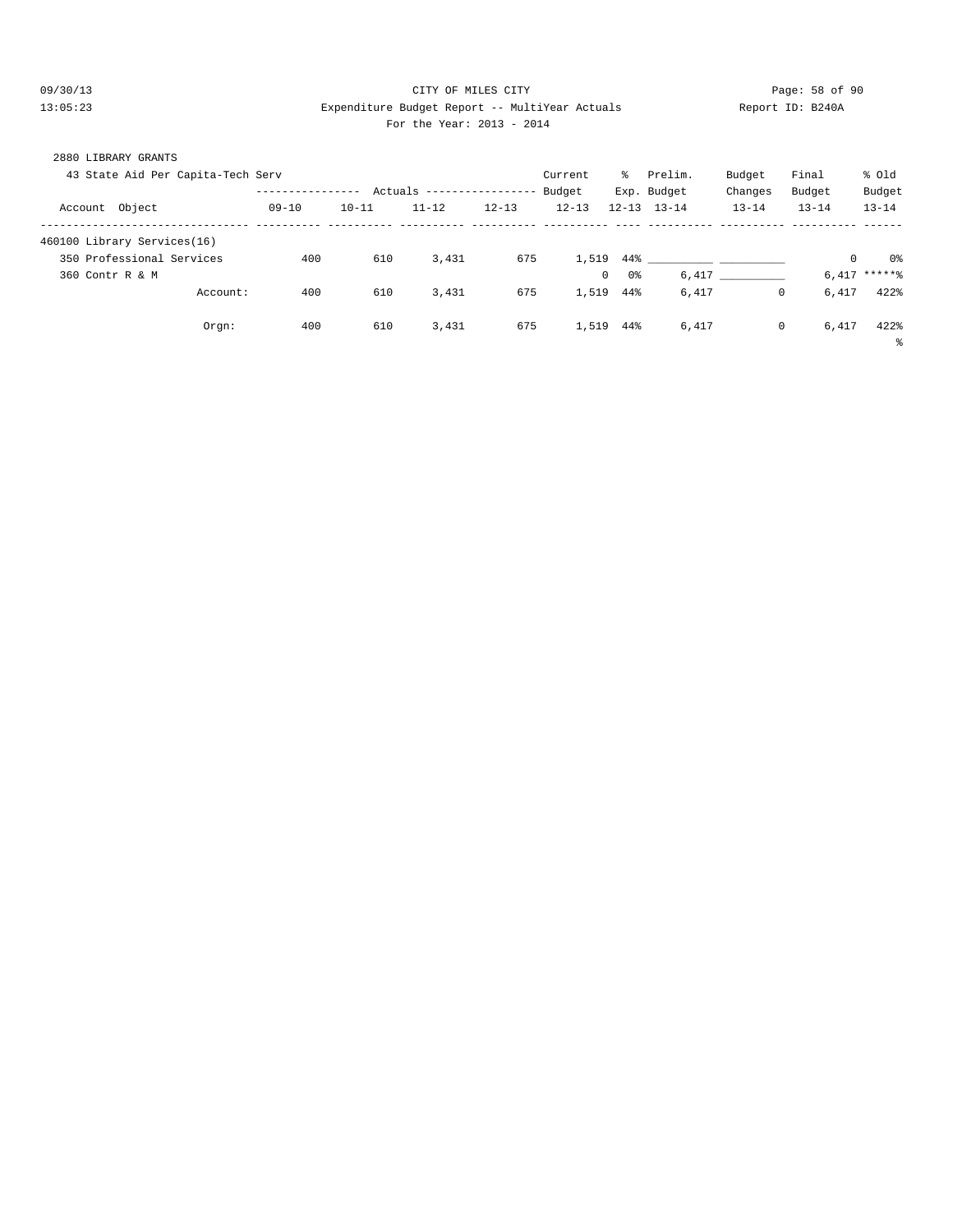#### 09/30/13 CITY OF MILES CITY Page: 59 of 90 13:05:23 Expenditure Budget Report -- MultiYear Actuals Report ID: B240A For the Year: 2013 - 2014

## 2880 LIBRARY GRANTS

| 44 Humanities Grant           |           |                                                 |       | Current   | $\approx$ | Prelim.                 | Budget                                                                                                                                                                                                                          | Final             | % old     |
|-------------------------------|-----------|-------------------------------------------------|-------|-----------|-----------|-------------------------|---------------------------------------------------------------------------------------------------------------------------------------------------------------------------------------------------------------------------------|-------------------|-----------|
|                               |           | --------------- Actuals ---------------- Budget |       |           |           | Exp. Budget             | Changes                                                                                                                                                                                                                         | Budget            | Budget    |
| Account Object                | $09 - 10$ | $10-11$ $11-12$ $12-13$ $12-13$                 |       |           |           | 12-13 13-14 13-14       |                                                                                                                                                                                                                                 | $13 - 14$         | $13 - 14$ |
| 460100 Library Services(16)   |           |                                                 |       |           |           |                         |                                                                                                                                                                                                                                 |                   |           |
| 210 Office Supplies and Mater |           | 184                                             | 257   | 571       |           | 45% 20                  | 571 72                                                                                                                                                                                                                          |                   | 571 100%  |
| 220 Operating Expenses        |           |                                                 |       | $\circ$   | 0 %       |                         | 87 — 100 — 100 — 100 — 100 — 100 — 100 — 100 — 100 — 100 — 100 — 100 — 100 — 100 — 100 — 100 — 100 — 100 — 100 — 100 — 100 — 100 — 100 — 100 — 100 — 100 — 100 — 100 — 100 — 100 — 100 — 100 — 100 — 100 — 100 — 100 — 100 — 10 |                   | $87****$  |
| 311 Postage, Box Rent, Etc.   |           | 77                                              |       | 87        | 0%        |                         |                                                                                                                                                                                                                                 | 87                | 100%      |
| 320 Printing, Duplicating, Ty |           |                                                 |       | 159       | 0 %       |                         | 159 30                                                                                                                                                                                                                          | 159               | 100%      |
| 330 Publicity, Subscriptions  |           |                                                 |       | 250       | 0%        |                         |                                                                                                                                                                                                                                 | 250               | 100%      |
| 350 Professional Services     |           |                                                 | 800   | 1,066     | 75%       |                         | 1,066 700                                                                                                                                                                                                                       | 1,066             | 100%      |
| 370 Travel                    |           | 212                                             |       | 88        | 0%        |                         |                                                                                                                                                                                                                                 | 88                | 100%      |
| 382 Books                     |           | 108                                             |       | 153       | 0 %       |                         | 153                                                                                                                                                                                                                             | 153               | 100%      |
| Account:                      |           | 581                                             | 1,057 | 2,374     |           | 45% 20                  | $\mathbf{0}$<br>2,461                                                                                                                                                                                                           | 2,461             | 103%      |
| Orem:                         |           | 581                                             | 1,057 | 2,374 45% |           |                         | 2,461                                                                                                                                                                                                                           | 2,461<br>$\circ$  | 103%      |
|                               |           |                                                 |       |           |           |                         |                                                                                                                                                                                                                                 |                   | နွ        |
|                               |           |                                                 |       |           |           |                         |                                                                                                                                                                                                                                 |                   |           |
| Fund:                         | 3,026     | 7,310<br>11,886                                 |       |           |           | 8,379 12,897 65% 19,538 |                                                                                                                                                                                                                                 | $\circ$<br>19,538 | 151%      |
|                               |           |                                                 |       |           |           |                         |                                                                                                                                                                                                                                 |                   | နွ        |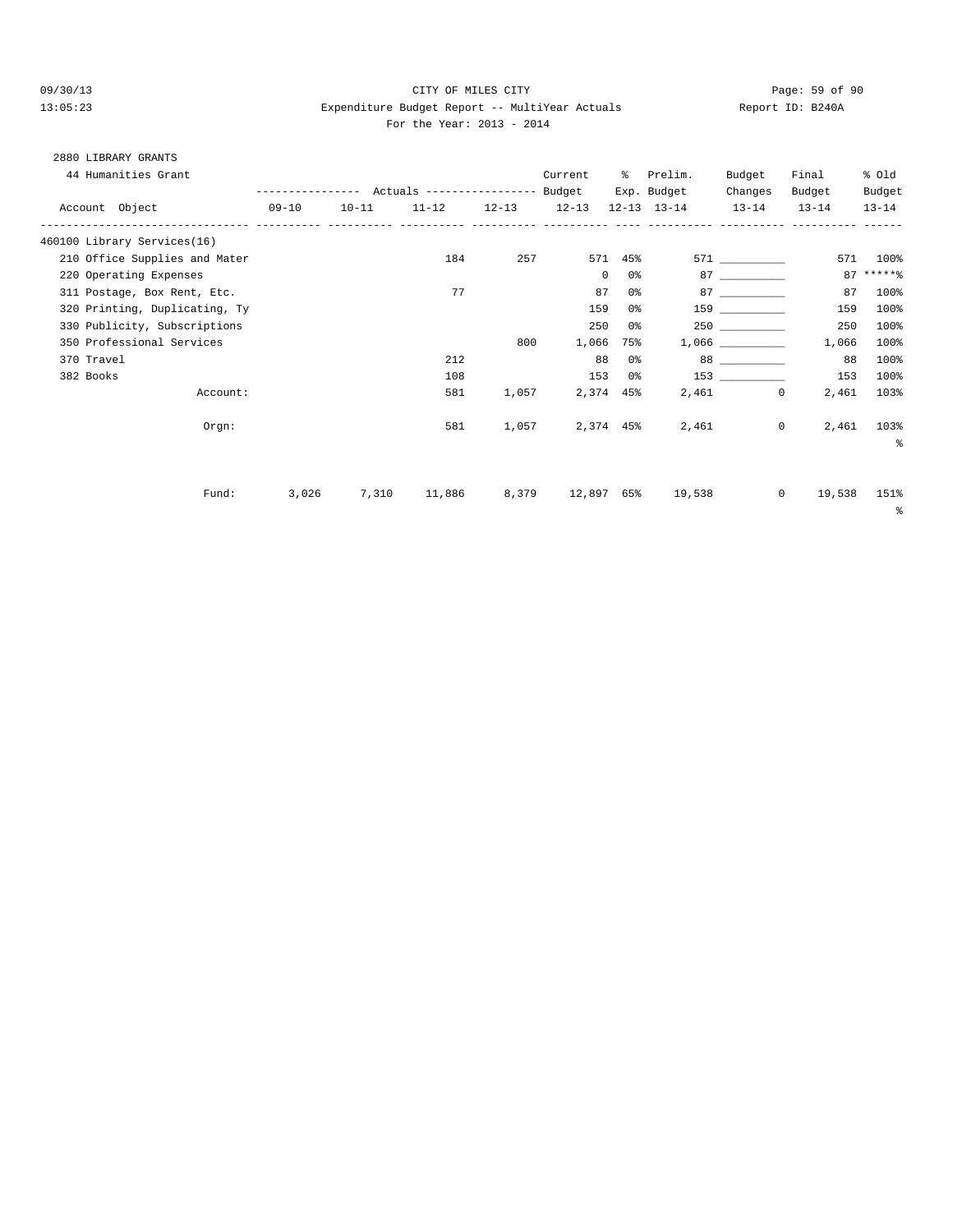### 09/30/13 Page: 60 of 90 13:05:23 Expenditure Budget Report -- MultiYear Actuals Report ID: B240A For the Year: 2013 - 2014

## 2935 Historic Preservation

|              | 11 Historic Preservation                                                   |           |           |           |           | Current     | ႜ         | Prelim.<br>Exp. Budget | Budget<br>Changes                                              | Final<br>Budget | % old<br>Budget |
|--------------|----------------------------------------------------------------------------|-----------|-----------|-----------|-----------|-------------|-----------|------------------------|----------------------------------------------------------------|-----------------|-----------------|
|              | Account Object                                                             | $09 - 10$ | $10 - 11$ | $11 - 12$ | $12 - 13$ | $12 - 13$   |           | $12 - 13$ $13 - 14$    | $13 - 14$                                                      | $13 - 14$       | $13 - 14$       |
|              | 460461 Historic Preservation-Administration                                |           |           |           |           |             |           |                        |                                                                |                 |                 |
|              | 111 Salaries and Wages - Perm                                              | 7,906     | 7,210     | 3,971     | 8,640     | 9,516 91%   |           | 15,116                 | 718                                                            | 15,834          | 166%            |
|              | Wages are \$ 10.50 per hours                                               |           |           |           |           |             |           |                        |                                                                |                 |                 |
| 131 VACATION |                                                                            | 769       | 805       | 442       |           | $\Omega$    |           |                        |                                                                | $\mathbf 0$     | 0%              |
|              | 132 SICK LEAVE                                                             | 476       | 476       | 341       | 73        | $\Omega$    | $***$ $%$ |                        | $\overline{\phantom{a}}$ . The set of $\overline{\phantom{a}}$ | $\mathbf 0$     | 0%              |
|              | 141 Unemployment Insurance                                                 | 14        | 13        | 12        | 30        |             | 34 88%    | 54                     | 17                                                             | 71              | 208%            |
|              | Increase to match new payroll spreadsheets for raise given, @ \$10.50      |           |           |           |           |             |           |                        |                                                                |                 |                 |
|              | 142 Workers' Compensation                                                  | 114       | 97        | 49        | 98        | 107         | 92%       | 170                    | 13                                                             | 183             | 171%            |
|              | Increase to match new payroll spreadsheets for raise given, \$10.50        |           |           |           |           |             |           |                        |                                                                |                 |                 |
|              | 143 Health Insurance                                                       |           |           |           |           | $\mathbf 0$ | 0%        | 7,257                  | $-7,257$                                                       | 0               | 0%              |
|              | Increased wages to \$ 10.50 @ 29 hours a week. Per Mayors request. Did not |           |           |           |           |             |           |                        |                                                                |                 |                 |
|              | grant health insurance                                                     |           |           |           |           |             |           |                        |                                                                |                 |                 |
| 144 FICA     |                                                                            | 700       | 650       | 364       | 667       |             | 728 92%   | 1,159                  | 52                                                             | 1,211           | 166%            |
|              | Increase to match new payroll spreadsheets for raise given @ 10.50         |           |           |           |           |             |           |                        |                                                                |                 |                 |
| 145 PERS     |                                                                            | 647       | 600       | 336       | 616       |             | 673 92%   | 1,070                  | 208                                                            | 1,278           | 189%            |
|              | Increase to match new payroll spreadsheets for raise given, \$ 10.50       |           |           |           |           |             |           |                        |                                                                |                 |                 |
|              | 210 Office Supplies and Mater                                              |           |           |           | 63        |             | $0$ ****  |                        |                                                                |                 | 750 ******      |
|              | 220 Operating Expenses                                                     |           |           |           | 200       |             | $0$ ****  |                        |                                                                |                 | 200 ******      |
|              | 320 Printing, Duplicating, Ty                                              |           |           |           |           | $\Omega$    | 0 %       |                        |                                                                |                 | $200$ ******    |
|              | 330 Publicity, Subscriptions                                               |           |           |           |           | $\mathbf 0$ | 0%        |                        |                                                                |                 | $125$ ******    |
|              | 334 Memberships, Registration                                              |           |           |           | 125       |             | $0$ ****  |                        |                                                                | $\mathbf 0$     | 0 <sup>°</sup>  |
|              | 341 Electric Utility Services                                              | 257       | 258       | 256       | 46        | 300         | 15%       |                        |                                                                | 0               | 0%              |
|              | 344 Gas Utility Service                                                    | 259       | 518       | 202       |           | 450         | 0%        |                        |                                                                | 0               | 0%              |
|              | 345 Telephone & Telegraph                                                  | 428       | 512       | 272       | 431       | 500         | 86%       |                        |                                                                | 1,380           | 276%            |
|              | 360 Contr R & M                                                            | 51        | 19        |           | 60        | 100         | 60%       |                        |                                                                | 100             | 100%            |
| 370 Travel   |                                                                            |           |           |           |           | $\mathbf 0$ | 0 %       |                        | 985                                                            |                 | 985 ******      |
|              | 531 Building & Office Rental                                               | 3,500     | 3,339     | 2,700     | 2,100     | 3,660       | 57%       |                        |                                                                | 3,600           | 98%             |
|              | Account:                                                                   | 15,121    | 14,497    | 8,945     | 13,149    | 16,068 82%  |           | 32,166                 | $-6,249$                                                       | 25,917          | 161%            |
|              | Orem:                                                                      | 15,121    | 14,497    | 8,945     | 13,149    | 16,068 82%  |           | 32,166                 | $-6,249$                                                       | 25,917          | 161%            |
|              |                                                                            |           |           |           |           |             |           |                        |                                                                |                 | န္              |
|              | Fund:                                                                      | 15,121    | 14,497    | 8,945     | 13,149    | 16,068 82%  |           | 32,166                 | $-6, 249$                                                      | 25,917          | 161%            |
|              |                                                                            |           |           |           |           |             |           |                        |                                                                |                 | 昙               |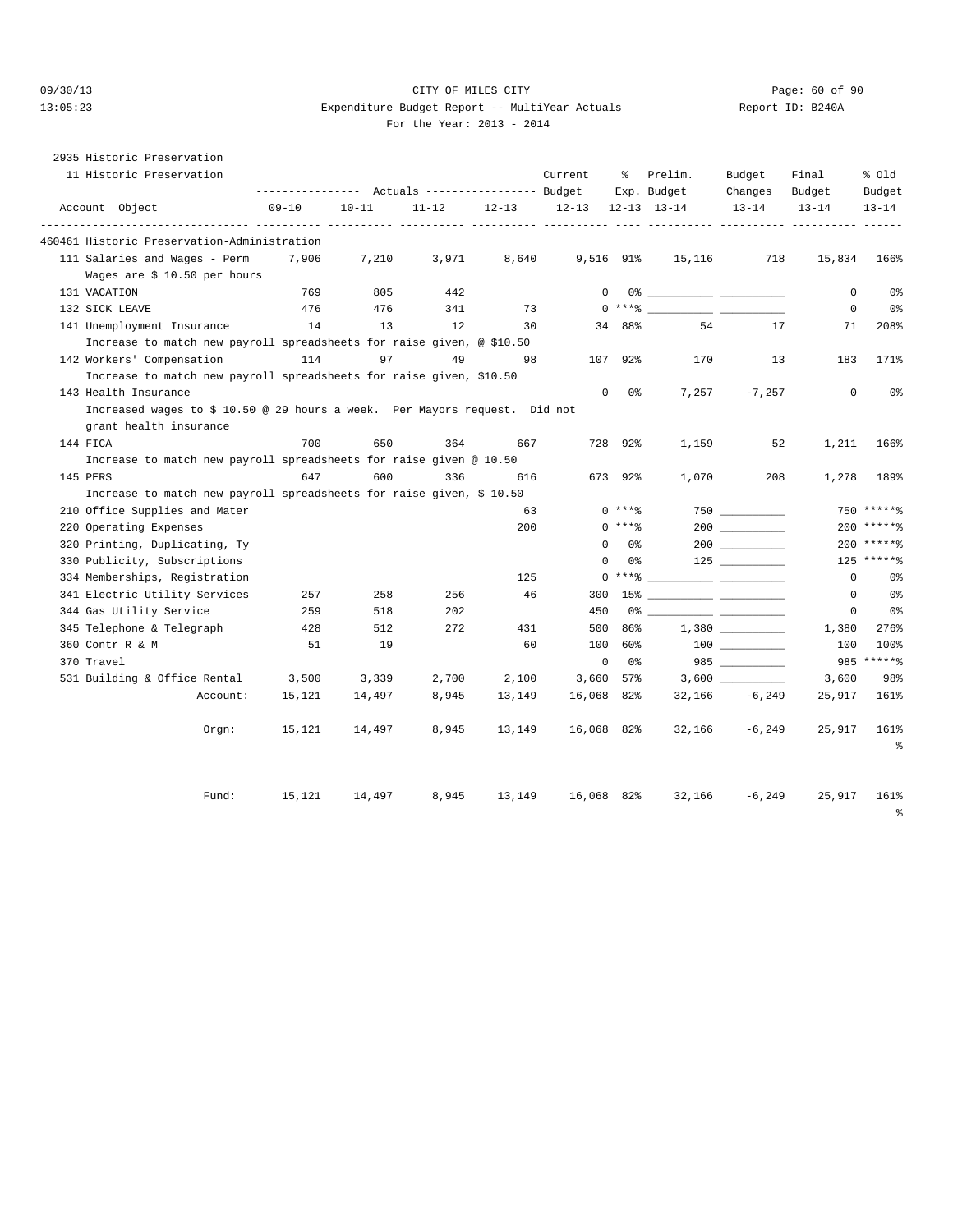### 09/30/13 Page: 61 of 90 13:05:23 Expenditure Budget Report -- MultiYear Actuals Report ID: B240A For the Year: 2013 - 2014

|  | 2985 RETIRED SENIOR VOLUNTEER PROG (RSVP) |  |
|--|-------------------------------------------|--|

| 15 Retired Senior Volunteer Program                                                  |           | ---------------    Actuals ----------------    Budget |            |           | Current      | ႜ          | Prelim.<br>Exp. Budget                                                                                                                                                                                                                                                                                                                                                                                           | Budget<br>Changes              | Final<br>Budget | % old<br>Budget |
|--------------------------------------------------------------------------------------|-----------|-------------------------------------------------------|------------|-----------|--------------|------------|------------------------------------------------------------------------------------------------------------------------------------------------------------------------------------------------------------------------------------------------------------------------------------------------------------------------------------------------------------------------------------------------------------------|--------------------------------|-----------------|-----------------|
| Account Object                                                                       | $09 - 10$ | $10 - 11$                                             | $11 - 12$  | $12 - 13$ | $12 - 13$    |            | $12 - 13$ $13 - 14$                                                                                                                                                                                                                                                                                                                                                                                              | $13 - 14$                      | $13 - 14$       | $13 - 14$       |
| 450300 RETIRED SENIOR VOLUNTEER PROG(RSVP)                                           |           |                                                       | _____ ____ |           |              |            |                                                                                                                                                                                                                                                                                                                                                                                                                  |                                |                 |                 |
| 111 Salaries and Wages - Perm                                                        | 32,023    | 40,340                                                | 37,043     | 34,849    | 40,356 86%   |            |                                                                                                                                                                                                                                                                                                                                                                                                                  | 40,359 __________              | 40,359          | 100%            |
| 131 VACATION                                                                         | 739       | 2,103                                                 | 3,213      | 3,518     |              |            | $0***$ $\frac{20}{100}$                                                                                                                                                                                                                                                                                                                                                                                          |                                | 0               | 0 <sub>8</sub>  |
| 132 SICK LEAVE                                                                       | 1,075     | 3,075                                                 | 1,012      | 947       |              |            | $0***$ $\frac{20}{10}$                                                                                                                                                                                                                                                                                                                                                                                           |                                | 0               | 0 <sub>8</sub>  |
| 133 OTHER LEAVE PAY                                                                  | 1,048     | 326                                                   | 184        | 792       |              |            | $0***$ $****$                                                                                                                                                                                                                                                                                                                                                                                                    |                                | $\mathbf 0$     | 0 <sub>8</sub>  |
| 141 Unemployment Insurance                                                           | 52        | 70                                                    | 105        | 147       |              | 193 76%    |                                                                                                                                                                                                                                                                                                                                                                                                                  |                                | 144             | 74%             |
| 142 Workers' Compensation                                                            | 434       | 531                                                   | 426        | 469       |              | 347 135%   |                                                                                                                                                                                                                                                                                                                                                                                                                  |                                | 452             | 130%            |
| 143 Health Insurance                                                                 | 8,440     | 12,774                                                | 6,892      | 7,264     |              | 6,960 104% |                                                                                                                                                                                                                                                                                                                                                                                                                  |                                | 7,980           | 114%            |
| 144 FICA                                                                             | 2,669     | 3,519                                                 | 3,171      | 3,201     |              | 3,120 103% |                                                                                                                                                                                                                                                                                                                                                                                                                  |                                | 3,120           | 100%            |
| 145 PERS                                                                             | 2,302     | 3,286                                                 | 2,931      | 2,853     |              | 2,856 100% |                                                                                                                                                                                                                                                                                                                                                                                                                  |                                | 2,856           | 100%            |
| 210 Office Supplies and Mater                                                        | 6,097     | 3,960                                                 | 551        | 77        |              |            |                                                                                                                                                                                                                                                                                                                                                                                                                  | 617                            | 617             | 154%            |
| Add to expenses per mayor. Attached spreadsheet from Betty includes this<br>expense. |           |                                                       |            |           |              |            |                                                                                                                                                                                                                                                                                                                                                                                                                  |                                |                 |                 |
| 213 Microfilm and Duplicating                                                        | 24        |                                                       |            |           | $\mathbf 0$  |            | 0% _____________ ___________                                                                                                                                                                                                                                                                                                                                                                                     |                                | 0               | 0 <sub>8</sub>  |
| 214 Small Items of Equipment                                                         | 1,026     |                                                       |            |           | $\mathbf{0}$ |            |                                                                                                                                                                                                                                                                                                                                                                                                                  |                                | 0               | 0 <sub>8</sub>  |
| 220 Operating Expenses                                                               | 3,714     | 199                                                   | 4,235      |           | $\mathbf{0}$ |            |                                                                                                                                                                                                                                                                                                                                                                                                                  |                                | 0               | 0%              |
| 223 Food                                                                             | 218       |                                                       |            |           | $\Omega$     |            |                                                                                                                                                                                                                                                                                                                                                                                                                  |                                | 0               | 0%              |
| 230 Repair and Maintenance Su                                                        | 56        |                                                       |            |           | $\mathbf{0}$ |            |                                                                                                                                                                                                                                                                                                                                                                                                                  |                                | 0               | 0%              |
| 311 Postage, Box Rent, Etc.                                                          | 1,155     |                                                       | 164        | 94        |              |            | $0***$ $\frac{1}{1}$                                                                                                                                                                                                                                                                                                                                                                                             |                                | 0               | 0 <sub>8</sub>  |
| 324 Duplication (Xerox, etc.)                                                        | 67        |                                                       |            |           | 0            |            | 0% $\frac{1}{\sqrt{1-\frac{1}{2}}\sqrt{1-\frac{1}{2}}\sqrt{1-\frac{1}{2}}\sqrt{1-\frac{1}{2}}\sqrt{1-\frac{1}{2}}\sqrt{1-\frac{1}{2}}\sqrt{1-\frac{1}{2}}\sqrt{1-\frac{1}{2}}\sqrt{1-\frac{1}{2}}\sqrt{1-\frac{1}{2}}\sqrt{1-\frac{1}{2}}\sqrt{1-\frac{1}{2}}\sqrt{1-\frac{1}{2}}\sqrt{1-\frac{1}{2}}\sqrt{1-\frac{1}{2}}\sqrt{1-\frac{1}{2}}\sqrt{1-\frac{1}{2}}\sqrt{1-\frac{1}{2}}\sqrt{1-\frac{1}{2}}\sqrt{$ |                                | 0               | 0 <sub>8</sub>  |
| 330 Publicity, Subscriptions                                                         | 1,394     | 100                                                   |            |           | $\Omega$     |            |                                                                                                                                                                                                                                                                                                                                                                                                                  |                                | 0               | 0 <sub>8</sub>  |
| 332 Publication of Reports                                                           | 50        |                                                       |            |           | $\Omega$     |            |                                                                                                                                                                                                                                                                                                                                                                                                                  |                                | 0               | 0%              |
| 334 Memberships, Registration                                                        | 348       |                                                       | 195        |           | 0            |            | 0% ____________ _____________                                                                                                                                                                                                                                                                                                                                                                                    |                                | 0               | 0%              |
| 345 Telephone & Telegraph                                                            | 1,593     |                                                       | 1,425      | 841       |              |            |                                                                                                                                                                                                                                                                                                                                                                                                                  |                                | 0               | 0 <sub>8</sub>  |
| 346 Garbage Service                                                                  | 228       | 37                                                    |            |           | $\mathbf 0$  |            |                                                                                                                                                                                                                                                                                                                                                                                                                  |                                | 0               | 0 <sub>8</sub>  |
| 347 Telephone-Internet                                                               |           |                                                       |            | 38        |              |            | $0***$ $\frac{20}{100}$                                                                                                                                                                                                                                                                                                                                                                                          |                                | 0               | 0 <sub>8</sub>  |
| 350 Professional Services                                                            | 2,418     |                                                       | 3,873      |           |              |            |                                                                                                                                                                                                                                                                                                                                                                                                                  |                                | 0               | 0%              |
| 360 Contr R & M                                                                      |           |                                                       |            | 860       |              |            | $0***$ $\frac{20}{10}$                                                                                                                                                                                                                                                                                                                                                                                           |                                | 0               | 0%              |
| 370 Travel                                                                           | 5,359     | 2,840                                                 | 2,096      | 2,860     |              | 1.336 214% |                                                                                                                                                                                                                                                                                                                                                                                                                  |                                | 4,200           | 314%            |
| 512 Insurance on Vehicles & E                                                        | 522       |                                                       |            |           | $\mathbf 0$  |            |                                                                                                                                                                                                                                                                                                                                                                                                                  |                                | $\mathbf 0$     | 0 <sup>°</sup>  |
| 513 Liability                                                                        | 530       |                                                       |            |           | $\mathbf 0$  |            |                                                                                                                                                                                                                                                                                                                                                                                                                  |                                | $\mathbf 0$     | 0 <sub>8</sub>  |
| 530 Rent                                                                             | 4,500     |                                                       | 2,020      | 1,515     |              |            |                                                                                                                                                                                                                                                                                                                                                                                                                  |                                | 0               | 0 <sub>8</sub>  |
| Account:                                                                             | 78,081    | 73,160                                                | 69,536     | 60,325    | 58,228 104%  |            | 59,111                                                                                                                                                                                                                                                                                                                                                                                                           | 617                            | 59,728          | 102%            |
| 450330 RSVP Non-Federal                                                              |           |                                                       |            |           |              |            |                                                                                                                                                                                                                                                                                                                                                                                                                  |                                |                 |                 |
| 111 Salaries and Wages - Perm                                                        |           | 1,088                                                 | 2,948      | 1,741     | 3,825        | 46%        |                                                                                                                                                                                                                                                                                                                                                                                                                  |                                | 2,825           | 73%             |
| 141 Unemployment Insurance                                                           |           | 1                                                     | 7          |           | 9            | 0%         |                                                                                                                                                                                                                                                                                                                                                                                                                  |                                | 14              | 155%            |
| 142 Workers' Compensation                                                            |           | 5                                                     | 27         |           | 27           | 0%         |                                                                                                                                                                                                                                                                                                                                                                                                                  |                                | 36              | 133%            |
| 143 Health Insurance                                                                 |           | 31                                                    | 84         |           | 0            |            | 0 %                                                                                                                                                                                                                                                                                                                                                                                                              | <u> 1989 - Amerikaan Stone</u> | $\mathsf 0$     | 0 <sub>8</sub>  |
| 144 FICA                                                                             |           | 34                                                    | 226        |           | 240          | 0%         |                                                                                                                                                                                                                                                                                                                                                                                                                  |                                | 240             | 100%            |
| 145 PERS                                                                             |           | 10                                                    | 115        |           | 204          | 0%         |                                                                                                                                                                                                                                                                                                                                                                                                                  |                                | 204             | 100%            |
| 210 Office Supplies and Mater                                                        |           |                                                       | 214        | 2,135     |              | 3,000 71%  |                                                                                                                                                                                                                                                                                                                                                                                                                  |                                | 3,870           | 129%            |
| 213 Microfilm and Duplicating                                                        |           |                                                       |            | 67        |              | $0***8$    |                                                                                                                                                                                                                                                                                                                                                                                                                  |                                | 0               | 0 <sub>8</sub>  |
| 214 Small Items of Equipment                                                         |           |                                                       |            | 1,330     |              | $0***8$    |                                                                                                                                                                                                                                                                                                                                                                                                                  |                                | $\mathsf 0$     | 0 <sup>o</sup>  |
| 220 Operating Expenses                                                               |           | 7,142                                                 | 7,194      | 5,997     |              | 1,700 353% |                                                                                                                                                                                                                                                                                                                                                                                                                  |                                | 3,750           | 220%            |
| 311 Postage, Box Rent, Etc.                                                          |           | 1,041                                                 | 750        | 1,025     |              | 700 146%   |                                                                                                                                                                                                                                                                                                                                                                                                                  | $1,150$                        | 1,150           | 164%            |
| 330 Publicity, Subscriptions                                                         |           |                                                       | 20         |           | 0            | 0%         |                                                                                                                                                                                                                                                                                                                                                                                                                  |                                | 130             | $*****$         |
| 334 Memberships, Registration                                                        |           |                                                       |            | 100       |              | $0***8$    |                                                                                                                                                                                                                                                                                                                                                                                                                  |                                | 0               | 0%              |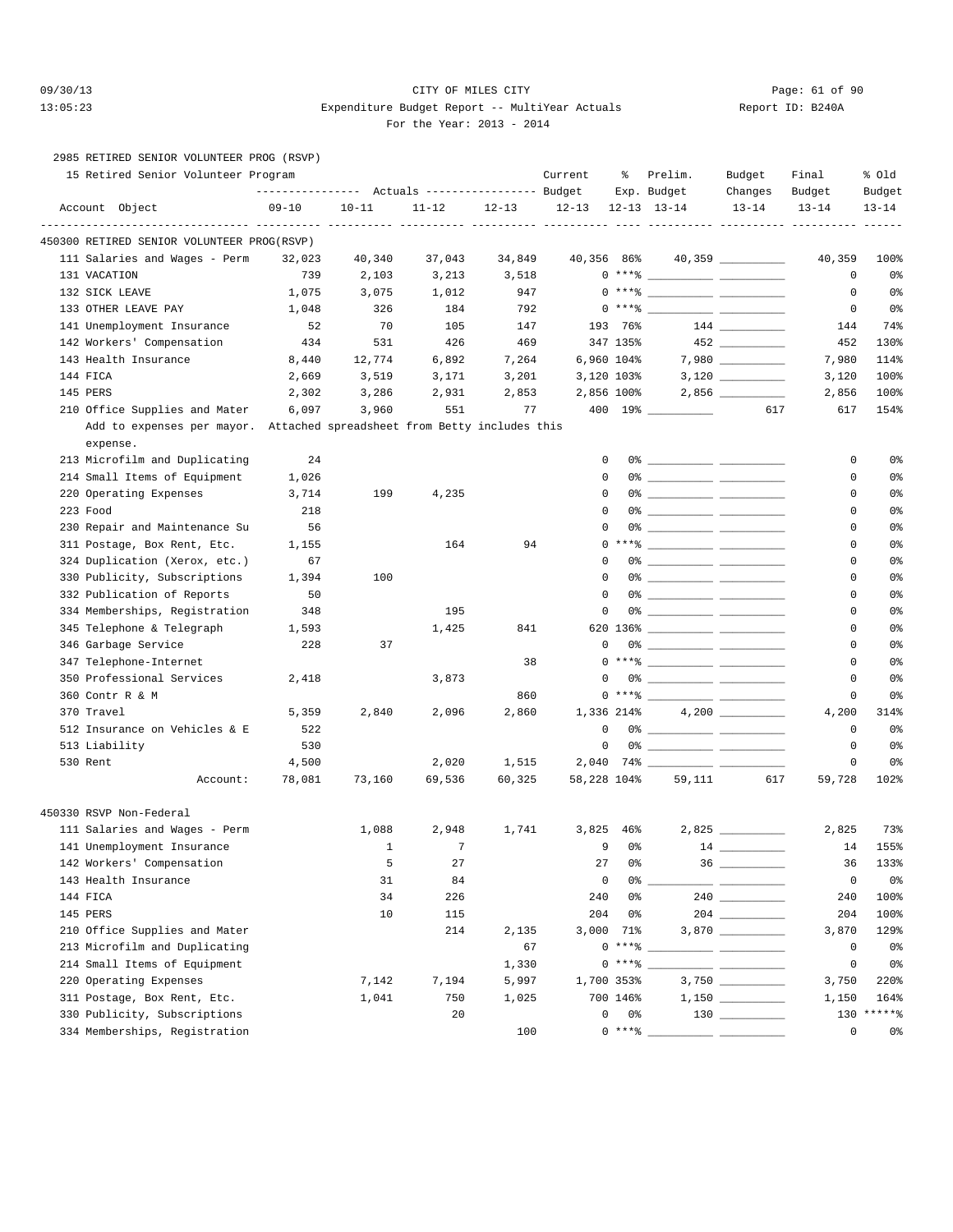### 09/30/13 Page: 62 of 90 13:05:23 Expenditure Budget Report -- MultiYear Actuals Report ID: B240A For the Year: 2013 - 2014

# 2985 RETIRED SENIOR VOLUNTEER PROG (RSVP)

| 15 Retired Senior Volunteer Program      |                             |                                           |           |           |           | Current      | ిక        | Prelim.             | Budget                   | Final       | % old              |
|------------------------------------------|-----------------------------|-------------------------------------------|-----------|-----------|-----------|--------------|-----------|---------------------|--------------------------|-------------|--------------------|
|                                          |                             | --------------- Actuals ----------------- |           |           |           | Budget       |           | Exp. Budget         | Changes                  | Budget      | Budget             |
| Account Object                           | ----------------- --------- | $09 - 10$                                 | $10 - 11$ | $11 - 12$ | $12 - 13$ | $12 - 13$    |           | $12 - 13$ $13 - 14$ | $13 - 14$                | $13 - 14$   | $13 - 14$          |
| 345 Telephone & Telegraph                |                             |                                           | 1,543     | 132       | 511       | 1,060        | $48\%$    |                     |                          | 1,680       | 158%               |
| 350 Professional Services                |                             |                                           | 410       |           |           | $\mathbf{0}$ |           |                     |                          | $^{\circ}$  | 0%                 |
| 370 Travel                               |                             |                                           | 1,107     | 2,722     | 1,908     |              | 4,207 45% |                     | 500 000                  | 500         | 11%                |
| 512 Insurance on Vehicles & E            |                             |                                           | 285       | 285       | 565       |              |           |                     |                          | 300         | 54%                |
| 513 Liability                            |                             |                                           |           | 803       | 572       |              |           |                     |                          | $^{\circ}$  | 0%                 |
| 530 Rent                                 |                             |                                           | 4,500     |           | 1,010     |              | $0***8$   |                     | 2,040                    |             | $2,040$ *****%     |
|                                          | Account:                    |                                           | 17,197    | 15,527    | 16,961    | 15,518 109%  |           |                     | 16,739<br>$\overline{0}$ | 16,739      | 107%               |
| 510330 Comprehensive Liability Insurance |                             |                                           |           |           |           |              |           |                     |                          |             |                    |
| 513 Liability                            |                             |                                           | 807       |           |           | 554          |           |                     |                          | $\mathbf 0$ | 0 <sup>°</sup>     |
|                                          | Account:                    |                                           | 807       |           |           | 554          | 0 %       | 0                   | $\circ$                  | 0           | 0%                 |
|                                          | Orem:                       | 78,081                                    | 91,164    | 85,063    | 77,286    |              |           | 74,300 104% 75,850  | 617                      | 76,467      | 102%<br>್ಠಿ        |
|                                          | Fund:                       | 78,081                                    | 91,164    | 85,063    | 77,286    |              |           | 74,300 104% 75,850  | 617                      | 76,467      | 102%<br>$\epsilon$ |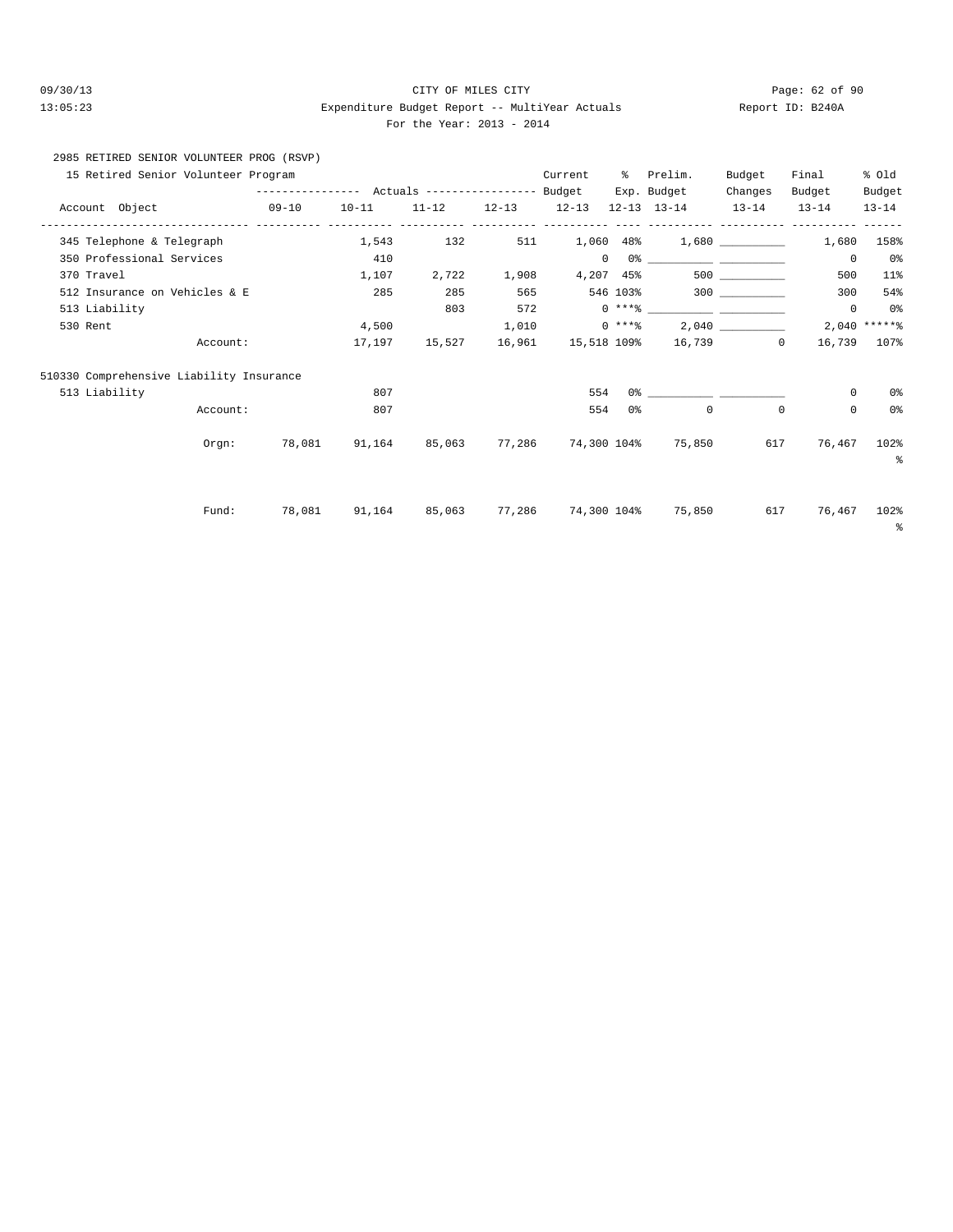09/30/13 CITY OF MILES CITY Page: 63 of 90 13:05:23 Expenditure Budget Report -- MultiYear Actuals Report ID: B240A For the Year: 2013 - 2014

| 3400 SID REVOLVING FUND<br>3 City Clerk  |           | ---------- | Actuals ----------------- |           | Current<br>Budget |                    | % Prelim.<br>Exp. Budget | Budget<br>Changes | Final<br>Budget |             | % old<br>Budget |
|------------------------------------------|-----------|------------|---------------------------|-----------|-------------------|--------------------|--------------------------|-------------------|-----------------|-------------|-----------------|
| Account Object                           | $09 - 10$ | $10 - 11$  | $11 - 12$                 | $12 - 13$ | $12 - 13$         |                    | $12 - 13$ $13 - 14$      | $13 - 14$         | $13 - 14$       |             | $13 - 14$       |
| 521000 Interfund Operating Transfers Out |           |            |                           |           |                   |                    |                          |                   |                 |             |                 |
| 820 Transfers to Other Funds             | 1,336     |            |                           |           |                   | $\circ$            |                          |                   |                 | 0           | 0%              |
| Account:                                 | 1,336     |            |                           |           |                   | $0***$             | $\mathbf 0$              | $\mathbf 0$       |                 | $\mathbf 0$ | 0 <sub>8</sub>  |
| Orgn:                                    | 1,336     |            |                           |           |                   | 0%<br>$\mathbf{0}$ | 0                        | 0                 |                 | $\mathbf 0$ | 0%              |
|                                          |           |            |                           |           |                   |                    |                          |                   |                 |             | る               |
|                                          |           |            |                           |           |                   |                    |                          |                   |                 |             |                 |
| Fund:                                    | 1,336     |            |                           |           |                   | $\circ$<br>0%      | $\circ$                  | $\mathbf 0$       |                 | $\mathbf 0$ | 0%              |
|                                          |           |            |                           |           |                   |                    |                          |                   |                 |             | $\,$ $\,$ $\,$  |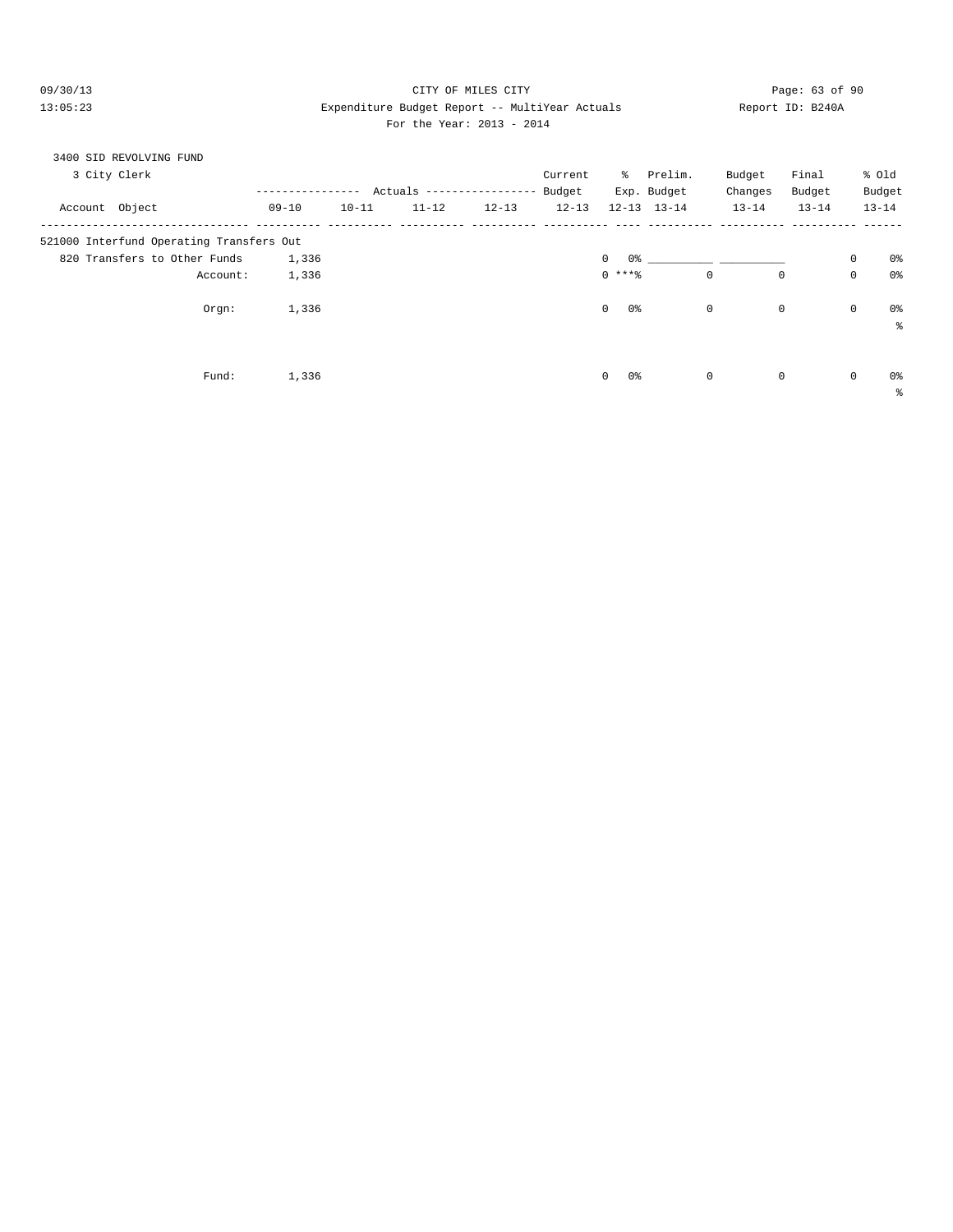# 09/30/13 Page: 64 of 90 13:05:23 Expenditure Budget Report -- MultiYear Actuals Report ID: B240A

For the Year: 2013 - 2014

|                                 | 4000 General Fund Capitol Improvement Fund                                       |       |                                                 |        |                    |          |                       |                                                                 |          |                   |
|---------------------------------|----------------------------------------------------------------------------------|-------|-------------------------------------------------|--------|--------------------|----------|-----------------------|-----------------------------------------------------------------|----------|-------------------|
| 501 Capital Purchases           |                                                                                  |       |                                                 |        | Current            |          | % Prelim.             | Budget                                                          | Final    | % old             |
|                                 |                                                                                  |       | --------------- Actuals ---------------- Budget |        |                    |          | Exp. Budget           | Changes                                                         | Budget   | Budget            |
| Account Object                  |                                                                                  | 09-10 |                                                 |        |                    |          |                       | $10-11$ $11-12$ $12-13$ $12-13$ $12-13$ $13-14$ $13-14$ $13-14$ |          | $13 - 14$         |
| 410100 Legislative Services(02) |                                                                                  |       |                                                 |        |                    |          |                       |                                                                 |          |                   |
| 940 Machinery & Equipment       |                                                                                  |       |                                                 |        |                    |          |                       | $43,007$ $148,000$ $29\%$ $46,000$ $46,000$                     |          | 31%               |
|                                 | \$46000 added to CIP to purchase the following items:                            |       |                                                 |        |                    |          |                       |                                                                 |          |                   |
|                                 | Monies to cover cost of Fire Safety in City Hall @ \$ 15000.00                   |       |                                                 |        |                    |          |                       |                                                                 |          |                   |
|                                 | \$ 16000.00 in CIP for the Libary. They have a one time choise to either replace |       |                                                 |        |                    |          |                       |                                                                 |          |                   |
|                                 | carpet, or purchase the microfiche.                                              |       |                                                 |        |                    |          |                       |                                                                 |          |                   |
|                                 | Purchase 2 used trucks for the Park, for a total of \$15000.00                   |       |                                                 |        |                    |          |                       |                                                                 |          |                   |
|                                 | Account:                                                                         |       |                                                 |        | 43,007 148,000 29% |          |                       | $\Omega$<br>46,000                                              | 46,000   | 31%               |
| 420100 Law Enforcement Services |                                                                                  |       |                                                 |        |                    |          |                       |                                                                 |          |                   |
|                                 | 700 Grants, Contributions & I                                                    |       |                                                 | 14,600 |                    |          | $0$ *** $\frac{6}{3}$ |                                                                 | 0        | 0%                |
|                                 | Account:                                                                         |       |                                                 | 14,600 |                    | $0$ **** |                       | $\Omega$<br>$\Omega$                                            | $\Omega$ | 0%                |
|                                 | Orem:                                                                            |       |                                                 | 57,607 | 148,000 39%        |          |                       | $\circ$<br>46,000                                               | 46,000   | 31%<br>$\approx$  |
|                                 |                                                                                  |       |                                                 |        |                    |          |                       |                                                                 |          |                   |
|                                 | Fund:                                                                            |       |                                                 | 57,607 |                    |          | 148,000 39%           | $\circ$<br>46,000                                               | 46,000   | 31%<br>$\epsilon$ |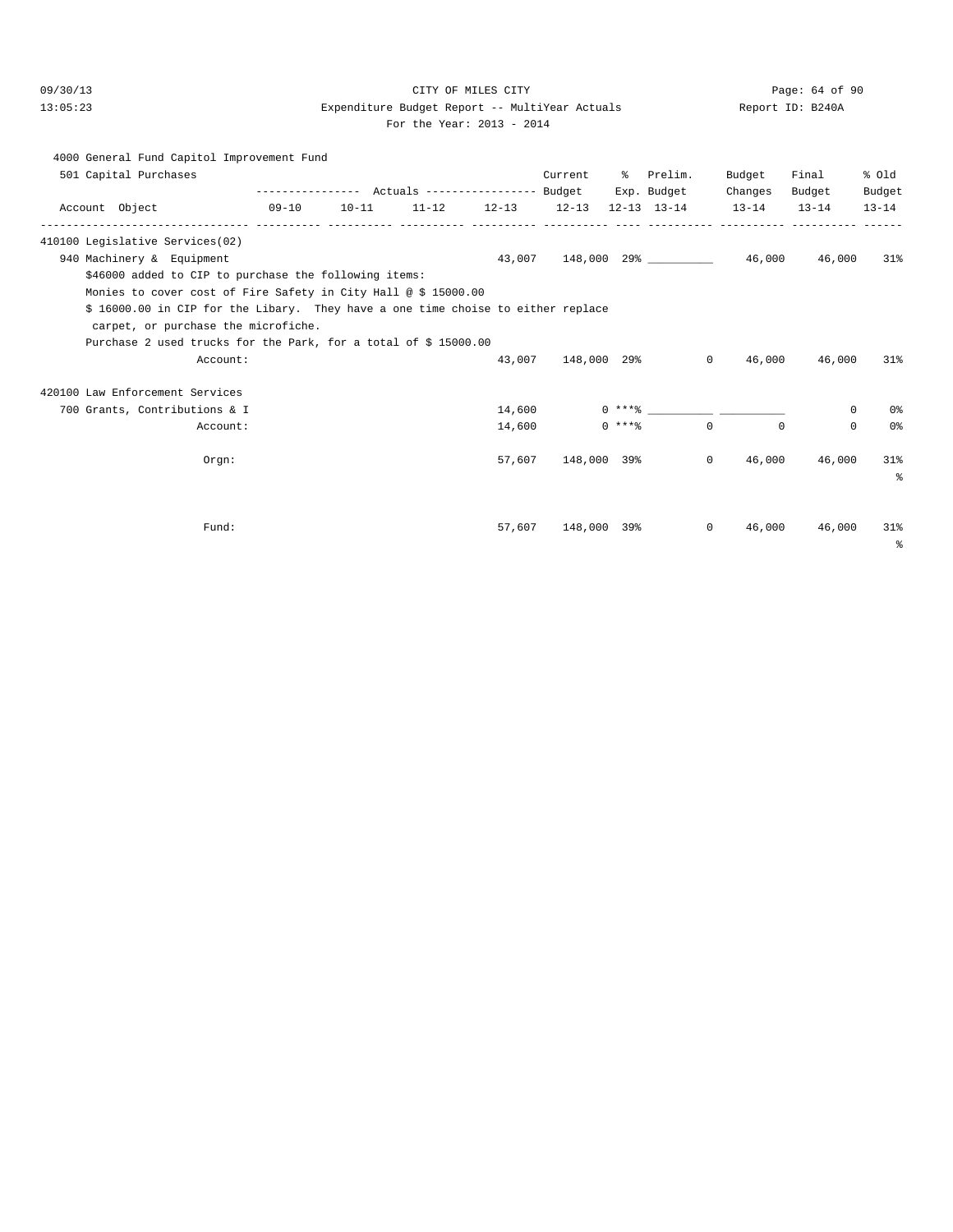### 09/30/13 Page: 65 of 90 13:05:23 Expenditure Budget Report -- MultiYear Actuals Report ID: B240A For the Year: 2013 - 2014

# 4060 CAPITAL IMPROV-PUBLIC WORKS

| 911 Public Works Operations        |                |           |                            |           | Current    | ွေ | Prelim.             | Budget                  | Final     | % old     |
|------------------------------------|----------------|-----------|----------------------------|-----------|------------|----|---------------------|-------------------------|-----------|-----------|
|                                    | -------------- |           | Actuals ------------------ |           | Budget     |    | Exp. Budget         | Changes                 | Budget    | Budget    |
| Account Object                     | $09 - 10$      | $10 - 11$ | $11 - 12$                  | $12 - 13$ | $12 - 13$  |    | $12 - 13$ $13 - 14$ | $13 - 14$               | $13 - 14$ | $13 - 14$ |
| 430233 Roadway/Re-surfacing        |                |           |                            |           |            |    |                     |                         |           |           |
| 940 Machinery & Equipment          | 155,456        | 17,000    | 13,972                     | 10,197    |            |    | 74,400 14%          | 119,400                 | 119,400   | 160%      |
| \$ to purchase Excavator & Backhoe |                |           |                            |           |            |    |                     |                         |           |           |
| Account:                           | 155,456        | 17,000    | 13,972                     | 10,197    | 74,400 14% |    |                     | $\mathbf{0}$<br>119,400 | 119,400   | 160%      |
| Orgn:                              | 155,456        | 17,000    | 13,972                     | 10,197    | 74,400 14% |    |                     | 0<br>119,400            | 119,400   | 160%      |
|                                    |                |           |                            |           |            |    |                     |                         |           | š         |
|                                    |                |           |                            |           |            |    |                     |                         |           |           |
| Fund:                              | 155,456        | 17,000    | 13,972                     | 10,197    | 74,400 14% |    |                     | $\circ$<br>119,400      | 119,400   | 160%      |
|                                    |                |           |                            |           |            |    |                     |                         |           | နွ        |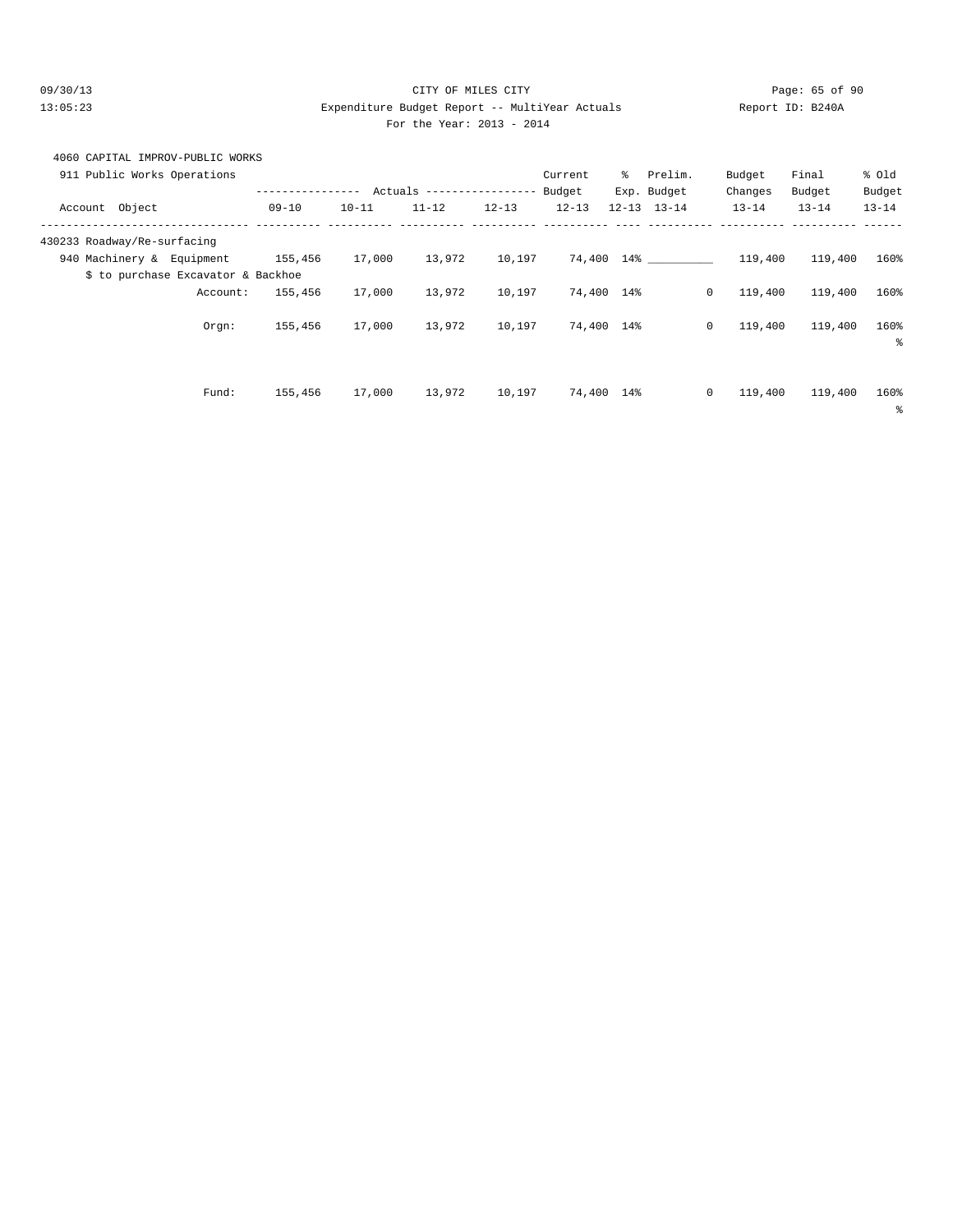### 09/30/13 CITY OF MILES CITY Page: 66 of 90 13:05:23 Expenditure Budget Report -- MultiYear Actuals Report ID: B240A For the Year: 2013 - 2014

| 5210 WATER UTILITY |                                          |          |           |           |           |                   |           |                |                                                                                                     |           |           |             |           |
|--------------------|------------------------------------------|----------|-----------|-----------|-----------|-------------------|-----------|----------------|-----------------------------------------------------------------------------------------------------|-----------|-----------|-------------|-----------|
|                    | 2 City Council                           |          |           |           |           |                   | Current   | ႜႜၟ            | Prelim.                                                                                             | Budget    | Final     |             | % old     |
|                    |                                          |          |           | Actuals   |           | ----------------- | Budget    |                | Exp. Budget                                                                                         | Changes   | Budget    |             | Budget    |
| Account            | Object                                   |          | $09 - 10$ | $10 - 11$ | $11 - 12$ | $12 - 13$         | $12 - 13$ | $12 - 13$      | $13 - 14$                                                                                           | $13 - 14$ | $13 - 14$ |             | $13 - 14$ |
|                    |                                          |          |           |           |           |                   |           |                |                                                                                                     |           |           |             |           |
|                    | 430550 Transmission and Distribution(23) |          |           |           |           |                   |           |                |                                                                                                     |           |           |             |           |
| 957                | Cenex /Dickinson Water Li                |          |           | $-10,706$ |           |                   |           | $\Omega$       | 0.3 - 2010 - 2010 - 2010 - 2010 - 2010 - 2010 - 2010 - 2010 - 2010 - 2010 - 2010 - 2010 - 2010 - 20 |           |           | $\mathbf 0$ | 0%        |
|                    |                                          | Account: |           | $-10,706$ |           |                   |           | $0$ ****       | 0                                                                                                   | 0         |           | 0           | 0%        |
|                    |                                          |          |           |           |           |                   |           |                |                                                                                                     |           |           |             |           |
|                    |                                          | Orgn:    |           | $-10,706$ |           |                   |           | 0%<br>$\Omega$ | $^{\circ}$                                                                                          | 0         |           | 0           | 0%        |
|                    |                                          |          |           |           |           |                   |           |                |                                                                                                     |           |           |             | ႜ         |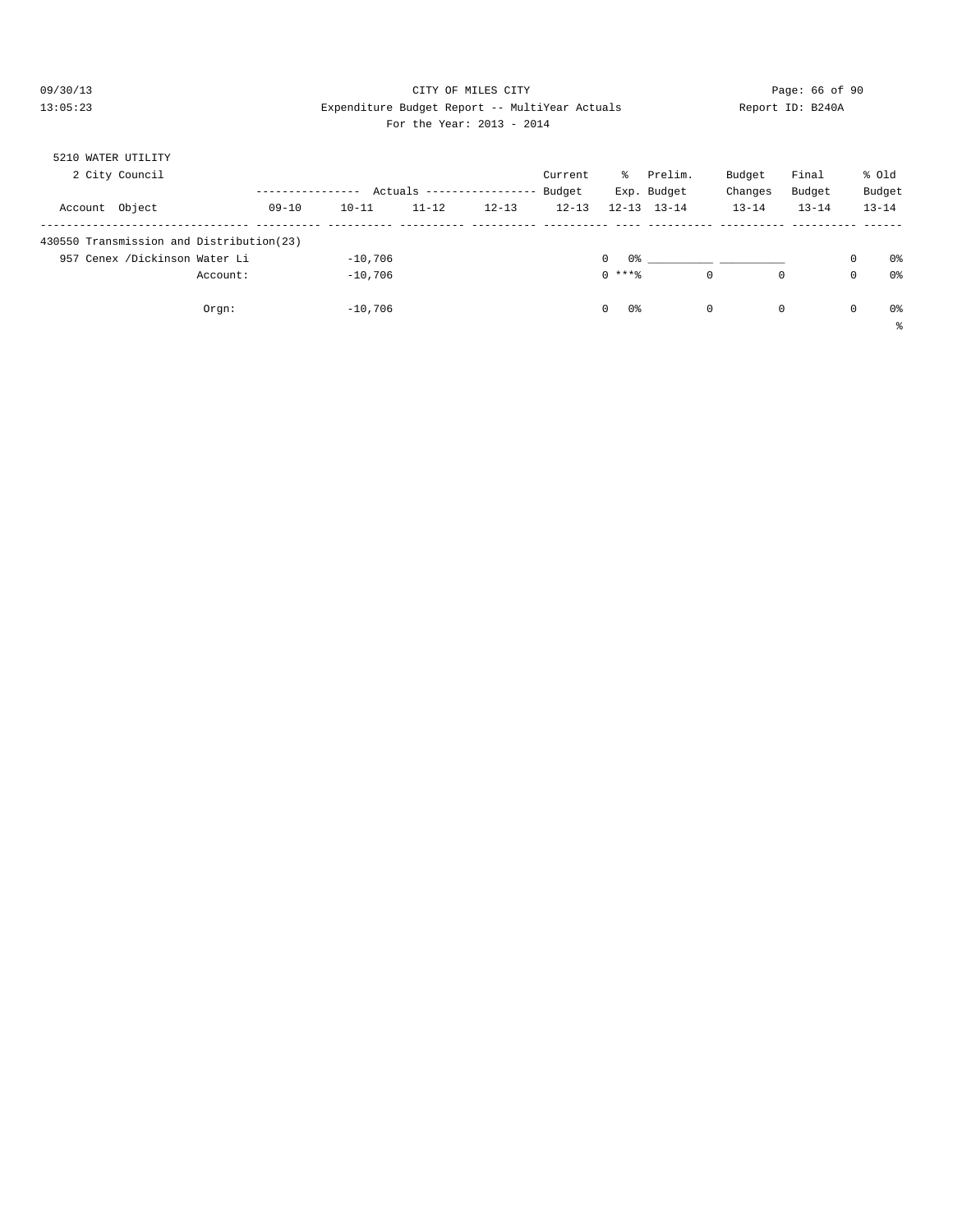### 09/30/13 Page: 67 of 90 13:05:23 Expenditure Budget Report -- MultiYear Actuals Report ID: B240A For the Year: 2013 - 2014

## 5210 WATER UTILITY

| 22 Water Plant                                                               | --------------- Actuals ---------------- Budget |           |           |                | Current               | ႜ              | Prelim.<br>Exp. Budget         | Budget<br>Changes    | Final<br>Budget    | % Old<br>Budget |
|------------------------------------------------------------------------------|-------------------------------------------------|-----------|-----------|----------------|-----------------------|----------------|--------------------------------|----------------------|--------------------|-----------------|
| Account Object                                                               | $09 - 10$                                       | $10 - 11$ | $11 - 12$ | $12 - 13$      | $12 - 13$             |                | $12 - 13$ $13 - 14$            | $13 - 14$            | $13 - 14$          | $13 - 14$       |
| 430530 Water Source of Supply and Pumping(22)                                |                                                 |           |           |                |                       |                | ---------- ---------- -------- |                      |                    |                 |
| 111 Salaries and Wages - Perm                                                | 157,548                                         | 182,462   | 166,919   | 185,475        | 204,679 91%           |                |                                | 209,832              | 209,832            | 102%            |
| 121 OVERTIME-PERMANENT                                                       | 7,311                                           | 7,352     | 13,444    | 10,275         | 16,709 61%            |                |                                |                      | 16,709             | 100%            |
| 131 VACATION                                                                 | 11,069                                          | 10,383    | 11,970    | 11,872         | 15,773 75%            |                |                                | $15,773$ ___________ | 15,773             | 100%            |
| 132 SICK LEAVE                                                               | 3,718                                           | 5,095     | 2,765     | 3,254          | 7,093 46%             |                |                                | $7,093$ ___________  | 7,093              | 100%            |
| 133 OTHER LEAVE PAY                                                          | 159                                             | 614       | 2,216     | 829            | 2,516 33%             |                |                                |                      | 2,516              | 100%            |
| 134 HOLIDAY PAY                                                              | 3,006                                           | 2,805     | 4,414     | 4,749          | 5,002 95%             |                |                                |                      | 5,002              | 100%            |
| 141 Unemployment Insurance                                                   | 276                                             | 312       | 502       | 761            |                       | 402 189%       |                                |                      | 1,145              | 284%            |
| 142 Workers' Compensation                                                    | 14,689                                          | 14,197    | 11,641    | 13,228         | 12,215 108%           |                |                                | $11,913$ __________  | 11,913             | 97%             |
| 143 Health Insurance                                                         | 28,092                                          | 32,886    | 36,202    | 36,340         | 40,610 89%            |                |                                | 41,563 __________    | 41,563             | 102%            |
| 144 FICA                                                                     | 12,364                                          | 14,498    | 14,221    | 15,346         | 19,197 80%            |                |                                |                      | 19,463             | 101%            |
| 145 PERS                                                                     | 12,667                                          | 13,996    | 14,166    | 15,086         | 17,742 85%            |                |                                | $20,531$ _________   | 20,531             | 115%            |
| 196 CLOTHING ALLOTMENT                                                       | 660                                             | 750       | 750       | 750            |                       | 800 94%        |                                | $800$                | 800                | 100%            |
| 210 Office Supplies and Mater                                                | 198                                             | 73        | 199       | 118            |                       | 200 59%        |                                |                      | 200                | 100%            |
| Per Mayor budget reduction 7/15/13                                           |                                                 |           |           |                |                       |                |                                |                      |                    |                 |
| 214 Small Items of Equipment                                                 |                                                 | 183       | 4,437     | 3,495          | $3,600$ $97\%$ $\_\_$ |                |                                |                      | $\mathbf 0$        | 0 <sub>8</sub>  |
| 220 Operating Expenses                                                       | 4,495                                           | 1,766     | 1,753     | 1,996          | 2,000 100%            |                |                                |                      | 2,000              | 100%            |
| 222 Chemicals, Lab & Med Suppl                                               | 377                                             | 180       | $-100$    | 585            |                       | 150 390%       |                                |                      | 150                | 100%            |
| 226 Clothing and Uniforms                                                    | 127                                             | 450       | 270       | 393            |                       | 400 98%        |                                |                      | 400                | 100%            |
| 230 Repair and Maintenance Su                                                | 3,744                                           | 3,362     | 3,695     | 3,764          | 8,000 47%             |                | 8,000                          | $-4,000$             | 4,000              | 50%             |
| Request monies to purchase a valve machine. This would cut into a live line. |                                                 |           |           |                |                       |                |                                |                      |                    |                 |
| Per Mayor budget reduction 7/15/13                                           |                                                 |           |           |                |                       |                |                                |                      |                    |                 |
| 231 Gas, Oil, Diesel Fuel, Gr                                                | 1,195                                           | 1,477     | 1,286     | 1,131          | 1,100 103%            |                |                                |                      | 1,300              | 118%            |
| 241 Consumable Tools                                                         | 245                                             | 61        | 35        | 114            |                       | 100 114%       |                                |                      | 150                | 150%            |
| 300 PURCHASED SERVICES                                                       |                                                 |           |           |                | 500                   | 0%             | 500                            | $-500$               | 0                  | 0%              |
| Per Mayor budget reduction 7/15/13                                           |                                                 |           |           |                |                       |                |                                |                      |                    |                 |
| 311 Postage, Box Rent, Etc.                                                  |                                                 |           | 12        | $\overline{4}$ | 50                    | 8 <sup>°</sup> |                                |                      | 50                 | 100%            |
| 320 Printing, Duplicating, Ty                                                | 25                                              | 160       |           |                | 50                    | 0%             | 50                             | $-50$                | $\mathsf 0$        | 0 <sub>8</sub>  |
| Per Mayor budget reduction 7/15/13                                           |                                                 |           |           |                |                       |                |                                |                      |                    |                 |
| 330 Publicity, Subscriptions                                                 | 476                                             |           | 225       | 201            | 500                   | 40%            |                                | 500 __________       | 500                | 100%            |
| 334 Memberships, Registration                                                | 326                                             | 556       | 208       | 455            |                       | 400 114%       |                                |                      | 400                | 100%            |
| 341 Electric Utility Services                                                | 41,795                                          | 44,692    | 46,752    | 50,422         | 55,000 92%            |                |                                | $55,000$ ________    | 55,000             | 100%            |
| 344 Gas Utility Service                                                      | 16,538                                          | 13,010    | 10,485    | 9,280          | 20,000 46%            |                |                                |                      | 20,000             | 100%            |
| 345 Telephone & Telegraph                                                    | 1,244                                           | 1,146     | 1,088     | 873            | 1,200 73%             |                |                                |                      | 1,200              | 100%            |
| 346 Garbage Service                                                          | 284                                             | 284       | 284       | 284            |                       | 300 95%        |                                | $300$                | 300                | 100%            |
| 347 Telephone-Internet                                                       | 55                                              | 54        | 159       | 595            |                       | 150 397%       |                                |                      | 750                | 500%            |
| 350 Professional Services                                                    |                                                 | 353       | 353       | 487            |                       | 400 122%       |                                |                      | 400                | 100%            |
| 352 Wtr/Swr Lab Testing                                                      |                                                 |           |           | 200            | 1,000 20%             |                |                                |                      | $1\, , \, 0\,0\,0$ | 100%            |
| 357 Architectual, Engineering                                                |                                                 |           |           |                | 10,000                | 0%             |                                |                      | 10,000             | 100%            |
| 360 Contr R & M                                                              | 2,783                                           | 712       | 610       | 9,297          | 35,300                |                |                                | 120,300              | 120,300            | 340%            |
| Removal of lead paint from water plant building.                             |                                                 |           |           |                |                       |                |                                |                      |                    |                 |
| 363 R&M Vehicles/Equip/Labor-                                                | 2,938                                           | 4,863     | 3,026     | 6,470          | 7,000                 | 92%            |                                |                      | 7,000              | 100%            |
| 369 Other Repair and Maintena                                                | 1,524                                           |           |           |                | 3,000                 | 0%             | 3,000                          | $-1,000$             | 2,000              | 66%             |
| Per Mayor budget reduction 7/15/13                                           |                                                 |           |           |                |                       |                |                                |                      |                    |                 |
| 370 Travel                                                                   | 977                                             | 1,072     | 475       | 819            |                       | 1,500 55%      | 1,500                          | $-500$               | 1,000              | 66%             |
| Per Mayor budget reduction 7/15/13                                           |                                                 |           |           |                |                       |                |                                |                      |                    |                 |
| 380 Training Services                                                        | 779                                             | 1,133     | 556       | 807            |                       | 1,675 48%      | 1,675                          | $-275$               | 1,400              | 83%             |
| Per Mayor budget reduction 7/15/13                                           |                                                 |           |           |                |                       |                |                                |                      |                    |                 |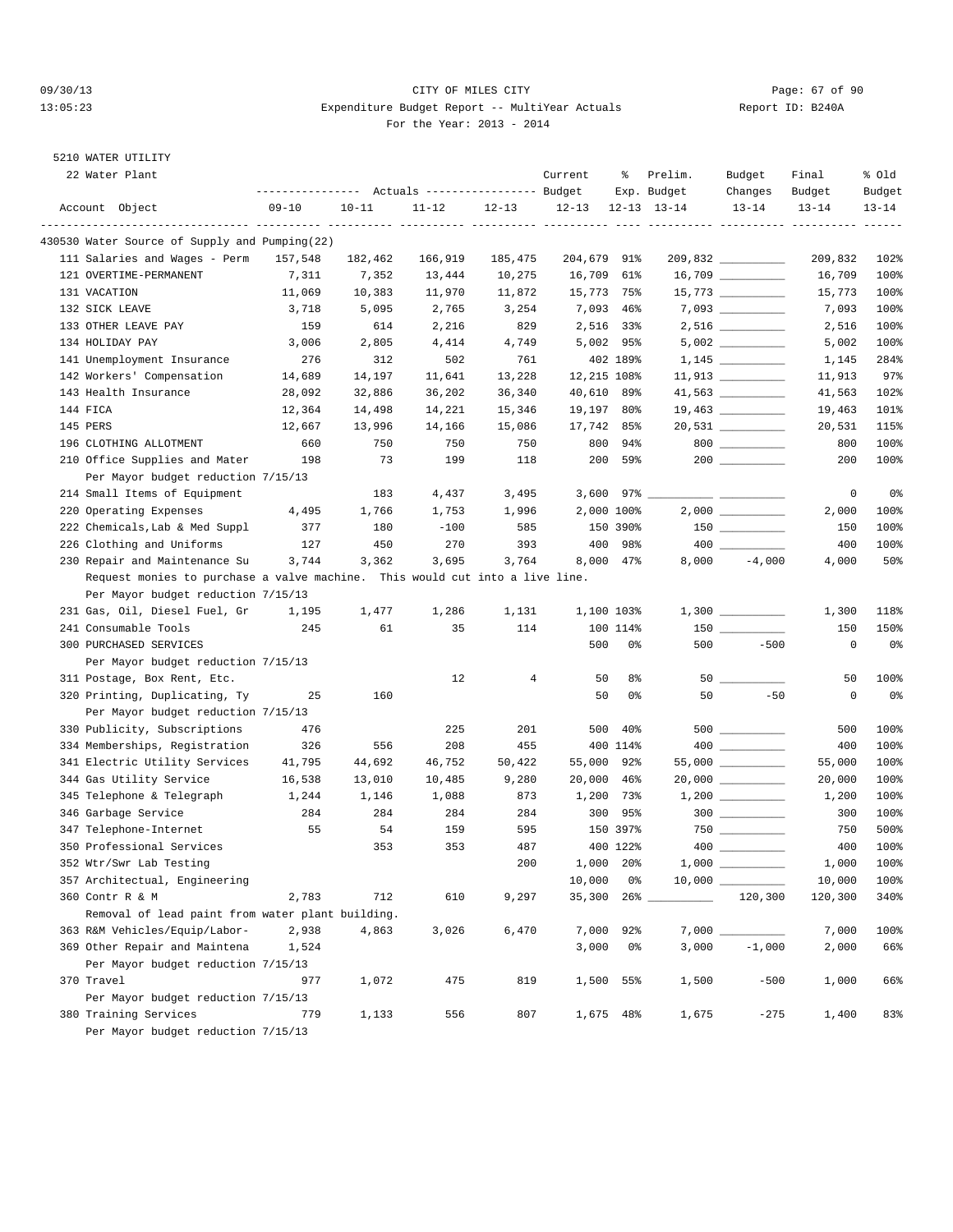#### 09/30/13 CITY OF MILES CITY Page: 68 of 90 13:05:24 Expenditure Budget Report -- MultiYear Actuals Report ID: B240A For the Year: 2013 - 2014

#### 5210 WATER UTILITY

| 22 Water Plant                           |           | --------------- Actuals ---------------- Budget |           |           | Current         | ိ        | Prelim.<br>Exp. Budget                                      | Budget<br>Changes | Final<br>Budget      | % old<br>Budget |
|------------------------------------------|-----------|-------------------------------------------------|-----------|-----------|-----------------|----------|-------------------------------------------------------------|-------------------|----------------------|-----------------|
| Account Object                           | $09 - 10$ | $10 - 11$                                       | $11 - 12$ | $12 - 13$ | $12 - 13$       |          | $12-13$ $13-14$                                             | $13 - 14$         | $13 - 14$            | $13 - 14$       |
| 382 Books                                |           | 32                                              | 218       |           |                 |          | 200 32%                                                     | 200               | 200                  | 100%            |
| 400 BUILDING MATERIALS                   |           |                                                 | 64        |           |                 |          | 500 0% 500                                                  |                   | 500                  | 100%            |
| 511 Insurance on Buildings               | 9,070     | 9,178                                           | 9,211     |           | 9,343 9,722 96% |          |                                                             |                   | $9,722 -2,486$ 7,236 | 74%             |
| Adjusted to actual invoice               |           |                                                 |           |           |                 |          |                                                             |                   |                      |                 |
| 512 Insurance on Vehicles & E            | 101       | 117                                             | 115       | 201       |                 | 202 100% | 202                                                         | $4\overline{ }$   | 206                  | 101%            |
| Adjusted to actual invoice               |           |                                                 |           |           |                 |          |                                                             |                   |                      |                 |
| 533 Machinery and Equipment R            | 48        |                                                 |           |           | $\mathbf{0}$    |          |                                                             |                   | $\mathbf 0$          | 0%              |
| 940 Machinery & Equipment                |           |                                                 |           |           | 138,000         |          | $0\%$ 45,000                                                |                   | 45,000               | 32%             |
| Purchase water meters at plant.          |           |                                                 |           |           |                 |          |                                                             |                   |                      |                 |
| Account: 340,903                         |           |                                                 |           |           |                 |          | 370,264 364,626 399,362 644,937 62% 478,489 156,493 634,982 |                   |                      | 98%             |
| 430640 Sewer Treatment and Disposal(33)  |           |                                                 |           |           |                 |          |                                                             |                   |                      |                 |
| 345 Telephone & Telegraph                |           | 90                                              |           |           | $\Omega$        |          |                                                             |                   | 0                    | 0 <sup>°</sup>  |
| 347 Telephone-Internet                   |           | 6                                               |           |           | $\Omega$        |          |                                                             |                   | 0                    | 0 <sup>°</sup>  |
| Account:                                 |           | 96                                              |           |           |                 | $0$ **** | $\Omega$                                                    | $\Omega$          | $\Omega$             | 0%              |
| 490200 Revenue Bonds                     |           |                                                 |           |           |                 |          |                                                             |                   |                      |                 |
| 613 Principal-PreSed Basin 128,489       |           |                                                 |           |           | $\Omega$        |          |                                                             |                   | 0                    | 0 <sup>°</sup>  |
| 628 Interest-Bonds PreSed                | 4,741     |                                                 |           |           | $\Omega$        |          |                                                             |                   | $\Omega$             | 0 <sup>°</sup>  |
| Account:                                 | 133,230   |                                                 |           |           |                 | $0$ **** | $\Omega$                                                    | $\Omega$          | $\Omega$             | 0 <sup>°</sup>  |
| 521000 Interfund Operating Transfers Out |           |                                                 |           |           |                 |          |                                                             |                   |                      |                 |
| 820 Transfers to Other Funds 12,250      |           | 12,250                                          | 6,419     |           | 6,419           |          | $0\,$ $\,$                                                  | 6,419             | 6,419                | 100%            |
| Account: 12,250                          |           | 12,250                                          | 6,419     |           | 6,419           | 0 %      |                                                             | $6.419$ 0         | 6,419                | 100%            |
| Orgn:                                    | 486,383   | 382,610                                         | 371,045   | 399,362   | 651,356 61%     |          | 484,908                                                     |                   | 156,493 641,401      | 98%<br>ႜ        |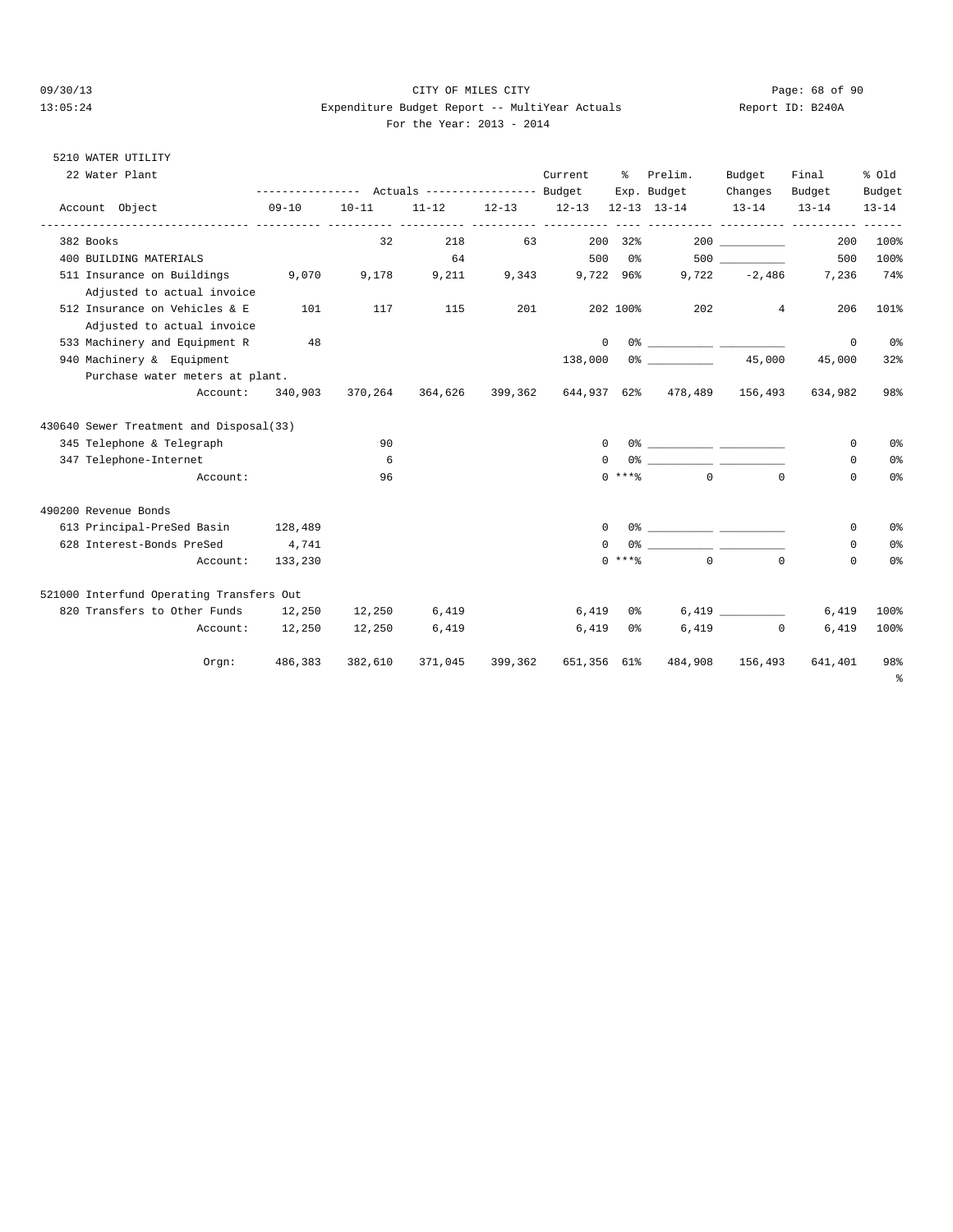### 09/30/13 Page: 69 of 90 13:05:24 Expenditure Budget Report -- MultiYear Actuals Report ID: B240A For the Year: 2013 - 2014

## 5210 WATER UTILITY

| 23 Water Lines                                               | ----------------- |             | Actuals ----------------- Budget |           | Current     | ႜ                   | Prelim.<br>Exp. Budget | Budget<br>Changes    | Final<br>Budget | % old<br>Budget |
|--------------------------------------------------------------|-------------------|-------------|----------------------------------|-----------|-------------|---------------------|------------------------|----------------------|-----------------|-----------------|
| Account Object                                               | $09 - 10$         | $10 - 11$   | $11 - 12$                        | $12 - 13$ | $12 - 13$   |                     | $12 - 13$ $13 - 14$    | $13 - 14$            | $13 - 14$       | $13 - 14$       |
| 411101 Labor Negotiations                                    |                   |             |                                  |           |             |                     |                        |                      |                 |                 |
| 350 Professional Services                                    |                   | 124         |                                  |           | 0           | 0%                  |                        |                      | 0               | 0%              |
| Account:                                                     |                   | 124         |                                  |           |             | $0$ ****            | $\mathbf 0$            | $\mathbf 0$          | $\mathbf 0$     | 0%              |
| 430540 Water Purification and Treatment                      |                   |             |                                  |           |             |                     |                        |                      |                 |                 |
| 930 Improvements Other than B                                |                   |             | $-12,511$                        |           | 0           |                     |                        |                      | $\mathsf 0$     | 0%              |
| Account:                                                     |                   |             | $-12,511$                        |           |             | $0$ ****            | $\mathbf 0$            | $\mathbf 0$          | 0               | 0%              |
| 430550 Transmission and Distribution(23)                     |                   |             |                                  |           |             |                     |                        |                      |                 |                 |
| 111 Salaries and Wages - Perm                                | 156,754           | 151,411     | 147,376                          | 146,175   | 150,601 97% |                     | 163,407                | 266                  | 163,673         | 108%            |
| New spreadsheet after wage adjustment: Payroll error         |                   |             |                                  |           |             |                     |                        |                      |                 |                 |
| 121 OVERTIME-PERMANENT                                       | 8,216             | 7,291       | 8,400                            | 7,669     | 10,598      | $72\%$              |                        | $10,598$ ___________ | 10,598          | 100%            |
| 131 VACATION                                                 | 12,032            | 13,941      | 12,976                           | 12,340    | 15,773 78%  |                     |                        |                      | 15,773          | 100%            |
| 132 SICK LEAVE                                               | 2,135             | 6,506       | 6,961                            | 5,074     | 7,093 72%   |                     |                        | $7,093$              | 7,093           | 100%            |
| 133 OTHER LEAVE PAY                                          |                   |             | 68                               |           | 2,738       | 0%                  |                        |                      | 2,738           | 100%            |
| 134 HOLIDAY PAY                                              | 2,861             | 1,712       | 847                              | 2,638     | 4,558       | 58%                 |                        |                      | 4,558           | 100%            |
| 141 Unemployment Insurance                                   | 274               | 270         | 469                              | 610       |             | 317 192%            |                        |                      | 954             | 300%            |
| 142 Workers' Compensation                                    | 11,802            | 10,729      | 8,734                            | 8,860     | 10,556 84%  |                     |                        | 10,891 _________     | 10,891          | 103%            |
| 143 Health Insurance                                         | 27,893            | 28,649      | 29,686                           | 29,272    | 31,546 93%  |                     |                        |                      | 32,286          | 102%            |
| 144 FICA                                                     | 13,739            | 13,705      | 13,547                           | 13,071    | 15,174 86%  |                     |                        |                      | 16,215          | 106%            |
| 145 PERS                                                     | 12,844            | 12,650      | 12,516                           | 12,238    | 14,023 87%  |                     |                        |                      | 17,106          | 121%            |
| 196 CLOTHING ALLOTMENT                                       | 668               | 668         | 630                              | 615       | 670         | 92%                 |                        | 670                  | 670             | 100%            |
| 210 Office Supplies and Mater                                | 200               | 154         | 991                              | 590       |             | 500 118%            |                        |                      | 500             | 100%            |
| 214 Small Items of Equipment                                 | 9,614             | 5,818       | 4,519                            | 3,246     | 8,000 41%   |                     |                        |                      | 6,000           | 75%             |
| 220 Operating Expenses                                       | 11,577            | 7,383       | 14,985                           | 13,458    | 13,000 104% |                     |                        |                      | 13,000          | 100%            |
| 222 Chemicals, Lab & Med Suppl                               | 173               | 217         | 156                              |           | 300         | 0%                  |                        |                      | 200             | 66%             |
| 226 Clothing and Uniforms                                    | 984               | 773         | 850                              | 694       | 1,000       | 69%                 |                        |                      | 1,000           | 100%            |
| 230 Repair and Maintenance Su                                | 39,354            | 22,706      | 41,695                           | 21,161    | 45,000 47%  |                     |                        | $40,000 -15,000$     | 25,000          | 55%             |
| Per Mayor budget reduction 7/15/13                           |                   |             |                                  |           |             |                     |                        |                      |                 |                 |
| 231 Gas, Oil, Diesel Fuel, Gr                                | 9,093             | 10,789      | 15,326                           | 13,879    | 12,000 116% |                     |                        |                      | 12,000          | 100%            |
| 233 Water Main Replacement an                                | 83                |             | 19,782                           | 10,685    | 46,640 23%  |                     | 25,000                 | $-15,000$            | 10,000          | 21%             |
| Per Mayor budget reduction 7/15/13                           |                   |             |                                  |           |             |                     |                        |                      |                 |                 |
| 234 Hydrant Replacement, Valv                                | 22,148            | 38,362      | 38,451                           | 23,782    | 56,180 42%  |                     |                        | $45,000 -5,000$      | 40,000          | 71%             |
| Per Mayor budget reduction 7/15/13                           |                   |             |                                  |           |             |                     |                        |                      |                 |                 |
| 235 Curb Stop Replacement                                    |                   | 9,984<br>99 | 11,281<br>73                     | 9,281     | 10,000 93%  |                     |                        |                      | 10,000          | 100%            |
| 241 Consumable Tools                                         | 69                | 5           |                                  | 210       |             | 200 105%<br>100 33% |                        |                      | 200<br>100      | 100%<br>100%    |
| 311 Postage, Box Rent, Etc.<br>320 Printing, Duplicating, Ty |                   | 56          | 120                              | 33<br>112 |             | 200 56%             |                        | $150$ _________      | 150             | 75%             |
| 330 Publicity, Subscriptions                                 | 42                | 60          |                                  | 134       | 300         | 45%                 |                        | 200                  | 200             | 66%             |
| 331 Publication of Formal & L                                |                   | 145         |                                  |           | $\mathbb O$ | 0%                  |                        |                      | $\mathsf 0$     | 0 <sub>8</sub>  |
| 334 Memberships, Registration                                | 343               | 208         | 233                              | 250       | 300         | 83%                 |                        |                      | 300             | 100%            |
| 341 Electric Utility Services                                | 262               | 233         | 192                              | 161       | 350         | 46%                 |                        | $300$                | 300             | 85%             |
| 344 Gas Utility Service                                      | 371               | 433         | 273                              | 241       | 1,000       | 24%                 |                        |                      | 500             | 50%             |
| 345 Telephone & Telegraph                                    | 1,155             | 800         | 613                              | 484       | 1,000       | 48%                 |                        | 800                  | 800             | 80%             |
| 346 Garbage Service                                          |                   |             |                                  |           | 250         | 0%                  | 250                    | $-250$               | $\mathsf 0$     | 0%              |
| Per Mayor budget reduction 7/15/13                           |                   |             |                                  |           |             |                     |                        |                      |                 |                 |
| 347 Telephone-Internet                                       | 295               | 355         | 231                              | 119       | 300         | 40%                 | $250$ $=$              |                      | 250             | 83%             |
| 350 Professional Services                                    | 295               | 190         | 6,882                            | 3,031     | 10,000 30%  |                     | 10,000                 | $-4,000$             | 6,000           | 60%             |
|                                                              |                   |             |                                  |           |             |                     |                        |                      |                 |                 |

Per Mayor budget reduction 7/15/13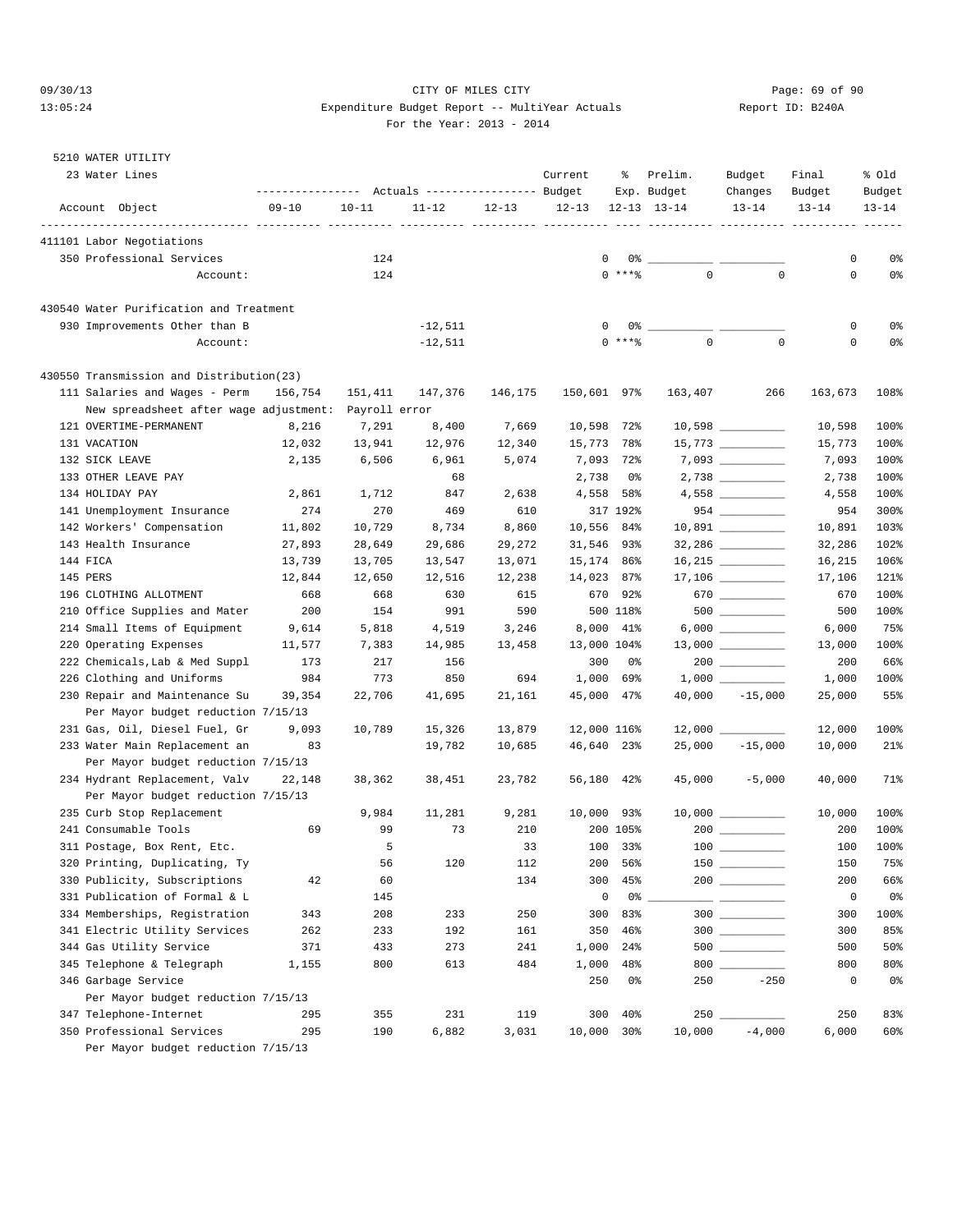#### 09/30/13 CITY OF MILES CITY Page: 70 of 90 13:05:24 Expenditure Budget Report -- MultiYear Actuals Report ID: B240A For the Year: 2013 - 2014

## 5210 WATER UTILITY

| 23 Water Lines                                                              |           |           | ---------------    Actuals ----------------    Budget |           | Current                 | ႜ            | Prelim.<br>Exp. Budget                                                                                                                                                                                                                                                                                                 | Budget<br>Changes   | Final<br>Budget                   | % old<br>Budget |
|-----------------------------------------------------------------------------|-----------|-----------|-------------------------------------------------------|-----------|-------------------------|--------------|------------------------------------------------------------------------------------------------------------------------------------------------------------------------------------------------------------------------------------------------------------------------------------------------------------------------|---------------------|-----------------------------------|-----------------|
| Account Object                                                              | $09 - 10$ | $10 - 11$ | $11 - 12$                                             | $12 - 13$ | $12-13$ $12-13$ $13-14$ |              |                                                                                                                                                                                                                                                                                                                        | $13 - 14$           | $13 - 14$                         | $13 - 14$       |
| 352 Wtr/Swr Lab Testing                                                     |           |           | 110                                                   | 47,142    |                         | 0 ****       |                                                                                                                                                                                                                                                                                                                        |                     | 0                                 | 0%              |
| 357 Architectual, Engineering                                               |           | 11,575    |                                                       | 9,737     | 10,000 97%              |              |                                                                                                                                                                                                                                                                                                                        | $20,000$ __________ | 20,000                            | 200%            |
| \$20000.00 is for a study                                                   |           |           |                                                       |           |                         |              |                                                                                                                                                                                                                                                                                                                        |                     |                                   |                 |
| 360 Contr R & M                                                             | 8,019     | 6,237     | 5,568                                                 | 6,656     | 13,000 51%              |              | 10,000                                                                                                                                                                                                                                                                                                                 | $-2,000$            | 8,000                             | 61%             |
| Per Mayor budget reduction 7/15/13                                          |           |           |                                                       |           |                         |              |                                                                                                                                                                                                                                                                                                                        |                     |                                   |                 |
| 363 R&M Vehicles/Equip/Labor-                                               | 23,947    | 26,018    | 28,888                                                | 34,302    | 25,000 137%             |              |                                                                                                                                                                                                                                                                                                                        |                     | 25,000                            | 100%            |
| 369 Other Repair and Maintena                                               | 3,482     | $-761$    |                                                       | 118       | 3,000                   | $4\%$        | 3,000                                                                                                                                                                                                                                                                                                                  | $-2,000$            | 1,000                             | 33%             |
| Per Mayor budget reduction 7/15/13                                          |           |           |                                                       |           |                         |              |                                                                                                                                                                                                                                                                                                                        |                     |                                   |                 |
| 370 Travel                                                                  | 1,001     | 431       | 142                                                   | 468       |                         | 1,500 31%    | 1,500                                                                                                                                                                                                                                                                                                                  | $-750$              | 750                               | 50%             |
| Per Mayor budget reduction 7/15/13                                          |           |           |                                                       |           |                         |              |                                                                                                                                                                                                                                                                                                                        |                     |                                   |                 |
| 380 Training Services                                                       | 400       | 312       | 361                                                   | 180       |                         | $1,200$ 15%  | 1,200                                                                                                                                                                                                                                                                                                                  | $-200$              | 1,000                             | 83%             |
| Per Mayor budget reduction 7/15/13                                          |           |           |                                                       |           |                         |              |                                                                                                                                                                                                                                                                                                                        |                     |                                   |                 |
| 382 Books                                                                   | 29        | 99        | 16                                                    | 304       |                         | 200 152%     |                                                                                                                                                                                                                                                                                                                        |                     | 200                               | 100%            |
| 396 Demolitions                                                             |           |           |                                                       |           | 500                     | 0%           |                                                                                                                                                                                                                                                                                                                        |                     | 0                                 | 0%              |
| 400 BUILDING MATERIALS                                                      | 1,119     |           |                                                       |           | 1,000                   | 0%           |                                                                                                                                                                                                                                                                                                                        |                     | 500                               | 50%             |
| 511 Insurance on Buildings                                                  | 2,596     | 3,973     | 4,526                                                 | 2,793     |                         | 2,793 100% _ |                                                                                                                                                                                                                                                                                                                        | 3,047               | 3,047                             | 109%            |
| Adjusted to actual invoice                                                  |           |           |                                                       |           |                         |              |                                                                                                                                                                                                                                                                                                                        |                     |                                   |                 |
| 512 Insurance on Vehicles & E                                               | 457       | 421       | 388                                                   | 641       |                         | 642 100%     | 641                                                                                                                                                                                                                                                                                                                    | $-35$               | 606                               | 94%             |
| Adjusted to actual invoice                                                  |           |           |                                                       |           |                         |              |                                                                                                                                                                                                                                                                                                                        |                     |                                   |                 |
| 513 Liability                                                               | 2,333     | 2,951     |                                                       |           | 0                       | 0%           |                                                                                                                                                                                                                                                                                                                        |                     | 0                                 | 0%              |
| 532 Land Rental                                                             | 516       | 809       | 636                                                   | 784       | 1,500                   | 52%          |                                                                                                                                                                                                                                                                                                                        |                     | 1,500                             | 100%            |
| 533 Machinery and Equipment R                                               |           | 35        |                                                       |           | 1,000                   | 0%           |                                                                                                                                                                                                                                                                                                                        | 1,000               | 1,000                             | 100%            |
| 940 Machinery & Equipment                                                   |           |           |                                                       |           | 89,280                  | 0%           | 60,000                                                                                                                                                                                                                                                                                                                 | 104,280             | 164,280                           | 184%            |
| Valve machine. As of 7/16 added \$ 104280 for a total of \$ 164280, per Al' |           |           |                                                       |           |                         |              |                                                                                                                                                                                                                                                                                                                        |                     |                                   |                 |
| request                                                                     |           |           |                                                       |           |                         |              |                                                                                                                                                                                                                                                                                                                        |                     |                                   |                 |
| 957 Cenex /Dickinson Water Li                                               |           | 10,706    |                                                       |           | 260,000                 |              | 0 왕 - 대한민국의 대한민국의 대한민국의 대한민국의 대한민국의 대한민국의 대한민국의 대한민국의 대한민국의 대한민국의 대한민국의 대한민국의 대한민국의 대한민국의 대한민국의 대한민                                                                                                                                                                                                                    | 845,441             | 845,441                           | 325%            |
| This monies is to upgrade the water plant to DEQ specifications.            |           |           |                                                       |           |                         |              |                                                                                                                                                                                                                                                                                                                        |                     |                                   |                 |
| 958 Strevell/Merriam Wtr Line                                               |           |           |                                                       |           | 695,000                 |              | 0 %                                                                                                                                                                                                                                                                                                                    |                     | 695,000 7,760,441 8,455,441 1216% |                 |
| 959 Riverside Tank Demo                                                     |           |           |                                                       |           | 60,000                  |              | $0$ $\frac{1}{2}$ $\frac{1}{2}$ $\frac{1}{2}$ $\frac{1}{2}$ $\frac{1}{2}$ $\frac{1}{2}$ $\frac{1}{2}$ $\frac{1}{2}$ $\frac{1}{2}$ $\frac{1}{2}$ $\frac{1}{2}$ $\frac{1}{2}$ $\frac{1}{2}$ $\frac{1}{2}$ $\frac{1}{2}$ $\frac{1}{2}$ $\frac{1}{2}$ $\frac{1}{2}$ $\frac{1}{2}$ $\frac{1}{2}$ $\frac{1}{2}$ $\frac{1}{2$ |                     | 0                                 | 0%              |
|                                                                             |           |           |                                                       |           |                         |              |                                                                                                                                                                                                                                                                                                                        |                     |                                   | 607%            |
| Account:                                                                    | 389,175   | 409,108   | 439,498                                               |           |                         |              | 443,238 1,635,882 27% 1,267,580 8,669,240 9,936,820                                                                                                                                                                                                                                                                    |                     |                                   |                 |
| 490200 Revenue Bonds                                                        |           |           |                                                       |           |                         |              |                                                                                                                                                                                                                                                                                                                        |                     |                                   |                 |
| 611 Principal-NE Wtr Line Pha                                               |           |           |                                                       |           | 16,000                  | 0%           |                                                                                                                                                                                                                                                                                                                        |                     | 16,000                            | 100%            |
| 615 Principal-Northeast Water                                               |           |           |                                                       |           | 48,000                  | 0%           | 48,000                                                                                                                                                                                                                                                                                                                 | 4,000               | 52,000                            | 108%            |
| Adjust to "true" amount owed.                                               |           |           |                                                       |           |                         |              |                                                                                                                                                                                                                                                                                                                        |                     |                                   |                 |
| 616 Principal-Carbon Hill Wat                                               |           |           |                                                       |           | 48,000                  | 0%           | 48,000                                                                                                                                                                                                                                                                                                                 | 4,000               | 52,000                            | 108%            |
| Adjust to "true" amount owed.                                               |           |           |                                                       |           |                         |              |                                                                                                                                                                                                                                                                                                                        |                     |                                   |                 |
| 617 Principal - NE Wtr Line \$                                              |           |           |                                                       |           | 13,000                  | 0%           | 13,000                                                                                                                                                                                                                                                                                                                 |                     | 13,000                            | 100%            |
| 618 Principal-Carbon Hill \$50                                              |           |           |                                                       |           | 13,000                  | 0%           |                                                                                                                                                                                                                                                                                                                        |                     | 13,000                            | 100%            |
| 622 Interest-NE Wtr Line Phas                                               | 73        | 123       | 1,974                                                 | 2,168     |                         | 2,288 95%    | 2,288                                                                                                                                                                                                                                                                                                                  | $-210$              | 2,078                             | 90%             |
| Adjust to "true" amount owed.                                               |           |           |                                                       |           |                         |              |                                                                                                                                                                                                                                                                                                                        |                     |                                   |                 |
| 631 Interest - NE Wtr Line \$5                                              | 13,668    | 13,338    | 13,008                                                | 12,678    | 12,678 100%             |              | 12,678                                                                                                                                                                                                                                                                                                                 | $-358$              | 12,320                            | 97%             |
| Adjust to "true" amount owed.                                               |           |           |                                                       |           |                         |              |                                                                                                                                                                                                                                                                                                                        |                     |                                   |                 |
| 632 Interest - Carbon Hill Wt                                               | 13,668    | 13,338    | 13,008                                                | 12,678    | 12,678 100%             |              | 12,678                                                                                                                                                                                                                                                                                                                 | $-358$              | 12,320                            | 97%             |
| Adjust to "true" amount owed.                                               |           |           |                                                       |           |                         |              |                                                                                                                                                                                                                                                                                                                        |                     |                                   |                 |
| 633 Int-Riverside Wtr Tank                                                  | 31,725    | 30,225    | 26,313                                                |           | 0                       | 0% _         |                                                                                                                                                                                                                                                                                                                        |                     | 0                                 | 0%              |
| 634 Interest-Northeast Wtr Ln                                               | 68,539    | 67,262    | 70,099                                                | 77,269    | 79,088 98%              |              | 79,088                                                                                                                                                                                                                                                                                                                 | $-3,713$            | 75,375                            | 95%             |
| Adjust to "true" amount owed.                                               |           |           |                                                       |           |                         |              |                                                                                                                                                                                                                                                                                                                        |                     |                                   |                 |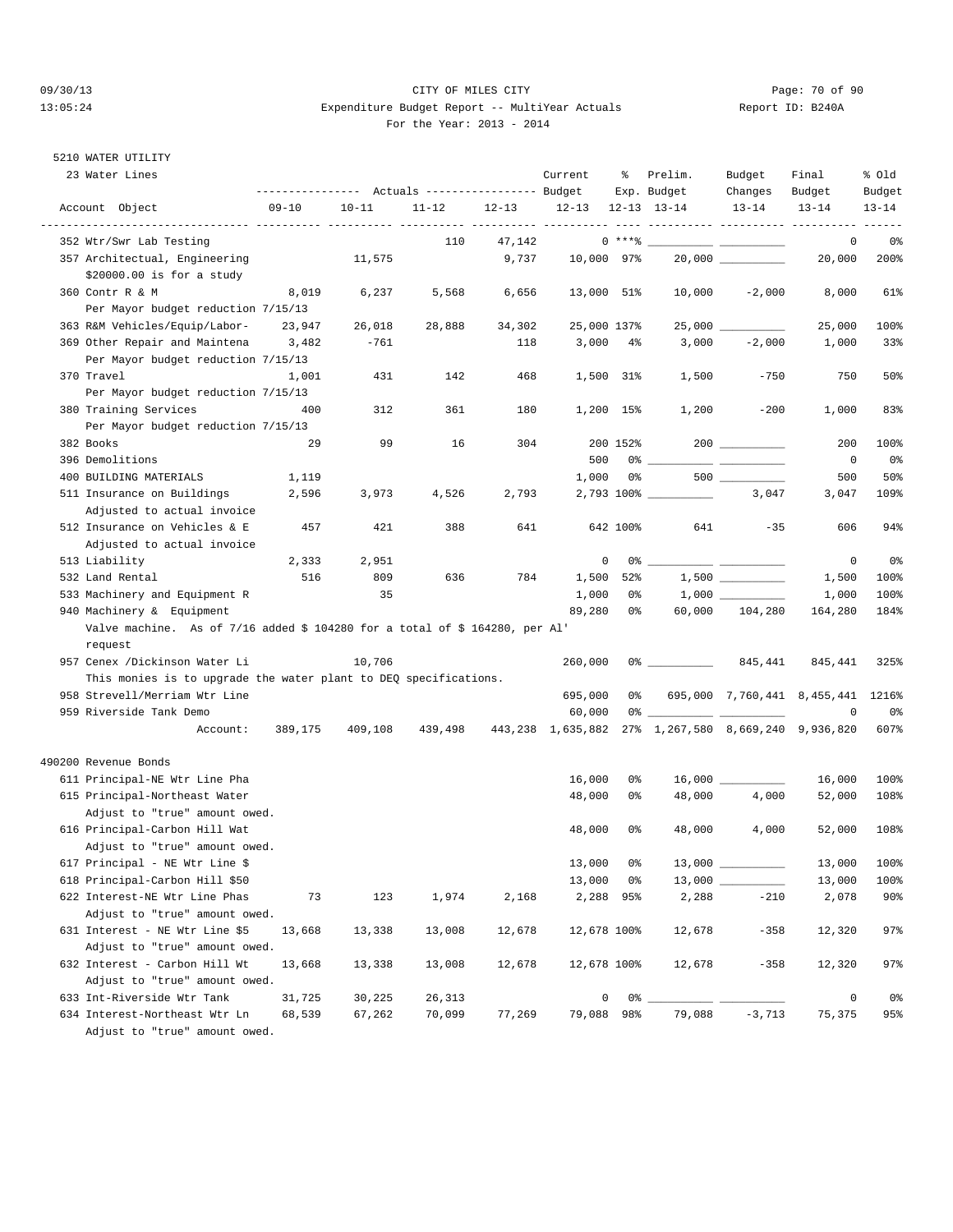# 09/30/13 CITY OF MILES CITY Page: 71 of 90 13:05:24 Expenditure Budget Report -- MultiYear Actuals Report ID: B240A

| For the Year: 2013 - 2014 |  |  |
|---------------------------|--|--|
|                           |  |  |

| 5210 WATER UTILITY |                                                                                  |                  |                |           |                     |                   |          |                                                  |           |           |                 |
|--------------------|----------------------------------------------------------------------------------|------------------|----------------|-----------|---------------------|-------------------|----------|--------------------------------------------------|-----------|-----------|-----------------|
| 23 Water Lines     |                                                                                  |                  |                |           |                     | Current % Prelim. |          |                                                  | Budget    | Final     | % Old           |
|                    |                                                                                  |                  |                |           |                     |                   |          | Exp. Budget                                      | Changes   | Budget    | Budget          |
| Account Object     |                                                                                  | 09-10            | $10 - 11$      | $11 - 12$ | $12 - 13$ $12 - 13$ |                   |          | $12 - 13$ $13 - 14$                              | $13 - 14$ | $13 - 14$ | $13 - 14$       |
|                    | 638 Interest-Carbon Hill Tank 66,584 68,594 67,621 68,777 79,088 87% 79,088      |                  |                |           |                     |                   |          |                                                  | $-3.713$  | 75,375    | 95%             |
|                    | Adjust to "true" amount owed.                                                    |                  |                |           |                     |                   |          |                                                  |           |           |                 |
|                    |                                                                                  | Account: 194,257 | 192,880        |           |                     |                   |          | 192,023 173,570 323,820 54% 323,820 -352 323,468 |           |           | 99%             |
|                    | 510330 Comprehensive Liability Insurance                                         |                  |                |           |                     |                   |          |                                                  |           |           |                 |
| 513 Liability      |                                                                                  |                  |                |           |                     |                   | 0 0%     |                                                  | 4,775     |           | $4.775$ ***** \ |
|                    | Account:                                                                         |                  |                |           |                     |                   | $0$ **** |                                                  | 4.775 0   |           | $4.775$ ***** \ |
|                    | 521000 Interfund Operating Transfers Out                                         |                  |                |           |                     |                   |          |                                                  |           |           |                 |
|                    | 820 Transfers to Other Funds 50,272 333,932 6,420 6,420 6,420 100% 19,000        |                  |                |           |                     |                   |          |                                                  | -9,057    | 9,943     | 154%            |
|                    | Zero out the \$ 19000, and needs to be transferred to 5210-25 account- Adm fees. |                  |                |           |                     |                   |          |                                                  |           |           |                 |
|                    | Posted on Prelimimary budget                                                     |                  |                |           |                     |                   |          |                                                  |           |           |                 |
|                    | \$9943 added per admendment that was passed by Council on 8/27/13. Added to      |                  |                |           |                     |                   |          |                                                  |           |           |                 |
|                    | support the Grant Writer/Planner position                                        |                  |                |           |                     |                   |          |                                                  |           |           |                 |
|                    | Account:                                                                         |                  | 50.272 333.932 | 6,420     |                     | 6,420 6,420 100%  |          | 19,000                                           | -9,057    | 9,943     | 154%            |

%

Orgn: 633,704 936,044 625,430 623,228 1,966,122 32% 1,615,175 8,659,831 10,275,006 522%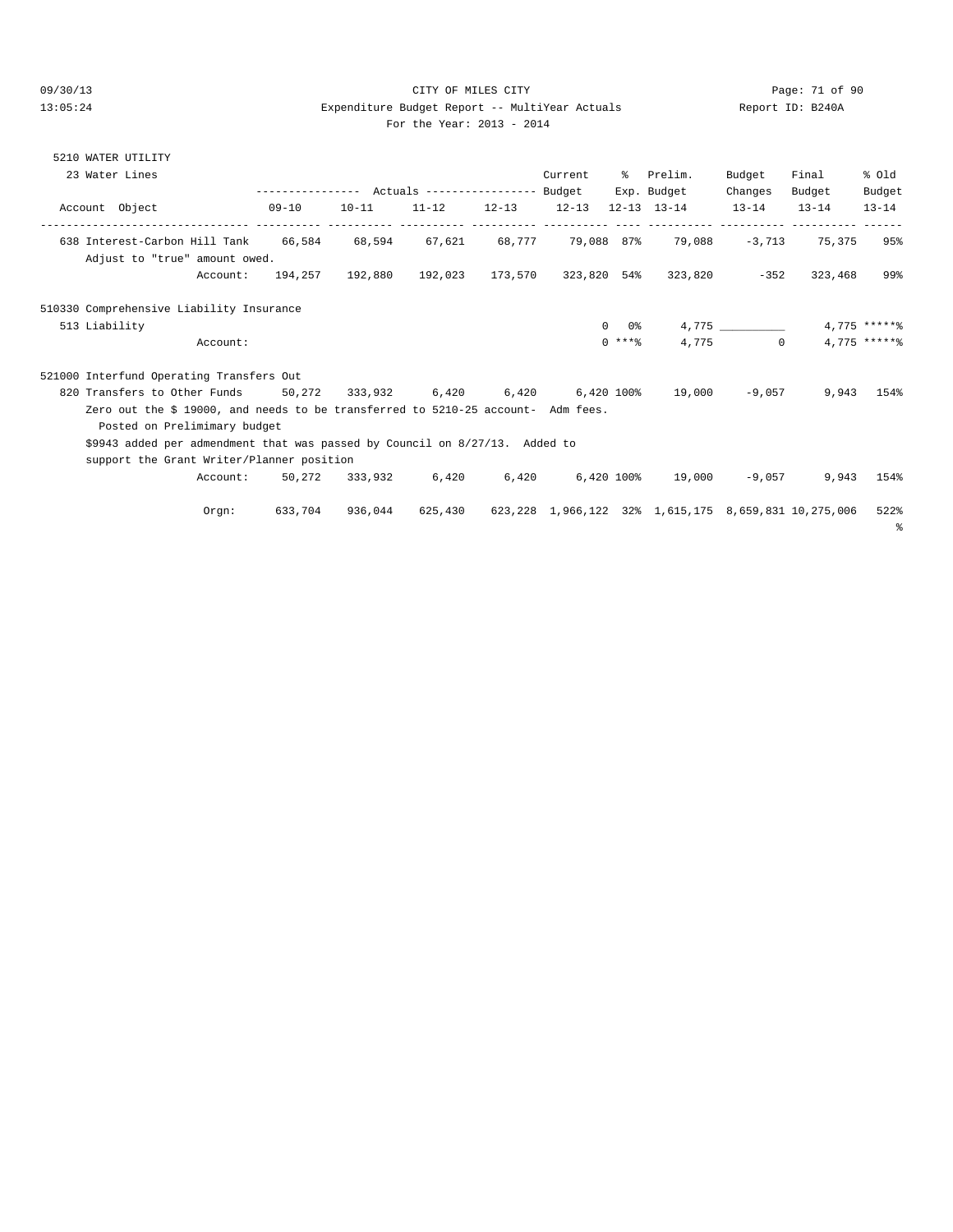#### 09/30/13 CITY OF MILES CITY Page: 72 of 90 13:05:24 Expenditure Budget Report -- MultiYear Actuals Report ID: B240A For the Year: 2013 - 2014

## 5210 WATER UTILITY

| 25 Water Administration                             |           |           | --------------- Actuals ---------------- Budget |           | Current   | ႜ               | Prelim.<br>Exp. Budget         | Budget<br>Changes | Final<br>Budget | % old<br>Budget |
|-----------------------------------------------------|-----------|-----------|-------------------------------------------------|-----------|-----------|-----------------|--------------------------------|-------------------|-----------------|-----------------|
| Account Object                                      | $09 - 10$ | $10 - 11$ | $11 - 12$                                       | $12 - 13$ | $12 - 13$ |                 | $12 - 13$ $13 - 14$            | $13 - 14$         | $13 - 14$       | $13 - 14$       |
| 430510 Water Administration(25)                     |           |           |                                                 |           |           |                 |                                |                   |                 |                 |
| 110 Salaries and Wages-Comp A                       | 5,918     | $-1,638$  | 9,154                                           | 6,506     |           |                 | $0***$ $\frac{20}{10}$         |                   | 0               | 0 <sub>8</sub>  |
| 111 Salaries and Wages - Perm                       | 29,270    | 27,820    | 27,923                                          | 33,820    |           | 35,884 94%      |                                |                   | 26,663          | 74%             |
| Elimination of Finance Clerk from wage spreadsheet. |           |           |                                                 |           |           |                 |                                |                   |                 |                 |
| 121 OVERTIME-PERMANENT                              | 678       | 1,216     | $-175$                                          | 111       |           |                 |                                |                   | 0               | 0%              |
| 131 VACATION                                        | 1,885     | 1,741     | 1,845                                           | 4,901     |           |                 |                                |                   | 0               | 0%              |
| 132 SICK LEAVE                                      | 820       | 1,032     | 1,013                                           | 1,371     |           |                 |                                |                   | 0               | 0%              |
| 141 Unemployment Insurance                          | 49        | 48        | 78                                              | 141       |           | 137 103%        | 131                            | $-16$             | 115             | 83%             |
| Elimination of Finance Clerk from wage spreadsheet. |           |           |                                                 |           |           |                 |                                |                   |                 |                 |
| 142 Workers' Compensation                           | 405       | 357       | 307                                             | 435       |           | 437 100%        | 334                            | $-38$             | 296             | 67%             |
| Elimination of Finance Clerk from wage spreadsheet. |           |           |                                                 |           |           |                 |                                |                   |                 |                 |
| 143 Health Insurance                                | 3,706     | 3,915     | 4,037                                           | 5,567     |           | 7,977 70%       |                                |                   | 3,711           | 46%             |
| Elimination of Fiance Clerk from wage spreadsheet.  |           |           |                                                 |           |           |                 |                                |                   |                 |                 |
| 144 FICA                                            | 2,494     | 2,416     | 2,371                                           | 3,085     |           | 2,985 103%      | 2,216                          | $-256$            | 1,960           | 65%             |
| Elimination of Fiance Clerk from wage spreadsheet.  |           |           |                                                 |           |           |                 |                                |                   |                 |                 |
| 145 PERS                                            | 1,613     | 1,620     | 1,542                                           | 1,984     |           | 2,759 72%       | 2,337                          | $-269$            | 2,068           | 74%             |
| Elimination of Finance Clerk from wage spreadsheet. |           |           |                                                 |           |           |                 |                                |                   |                 |                 |
| 196 CLOTHING ALLOTMENT                              | 120       | 165       | 113                                             | 128       |           | 315 41%         |                                | 128               | 128             | 40%             |
| 210 Office Supplies and Mater                       | 1,288     | 813       | 2,105                                           | 2,801     |           | 1,800 156%      |                                |                   | 2,000           | 111%            |
| 214 Small Items of Equipment                        | 2,497     | 2,653     | 1,330                                           | 2,472     |           | 3,067 81%       |                                |                   | 3,067           | 100%            |
| 220 Operating Expenses                              | 333       | 489       | 2,179                                           | 1,229     |           | 1,700 72%       |                                |                   | 1,500           | 88%             |
| 230 Repair and Maintenance Su                       | 88        | 61        | 116                                             | 107       |           | 200 54%         |                                |                   | 200             | 100%            |
| 311 Postage, Box Rent, Etc.                         | 6,047     | 6,103     | 5,885                                           | 9,982     |           | 7,000 143%      |                                |                   | 10,000          | 142%            |
| 320 Printing, Duplicating, Ty                       | 1,235     | 1,435     | 2,236                                           | 485       |           | 2,100 23%       |                                |                   | 2,100           | 100%            |
| 330 Publicity, Subscriptions                        | 831       | 629       | 1,265                                           | 683       | 1,500     | 46%             |                                |                   | 1,000           | 66%             |
| 334 Memberships, Registration                       | 33        |           |                                                 |           |           | 0<br>0 %        |                                |                   | 0               | 0%              |
| 345 Telephone & Telegraph                           | 661       | 605       | 636                                             | 596       | 600       | 99%             |                                | 600 __________    | 600             | 100%            |
| 347 Telephone-Internet                              |           |           | 137                                             | 222       |           | 100 222%        |                                |                   | 200             | 200%            |
| 350 Professional Services                           | 3,280     | 7,546     | 5,666                                           | 2,581     |           | $8,500$ 30%     | 8,500                          | $-4,500$          | 4,000           | 47%             |
| Per Mayor budget reduction 7/15/13                  |           |           |                                                 |           |           |                 |                                |                   |                 |                 |
| 360 Contr R & M                                     | 1,090     | 1,317     | 1,486                                           | 6,031     |           | 2,000 302%      | 6,000                          | $-2,000$          | 4,000           | 200%            |
| Per Mayor budget reduction 7/15/13                  |           |           |                                                 |           |           |                 |                                |                   |                 |                 |
| 370 Travel                                          | 379       |           | 201                                             | 114       | 200       | 57%             |                                |                   | 225             | 112%            |
| 380 Training Services                               | 573       | 260       | 267                                             | 197       | 300       | 66%             |                                | $300$             | 300             | 100%            |
| 382 Books                                           |           |           |                                                 | 306       |           | $0***$ $*$      |                                |                   | 0               | 0%              |
| 513 Liability                                       |           |           |                                                 | 7,452     |           | $0$ ****        |                                |                   | 200             | $*****$         |
| 521 Surety Bonds for Official                       | 300       | 325       | 325                                             |           | 400       | 0%              |                                |                   | 400             | 100%            |
| 531 Building & Office Rental                        | 6,000     | 6,000     | 6,000                                           | 6,000     |           | $6,000$ $100\%$ |                                |                   | 6,000           | 100%            |
| 810 Losses (Bad debt expense                        | $-5$      |           | 135                                             | $-48$     |           | $500 - 10$ %    |                                |                   | 500             | 100%            |
| Account:                                            | 71,588    | 66,928    | 78,177                                          | 99,259    |           | 89,600 111%     | 78,312                         | $-7.079$          | 71,233          | 79%             |
| 490200 Revenue Bonds                                |           |           |                                                 |           |           |                 |                                |                   |                 |                 |
| 628 Interest-Bonds PreSed                           | 7,270     | 500       | 500                                             | 8,500     |           | 0 ****          | <u> 1999 - John Barn Barns</u> |                   | 0               | 0%              |
| 640 Bond Issuance Cost                              | 5,164     | 1,167     | 1,167                                           | 24,815    |           | 0****           |                                |                   | 0               | 0%              |
| Account:                                            | 12,434    | 1,667     | 1,667                                           | 33,315    |           | $0***8$         | $\mathbf 0$                    | $\mathsf 0$       | $\mathsf 0$     | 0 <sub>8</sub>  |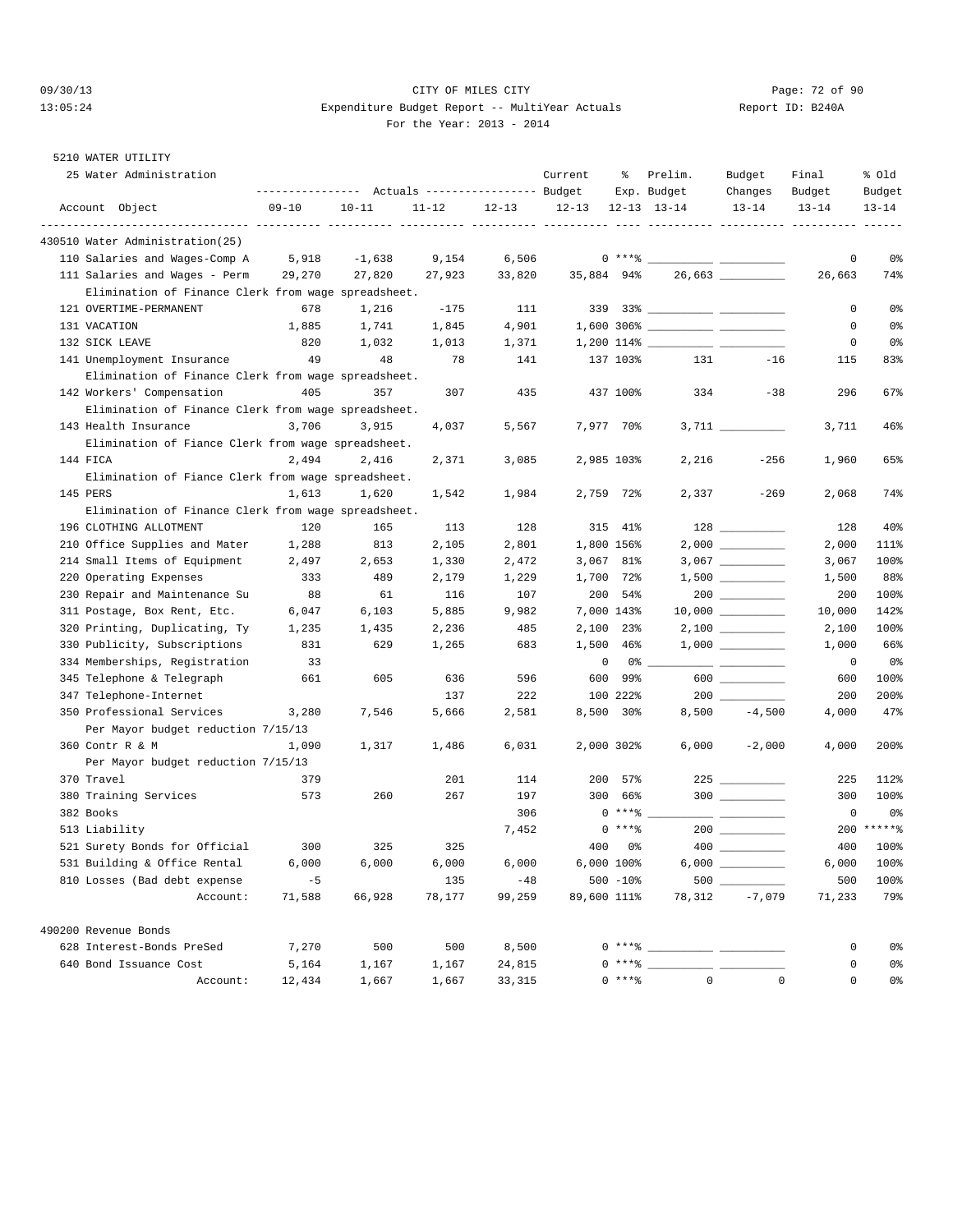#### 09/30/13 Page: 73 of 90 13:05:24 Expenditure Budget Report -- MultiYear Actuals Report ID: B240A For the Year: 2013 - 2014

| WATER UTILITY<br>5210                    |                  |           |                           |           |           |             |                     |           |           |           |
|------------------------------------------|------------------|-----------|---------------------------|-----------|-----------|-------------|---------------------|-----------|-----------|-----------|
| 25 Water Administration                  |                  |           |                           |           | Current   | °≈          | Prelim.             | Budget    | Final     | % old     |
|                                          | ---------------- |           | Actuals ----------------- |           | Budget    |             | Exp. Budget         | Changes   | Budget    | Budget    |
| Account Object                           | $09 - 10$        | $10 - 11$ | $11 - 12$                 | $12 - 13$ | $12 - 13$ |             | $12 - 13$ $13 - 14$ | $13 - 14$ | $13 - 14$ | $13 - 14$ |
|                                          |                  |           |                           |           |           |             |                     |           |           |           |
| 510330 Comprehensive Liability Insurance |                  |           |                           |           |           |             |                     |           |           |           |
| 513 Liability                            | 12,882           | 11,540    | 12,239                    | 12,017    |           | 12,017 100% |                     | 11,865    | 11,865    | 98%       |
|                                          |                  |           |                           |           |           |             |                     |           |           |           |

| True up liability premiums               |         |         |         |         |              |         |         |             |                |
|------------------------------------------|---------|---------|---------|---------|--------------|---------|---------|-------------|----------------|
| Account:                                 | 12,882  | 11,540  | 12,239  | 12,017  | 12,017 100%  | $\circ$ | 11,865  | 11,865      | 98%            |
| 510400 Depreciation                      |         |         |         |         |              |         |         |             |                |
| 830 Depreciation - Closed to             | 337,367 | 338,264 | 349,486 | 354,581 | $0***$ *     |         |         | $\mathbf 0$ | 0 <sup>°</sup> |
| Account:                                 | 337,367 | 338,264 | 349,486 | 354,581 | $0***8$      | 0       | $\circ$ | $\mathbf 0$ | 0 <sup>°</sup> |
| 521000 Interfund Operating Transfers Out |         |         |         |         |              |         |         |             |                |
| 820 Transfers to Other Funds             | 42,092  | 40,413  | 44,621  | 60,648  | 54,228 112%  | 54,228  | 942     | 55,170      | 101%           |
| Adjustment from new spreadsheet          |         |         |         |         |              |         |         |             |                |
| Account:                                 | 42,092  | 40,413  | 44,621  | 60,648  | 54,228 112%  | 54,228  | 942     | 55,170      | 101%           |
| Orgn:                                    | 476,363 | 458,812 | 486,190 | 559,820 | 155,845 359% | 132,540 | 5,728   | 138,268     | 88%            |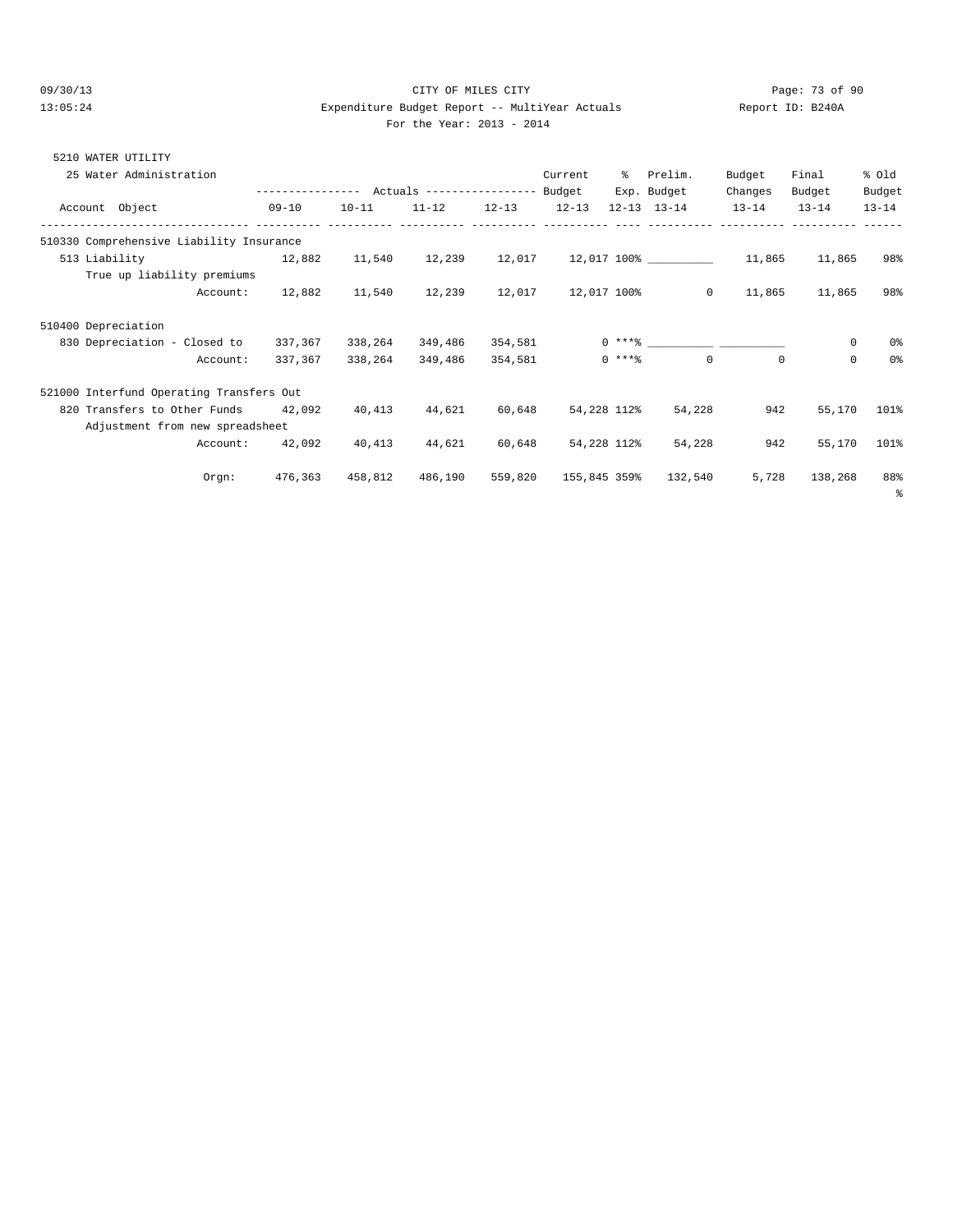#### 09/30/13 Page: 74 of 90 13:05:24 Expenditure Budget Report -- MultiYear Actuals Report ID: B240A For the Year: 2013 - 2014

# 5210 WATER UTILITY

| 80 Water Purification                   | --------------- Actuals ---------------- Budget |           |           |           | Current    | ႜႜၟ        | Prelim.<br>Exp. Budget | Budget<br>Changes      | Final<br>Budget | % old<br>Budget |
|-----------------------------------------|-------------------------------------------------|-----------|-----------|-----------|------------|------------|------------------------|------------------------|-----------------|-----------------|
| Account Object                          | $09 - 10$                                       | $10 - 11$ | $11 - 12$ | $12 - 13$ | $12 - 13$  |            | $12 - 13$ $13 - 14$    | $13 - 14$              | $13 - 14$       | $13 - 14$       |
| 430540 Water Purification and Treatment |                                                 |           |           |           |            |            |                        |                        |                 |                 |
| 210 Office Supplies and Mater           | 183                                             | 20        | 224       | 107       |            | 200 54%    |                        |                        | 200             | 100%            |
| 214 Small Items of Equipment            | 3,511                                           |           | 1,698     | 2,540     | 21,000 12% |            |                        |                        | 17,814          | 84%             |
| 220 Operating Expenses                  | 2,445                                           | 1,914     | 2,444     | 3,183     |            | 3,000 106% |                        |                        | 3,000           | 100%            |
| 222 Chemicals, Lab & Med Suppl          | 51,436                                          | 53,034    | 59,646    | 49,206    | 58,350 84% |            |                        | $58,350$ _____________ | 58,350          | 100%            |
| 226 Clothing and Uniforms               | 57                                              | 304       | 270       | 344       |            | 400 86%    |                        |                        | 400             | 100%            |
| 230 Repair and Maintenance Su           | 5,661                                           | 3,457     | 2,562     | 5,759     |            | 9,500 61%  |                        | 9,500                  | 9,500           | 100%            |
| 231 Gas, Oil, Diesel Fuel, Gr           | 863                                             | 1,126     | 1,199     | 1,406     |            | 1,290 109% |                        |                        | 1,290           | 100%            |
| 241 Consumable Tools                    |                                                 | 61        |           | 39        |            | 50 78%     |                        |                        | 100             | 200%            |
| 311 Postage, Box Rent, Etc.             | 229                                             | 217       | 125       | 115       |            | 150 77%    |                        |                        | 150             | 100%            |
| 320 Printing, Duplicating, Ty           |                                                 |           |           |           | 100        | 0%         |                        |                        | 100             | 100%            |
| 330 Publicity, Subscriptions            | 438                                             |           | 611       | 201       | 400        | 50%        |                        | 400 000                | 400             | 100%            |
| 334 Memberships, Registration           | 375                                             | 343       | 355       | 455       |            | 430 106%   |                        | 430 and $\sim$         | 430             | 100%            |
| 345 Telephone & Telegraph               | 218                                             | 65        |           |           | 200        | 0%         |                        |                        | 200             | 100%            |
| 352 Wtr/Swr Lab Testing                 | 9,410                                           | 5,775     | 4,521     | 3,680     | 12,000 31% |            |                        | $12,000 -2,000$        | 10,000          | 83%             |
| Per Mayor budget reduction 7/15/13      |                                                 |           |           |           |            |            |                        |                        |                 |                 |
| 357 Architectual, Engineering           |                                                 |           |           |           | 14,000     | 0 %        | 14,000                 | $-2,000$               | 12,000          | 85%             |
| Per Mayor budget reduction 7/15/13      |                                                 |           |           |           |            |            |                        |                        |                 |                 |
| 360 Contr R & M                         | 2,108                                           | 477       | 539       | 206       | 6,000      | 3%         |                        |                        | 6,000           | 100%            |
| 369 Other Repair and Maintena           | 60                                              |           |           |           | 1,500      | 0 %        |                        |                        | 1,500           | 100%            |
| 370 Travel                              | 470                                             | 874       | 364       | 819       | 1,200      | 68%        |                        |                        | 1,200           | 100%            |
| 380 Training Services                   | 339                                             | 697       | 362       | 775       | 1,000      | 78%        |                        |                        | 1,000           | 100%            |
| 382 Books                               |                                                 |           | 248       | 130       | 200        | 65%        |                        |                        | 200             | 100%            |
| 400 BUILDING MATERIALS                  |                                                 |           | 64        |           | 250        | 0%         | 250                    | $-250$                 | $^{\circ}$      | 0 <sup>°</sup>  |
| Per Mayor budget reduction 7/15/13      |                                                 |           |           |           |            |            |                        |                        |                 |                 |
| 533 Machinery and Equipment R           |                                                 |           |           | 180       |            | 1,000 18%  |                        | 1,000                  | 1,000           | 100%            |
| 930 Improvements Other than B           |                                                 |           | 12,511    |           | 0          |            | $0\%$ _                |                        | 0               | 0%              |
| Account:                                | 77,803                                          | 68,364    | 87,743    | 69,145    | 132,220    | 52%        |                        | $129,084$ $-4,250$     | 124,834         | 94%             |
| Orem:                                   | 77,803                                          | 68,364    | 87,743    | 69,145    | 132,220    | 52%        | 129,084                | $-4,250$               | 124,834         | 94%<br>နွ       |

Fund: 1,674,253 1,835,124 1,570,408 1,651,555 2,905,543 57% 2,361,707 8,817,802 11,179,509 384%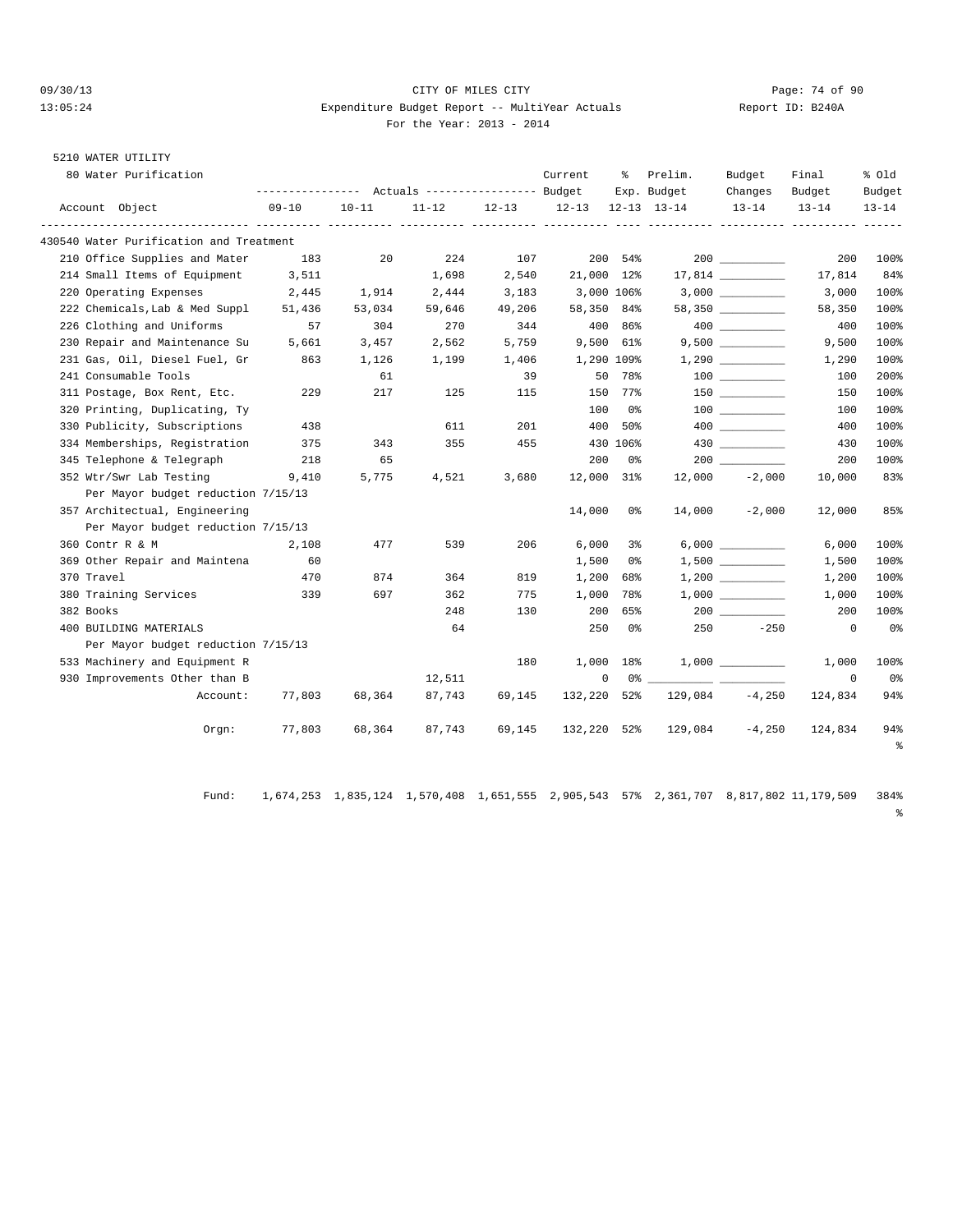09/30/13 Page: 75 of 90 13:05:24 Expenditure Budget Report -- MultiYear Actuals Report ID: B240A For the Year: 2013 - 2014

# 5211 Water Stimulus 23 Water Lines Current % Prelim. Budget Final % Old ---------------- Actuals ---------------- Budget Exp. Budget Changes Budget Budget<br>13-14 13-14 13-14 13-14 13-14 13-14 Account Object 09-10 10-11 11-12 12-13 12-13 12-13 13-14 13-14 13-14 13-14 -------------------------------- ---------- ---------- ---------- ---------- ---------- ---- ---------- ---------- ---------- ------ 430550 Transmission and Distribution(23) 955 Construction - NE Wtr Lin 579,553 0 0% \_\_\_\_\_\_\_\_\_\_ \_\_\_\_\_\_\_\_\_\_ 0 0% Account: 579,553 0 \*\*\*% 0 0 0 0% 521000 Interfund Operating Transfers Out 820 Transfers to Other Funds 11,325 623,886 309,792 0 0% \_\_\_\_\_\_\_\_\_\_ \_\_\_\_\_\_\_\_\_\_ 0 0% Account: 11,325 623,886 309,792 0 \*\*\*% 0 0 0 0% Orgn: 590,878 623,886 309,792 0 0% 0 0 0 0% %  $\text{Fund:} \qquad 590,878 \qquad 623,886 \qquad 309,792 \qquad 0 \qquad 0$   $0$   $0 \qquad 0 \qquad 0$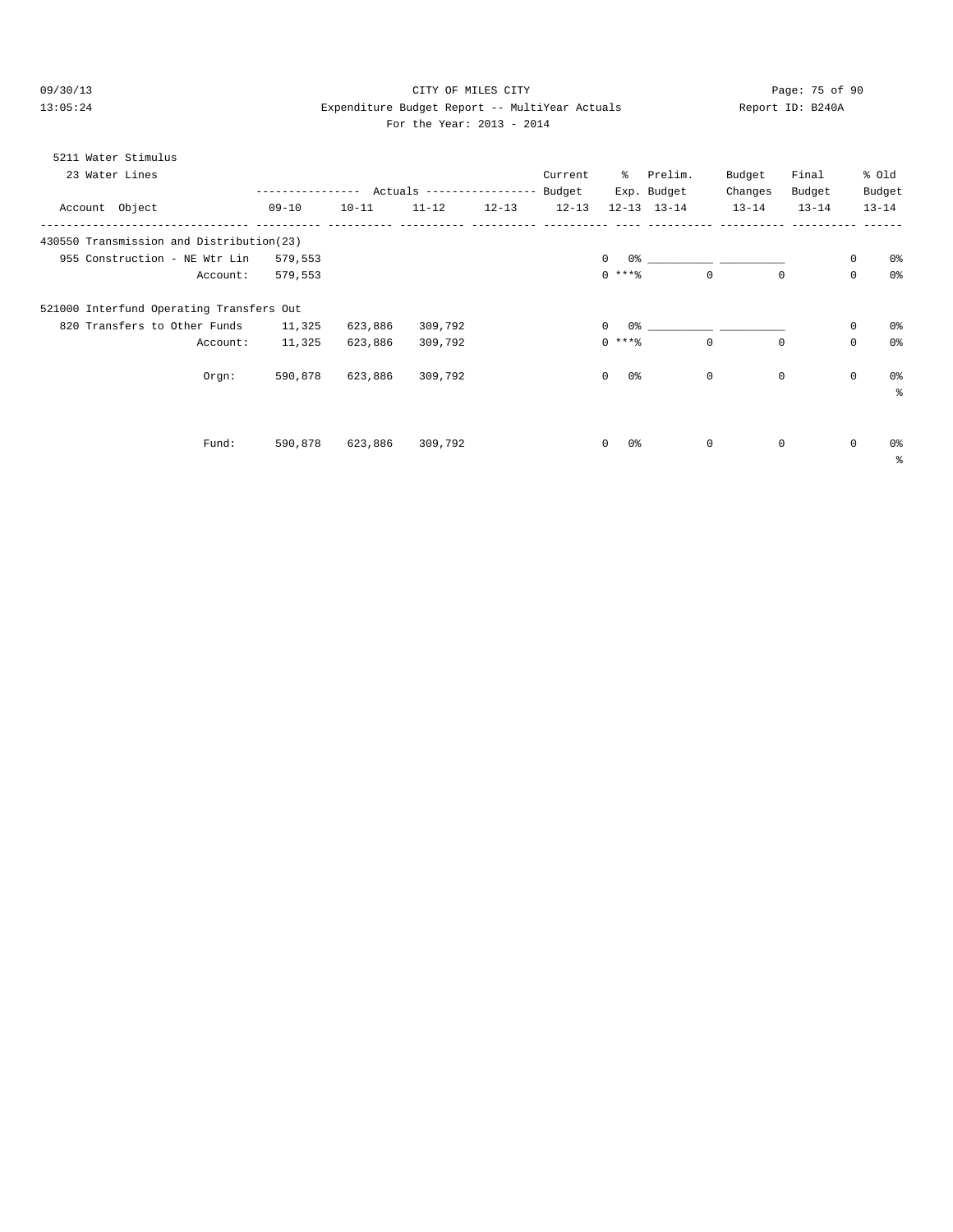#### 09/30/13 Page: 76 of 90 13:05:24 Expenditure Budget Report -- MultiYear Actuals Report ID: B240A For the Year: 2013 - 2014

| 5310 SEWER UTILITY |                                                                              |           |           |           |                    |           |          |                     |             |             |            |                      |
|--------------------|------------------------------------------------------------------------------|-----------|-----------|-----------|--------------------|-----------|----------|---------------------|-------------|-------------|------------|----------------------|
| 13 Park            |                                                                              |           |           |           |                    | Current   | ွေ       | Prelim.             | Budget      | Final       |            | % old                |
|                    |                                                                              |           |           | Actuals   | ------------------ | Budget    |          | Exp. Budget         | Changes     | Budget      |            | Budget               |
| Account Object     |                                                                              | $09 - 10$ | $10 - 11$ | $11 - 12$ | $12 - 13$          | $12 - 13$ |          | $12 - 13$ $13 - 14$ | $13 - 14$   | $13 - 14$   |            | $13 - 14$            |
|                    | 430630 Sewer Collection and Transmission(31)<br>214 Small Items of Equipment |           |           |           | $-2,760$           |           | $0***8$  |                     |             |             | 0          | 0 <sup>°</sup>       |
|                    | Account:                                                                     |           |           |           | $-2.760$           |           | $0$ **** |                     | $\mathbf 0$ | $\mathbf 0$ | 0          | 0 <sup>°</sup>       |
|                    | Orgn:                                                                        |           |           |           | $-2.760$           |           | $0$ **** |                     | $\circ$     | $\circ$     | $^{\circ}$ | 0 <sup>°</sup><br>နွ |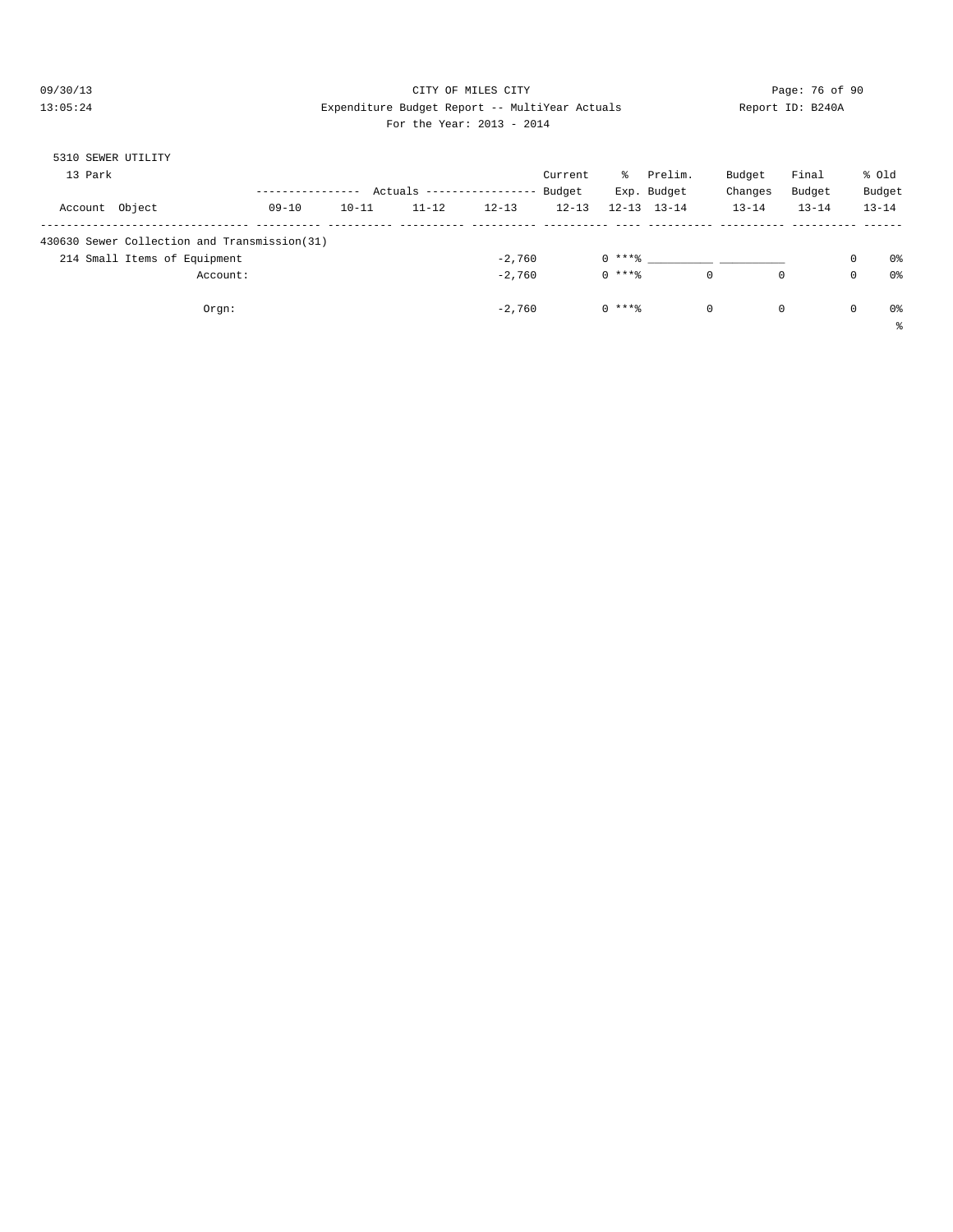5310 SEWER UTILITY

#### 09/30/13 Page: 77 of 90 13:05:24 Expenditure Budget Report -- MultiYear Actuals Report ID: B240A For the Year: 2013 - 2014

| $09 - 10$<br>$10 - 11$<br>Account Object<br>$11 - 12$<br>$12 - 13$<br>$12 - 13$<br>$12 - 13$ $13 - 14$<br>$13 - 14$<br>$13 - 14$<br>430610 Sewer Administration(29)<br>$-3,235$<br>5,723<br>2,439<br>$0***$<br>110 Salaries and Wages-Comp A<br>4,514<br>0<br>26,663<br>$-1,040$<br>111 Salaries and Wages - Perm<br>27,820<br>27,923<br>33,820<br>35,884 94%<br>25,623<br>29,271<br>Elimination of Finance Clerk<br>121 OVERTIME-PERMANENT<br>1,215<br>$-176$<br>111<br>0<br>678<br>$\mathbf 0$<br>131 VACATION<br>1,885<br>1,741<br>1,845<br>4,901<br>132 SICK LEAVE<br>820<br>1,032<br>1,013<br>1,371<br>0<br>49<br>137 103%<br>131<br>$-16$<br>141 Unemployment Insurance<br>48<br>78<br>141<br>115<br>Elimination of Finance Clerk<br>142 Workers' Compensation<br>405<br>357<br>307<br>436<br>437 100%<br>334<br>$-38$<br>296<br>Elimination of Finance Clerk<br>7,977 70%<br>143 Health Insurance<br>3,679<br>3,644<br>4,036<br>5,567<br>3,711<br>$-256$<br>144 FICA<br>2,494<br>2,416<br>2,372<br>3,085<br>2,985 103%<br>2,216<br>1,960<br>Elimination of Finance Clerk<br>145 PERS<br>1,542<br>1,984<br>2,759 72%<br>2,337<br>$-269$<br>2,068<br>1,613<br>1,617<br>Elimination of Finance Clerk<br>196 CLOTHING ALLOTMENT<br>128<br>$128 \begin{tabular}{l} \textbf{---} \end{tabular}$<br>120<br>165<br>113<br>315 41%<br>128<br>210 Office Supplies and Mater<br>1,226<br>813<br>2,069<br>2,746<br>1,800 153%<br>2,000<br>214 Small Items of Equipment<br>2,653<br>1,330<br>2,472<br>3,067 81%<br>2,532<br>3,067<br>333<br>220 Operating Expenses<br>489<br>2,079<br>1,186<br>1,700 70%<br>1,500<br>230 Repair and Maintenance Su<br>88<br>61<br>116<br>200<br>0 %<br>200<br>311 Postage, Box Rent, Etc.<br>6,932<br>7,000<br>$6,000$<br>6,000<br>6,047<br>6,103<br>5,122<br>73%<br>320 Printing, Duplicating, Ty<br>1,401<br>1,435<br>2,236<br>700<br>2,100 33%<br>2,100<br>330 Publicity, Subscriptions<br>679<br>615<br>1,265<br>683<br>1,500<br>46%<br>1,000<br>0<br>334 Memberships, Registration<br>33<br>0%<br>0<br>600 __________<br>345 Telephone & Telegraph<br>600<br>660<br>600<br>632<br>596<br>99%<br>600<br>347 Telephone-Internet<br>222<br>100 222%<br>137<br>225<br>225<br>8,500 30%<br>$-4,500$<br>350 Professional Services<br>3,280<br>7,546<br>4,613<br>2,581<br>8,500<br>4,000<br>Per Mayor budget reduction 7/15/13<br>2,000 302%<br>360 Contr R & M<br>1,077<br>1,446<br>6,031<br>6,000<br>$-3,000$<br>3,000<br>1,331<br>Per Mayor budget reduction 7/15/13<br>370 Travel<br>201<br>200<br>379<br>114<br>57%<br>200<br>$300$<br>260<br>380 Training Services<br>573<br>267<br>197<br>300<br>66%<br>300<br>382 Books<br>$0***$ $*$<br>306<br>0<br>$0***8$<br>649<br>513 Liability<br>200<br>521 Surety Bonds for Official<br>300<br>325<br>325<br>400<br>0 %<br>400<br>531 Building & Office Rental<br>$6,000$ $67\%$<br>$6,000$ $-500$<br>4,000<br>4,000<br>4,000<br>4,000<br>5,500<br>Per Mayor budget reduction 7/15/13<br>540 Special Assessments<br>3,000<br>5,500 55%<br>5,500<br>$-300$<br>4,116<br>5,267<br>5,200<br>4,632<br>Per Mayor budget reduction 7/15/13<br>810 Losses (Bad debt expense<br>$-750$<br>500 ****<br>500<br>500<br>77<br>135<br>72,845<br>77,826<br>83,838<br>95,100 88%<br>79,812<br>$-9,919$<br>69,893<br>Account:<br>67,167<br>490200 Revenue Bonds<br>608 Prpl-Wastewater Project P<br>56,000<br>58,000<br>58,000 | 29 Sewer Administration       | ---------------    Actuals ----------------    Budget |  | Current | ႜ | Prelim.<br>Exp. Budget | Budget<br>Changes | Final<br>Budget | % old<br>Budget |
|---------------------------------------------------------------------------------------------------------------------------------------------------------------------------------------------------------------------------------------------------------------------------------------------------------------------------------------------------------------------------------------------------------------------------------------------------------------------------------------------------------------------------------------------------------------------------------------------------------------------------------------------------------------------------------------------------------------------------------------------------------------------------------------------------------------------------------------------------------------------------------------------------------------------------------------------------------------------------------------------------------------------------------------------------------------------------------------------------------------------------------------------------------------------------------------------------------------------------------------------------------------------------------------------------------------------------------------------------------------------------------------------------------------------------------------------------------------------------------------------------------------------------------------------------------------------------------------------------------------------------------------------------------------------------------------------------------------------------------------------------------------------------------------------------------------------------------------------------------------------------------------------------------------------------------------------------------------------------------------------------------------------------------------------------------------------------------------------------------------------------------------------------------------------------------------------------------------------------------------------------------------------------------------------------------------------------------------------------------------------------------------------------------------------------------------------------------------------------------------------------------------------------------------------------------------------------------------------------------------------------------------------------------------------------------------------------------------------------------------------------------------------------------------------------------------------------------------------------------------------------------------------------------------------------------------------------------------------------------------------------------------------------------------------------------------------------------------------------------------------------------------------------------------------------------------------------------------------------------------------------------------------------------------------------------------------------------------------------------------------------------------|-------------------------------|-------------------------------------------------------|--|---------|---|------------------------|-------------------|-----------------|-----------------|
|                                                                                                                                                                                                                                                                                                                                                                                                                                                                                                                                                                                                                                                                                                                                                                                                                                                                                                                                                                                                                                                                                                                                                                                                                                                                                                                                                                                                                                                                                                                                                                                                                                                                                                                                                                                                                                                                                                                                                                                                                                                                                                                                                                                                                                                                                                                                                                                                                                                                                                                                                                                                                                                                                                                                                                                                                                                                                                                                                                                                                                                                                                                                                                                                                                                                                                                                                                                       |                               |                                                       |  |         |   |                        |                   |                 | $13 - 14$       |
|                                                                                                                                                                                                                                                                                                                                                                                                                                                                                                                                                                                                                                                                                                                                                                                                                                                                                                                                                                                                                                                                                                                                                                                                                                                                                                                                                                                                                                                                                                                                                                                                                                                                                                                                                                                                                                                                                                                                                                                                                                                                                                                                                                                                                                                                                                                                                                                                                                                                                                                                                                                                                                                                                                                                                                                                                                                                                                                                                                                                                                                                                                                                                                                                                                                                                                                                                                                       |                               |                                                       |  |         |   |                        |                   |                 |                 |
|                                                                                                                                                                                                                                                                                                                                                                                                                                                                                                                                                                                                                                                                                                                                                                                                                                                                                                                                                                                                                                                                                                                                                                                                                                                                                                                                                                                                                                                                                                                                                                                                                                                                                                                                                                                                                                                                                                                                                                                                                                                                                                                                                                                                                                                                                                                                                                                                                                                                                                                                                                                                                                                                                                                                                                                                                                                                                                                                                                                                                                                                                                                                                                                                                                                                                                                                                                                       |                               |                                                       |  |         |   |                        |                   |                 |                 |
|                                                                                                                                                                                                                                                                                                                                                                                                                                                                                                                                                                                                                                                                                                                                                                                                                                                                                                                                                                                                                                                                                                                                                                                                                                                                                                                                                                                                                                                                                                                                                                                                                                                                                                                                                                                                                                                                                                                                                                                                                                                                                                                                                                                                                                                                                                                                                                                                                                                                                                                                                                                                                                                                                                                                                                                                                                                                                                                                                                                                                                                                                                                                                                                                                                                                                                                                                                                       |                               |                                                       |  |         |   |                        |                   |                 | 0 <sub>8</sub>  |
|                                                                                                                                                                                                                                                                                                                                                                                                                                                                                                                                                                                                                                                                                                                                                                                                                                                                                                                                                                                                                                                                                                                                                                                                                                                                                                                                                                                                                                                                                                                                                                                                                                                                                                                                                                                                                                                                                                                                                                                                                                                                                                                                                                                                                                                                                                                                                                                                                                                                                                                                                                                                                                                                                                                                                                                                                                                                                                                                                                                                                                                                                                                                                                                                                                                                                                                                                                                       |                               |                                                       |  |         |   |                        |                   |                 | 71%             |
|                                                                                                                                                                                                                                                                                                                                                                                                                                                                                                                                                                                                                                                                                                                                                                                                                                                                                                                                                                                                                                                                                                                                                                                                                                                                                                                                                                                                                                                                                                                                                                                                                                                                                                                                                                                                                                                                                                                                                                                                                                                                                                                                                                                                                                                                                                                                                                                                                                                                                                                                                                                                                                                                                                                                                                                                                                                                                                                                                                                                                                                                                                                                                                                                                                                                                                                                                                                       |                               |                                                       |  |         |   |                        |                   |                 |                 |
|                                                                                                                                                                                                                                                                                                                                                                                                                                                                                                                                                                                                                                                                                                                                                                                                                                                                                                                                                                                                                                                                                                                                                                                                                                                                                                                                                                                                                                                                                                                                                                                                                                                                                                                                                                                                                                                                                                                                                                                                                                                                                                                                                                                                                                                                                                                                                                                                                                                                                                                                                                                                                                                                                                                                                                                                                                                                                                                                                                                                                                                                                                                                                                                                                                                                                                                                                                                       |                               |                                                       |  |         |   |                        |                   |                 | 0%              |
|                                                                                                                                                                                                                                                                                                                                                                                                                                                                                                                                                                                                                                                                                                                                                                                                                                                                                                                                                                                                                                                                                                                                                                                                                                                                                                                                                                                                                                                                                                                                                                                                                                                                                                                                                                                                                                                                                                                                                                                                                                                                                                                                                                                                                                                                                                                                                                                                                                                                                                                                                                                                                                                                                                                                                                                                                                                                                                                                                                                                                                                                                                                                                                                                                                                                                                                                                                                       |                               |                                                       |  |         |   |                        |                   |                 | 0%              |
|                                                                                                                                                                                                                                                                                                                                                                                                                                                                                                                                                                                                                                                                                                                                                                                                                                                                                                                                                                                                                                                                                                                                                                                                                                                                                                                                                                                                                                                                                                                                                                                                                                                                                                                                                                                                                                                                                                                                                                                                                                                                                                                                                                                                                                                                                                                                                                                                                                                                                                                                                                                                                                                                                                                                                                                                                                                                                                                                                                                                                                                                                                                                                                                                                                                                                                                                                                                       |                               |                                                       |  |         |   |                        |                   |                 | 0%              |
|                                                                                                                                                                                                                                                                                                                                                                                                                                                                                                                                                                                                                                                                                                                                                                                                                                                                                                                                                                                                                                                                                                                                                                                                                                                                                                                                                                                                                                                                                                                                                                                                                                                                                                                                                                                                                                                                                                                                                                                                                                                                                                                                                                                                                                                                                                                                                                                                                                                                                                                                                                                                                                                                                                                                                                                                                                                                                                                                                                                                                                                                                                                                                                                                                                                                                                                                                                                       |                               |                                                       |  |         |   |                        |                   |                 | 83%             |
|                                                                                                                                                                                                                                                                                                                                                                                                                                                                                                                                                                                                                                                                                                                                                                                                                                                                                                                                                                                                                                                                                                                                                                                                                                                                                                                                                                                                                                                                                                                                                                                                                                                                                                                                                                                                                                                                                                                                                                                                                                                                                                                                                                                                                                                                                                                                                                                                                                                                                                                                                                                                                                                                                                                                                                                                                                                                                                                                                                                                                                                                                                                                                                                                                                                                                                                                                                                       |                               |                                                       |  |         |   |                        |                   |                 |                 |
|                                                                                                                                                                                                                                                                                                                                                                                                                                                                                                                                                                                                                                                                                                                                                                                                                                                                                                                                                                                                                                                                                                                                                                                                                                                                                                                                                                                                                                                                                                                                                                                                                                                                                                                                                                                                                                                                                                                                                                                                                                                                                                                                                                                                                                                                                                                                                                                                                                                                                                                                                                                                                                                                                                                                                                                                                                                                                                                                                                                                                                                                                                                                                                                                                                                                                                                                                                                       |                               |                                                       |  |         |   |                        |                   |                 | 67%             |
|                                                                                                                                                                                                                                                                                                                                                                                                                                                                                                                                                                                                                                                                                                                                                                                                                                                                                                                                                                                                                                                                                                                                                                                                                                                                                                                                                                                                                                                                                                                                                                                                                                                                                                                                                                                                                                                                                                                                                                                                                                                                                                                                                                                                                                                                                                                                                                                                                                                                                                                                                                                                                                                                                                                                                                                                                                                                                                                                                                                                                                                                                                                                                                                                                                                                                                                                                                                       |                               |                                                       |  |         |   |                        |                   |                 |                 |
|                                                                                                                                                                                                                                                                                                                                                                                                                                                                                                                                                                                                                                                                                                                                                                                                                                                                                                                                                                                                                                                                                                                                                                                                                                                                                                                                                                                                                                                                                                                                                                                                                                                                                                                                                                                                                                                                                                                                                                                                                                                                                                                                                                                                                                                                                                                                                                                                                                                                                                                                                                                                                                                                                                                                                                                                                                                                                                                                                                                                                                                                                                                                                                                                                                                                                                                                                                                       |                               |                                                       |  |         |   |                        |                   |                 | 46%             |
|                                                                                                                                                                                                                                                                                                                                                                                                                                                                                                                                                                                                                                                                                                                                                                                                                                                                                                                                                                                                                                                                                                                                                                                                                                                                                                                                                                                                                                                                                                                                                                                                                                                                                                                                                                                                                                                                                                                                                                                                                                                                                                                                                                                                                                                                                                                                                                                                                                                                                                                                                                                                                                                                                                                                                                                                                                                                                                                                                                                                                                                                                                                                                                                                                                                                                                                                                                                       |                               |                                                       |  |         |   |                        |                   |                 | 65%             |
|                                                                                                                                                                                                                                                                                                                                                                                                                                                                                                                                                                                                                                                                                                                                                                                                                                                                                                                                                                                                                                                                                                                                                                                                                                                                                                                                                                                                                                                                                                                                                                                                                                                                                                                                                                                                                                                                                                                                                                                                                                                                                                                                                                                                                                                                                                                                                                                                                                                                                                                                                                                                                                                                                                                                                                                                                                                                                                                                                                                                                                                                                                                                                                                                                                                                                                                                                                                       |                               |                                                       |  |         |   |                        |                   |                 |                 |
|                                                                                                                                                                                                                                                                                                                                                                                                                                                                                                                                                                                                                                                                                                                                                                                                                                                                                                                                                                                                                                                                                                                                                                                                                                                                                                                                                                                                                                                                                                                                                                                                                                                                                                                                                                                                                                                                                                                                                                                                                                                                                                                                                                                                                                                                                                                                                                                                                                                                                                                                                                                                                                                                                                                                                                                                                                                                                                                                                                                                                                                                                                                                                                                                                                                                                                                                                                                       |                               |                                                       |  |         |   |                        |                   |                 | 74%             |
|                                                                                                                                                                                                                                                                                                                                                                                                                                                                                                                                                                                                                                                                                                                                                                                                                                                                                                                                                                                                                                                                                                                                                                                                                                                                                                                                                                                                                                                                                                                                                                                                                                                                                                                                                                                                                                                                                                                                                                                                                                                                                                                                                                                                                                                                                                                                                                                                                                                                                                                                                                                                                                                                                                                                                                                                                                                                                                                                                                                                                                                                                                                                                                                                                                                                                                                                                                                       |                               |                                                       |  |         |   |                        |                   |                 |                 |
|                                                                                                                                                                                                                                                                                                                                                                                                                                                                                                                                                                                                                                                                                                                                                                                                                                                                                                                                                                                                                                                                                                                                                                                                                                                                                                                                                                                                                                                                                                                                                                                                                                                                                                                                                                                                                                                                                                                                                                                                                                                                                                                                                                                                                                                                                                                                                                                                                                                                                                                                                                                                                                                                                                                                                                                                                                                                                                                                                                                                                                                                                                                                                                                                                                                                                                                                                                                       |                               |                                                       |  |         |   |                        |                   |                 | 40%             |
|                                                                                                                                                                                                                                                                                                                                                                                                                                                                                                                                                                                                                                                                                                                                                                                                                                                                                                                                                                                                                                                                                                                                                                                                                                                                                                                                                                                                                                                                                                                                                                                                                                                                                                                                                                                                                                                                                                                                                                                                                                                                                                                                                                                                                                                                                                                                                                                                                                                                                                                                                                                                                                                                                                                                                                                                                                                                                                                                                                                                                                                                                                                                                                                                                                                                                                                                                                                       |                               |                                                       |  |         |   |                        |                   |                 | 111%            |
|                                                                                                                                                                                                                                                                                                                                                                                                                                                                                                                                                                                                                                                                                                                                                                                                                                                                                                                                                                                                                                                                                                                                                                                                                                                                                                                                                                                                                                                                                                                                                                                                                                                                                                                                                                                                                                                                                                                                                                                                                                                                                                                                                                                                                                                                                                                                                                                                                                                                                                                                                                                                                                                                                                                                                                                                                                                                                                                                                                                                                                                                                                                                                                                                                                                                                                                                                                                       |                               |                                                       |  |         |   |                        |                   |                 | 100%            |
|                                                                                                                                                                                                                                                                                                                                                                                                                                                                                                                                                                                                                                                                                                                                                                                                                                                                                                                                                                                                                                                                                                                                                                                                                                                                                                                                                                                                                                                                                                                                                                                                                                                                                                                                                                                                                                                                                                                                                                                                                                                                                                                                                                                                                                                                                                                                                                                                                                                                                                                                                                                                                                                                                                                                                                                                                                                                                                                                                                                                                                                                                                                                                                                                                                                                                                                                                                                       |                               |                                                       |  |         |   |                        |                   |                 | 88%             |
|                                                                                                                                                                                                                                                                                                                                                                                                                                                                                                                                                                                                                                                                                                                                                                                                                                                                                                                                                                                                                                                                                                                                                                                                                                                                                                                                                                                                                                                                                                                                                                                                                                                                                                                                                                                                                                                                                                                                                                                                                                                                                                                                                                                                                                                                                                                                                                                                                                                                                                                                                                                                                                                                                                                                                                                                                                                                                                                                                                                                                                                                                                                                                                                                                                                                                                                                                                                       |                               |                                                       |  |         |   |                        |                   |                 | 100%            |
|                                                                                                                                                                                                                                                                                                                                                                                                                                                                                                                                                                                                                                                                                                                                                                                                                                                                                                                                                                                                                                                                                                                                                                                                                                                                                                                                                                                                                                                                                                                                                                                                                                                                                                                                                                                                                                                                                                                                                                                                                                                                                                                                                                                                                                                                                                                                                                                                                                                                                                                                                                                                                                                                                                                                                                                                                                                                                                                                                                                                                                                                                                                                                                                                                                                                                                                                                                                       |                               |                                                       |  |         |   |                        |                   |                 | 85%             |
|                                                                                                                                                                                                                                                                                                                                                                                                                                                                                                                                                                                                                                                                                                                                                                                                                                                                                                                                                                                                                                                                                                                                                                                                                                                                                                                                                                                                                                                                                                                                                                                                                                                                                                                                                                                                                                                                                                                                                                                                                                                                                                                                                                                                                                                                                                                                                                                                                                                                                                                                                                                                                                                                                                                                                                                                                                                                                                                                                                                                                                                                                                                                                                                                                                                                                                                                                                                       |                               |                                                       |  |         |   |                        |                   |                 | 100%            |
|                                                                                                                                                                                                                                                                                                                                                                                                                                                                                                                                                                                                                                                                                                                                                                                                                                                                                                                                                                                                                                                                                                                                                                                                                                                                                                                                                                                                                                                                                                                                                                                                                                                                                                                                                                                                                                                                                                                                                                                                                                                                                                                                                                                                                                                                                                                                                                                                                                                                                                                                                                                                                                                                                                                                                                                                                                                                                                                                                                                                                                                                                                                                                                                                                                                                                                                                                                                       |                               |                                                       |  |         |   |                        |                   |                 | 66%             |
|                                                                                                                                                                                                                                                                                                                                                                                                                                                                                                                                                                                                                                                                                                                                                                                                                                                                                                                                                                                                                                                                                                                                                                                                                                                                                                                                                                                                                                                                                                                                                                                                                                                                                                                                                                                                                                                                                                                                                                                                                                                                                                                                                                                                                                                                                                                                                                                                                                                                                                                                                                                                                                                                                                                                                                                                                                                                                                                                                                                                                                                                                                                                                                                                                                                                                                                                                                                       |                               |                                                       |  |         |   |                        |                   |                 | 0%              |
|                                                                                                                                                                                                                                                                                                                                                                                                                                                                                                                                                                                                                                                                                                                                                                                                                                                                                                                                                                                                                                                                                                                                                                                                                                                                                                                                                                                                                                                                                                                                                                                                                                                                                                                                                                                                                                                                                                                                                                                                                                                                                                                                                                                                                                                                                                                                                                                                                                                                                                                                                                                                                                                                                                                                                                                                                                                                                                                                                                                                                                                                                                                                                                                                                                                                                                                                                                                       |                               |                                                       |  |         |   |                        |                   |                 | 100%            |
|                                                                                                                                                                                                                                                                                                                                                                                                                                                                                                                                                                                                                                                                                                                                                                                                                                                                                                                                                                                                                                                                                                                                                                                                                                                                                                                                                                                                                                                                                                                                                                                                                                                                                                                                                                                                                                                                                                                                                                                                                                                                                                                                                                                                                                                                                                                                                                                                                                                                                                                                                                                                                                                                                                                                                                                                                                                                                                                                                                                                                                                                                                                                                                                                                                                                                                                                                                                       |                               |                                                       |  |         |   |                        |                   |                 |                 |
|                                                                                                                                                                                                                                                                                                                                                                                                                                                                                                                                                                                                                                                                                                                                                                                                                                                                                                                                                                                                                                                                                                                                                                                                                                                                                                                                                                                                                                                                                                                                                                                                                                                                                                                                                                                                                                                                                                                                                                                                                                                                                                                                                                                                                                                                                                                                                                                                                                                                                                                                                                                                                                                                                                                                                                                                                                                                                                                                                                                                                                                                                                                                                                                                                                                                                                                                                                                       |                               |                                                       |  |         |   |                        |                   |                 | 225%            |
|                                                                                                                                                                                                                                                                                                                                                                                                                                                                                                                                                                                                                                                                                                                                                                                                                                                                                                                                                                                                                                                                                                                                                                                                                                                                                                                                                                                                                                                                                                                                                                                                                                                                                                                                                                                                                                                                                                                                                                                                                                                                                                                                                                                                                                                                                                                                                                                                                                                                                                                                                                                                                                                                                                                                                                                                                                                                                                                                                                                                                                                                                                                                                                                                                                                                                                                                                                                       |                               |                                                       |  |         |   |                        |                   |                 | 47%             |
|                                                                                                                                                                                                                                                                                                                                                                                                                                                                                                                                                                                                                                                                                                                                                                                                                                                                                                                                                                                                                                                                                                                                                                                                                                                                                                                                                                                                                                                                                                                                                                                                                                                                                                                                                                                                                                                                                                                                                                                                                                                                                                                                                                                                                                                                                                                                                                                                                                                                                                                                                                                                                                                                                                                                                                                                                                                                                                                                                                                                                                                                                                                                                                                                                                                                                                                                                                                       |                               |                                                       |  |         |   |                        |                   |                 |                 |
|                                                                                                                                                                                                                                                                                                                                                                                                                                                                                                                                                                                                                                                                                                                                                                                                                                                                                                                                                                                                                                                                                                                                                                                                                                                                                                                                                                                                                                                                                                                                                                                                                                                                                                                                                                                                                                                                                                                                                                                                                                                                                                                                                                                                                                                                                                                                                                                                                                                                                                                                                                                                                                                                                                                                                                                                                                                                                                                                                                                                                                                                                                                                                                                                                                                                                                                                                                                       |                               |                                                       |  |         |   |                        |                   |                 | 150%            |
|                                                                                                                                                                                                                                                                                                                                                                                                                                                                                                                                                                                                                                                                                                                                                                                                                                                                                                                                                                                                                                                                                                                                                                                                                                                                                                                                                                                                                                                                                                                                                                                                                                                                                                                                                                                                                                                                                                                                                                                                                                                                                                                                                                                                                                                                                                                                                                                                                                                                                                                                                                                                                                                                                                                                                                                                                                                                                                                                                                                                                                                                                                                                                                                                                                                                                                                                                                                       |                               |                                                       |  |         |   |                        |                   |                 |                 |
|                                                                                                                                                                                                                                                                                                                                                                                                                                                                                                                                                                                                                                                                                                                                                                                                                                                                                                                                                                                                                                                                                                                                                                                                                                                                                                                                                                                                                                                                                                                                                                                                                                                                                                                                                                                                                                                                                                                                                                                                                                                                                                                                                                                                                                                                                                                                                                                                                                                                                                                                                                                                                                                                                                                                                                                                                                                                                                                                                                                                                                                                                                                                                                                                                                                                                                                                                                                       |                               |                                                       |  |         |   |                        |                   |                 | 100%            |
|                                                                                                                                                                                                                                                                                                                                                                                                                                                                                                                                                                                                                                                                                                                                                                                                                                                                                                                                                                                                                                                                                                                                                                                                                                                                                                                                                                                                                                                                                                                                                                                                                                                                                                                                                                                                                                                                                                                                                                                                                                                                                                                                                                                                                                                                                                                                                                                                                                                                                                                                                                                                                                                                                                                                                                                                                                                                                                                                                                                                                                                                                                                                                                                                                                                                                                                                                                                       |                               |                                                       |  |         |   |                        |                   |                 | 100%            |
|                                                                                                                                                                                                                                                                                                                                                                                                                                                                                                                                                                                                                                                                                                                                                                                                                                                                                                                                                                                                                                                                                                                                                                                                                                                                                                                                                                                                                                                                                                                                                                                                                                                                                                                                                                                                                                                                                                                                                                                                                                                                                                                                                                                                                                                                                                                                                                                                                                                                                                                                                                                                                                                                                                                                                                                                                                                                                                                                                                                                                                                                                                                                                                                                                                                                                                                                                                                       |                               |                                                       |  |         |   |                        |                   |                 | 0 <sub>8</sub>  |
|                                                                                                                                                                                                                                                                                                                                                                                                                                                                                                                                                                                                                                                                                                                                                                                                                                                                                                                                                                                                                                                                                                                                                                                                                                                                                                                                                                                                                                                                                                                                                                                                                                                                                                                                                                                                                                                                                                                                                                                                                                                                                                                                                                                                                                                                                                                                                                                                                                                                                                                                                                                                                                                                                                                                                                                                                                                                                                                                                                                                                                                                                                                                                                                                                                                                                                                                                                                       |                               |                                                       |  |         |   |                        |                   |                 | $*****$         |
|                                                                                                                                                                                                                                                                                                                                                                                                                                                                                                                                                                                                                                                                                                                                                                                                                                                                                                                                                                                                                                                                                                                                                                                                                                                                                                                                                                                                                                                                                                                                                                                                                                                                                                                                                                                                                                                                                                                                                                                                                                                                                                                                                                                                                                                                                                                                                                                                                                                                                                                                                                                                                                                                                                                                                                                                                                                                                                                                                                                                                                                                                                                                                                                                                                                                                                                                                                                       |                               |                                                       |  |         |   |                        |                   |                 | 100%            |
|                                                                                                                                                                                                                                                                                                                                                                                                                                                                                                                                                                                                                                                                                                                                                                                                                                                                                                                                                                                                                                                                                                                                                                                                                                                                                                                                                                                                                                                                                                                                                                                                                                                                                                                                                                                                                                                                                                                                                                                                                                                                                                                                                                                                                                                                                                                                                                                                                                                                                                                                                                                                                                                                                                                                                                                                                                                                                                                                                                                                                                                                                                                                                                                                                                                                                                                                                                                       |                               |                                                       |  |         |   |                        |                   |                 | 91%             |
|                                                                                                                                                                                                                                                                                                                                                                                                                                                                                                                                                                                                                                                                                                                                                                                                                                                                                                                                                                                                                                                                                                                                                                                                                                                                                                                                                                                                                                                                                                                                                                                                                                                                                                                                                                                                                                                                                                                                                                                                                                                                                                                                                                                                                                                                                                                                                                                                                                                                                                                                                                                                                                                                                                                                                                                                                                                                                                                                                                                                                                                                                                                                                                                                                                                                                                                                                                                       |                               |                                                       |  |         |   |                        |                   |                 |                 |
|                                                                                                                                                                                                                                                                                                                                                                                                                                                                                                                                                                                                                                                                                                                                                                                                                                                                                                                                                                                                                                                                                                                                                                                                                                                                                                                                                                                                                                                                                                                                                                                                                                                                                                                                                                                                                                                                                                                                                                                                                                                                                                                                                                                                                                                                                                                                                                                                                                                                                                                                                                                                                                                                                                                                                                                                                                                                                                                                                                                                                                                                                                                                                                                                                                                                                                                                                                                       |                               |                                                       |  |         |   |                        |                   |                 | 94%             |
|                                                                                                                                                                                                                                                                                                                                                                                                                                                                                                                                                                                                                                                                                                                                                                                                                                                                                                                                                                                                                                                                                                                                                                                                                                                                                                                                                                                                                                                                                                                                                                                                                                                                                                                                                                                                                                                                                                                                                                                                                                                                                                                                                                                                                                                                                                                                                                                                                                                                                                                                                                                                                                                                                                                                                                                                                                                                                                                                                                                                                                                                                                                                                                                                                                                                                                                                                                                       |                               |                                                       |  |         |   |                        |                   |                 |                 |
|                                                                                                                                                                                                                                                                                                                                                                                                                                                                                                                                                                                                                                                                                                                                                                                                                                                                                                                                                                                                                                                                                                                                                                                                                                                                                                                                                                                                                                                                                                                                                                                                                                                                                                                                                                                                                                                                                                                                                                                                                                                                                                                                                                                                                                                                                                                                                                                                                                                                                                                                                                                                                                                                                                                                                                                                                                                                                                                                                                                                                                                                                                                                                                                                                                                                                                                                                                                       |                               |                                                       |  |         |   |                        |                   |                 | 100%            |
|                                                                                                                                                                                                                                                                                                                                                                                                                                                                                                                                                                                                                                                                                                                                                                                                                                                                                                                                                                                                                                                                                                                                                                                                                                                                                                                                                                                                                                                                                                                                                                                                                                                                                                                                                                                                                                                                                                                                                                                                                                                                                                                                                                                                                                                                                                                                                                                                                                                                                                                                                                                                                                                                                                                                                                                                                                                                                                                                                                                                                                                                                                                                                                                                                                                                                                                                                                                       |                               |                                                       |  |         |   |                        |                   |                 | 73%             |
|                                                                                                                                                                                                                                                                                                                                                                                                                                                                                                                                                                                                                                                                                                                                                                                                                                                                                                                                                                                                                                                                                                                                                                                                                                                                                                                                                                                                                                                                                                                                                                                                                                                                                                                                                                                                                                                                                                                                                                                                                                                                                                                                                                                                                                                                                                                                                                                                                                                                                                                                                                                                                                                                                                                                                                                                                                                                                                                                                                                                                                                                                                                                                                                                                                                                                                                                                                                       |                               |                                                       |  |         |   |                        |                   |                 |                 |
|                                                                                                                                                                                                                                                                                                                                                                                                                                                                                                                                                                                                                                                                                                                                                                                                                                                                                                                                                                                                                                                                                                                                                                                                                                                                                                                                                                                                                                                                                                                                                                                                                                                                                                                                                                                                                                                                                                                                                                                                                                                                                                                                                                                                                                                                                                                                                                                                                                                                                                                                                                                                                                                                                                                                                                                                                                                                                                                                                                                                                                                                                                                                                                                                                                                                                                                                                                                       |                               |                                                       |  |         |   |                        |                   |                 | 103%            |
|                                                                                                                                                                                                                                                                                                                                                                                                                                                                                                                                                                                                                                                                                                                                                                                                                                                                                                                                                                                                                                                                                                                                                                                                                                                                                                                                                                                                                                                                                                                                                                                                                                                                                                                                                                                                                                                                                                                                                                                                                                                                                                                                                                                                                                                                                                                                                                                                                                                                                                                                                                                                                                                                                                                                                                                                                                                                                                                                                                                                                                                                                                                                                                                                                                                                                                                                                                                       | Adjust to "true" amount owed. |                                                       |  |         |   |                        |                   |                 |                 |
| 626 Interest-Wastewater Proje<br>2,913<br>38,211<br>43,185<br>43,185                                                                                                                                                                                                                                                                                                                                                                                                                                                                                                                                                                                                                                                                                                                                                                                                                                                                                                                                                                                                                                                                                                                                                                                                                                                                                                                                                                                                                                                                                                                                                                                                                                                                                                                                                                                                                                                                                                                                                                                                                                                                                                                                                                                                                                                                                                                                                                                                                                                                                                                                                                                                                                                                                                                                                                                                                                                                                                                                                                                                                                                                                                                                                                                                                                                                                                                  |                               |                                                       |  |         |   |                        |                   |                 | 113%            |
| Adjust to "true" amount owed.                                                                                                                                                                                                                                                                                                                                                                                                                                                                                                                                                                                                                                                                                                                                                                                                                                                                                                                                                                                                                                                                                                                                                                                                                                                                                                                                                                                                                                                                                                                                                                                                                                                                                                                                                                                                                                                                                                                                                                                                                                                                                                                                                                                                                                                                                                                                                                                                                                                                                                                                                                                                                                                                                                                                                                                                                                                                                                                                                                                                                                                                                                                                                                                                                                                                                                                                                         |                               |                                                       |  |         |   |                        |                   |                 |                 |
| 2,913<br>94,211<br>101,185<br>Account:<br>3%<br>0<br>101,185                                                                                                                                                                                                                                                                                                                                                                                                                                                                                                                                                                                                                                                                                                                                                                                                                                                                                                                                                                                                                                                                                                                                                                                                                                                                                                                                                                                                                                                                                                                                                                                                                                                                                                                                                                                                                                                                                                                                                                                                                                                                                                                                                                                                                                                                                                                                                                                                                                                                                                                                                                                                                                                                                                                                                                                                                                                                                                                                                                                                                                                                                                                                                                                                                                                                                                                          |                               |                                                       |  |         |   |                        |                   |                 | 107%            |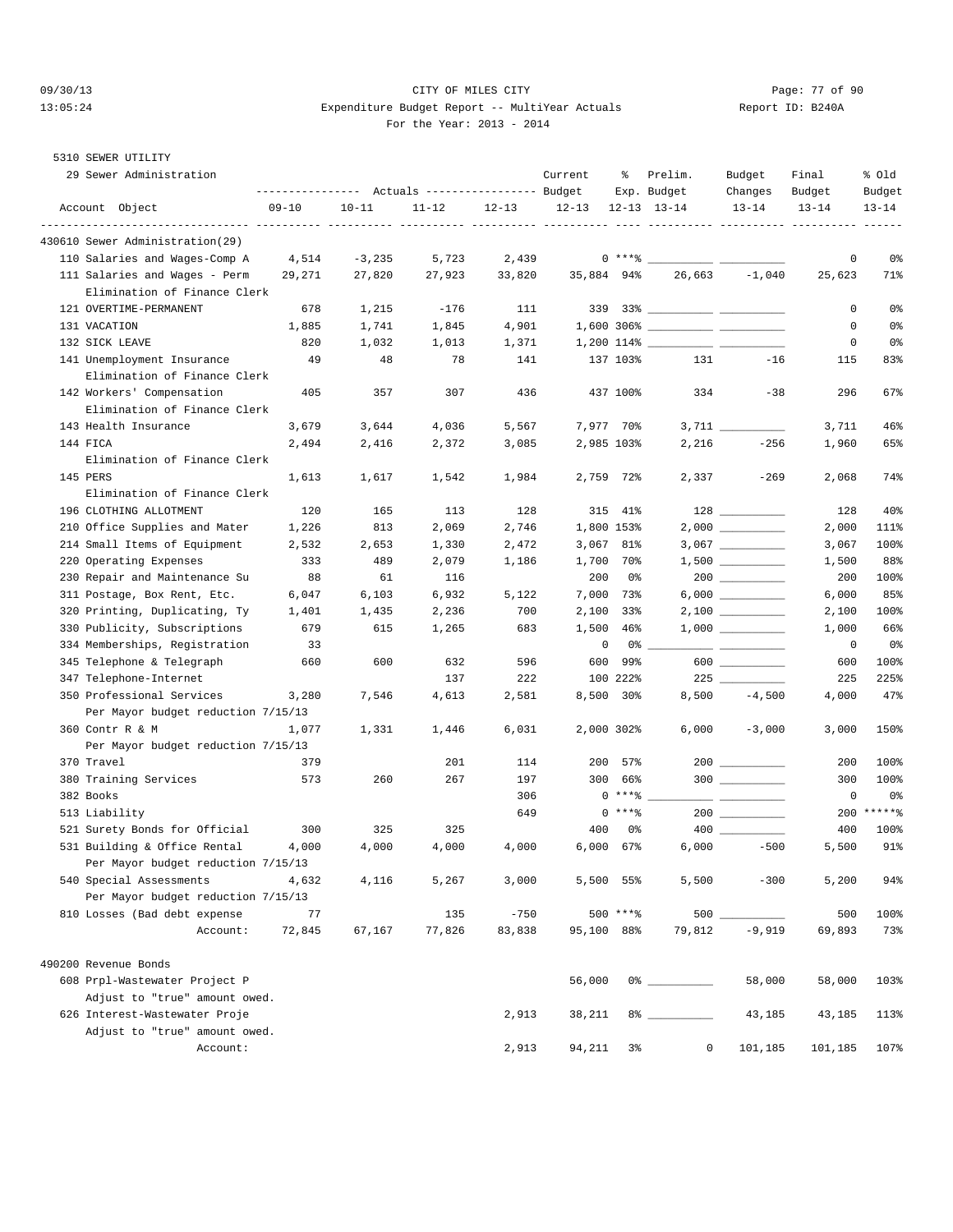5310 SEWER UTILITY

#### 09/30/13 Page: 78 of 90 13:05:24 Expenditure Budget Report -- MultiYear Actuals Report ID: B240A For the Year: 2013 - 2014

|  | 310 SEWER UTILITY       |  |                                      |  |  |
|--|-------------------------|--|--------------------------------------|--|--|
|  | 29 Sewer Administration |  | Current % Prelim. Budget Final % Old |  |  |

|                     | 29 Sewer Administration                  |           |           |           |           | Current   | ้จั          | Prelim.                 | Budget    | Final     | * ∪⊥a          |
|---------------------|------------------------------------------|-----------|-----------|-----------|-----------|-----------|--------------|-------------------------|-----------|-----------|----------------|
|                     |                                          |           |           |           |           |           |              | Exp. Budget             | Changes   | Budget    | Budget         |
|                     | Account Object                           | $09 - 10$ | $10 - 11$ | $11 - 12$ | $12 - 13$ | $12 - 13$ |              | $12 - 13$ $13 - 14$     | $13 - 14$ | $13 - 14$ | $13 - 14$      |
|                     | 510330 Comprehensive Liability Insurance |           |           |           |           |           |              |                         |           |           |                |
| 513 Liability       |                                          | 68,533    | 57,460    | 54,013    | 71,720    |           |              | 71,720 100% ___________ | 40,153    | 40,153    | 55%            |
|                     | True up liability premiums               |           |           |           |           |           |              |                         |           |           |                |
|                     | Account:                                 | 68,533    | 57,460    | 54,013    | 71,720    |           | 71,720 100%  | $\circ$                 | 40,153    | 40,153    | 55%            |
| 510400 Depreciation |                                          |           |           |           |           |           |              |                         |           |           |                |
|                     | 830 Depreciation - Closed to             | 124,246   | 124,483   | 124,412   | 125,874   |           |              |                         |           | 0         | 0 <sup>°</sup> |
|                     | Account:                                 | 124,246   | 124,483   | 124,412   | 125,874   |           | $0***8$      | $\Omega$                | $\Omega$  | $\Omega$  | 0 <sup>°</sup> |
|                     | 521000 Interfund Operating Transfers Out |           |           |           |           |           |              |                         |           |           |                |
|                     | 820 Transfers to Other Funds 35,560      |           | 32,470    | 36,143    | 46,549    |           | 40,130 116%  | 40,130                  | 896       | 41,026    | 102%           |
|                     | Adjustment from new spreadsheet          |           |           |           |           |           |              |                         |           |           |                |
|                     | Account:                                 | 35,560    | 32,470    | 36,143    | 46,549    |           | 40,130 116%  | 40,130                  | 896       | 41,026    | 102%           |
|                     | $0$ rgn:                                 | 301,184   | 281,580   | 292,394   | 330,894   |           | 301,161 110% | 119,942                 | 132,315   | 252,257   | 83%<br>ိ       |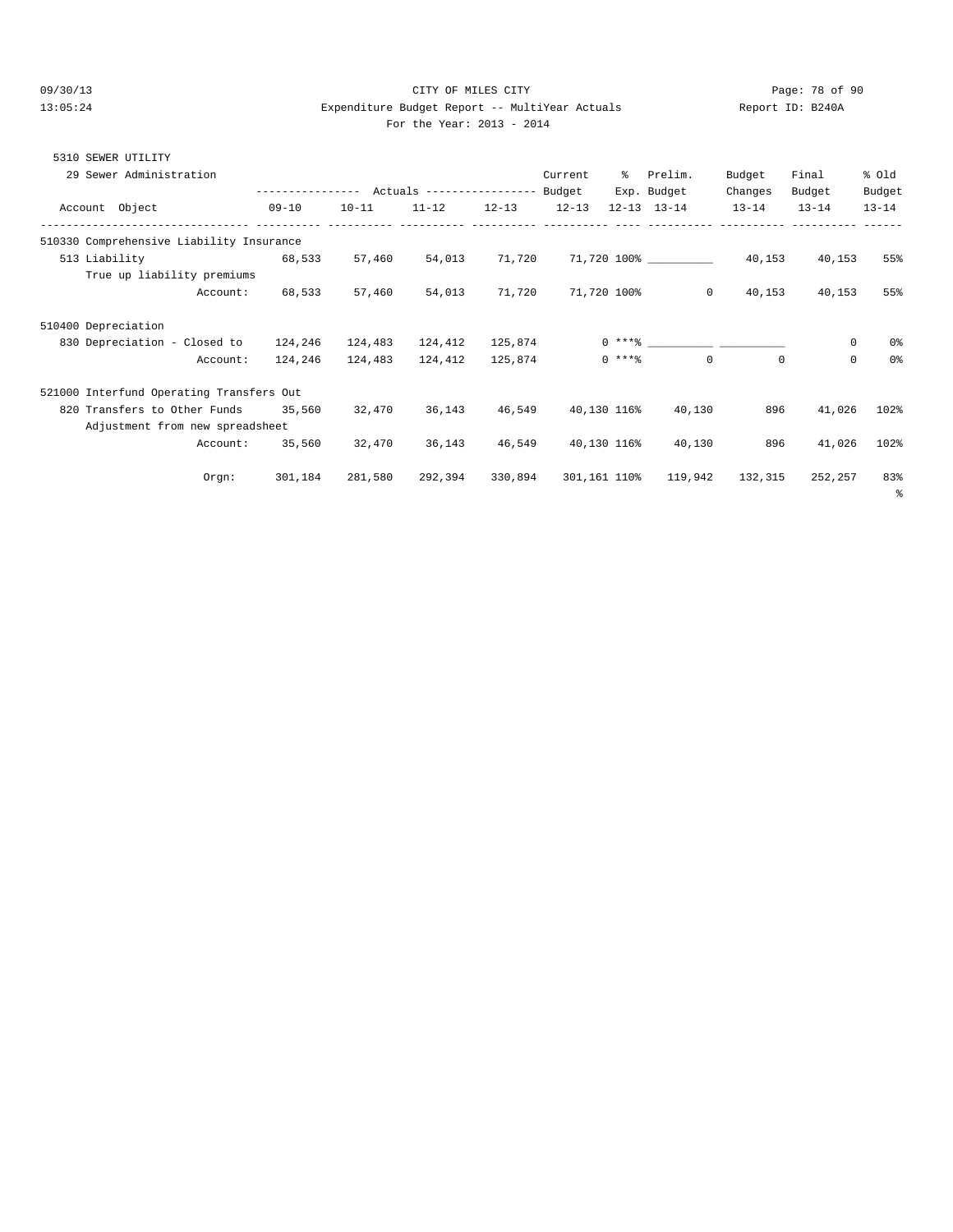#### 09/30/13 Page: 79 of 90 13:05:24 Expenditure Budget Report -- MultiYear Actuals Report ID: B240A For the Year: 2013 - 2014

### 5310 SEWER UTILITY

| 31 Sewer Lines                                                      | ---------------- |           | Actuals ----------------- Budget |           | Current     | ి                  | Prelim.<br>Exp. Budget | Budget<br>Changes                                                                                                                                                                                                                                                                                                                                                                                                                                                                      | Final<br>Budget | % old<br>Budget |
|---------------------------------------------------------------------|------------------|-----------|----------------------------------|-----------|-------------|--------------------|------------------------|----------------------------------------------------------------------------------------------------------------------------------------------------------------------------------------------------------------------------------------------------------------------------------------------------------------------------------------------------------------------------------------------------------------------------------------------------------------------------------------|-----------------|-----------------|
| Account Object                                                      | $09 - 10$        | $10 - 11$ | $11 - 12$                        | $12 - 13$ | $12 - 13$   |                    | $12 - 13$ $13 - 14$    | $13 - 14$                                                                                                                                                                                                                                                                                                                                                                                                                                                                              | $13 - 14$       | $13 - 14$       |
| 411101 Labor Negotiations                                           |                  |           |                                  |           |             |                    |                        |                                                                                                                                                                                                                                                                                                                                                                                                                                                                                        |                 |                 |
| 350 Professional Services                                           |                  | 124       |                                  |           |             | $\mathbf{0}$<br>0% |                        |                                                                                                                                                                                                                                                                                                                                                                                                                                                                                        | 0               | 0%              |
| Account:                                                            |                  | 124       |                                  |           |             | $0$ ****           | $\mathbf{0}$           | $\mathbf 0$                                                                                                                                                                                                                                                                                                                                                                                                                                                                            | 0               | 0%              |
| 430630 Sewer Collection and Transmission(31)                        |                  |           |                                  |           |             |                    |                        |                                                                                                                                                                                                                                                                                                                                                                                                                                                                                        |                 |                 |
| 111 Salaries and Wages - Perm                                       | 116,078          | 110,856   | 106,573                          | 103,736   | 105,798 98% |                    |                        |                                                                                                                                                                                                                                                                                                                                                                                                                                                                                        | 114,383         | 108%            |
| 121 OVERTIME-PERMANENT                                              | 7,842            | 6,929     | 8,267                            | 7,479     | 10,598      | 71%                |                        |                                                                                                                                                                                                                                                                                                                                                                                                                                                                                        | 10,598          | 100%            |
| 131 VACATION                                                        | 7,791            | 10,246    | 9,676                            | 8,138     | 15,773      | 52%                |                        |                                                                                                                                                                                                                                                                                                                                                                                                                                                                                        | 15,773          | 100%            |
| 132 SICK LEAVE                                                      | 2,075            | 6,464     | 6,407                            | 4,952     |             | 7,093 70%          |                        | $7,093$ ___________                                                                                                                                                                                                                                                                                                                                                                                                                                                                    | 7,093           | 100%            |
| 133 OTHER LEAVE PAY                                                 |                  |           | 66                               |           | 2,738       | 0%                 |                        |                                                                                                                                                                                                                                                                                                                                                                                                                                                                                        | 2,738           | 100%            |
| 134 HOLIDAY PAY                                                     | 2,706            | 1,635     | 767                              | 2,638     |             | 4,558 58%          |                        |                                                                                                                                                                                                                                                                                                                                                                                                                                                                                        | 4,558           | 100%            |
| 141 Unemployment Insurance                                          | 206              | 204       | 313                              | 446       |             | 235 190%           |                        | 698                                                                                                                                                                                                                                                                                                                                                                                                                                                                                    | 698             | 297%            |
| 142 Workers' Compensation                                           | 8,794            | 7,980     | 6,319                            | 6,114     |             | 8,114 75%          |                        | 8,325                                                                                                                                                                                                                                                                                                                                                                                                                                                                                  | 8,325           | 102%            |
| 143 Health Insurance                                                | 20,467           | 19,129    | 21,674                           | 21,639    | 23,931      | -90%               |                        | 24,493 __________                                                                                                                                                                                                                                                                                                                                                                                                                                                                      | 24,493          | 102%            |
| 144 FICA                                                            | 10,251           | 10,310    | 10,069                           | 9,471     | 11,215 84%  |                    |                        |                                                                                                                                                                                                                                                                                                                                                                                                                                                                                        | 11,871          | 105%            |
| 145 PERS                                                            | 9,631            | 9,525     | 9,324                            | 8,930     | 10,362 86%  |                    | 12,520                 | 31,806                                                                                                                                                                                                                                                                                                                                                                                                                                                                                 | 44,326          | 427%            |
| Added Scott Gray's promotion                                        |                  |           |                                  |           |             |                    |                        |                                                                                                                                                                                                                                                                                                                                                                                                                                                                                        |                 |                 |
| 196 CLOTHING ALLOTMENT                                              | 503              | 503       | 473                              | 458       |             | 475 96%            |                        |                                                                                                                                                                                                                                                                                                                                                                                                                                                                                        | 475             | 100%            |
| 210 Office Supplies and Mater                                       | 179              | 180       | 320                              | 495       |             | 300 165%           |                        | 350                                                                                                                                                                                                                                                                                                                                                                                                                                                                                    | 350             | 116%            |
| 214 Small Items of Equipment                                        | 1,729            | 1,885     | 15,819                           | 8,274     |             | 5,600 148%         |                        |                                                                                                                                                                                                                                                                                                                                                                                                                                                                                        | 5,200           | 92%             |
| 220 Operating Expenses                                              | 2,579            | 1,672     | 4,545                            | 2,585     |             | 5,000 52%          |                        |                                                                                                                                                                                                                                                                                                                                                                                                                                                                                        | 3,000           | 60%             |
| 222 Chemicals, Lab & Med Suppl                                      | 1,230            | 2,464     | 2,334                            | 1,423     | 3,000       | $47\%$             |                        |                                                                                                                                                                                                                                                                                                                                                                                                                                                                                        | 3,000           | 100%            |
| 226 Clothing and Uniforms                                           | 671              | 623       | 689                              | 697       |             | 700 100%           |                        |                                                                                                                                                                                                                                                                                                                                                                                                                                                                                        | 700             | 100%            |
| 230 Repair and Maintenance Su                                       | 6,632            | 4,500     | 5,345                            | 3,464     |             | 7,500 46%          |                        | $7,500$ ____________                                                                                                                                                                                                                                                                                                                                                                                                                                                                   | 7,500           | 100%            |
| 231 Gas, Oil, Diesel Fuel, Gr                                       | 9,063            | 10,583    | 15,326                           | 13,857    | 11,000 126% |                    |                        |                                                                                                                                                                                                                                                                                                                                                                                                                                                                                        | 11,000          | 100%            |
| 233 Water Main Replacement an<br>Per Mayor budget reduction 7/15/13 |                  |           | 11,320                           | 9,086     | 12,000 76%  |                    |                        | $12,000 -2,000$                                                                                                                                                                                                                                                                                                                                                                                                                                                                        | 10,000          | 83%             |
| 234 Hydrant Replacement, Valv                                       |                  |           |                                  | 10,638    | 10,000 106% |                    |                        | $10,000$ __________                                                                                                                                                                                                                                                                                                                                                                                                                                                                    | 10,000          | 100%            |
| Man Hole replacement, need 2                                        |                  |           |                                  |           |             |                    |                        |                                                                                                                                                                                                                                                                                                                                                                                                                                                                                        |                 |                 |
| 241 Consumable Tools                                                |                  | 88        |                                  | 87        | 300         | 29%                | 300                    | $-150$                                                                                                                                                                                                                                                                                                                                                                                                                                                                                 | 150             | 50%             |
| Per Mayor budget reduction 7/15/13                                  |                  |           |                                  |           |             |                    |                        |                                                                                                                                                                                                                                                                                                                                                                                                                                                                                        |                 |                 |
| 311 Postage, Box Rent, Etc.                                         | 105              | 13        | 31                               | 25        | 100         | 25%                |                        |                                                                                                                                                                                                                                                                                                                                                                                                                                                                                        | 50              | 50%             |
| 320 Printing, Duplicating, Ty                                       |                  | 56        | 28                               | 93        |             | 75 124%            |                        |                                                                                                                                                                                                                                                                                                                                                                                                                                                                                        | 75              | 100%            |
| 330 Publicity, Subscriptions                                        | 42               |           | 72                               | 58        | 125         | 46%                |                        |                                                                                                                                                                                                                                                                                                                                                                                                                                                                                        | 125             | 100%            |
| 334 Memberships, Registration                                       | 63               | 25        | 120                              | 57        | 200         | 29%                |                        |                                                                                                                                                                                                                                                                                                                                                                                                                                                                                        | 150             | 75%             |
| 341 Electric Utility Services                                       | 262              | 233       | 192                              | 179       | 350         | 51%                |                        |                                                                                                                                                                                                                                                                                                                                                                                                                                                                                        | 200             | 57%             |
| 344 Gas Utility Service                                             | 371              | 433       | 273                              | 266       | 600         | 44%                |                        |                                                                                                                                                                                                                                                                                                                                                                                                                                                                                        | 400             | 66%             |
| 345 Telephone & Telegraph                                           |                  |           | 324                              | 486       | 550         | 88%                | 550                    | $\begin{array}{cccccccccc} \multicolumn{3}{c}{} & \multicolumn{3}{c}{} & \multicolumn{3}{c}{} & \multicolumn{3}{c}{} & \multicolumn{3}{c}{} & \multicolumn{3}{c}{} & \multicolumn{3}{c}{} & \multicolumn{3}{c}{} & \multicolumn{3}{c}{} & \multicolumn{3}{c}{} & \multicolumn{3}{c}{} & \multicolumn{3}{c}{} & \multicolumn{3}{c}{} & \multicolumn{3}{c}{} & \multicolumn{3}{c}{} & \multicolumn{3}{c}{} & \multicolumn{3}{c}{} & \multicolumn{3}{c}{} & \multicolumn{3}{c}{} & \mult$ | 550             | 100%            |
| 346 Garbage Service                                                 |                  |           | 66                               |           | 300         | 0%                 |                        | $300$                                                                                                                                                                                                                                                                                                                                                                                                                                                                                  | 300             | 100%            |
| 347 Telephone-Internet                                              |                  |           | 80                               | 119       |             | 100 119%           |                        |                                                                                                                                                                                                                                                                                                                                                                                                                                                                                        | 125             | 125%            |
| 350 Professional Services                                           | 275              | 190       | 11,216                           | 9,573     | 13,000      | 74%                | 13,000                 | $-1,000$                                                                                                                                                                                                                                                                                                                                                                                                                                                                               | 12,000          | 92%             |
| Per Mayor budget reduction 7/15/13                                  |                  |           |                                  |           |             |                    |                        |                                                                                                                                                                                                                                                                                                                                                                                                                                                                                        |                 |                 |
| 352 Wtr/Swr Lab Testing                                             |                  |           | 110                              |           | 0           | 0%                 |                        |                                                                                                                                                                                                                                                                                                                                                                                                                                                                                        | $\mathsf 0$     | 0 <sub>8</sub>  |
| 356 Purchsed Services (MMIA D                                       |                  |           |                                  |           | 2,000       | 0%                 |                        |                                                                                                                                                                                                                                                                                                                                                                                                                                                                                        | 2,000           | 100%            |
| 357 Architectual, Engineering                                       |                  |           |                                  |           | 10,000      | 0%                 |                        |                                                                                                                                                                                                                                                                                                                                                                                                                                                                                        | 20,000          | 200%            |
| Study                                                               |                  |           |                                  |           |             |                    |                        |                                                                                                                                                                                                                                                                                                                                                                                                                                                                                        |                 |                 |
| 360 Contr R & M                                                     | 1,139            | 2,805     | 2,192                            | 4,451     |             | 3,000 148%         |                        |                                                                                                                                                                                                                                                                                                                                                                                                                                                                                        | 3,000           | 100%            |
| 363 R&M Vehicles/Equip/Labor-                                       | 18,437           | 29,396    | 28,306                           | 34,298    |             | 27,000 127%        |                        |                                                                                                                                                                                                                                                                                                                                                                                                                                                                                        | 27,000          | 100%            |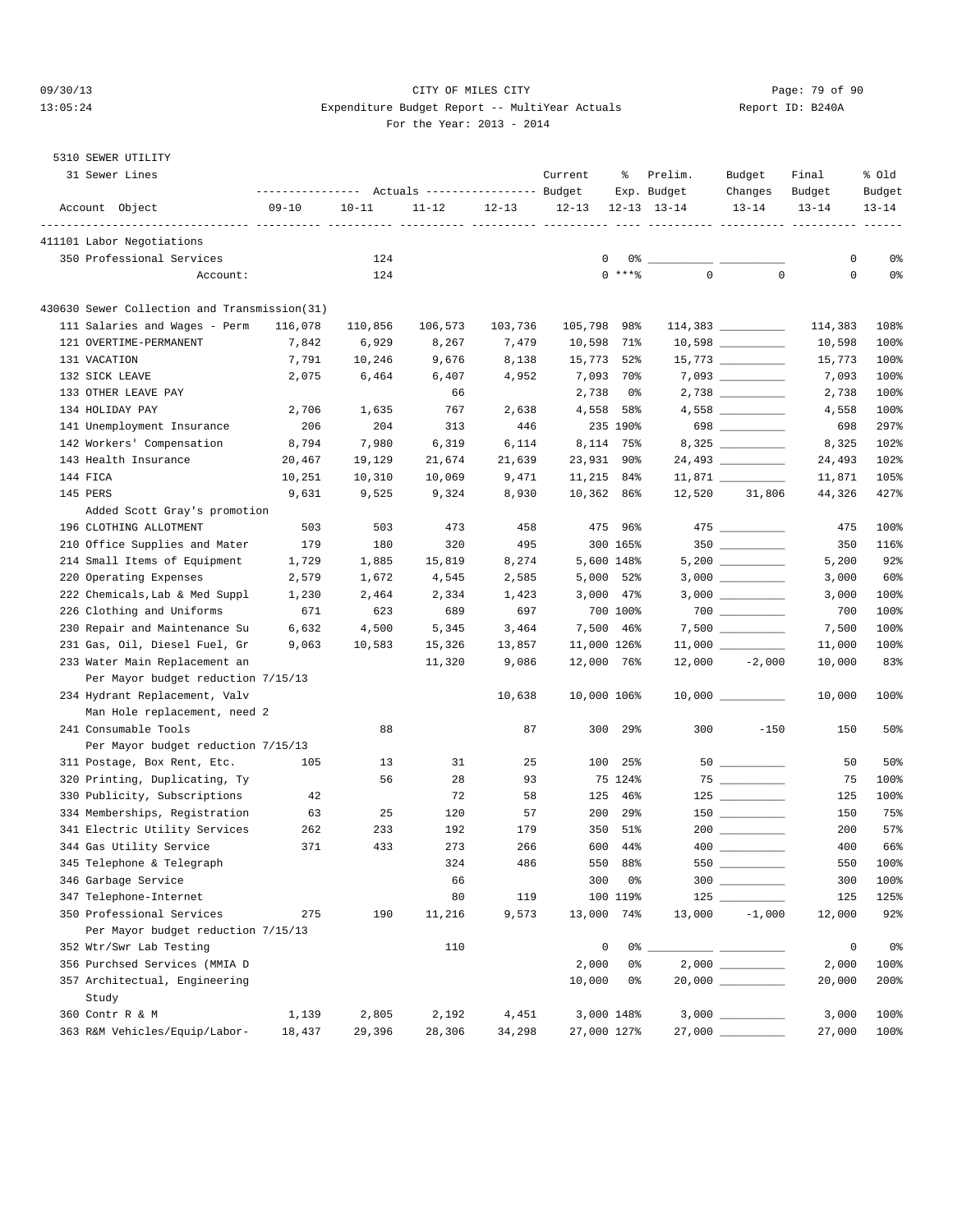#### 09/30/13 Page: 80 of 90 13:05:24 Expenditure Budget Report -- MultiYear Actuals Report ID: B240A For the Year: 2013 - 2014

## 5310 SEWER UTILITY

| 31 Sewer Lines                                                                  |           |                     | --------------- Actuals ---------------- Budget |       | Current | ႜ          | Prelim.<br>Exp. Budget              | Budget<br>Changes | Final<br>Budget | % old<br>Budget |
|---------------------------------------------------------------------------------|-----------|---------------------|-------------------------------------------------|-------|---------|------------|-------------------------------------|-------------------|-----------------|-----------------|
|                                                                                 | $09 - 10$ |                     |                                                 |       |         |            |                                     |                   |                 |                 |
| Account Object                                                                  |           | $10 - 11$           | $11 - 12$                                       |       |         |            | 12-13 12-13 12-13 13-14 13-14       |                   | $13 - 14$       | $13 - 14$       |
| 369 Other Repair and Maintena                                                   |           | 410                 |                                                 | 75    |         | $5,000$ 2% |                                     | $5,000 -2,500$    | 2,500           | 50%             |
| Per Mayor budget reduction 7/15/13                                              |           |                     |                                                 |       |         |            |                                     |                   |                 |                 |
| 370 Travel                                                                      | 61        | 265                 | 105                                             | 123   |         | 500 25%    | 500                                 | $-100$            | 400             | 80%             |
| Per Mayor budget reduction 7/15/13                                              |           |                     |                                                 |       |         |            |                                     |                   |                 |                 |
| 380 Training Services                                                           |           | 519                 | 361                                             | 145   | 600     | 24%        | 600                                 | $-100$            | 500             | 83%             |
| Per Mayor budget reduction 7/15/13                                              |           |                     |                                                 |       |         |            |                                     |                   |                 |                 |
| 382 Books                                                                       | 29        | 99                  | 16                                              |       | 100     |            | $0\%$ 100                           |                   | 100             | 100%            |
| 396 Demolitions                                                                 |           |                     |                                                 |       | 500     |            |                                     |                   | $\overline{0}$  | 0%              |
| 400 BUILDING MATERIALS                                                          | 141       |                     |                                                 |       | 1,000   | 0 %        |                                     | 500 000           | 500             | 50%             |
| 512 Insurance on Vehicles & E                                                   | 993       | 935                 | 763                                             | 1,497 |         |            | 1,498 100% 1,498 -193               |                   | 1,305           | 87%             |
| Adjusted to actual invoice                                                      |           |                     |                                                 |       |         |            |                                     |                   |                 |                 |
| 513 Liability                                                                   | 4,732     | 4,845               | 2,745                                           | 3,750 |         | 5,000 75%  |                                     |                   | 5,000           | 100%            |
| 532 Land Rental                                                                 |           | 100                 |                                                 | 121   |         |            | 500 24%                             | 500 000           | 500             | 100%            |
| 533 Machinery and Equipment R                                                   |           |                     |                                                 |       |         |            | $1,000$ 0% 1,000                    |                   | 1,000           | 100%            |
| 940 Machinery & Equipment                                                       |           |                     |                                                 |       |         |            | 134,520 0% 159,520                  |                   | 159,520         | 118%            |
| Added per Al's request 7/16                                                     |           |                     |                                                 |       |         |            |                                     |                   |                 |                 |
| Account:                                                                        |           | 235,077 246,100     |                                                 |       |         |            | 282,626 279,923 463,908 60% 348,248 | 185,283           | 533,531         | 115%            |
| 521000 Interfund Operating Transfers Out                                        |           |                     |                                                 |       |         |            |                                     |                   |                 |                 |
| 820 Transfers to Other Funds 12,250 12,250 6,419 6,420                          |           |                     |                                                 |       |         |            | 6,419 100% 16,362                   |                   | 16,362          | 254%            |
| \$6419 for adm fees & \$9943 added per admendment that was passed by Council on |           |                     |                                                 |       |         |            |                                     |                   |                 |                 |
| 8/27/13. Added to support the Grant Writer/Planner position                     |           |                     |                                                 |       |         |            |                                     |                   |                 |                 |
|                                                                                 |           |                     |                                                 |       |         |            |                                     |                   |                 |                 |
| Account:                                                                        |           | 12,250 12,250 6,419 |                                                 | 6,420 |         |            | $6,419$ $100\%$<br>$\circ$          | 16,362            | 16,362          | 254%            |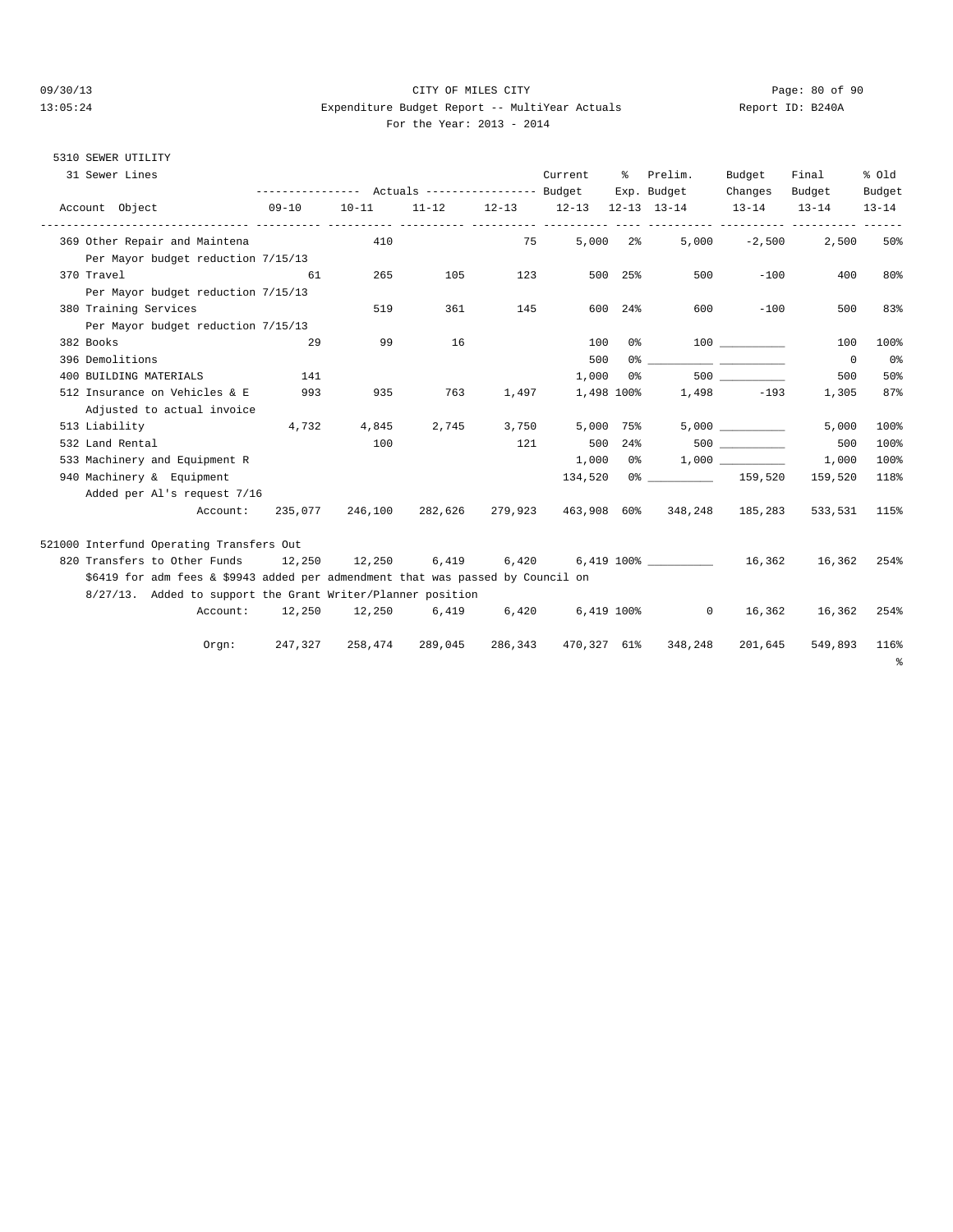#### 09/30/13 Page: 81 of 90 13:05:24 Expenditure Budget Report -- MultiYear Actuals Report ID: B240A For the Year: 2013 - 2014

# 5310 SEWER UTILITY

| 32 Sewer Lifts                                                                    | ---------------- |           | Actuals ----------------- Budget |           | Current    | ွေ             | Prelim.<br>Exp. Budget | Budget<br>Changes  | Final<br>Budget | % old<br>Budget |
|-----------------------------------------------------------------------------------|------------------|-----------|----------------------------------|-----------|------------|----------------|------------------------|--------------------|-----------------|-----------------|
| Account Object                                                                    | $09 - 10$        | $10 - 11$ | $11 - 12$                        | $12 - 13$ | $12 - 13$  |                | $12 - 13$ $13 - 14$    | $13 - 14$          | $13 - 14$       | $13 - 14$       |
| 430690 Sewer Lift Stations(32)                                                    |                  |           |                                  |           |            |                |                        |                    |                 |                 |
| 111 Salaries and Wages - Perm                                                     | 42,886           | 49,579    | 45,445                           | 50,456    | 55,163 91% |                |                        |                    | 57,124          | 103%            |
| 121 OVERTIME-PERMANENT                                                            | 1,949            | 1,960     | 3,585                            | 2,740     |            | 3,134 87%      |                        |                    | 3,134           | 100%            |
| 131 VACATION                                                                      | 3,046            | 2,859     | 3,270                            | 3,282     |            | 4,206 78%      |                        |                    | 4,206           | 100%            |
| 132 SICK LEAVE                                                                    | 991              | 1,366     | 749                              | 894       |            | 1,840 49%      |                        |                    | 1,840           | 100%            |
| 133 OTHER LEAVE PAY                                                               | 42               | 164       | 592                              | 221       |            | 705 31%        |                        | $705$ __________   | 705             | 100%            |
| 134 HOLIDAY PAY                                                                   | 802              | 748       | 1,177                            | 1,267     |            | 1,133 112%     |                        |                    | 1,133           | 100%            |
| 141 Unemployment Insurance                                                        | 75               | 85        | 146                              | 206       |            | 106 194%       |                        |                    | 306             | 288%            |
| 142 Workers' Compensation                                                         | 3,984            | 3,847     | 3,162                            | 3,634     |            | 3,607 101%     |                        |                    | 3,568           | 98%             |
| 143 Health Insurance                                                              | 7,295            | 8,069     | 9,135                            | 9,811     | 10,950 90% |                |                        |                    | 11,207          | 102%            |
| 144 FICA                                                                          | 3,370            | 3,939     | 3,875                            | 4,178     |            | $5,063$ 83%    |                        |                    | 5,213           | 102%            |
| 145 PERS                                                                          | 3,445            | 3,799     | 3,850                            | 4,100     |            | 4,679 88%      |                        |                    | 5,499           | 117%            |
| 196 CLOTHING ALLOTMENT                                                            | 179              | 203       | 203                              | 203       | 236        | 86%            |                        |                    | 236             | 100%            |
| 210 Office Supplies and Mater                                                     | 65               | 16        | 101                              | 46        | 100        | 46%            |                        |                    | 100             | 100%            |
| 214 Small Items of Equipment                                                      | 100              |           | 1,473                            |           | 3,500      |                |                        | 43,000             | 43,000          | 1228%           |
| Purchase air scrubber @ \$ 3500, pump for Balsam @ \$7500 ,monitors @ \$ 16000, & |                  |           |                                  |           |            |                |                        |                    |                 |                 |
| Disconnect switches                                                               |                  |           |                                  |           |            |                |                        |                    |                 |                 |
| 220 Operating Expenses                                                            | 1,474            | 739       | 926                              | 1,180     |            | 1,500 79%      | 1,500                  | $-500$             | 1,000           | 66%             |
| Per Mayor budget reduction 7/15/13                                                |                  |           |                                  |           |            |                |                        |                    |                 |                 |
| 222 Chemicals, Lab & Med Suppl                                                    | 2,810            | 3,029     | 1,514                            | 2,577     | 3,000      | 86%            |                        |                    | 3,000           | 100%            |
| 226 Clothing and Uniforms                                                         | 67               | 193       | 182                              | 168       | 400        | $42\%$         | 400                    | $-300$             | 100             | 25%             |
| Per Mayor budget reduction 7/15/13                                                |                  |           |                                  |           |            |                |                        |                    |                 |                 |
| 230 Repair and Maintenance Su                                                     | 4,913            | 1,676     | 6,683                            | 3,832     |            | $6,100$ $63\%$ | 6,100                  | $-600$             | 5,500           | 90%             |
| Per Mayor budget reduction 7/15/13                                                |                  |           |                                  |           |            |                |                        |                    |                 |                 |
| 231 Gas, Oil, Diesel Fuel, Gr                                                     | 2,392            | 2,507     | 2,254                            | 2,344     | 2,500      | 94%            |                        |                    | 2,500           | 100%            |
| 241 Consumable Tools                                                              |                  |           | 73                               |           | 50         | 0%             |                        |                    | 50              | 100%            |
| 311 Postage, Box Rent, Etc.                                                       |                  |           |                                  |           | 50         | 0%             |                        |                    | 50              | 100%            |
| 341 Electric Utility Services                                                     | 10,516           | 10,203    | 10,401                           | 10,090    | 11,170     | 90%            |                        | $11,000$ _________ | 11,000          | 98%             |
| 344 Gas Utility Service                                                           | 29               | 1,249     | 249                              | 1,244     |            | 1,000 124%     |                        |                    | 1,500           | 150%            |
| 345 Telephone & Telegraph                                                         | 864              | 715       | 285                              |           | 750        | 0%             | 750                    | $-250$             | 500             | 66%             |
| Per Mayor budget reduction 7/15/13                                                |                  |           |                                  |           |            |                |                        |                    |                 |                 |
| 347 Telephone-Internet                                                            | 281              | 341       | 145                              |           | 230        | 0%             |                        | $230$ _________    | 230             | 100%            |
| 352 Wtr/Swr Lab Testing                                                           | 160              | 85        | 110                              |           | 250        | 0%             |                        |                    | 250             | 100%            |
| 360 Contr R & M                                                                   | 760              | 2,321     | 4,506                            | 2,075     | 3,000      | 69%            | 3,000                  | $-500$             | 2,500           | 83%             |
| Per Mayor budget reduction 7/15/13                                                |                  |           |                                  |           |            |                |                        |                    |                 |                 |
| 363 R&M Vehicles/Equip/Labor-                                                     |                  |           | 168                              |           | 0          | 0%             |                        |                    | 0               | 0 <sub>8</sub>  |
| 369 Other Repair and Maintena                                                     | 220              |           | 2,000                            |           | 1,000      | 0%             |                        |                    | 1,000           | 100%            |
| 370 Travel                                                                        |                  | 209       | 131                              | 283       | 500        | 57%            |                        |                    | 500             | 100%            |
| 380 Training Services                                                             | 76               | 246       | 103                              | 282       | 500        | 56%            |                        |                    | 500             | 100%            |
| 382 Books                                                                         |                  |           | 5                                | 8         | 50         | 16%            |                        | $50$               | 50              | 100%            |
| 400 BUILDING MATERIALS                                                            |                  |           |                                  | 8         | 100        | 8%             |                        | 100 000            | 100             | 100%            |
| 511 Insurance on Buildings                                                        | 649              | 633       | 639                              | 550       |            | 551 100%       | 700                    | $-229$             | 471             | 85%             |
| Adjusted to actual invoice                                                        |                  |           |                                  |           |            |                |                        |                    |                 |                 |
|                                                                                   |                  |           |                                  |           |            |                |                        |                    |                 | 100%            |
| 513 Liability<br>532 Land Rental                                                  | 91               |           |                                  | 500       | 3,750      | 0%<br>150 333% |                        | 500 _________      | 3,750<br>500    | 333%            |
| Easement for land                                                                 |                  |           |                                  |           |            |                |                        |                    |                 |                 |
|                                                                                   |                  |           |                                  |           | 150        | 0%             |                        |                    | 150             |                 |
| 533 Machinery and Equipment R<br>940 Machinery & Equipment                        |                  |           |                                  |           | 1,003,099  | $0\%$ $-$      |                        | 153,191            | 153,191         | 100%<br>15%     |
|                                                                                   |                  |           |                                  |           |            |                |                        |                    |                 |                 |

 Final payment for Haynes lift station. \$ 154738.21 less 1% (1547.38 for a total of \$ 153190.83. Was paid 7-3-13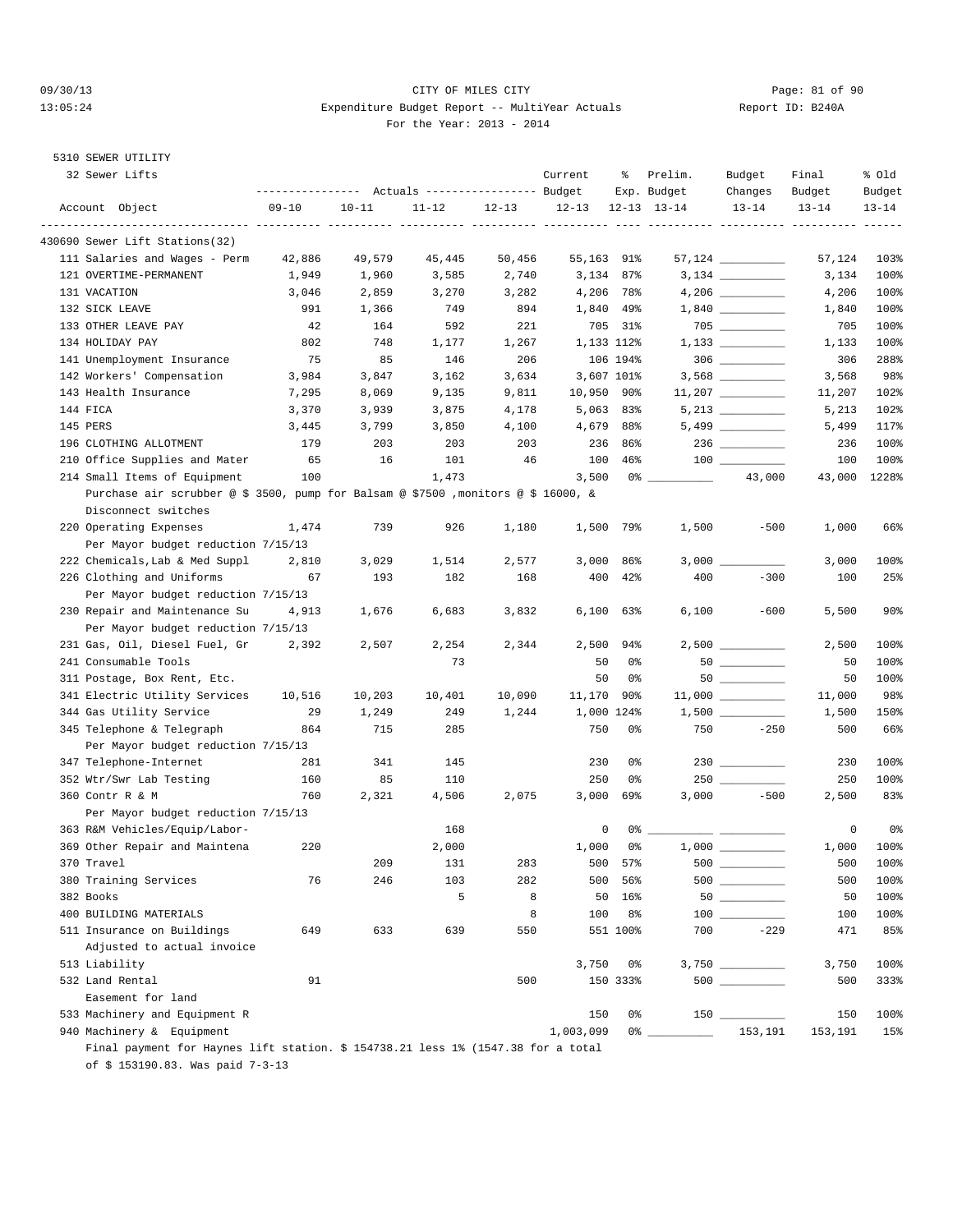#### 09/30/13 Page: 82 of 90 13:05:24 Expenditure Budget Report -- MultiYear Actuals Report ID: B240A For the Year: 2013 - 2014

| 5310 SEWER UTILITY |          |           |           |                            |           |                      |    |                     |           |           |           |
|--------------------|----------|-----------|-----------|----------------------------|-----------|----------------------|----|---------------------|-----------|-----------|-----------|
| 32 Sewer Lifts     |          |           |           |                            |           | Current              | ွေ | Prelim.             | Budget    | Final     | % old     |
|                    |          |           |           | Actuals ------------------ |           | Budget               |    | Exp. Budget         | Changes   | Budget    | Budget    |
| Object<br>Account  |          | $09 - 10$ | $10 - 11$ | $11 - 12$                  | $12 - 13$ | $12 - 13$            |    | $12 - 13$ $13 - 14$ | $13 - 14$ | $13 - 14$ | $13 - 14$ |
|                    | Account: | 93,531    | 100,780   | 107,137                    |           | 106, 179 1, 134, 272 | 9% | 131,851             | 193,812   | 325,663   | 28%       |
|                    | Orem:    | 93,531    | 100,780   | 107,137                    |           | 106, 179 1, 134, 272 | 9% | 131,851             | 193,812   | 325,663   | 28%<br>ま  |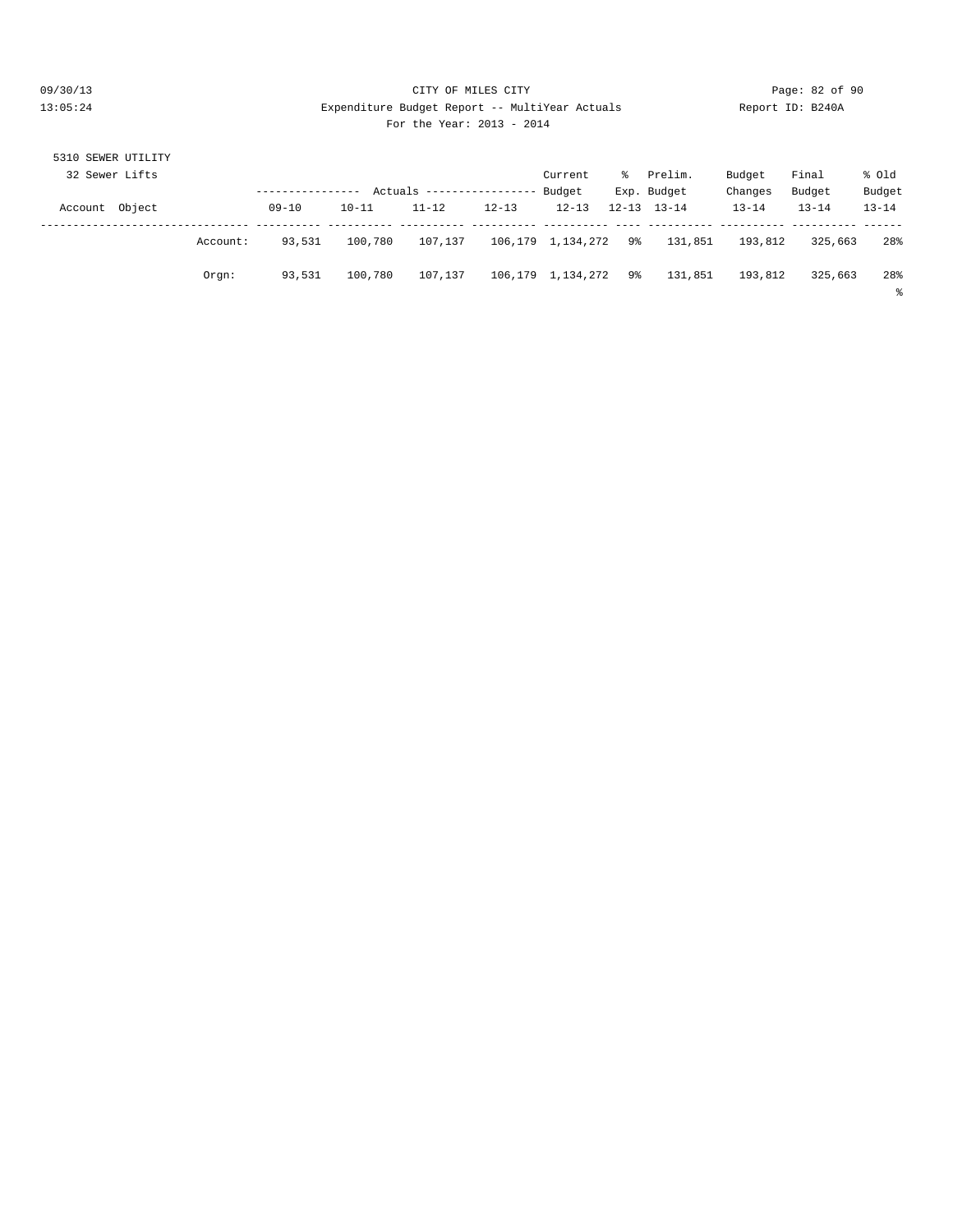#### 09/30/13 CITY OF MILES CITY Page: 83 of 90 13:05:24 Expenditure Budget Report -- MultiYear Actuals Report ID: B240A For the Year: 2013 - 2014

# 5310 SEWER UTILITY

| 33 Sewer Plant                                                               |           |           |           |        | Current    | ႜ              | Prelim.<br>Exp. Budget | Budget<br>Changes                       | Final<br>Budget | % old<br>Budget |
|------------------------------------------------------------------------------|-----------|-----------|-----------|--------|------------|----------------|------------------------|-----------------------------------------|-----------------|-----------------|
| Account Object                                                               | $09 - 10$ | $10 - 11$ | $11 - 12$ | 12-13  | $12 - 13$  |                | $12 - 13$ $13 - 14$    | $13 - 14$                               | $13 - 14$       | $13 - 14$       |
|                                                                              |           |           |           |        |            |                |                        |                                         |                 | $- - - - - -$   |
| 430640 Sewer Treatment and Disposal(33)                                      |           |           |           |        |            |                |                        |                                         |                 |                 |
| 111 Salaries and Wages - Perm                                                | 68,265    | 78,306    | 72,390    | 80,169 | 87,472 92% |                |                        |                                         | 90,664          | 103%            |
| 121 OVERTIME-PERMANENT                                                       | 2,925     | 2,941     | 5,577     | 4,110  | 6,848      | 60%            |                        | $6,848$ _____________                   | 6,848           | 100%            |
| 131 VACATION                                                                 | 4,993     | 4,698     | 5,255     | 5,448  |            | $6,309$ $86\%$ |                        |                                         | 6,309           | 100%            |
| 132 SICK LEAVE                                                               | 1,487     | 2,082     | 1,178     | 1,458  | 2,810      | 52%            |                        |                                         | 2,810           | 100%            |
| 133 OTHER LEAVE PAY                                                          | 63        | 246       | 891       | 332    | 1,170      | 28%            |                        |                                         | 1,170           | 100%            |
| 134 HOLIDAY PAY                                                              | 1,202     | 1,122     | 1,766     | 1,899  |            | 2,167 88%      |                        |                                         | 2,167           | 100%            |
| 141 Unemployment Insurance                                                   | 119       | 133       | 231       | 328    |            | 171 192%       |                        | 495                                     | 495             | 289%            |
| 142 Workers' Compensation                                                    | 6,275     | 6,043     | 5,004     | 5,651  |            | 5,892 96%      |                        | 5,873                                   | 5,873           | 99%             |
| 143 Health Insurance                                                         | 11,402    | 12,583    | 14,225    | 15,262 | 16,534 92% |                |                        |                                         | 16,922          | 102%            |
| 144 FICA                                                                     | 5,383     | 6,234     | 6,183     | 6,655  | 8,169      | 81%            |                        |                                         | 8,413           | 102%            |
| 145 PERS                                                                     | 5,470     | 6,000     | 6,100     | 6,496  |            | 7,549 86%      |                        |                                         | 8,874           | 117%            |
| 196 CLOTHING ALLOTMENT                                                       | 279       | 315       | 315       | 315    |            | 351 90%        |                        | $351$ __________                        | 351             | 100%            |
| 210 Office Supplies and Mater                                                | 179       | 74        | 128       | 214    |            | 150 143%       |                        |                                         | 150             | 100%            |
| 214 Small Items of Equipment                                                 | 5,310     | 2,410     | 3,451     | 297    | 15,000     |                | <b>Communication</b>   | 8,500                                   | 8,500           | 56%             |
| Purchase a blower @ \$6500 & Oxygen meter @ \$2000. Added per mayors request |           |           |           |        |            |                |                        |                                         |                 |                 |
| 220 Operating Expenses                                                       | 2,174     | 2,262     | 1,664     | 2,059  |            | $3,000$ 69%    |                        |                                         | 3,000           | 100%            |
| 222 Chemicals, Lab & Med Suppl                                               | 5,662     | 4,233     | 8,525     | 7,878  |            | 7,000 113%     |                        |                                         | 7,000           | 100%            |
| 226 Clothing and Uniforms                                                    | 38        | 245       | 147       | 314    | 500        | 63%            |                        |                                         | 500             | 100%            |
| 230 Repair and Maintenance Su                                                | 3,133     | 11,818    | 8,717     | 4,312  | 11,000 39% |                | 11,000                 | $-6,000$                                | 5,000           | 45%             |
| Per Mayor budget reduction 7/15/13                                           |           |           |           |        |            |                |                        |                                         |                 |                 |
| 231 Gas, Oil, Diesel Fuel, Gr                                                | 1,148     | 2,565     | 2,392     | 1,328  | 2,000      | 66%            |                        |                                         | 2,000           | 100%            |
| 241 Consumable Tools                                                         |           |           | 30        |        | 50         | 0%             |                        | $50$                                    | 50              | 100%            |
| 300 PURCHASED SERVICES                                                       |           |           |           |        | 750        | 0%             |                        |                                         | 750             | 100%            |
| 311 Postage, Box Rent, Etc.                                                  | 98        | 61        | 80        | 122    |            | 100 122%       |                        |                                         | 100             | 100%            |
| 320 Printing, Duplicating, Ty                                                | 58        | 91        |           |        | 100        | 0%             |                        |                                         | 100             | 100%            |
| 330 Publicity, Subscriptions                                                 | 38        |           |           |        | 100        | 0%             |                        | $\begin{array}{c} 100 \\ - \end{array}$ | 100             | 100%            |
| 334 Memberships, Registration                                                | 618       | 661       | 597       | 394    | 700        | 56%            |                        | $700$ __________                        | 700             | 100%            |
| 341 Electric Utility Services                                                | 43,672    | 48,715    | 44,238    | 48,060 | 49,000     | 98%            |                        |                                         | 49,000          | 100%            |
| 342 Water Utility Services                                                   | 448       | 518       | 1,156     | 984    |            | 800 123%       |                        |                                         | 1,000           | 125%            |
| 343 Sewer Utility Services                                                   | 220       | 220       | 220       | 269    |            | 225 120%       |                        | $300$                                   | 300             | 133%            |
| 345 Telephone & Telegraph                                                    | 835       | 744       | 479       | 526    |            | 800 66%        |                        | 800                                     | 800             | 100%            |
| 346 Garbage Service                                                          | 190       | 190       | 190       | 190    | 250        | 76%            |                        |                                         | 250             | 100%            |
| 347 Telephone-Internet                                                       | 55        | 59        | 347       | 502    |            | 250 201%       |                        |                                         | 250             | 100%            |
| 350 Professional Services                                                    |           | 353       | 353       | 876    |            | 500 175%       |                        |                                         | 500             | 100%            |
| 352 Wtr/Swr Lab Testing                                                      | 4,083     | 4,820     | 6,003     | 4,801  | 14,470 33% |                | 14,000                 | $-4,000$                                | 10,000          | 69%             |
| Per Mayor budget reduction 7/15/13                                           |           |           |           |        |            |                |                        |                                         |                 |                 |
| 357 Architectual, Engineering                                                |           |           |           | 1,998  | 15,000     | $13\%$         | 15,000                 | $-10,000$                               | 5,000           | 33%             |
| Per Mayor budget reduction 7/15/13                                           |           |           |           |        |            |                |                        |                                         |                 |                 |
| 360 Contr R & M                                                              | 2,081     | 8,456     | 3,688     | 1,970  | 10,000     | 20%            | 10,000                 | $-2,500$                                | 7,500           | 75%             |
| Per Mayor budget reduction 7/15/13                                           |           |           |           |        |            |                |                        |                                         |                 |                 |
| 363 R&M Vehicles/Equip/Labor-                                                | 3,300     | 5,756     | 5,354     | 5,800  | 8,000      | 73%            | 8,000                  |                                         | 8,000           | 100%            |
| 369 Other Repair and Maintena                                                | 60        |           |           |        | 1,000      | 0%             | 1,000                  | $-1,000$                                | $\mathsf 0$     | 0%              |
| Per Mayor budget reduction 7/15/13                                           |           |           |           |        |            |                |                        |                                         |                 |                 |
| 370 Travel                                                                   | 1,167     | 700       | 308       | 425    | 1,000      | 43%            | 1,000                  | $-250$                                  | 750             | 75%             |
| Per Mayor budget reduction 7/15/13                                           |           |           |           |        |            |                |                        |                                         |                 |                 |
| 380 Training Services                                                        | 459       | 1,018     | 505       | 388    |            | 1,000 39%      | 1,000                  | $-250$                                  | 750             | 75%             |
| Per Mayor budget reduction 7/15/13                                           |           |           |           |        |            |                |                        |                                         |                 |                 |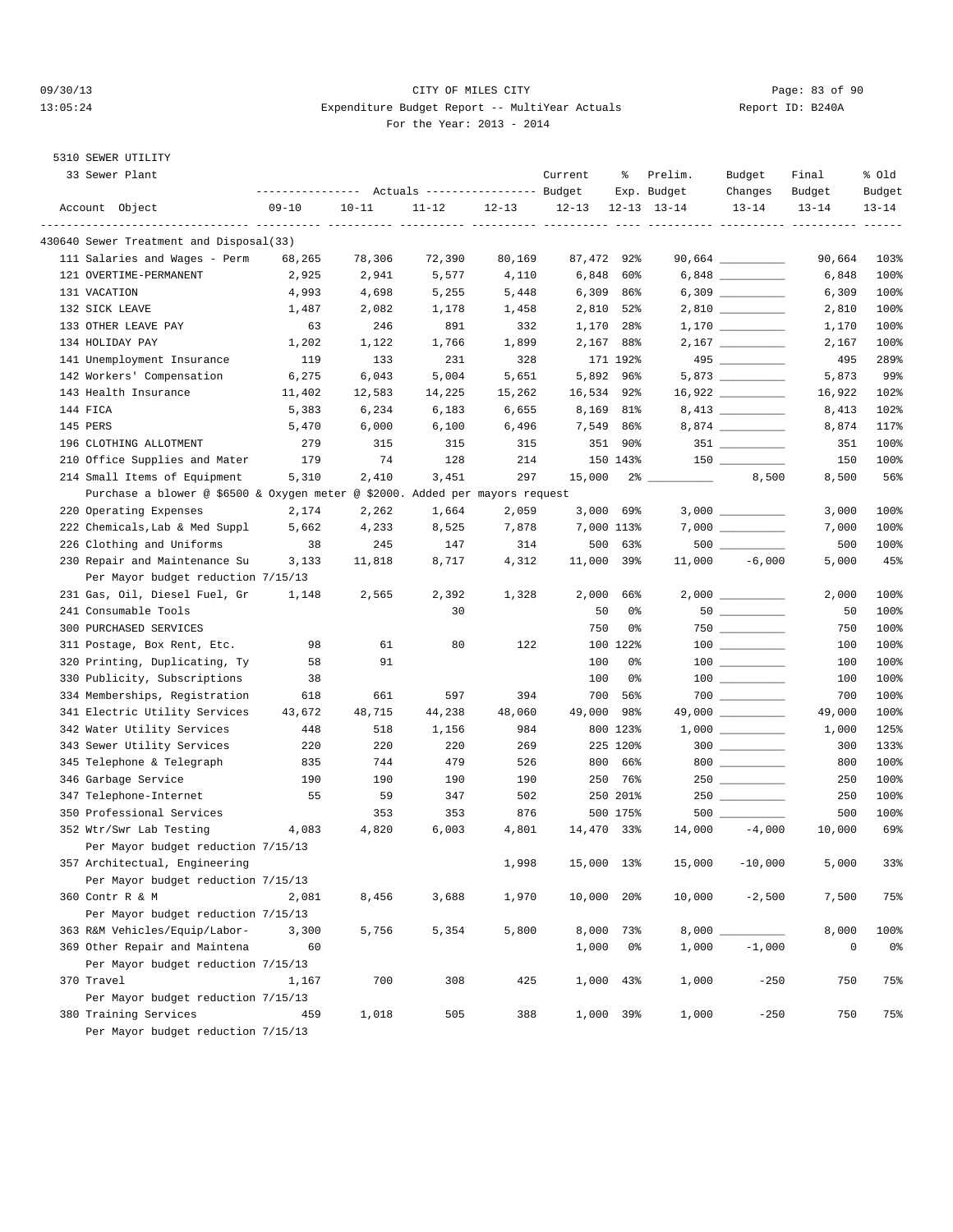#### 09/30/13 Page: 84 of 90 13:05:24 Expenditure Budget Report -- MultiYear Actuals Report ID: B240A For the Year: 2013 - 2014

### 5310 SEWER UTILITY

| 33 Sewer Plant                                                 |                 |           | --------------- Actuals ---------------- Budget |     | Current                 | ိ              | Prelim.<br>Exp. Budget                                                                                                                                                                                                                                                                                           | Budget<br>Changes | Final<br>Budget | % old<br>Budget |
|----------------------------------------------------------------|-----------------|-----------|-------------------------------------------------|-----|-------------------------|----------------|------------------------------------------------------------------------------------------------------------------------------------------------------------------------------------------------------------------------------------------------------------------------------------------------------------------|-------------------|-----------------|-----------------|
| Account Object                                                 | $09 - 10$       | $10 - 11$ | $11 - 12$                                       |     | 12-13 12-13 12-13 13-14 |                |                                                                                                                                                                                                                                                                                                                  | $13 - 14$         | $13 - 14$       | $13 - 14$       |
| 382 Books                                                      |                 | 199       | 8                                               | 95  | ----------- ----------  | 200 48%        |                                                                                                                                                                                                                                                                                                                  | 200               | 200             | 100%            |
| 400 BUILDING MATERIALS                                         |                 |           | 246                                             |     | $100$ 0%                |                |                                                                                                                                                                                                                                                                                                                  | 100 000           | 100             | 100%            |
| 511 Insurance on Buildings 7,617<br>Adjusted to actual invoice |                 | 7,273     | 7,531                                           |     | 6,486 6,487 100%        |                |                                                                                                                                                                                                                                                                                                                  | 6,487 11          | 6,498           | 100%            |
| 512 Insurance on Vehicles & E<br>Adjusted to actual invoice    | 161             | 174       | 175                                             | 254 |                         | 255 100%       |                                                                                                                                                                                                                                                                                                                  | 255 7<br>$-43$    | 212             | 83%             |
| 513 Liability                                                  |                 |           |                                                 |     | 2,000                   | 0 %            |                                                                                                                                                                                                                                                                                                                  | 2,000             | 2,000           | 100%            |
| 533 Machinery and Equipment R                                  | 30              |           |                                                 | 40  | 2,000                   | 2 <sup>°</sup> |                                                                                                                                                                                                                                                                                                                  |                   | 2,000           | 100%            |
| 810 Losses (Bad debt expense                                   |                 |           |                                                 |     |                         | $3,750$ 0%     |                                                                                                                                                                                                                                                                                                                  | $3,750 -1,750$    | 2,000           | 53%             |
| Per Mayor budget reduction 7/15/13                             |                 |           |                                                 |     |                         |                |                                                                                                                                                                                                                                                                                                                  |                   |                 |                 |
| 920 Buildings                                                  |                 |           |                                                 |     | 0                       |                | 0% 8,008,805 8,008,805 ******                                                                                                                                                                                                                                                                                    |                   |                 |                 |
| DEO- Phase II                                                  |                 |           |                                                 |     |                         |                |                                                                                                                                                                                                                                                                                                                  |                   |                 |                 |
| 940 Machinery & Equipment<br>Cost on Influent building         |                 |           |                                                 |     | 2,198,488               |                |                                                                                                                                                                                                                                                                                                                  |                   |                 | 400%            |
| Account:                                                       |                 |           |                                                 |     |                         |                | 190,697 224,318 215,647 218,705 2,501,467 9% 293,238 16,792,328 17,085,566                                                                                                                                                                                                                                       |                   |                 | 683%            |
| 430690 Sewer Lift Stations(32)                                 |                 |           |                                                 |     |                         |                |                                                                                                                                                                                                                                                                                                                  |                   |                 |                 |
| 346 Garbage Service                                            |                 |           |                                                 | 43  |                         |                | $0***$ $\frac{20}{10}$ $\frac{1}{20}$ $\frac{1}{20}$ $\frac{1}{20}$ $\frac{1}{20}$ $\frac{1}{20}$ $\frac{1}{20}$ $\frac{1}{20}$ $\frac{1}{20}$ $\frac{1}{20}$ $\frac{1}{20}$ $\frac{1}{20}$ $\frac{1}{20}$ $\frac{1}{20}$ $\frac{1}{20}$ $\frac{1}{20}$ $\frac{1}{20}$ $\frac{1}{20}$ $\frac{1}{20}$ $\frac{1}{$ |                   | $^{\circ}$      | 0 <sup>8</sup>  |
| Account:                                                       |                 |           |                                                 | 43  |                         | $0$ ****       | $\overline{0}$                                                                                                                                                                                                                                                                                                   | $\Omega$          | $\Omega$        | 0%              |
| 521000 Interfund Operating Transfers Out                       |                 |           |                                                 |     |                         |                |                                                                                                                                                                                                                                                                                                                  |                   |                 |                 |
| 820 Transfers to Other Funds 12,250                            |                 | 12,250    | 6,420                                           |     | 6,420                   |                | 0 왕 10 개                                                                                                                                                                                                                                                                                                         |                   | 6,420           | 100%            |
|                                                                | Account: 12,250 | 12,250    | 6,420                                           |     | 6,420                   | 0 %            | 6,420                                                                                                                                                                                                                                                                                                            | $\sim$ 0 $\sim$   | 6,420           | 100%            |
| Orem:                                                          | 202,947         | 236,568   |                                                 |     |                         |                | 222,067 218,748 2,507,887 9% 299,658 16,792,328 17,091,986                                                                                                                                                                                                                                                       |                   |                 | 681%<br>နွ      |
| Fund:                                                          | 844,989         | 877,402   |                                                 |     |                         |                | 910,643 939,404 4,413,647 21% 899,699 17,320,100 18,219,799 412%                                                                                                                                                                                                                                                 |                   |                 | န္              |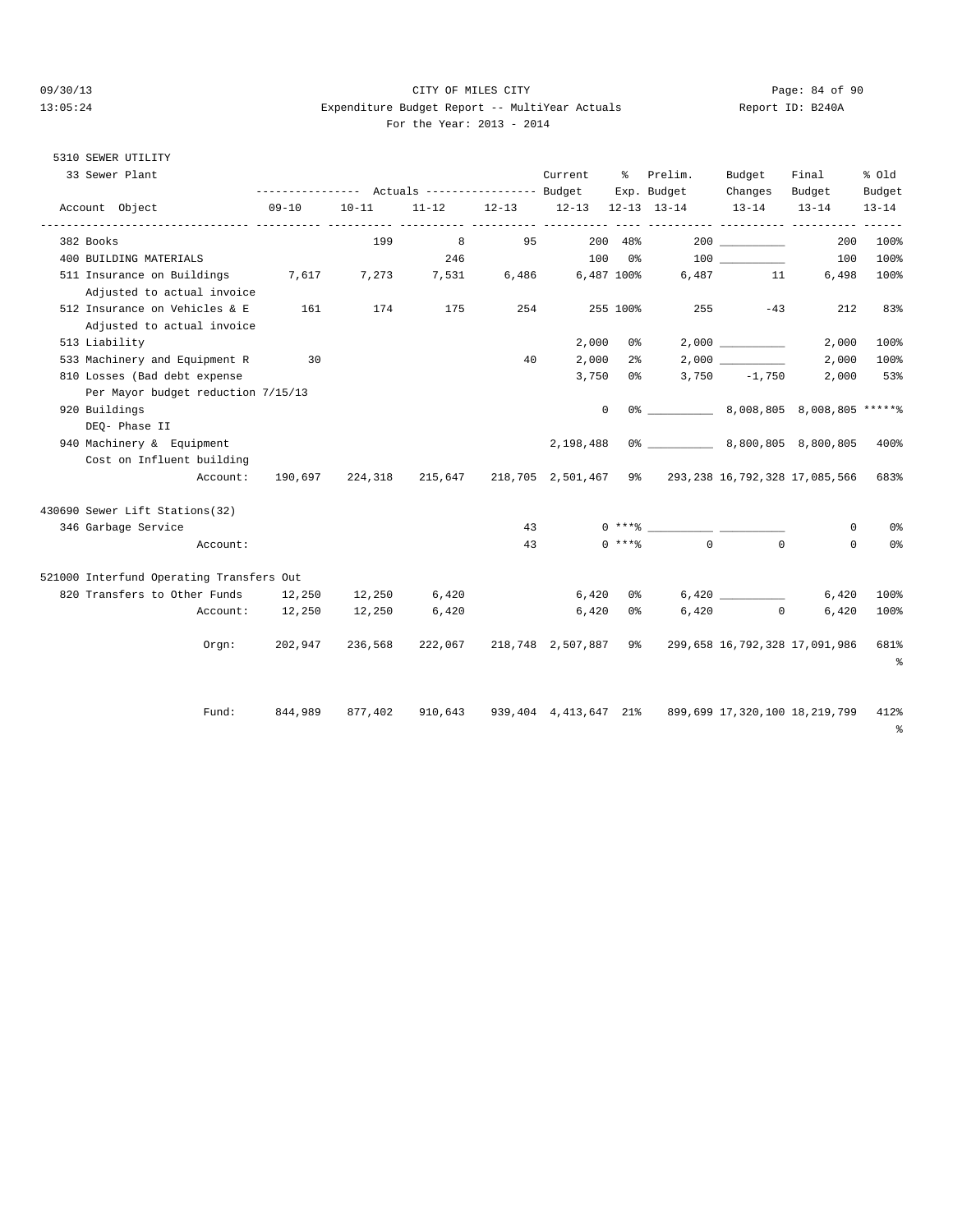#### 09/30/13 Page: 85 of 90 13:05:24 Expenditure Budget Report -- MultiYear Actuals Report ID: B240A For the Year: 2013 - 2014

### 5510 AMBULANCE FUND

| 10 Ambulance                                |           |           | --------------- Actuals ---------------- Budget |           | Current      | ႜ                | Prelim.<br>Exp. Budget      | Budget<br>Changes                                                                                                                                                                                                                                                                                                                                                                                                                                                          | Final<br>Budget | % old<br>Budget |
|---------------------------------------------|-----------|-----------|-------------------------------------------------|-----------|--------------|------------------|-----------------------------|----------------------------------------------------------------------------------------------------------------------------------------------------------------------------------------------------------------------------------------------------------------------------------------------------------------------------------------------------------------------------------------------------------------------------------------------------------------------------|-----------------|-----------------|
| Account Object                              | $09 - 10$ | $10 - 11$ | $11 - 12$                                       | $12 - 13$ | $12 - 13$    |                  | $12 - 13$ $13 - 14$         | $13 - 14$                                                                                                                                                                                                                                                                                                                                                                                                                                                                  | $13 - 14$       | $13 - 14$       |
| 420730 Emergency Medical Services-Ambulance |           |           |                                                 |           |              |                  | ---------- ---------- ----- |                                                                                                                                                                                                                                                                                                                                                                                                                                                                            |                 |                 |
| 111 Salaries and Wages - Perm               | 245,066   | 278,841   | 251,156                                         | 251,072   | 273,451 92%  |                  |                             | $263,767$ ___________                                                                                                                                                                                                                                                                                                                                                                                                                                                      | 263,767         | 96%             |
| 112 SALARIES AND WAGES - PART               | 2,100     | 1,181     | 730                                             | 4,186     |              | 3,000 140%       |                             |                                                                                                                                                                                                                                                                                                                                                                                                                                                                            | 4,000           | 133%            |
| 121 OVERTIME-PERMANENT                      | 75,388    | 76,267    | 77,519                                          | 75,175    | 65,000 116%  |                  |                             |                                                                                                                                                                                                                                                                                                                                                                                                                                                                            | 60,000          | 92%             |
| 131 VACATION                                | 8,818     | 15,630    | 3,636                                           | 9,531     |              | 8,624 111%       |                             | 8,800 _________                                                                                                                                                                                                                                                                                                                                                                                                                                                            | 8,800           | 102%            |
| 132 SICK LEAVE                              | 14,041    | 14,224    | 4,198                                           | 5,946     | 15,000 40%   |                  |                             |                                                                                                                                                                                                                                                                                                                                                                                                                                                                            | 10,000          | 66%             |
| 133 OTHER LEAVE PAY                         |           | 738       | 218                                             | 1,550     |              | 950 163%         |                             |                                                                                                                                                                                                                                                                                                                                                                                                                                                                            | 950             | 100%            |
| 134 HOLIDAY PAY                             | 4,553     | 6,844     | 5,666                                           | 6,132     |              | 7,500 82%        |                             |                                                                                                                                                                                                                                                                                                                                                                                                                                                                            | 7,000           | 93%             |
| 141 Unemployment Insurance                  | 525       | 585       | 873                                             | 1,231     |              | 957 129%         |                             |                                                                                                                                                                                                                                                                                                                                                                                                                                                                            | 1,178           | 123%            |
| 142 Workers' Compensation                   | 13,211    | 13,826    | 11,358                                          | 11,196    |              | 9,708 115%       |                             | $9,199$ ___________                                                                                                                                                                                                                                                                                                                                                                                                                                                        | 9,199           | 94%             |
| 143 Health Insurance                        | 41,116    | 39,867    | 44,050                                          | 45,788    | 45,469 101%  |                  |                             |                                                                                                                                                                                                                                                                                                                                                                                                                                                                            | 44,680          | 98%             |
| 144 FICA                                    | 5,546     | 6,236     | 4,943                                           | 5,935     |              | 4,484 132%       |                             | $3,795$ __________                                                                                                                                                                                                                                                                                                                                                                                                                                                         | 3,795           | 84%             |
| 145 PERS                                    | 1,300     | 1,553     |                                                 | 684       |              | $591\ 116$ $\_$  |                             |                                                                                                                                                                                                                                                                                                                                                                                                                                                                            | 0               | 0%              |
| 147 Firemen's Pension                       | 26,605    | 31,402    | 36,335                                          | 35,117    | 38,067 92%   |                  |                             |                                                                                                                                                                                                                                                                                                                                                                                                                                                                            | 37,574          | 98%             |
| 196 CLOTHING ALLOTMENT                      |           | 90        | 90                                              | 75        |              | $100$ 75% $\_$   |                             | $\frac{1}{2} \left( \frac{1}{2} \right) \left( \frac{1}{2} \right) \left( \frac{1}{2} \right) \left( \frac{1}{2} \right) \left( \frac{1}{2} \right) \left( \frac{1}{2} \right) \left( \frac{1}{2} \right) \left( \frac{1}{2} \right) \left( \frac{1}{2} \right) \left( \frac{1}{2} \right) \left( \frac{1}{2} \right) \left( \frac{1}{2} \right) \left( \frac{1}{2} \right) \left( \frac{1}{2} \right) \left( \frac{1}{2} \right) \left( \frac{1}{2} \right) \left( \frac$ | 0               | 0%              |
| 210 Office Supplies and Mater               | 927       | 1,522     | 1,304                                           | 1,472     |              | 1,300 113%       |                             |                                                                                                                                                                                                                                                                                                                                                                                                                                                                            | 1,000           | 76%             |
| 214 Small Items of Equipment                | 1,784     | 3,491     | 4,571                                           | 4,166     |              | 3,800 110%       |                             |                                                                                                                                                                                                                                                                                                                                                                                                                                                                            | 3,000           | 78%             |
| 220 Operating Expenses                      | 3,280     | 4,194     | 3,599                                           | 6,500     |              | 4,000 163%       |                             |                                                                                                                                                                                                                                                                                                                                                                                                                                                                            | 4,000           | 100%            |
| 222 Chemicals, Lab & Med Suppl              | 5,453     | 6,404     | 6,993                                           | 7,978     |              | 7,000 114%       |                             |                                                                                                                                                                                                                                                                                                                                                                                                                                                                            | 8,000           | 114%            |
| 226 Clothing and Uniforms                   | 85        | 126       | 100                                             | 10        | 125          |                  | $8\degree$ __               |                                                                                                                                                                                                                                                                                                                                                                                                                                                                            | 0               | 0%              |
| 230 Repair and Maintenance Su               | 2,654     | 5,463     | 4,277                                           | 4,244     | 5,000        | 85%              |                             |                                                                                                                                                                                                                                                                                                                                                                                                                                                                            | 5,000           | 100%            |
| 231 Gas, Oil, Diesel Fuel, Gr               | 11,927    | 16,503    | 17,761                                          | 16,649    | 18,000 92%   |                  |                             | $15,000$ __________                                                                                                                                                                                                                                                                                                                                                                                                                                                        | 15,000          | 83%             |
| 241 Consumable Tools                        | 149       | 73        | 26                                              |           | 50           | 0%               |                             | 50                                                                                                                                                                                                                                                                                                                                                                                                                                                                         | 50              | 100%            |
| 300 PURCHASED SERVICES                      |           | 2,907     | 4,103                                           | 1,391     |              | 2,500 56%        |                             |                                                                                                                                                                                                                                                                                                                                                                                                                                                                            | 2,000           | 80%             |
| 311 Postage, Box Rent, Etc.                 | 765       | 235       | 1,072                                           | 455       | 900          | 51%              |                             |                                                                                                                                                                                                                                                                                                                                                                                                                                                                            | 250             | 27%             |
| 320 Printing, Duplicating, Ty               | 324       | 172       | 35                                              | 529       |              | 250 212%         |                             |                                                                                                                                                                                                                                                                                                                                                                                                                                                                            | 200             | 80%             |
| 330 Publicity, Subscriptions                | 100       |           | 305                                             |           | 150          | 0%               |                             |                                                                                                                                                                                                                                                                                                                                                                                                                                                                            | 0               | 0 <sub>8</sub>  |
| 334 Memberships, Registration               |           | 129       |                                                 |           | 150          |                  |                             |                                                                                                                                                                                                                                                                                                                                                                                                                                                                            | 0               | 0 <sub>8</sub>  |
| 341 Electric Utility Services               | 2,741     | 1,851     | 2,051                                           | 2,212     | 2,500        | 88%              |                             |                                                                                                                                                                                                                                                                                                                                                                                                                                                                            | 2,500           | 100%            |
| 342 Water Utility Services                  | 356       | 347       | 315                                             | 324       | 350          | 93%              |                             |                                                                                                                                                                                                                                                                                                                                                                                                                                                                            | 400             | 114%            |
| 343 Sewer Utility Services                  | 162       | 151       | 186                                             | 177       |              | 175 101%         |                             |                                                                                                                                                                                                                                                                                                                                                                                                                                                                            | 200             | 114%            |
| 344 Gas Utility Service                     | 1,095     | 1,954     | 842                                             | 1,003     |              | $2,000$ 50%      |                             |                                                                                                                                                                                                                                                                                                                                                                                                                                                                            | 1,500           | 75%             |
| 345 Telephone & Telegraph                   | 1,975     | 1,697     | 2,002                                           | 1,886     |              | 1,500 126%       |                             |                                                                                                                                                                                                                                                                                                                                                                                                                                                                            | 1,800           | 120%            |
| 346 Garbage Service                         | 590       | 766       | 583                                             | 625       |              | 500 125%         |                             | $700$                                                                                                                                                                                                                                                                                                                                                                                                                                                                      | 700             | 140%            |
| 347 Telephone-Internet                      | 314       | 277       | 227                                             | 311       |              | 300 104%         |                             | 350                                                                                                                                                                                                                                                                                                                                                                                                                                                                        | 350             | 116%            |
| 350 Professional Services                   | 7,882     | 6,676     | 7,770                                           | 22,307    | 28,000 80%   |                  |                             | $30,000$ ___________                                                                                                                                                                                                                                                                                                                                                                                                                                                       | 30,000          | 107%            |
| 352 Wtr/Swr Lab Testing                     | 1,729     |           | 273                                             | 949       |              | $1,000$ 95% $\_$ |                             | $ -$                                                                                                                                                                                                                                                                                                                                                                                                                                                                       | $\mathbf 0$     | 0 <sub>8</sub>  |
| 360 Contr R & M                             | 260       | 898       | 80                                              | 437       | 1,000 44%    |                  | $1,000$ $\_$                |                                                                                                                                                                                                                                                                                                                                                                                                                                                                            | 1,000           | 100%            |
| 364 R&M Vehicles - Fire/Amb                 | 10,352    | 11,392    | 7,743                                           | 3,786     |              | $6,000$ $63\%$   |                             |                                                                                                                                                                                                                                                                                                                                                                                                                                                                            | 6,000           | 100%            |
| 370 Travel                                  | 1,370     | 1,848     | 1,205                                           | 1,113     |              | 2,500 45%        |                             |                                                                                                                                                                                                                                                                                                                                                                                                                                                                            | 1,912           | 76%             |
| 380 Training Services                       | 1,403     | 1,192     | 1,711                                           | 1,512     |              | 2,500 60%        |                             |                                                                                                                                                                                                                                                                                                                                                                                                                                                                            | 1,768           | 70%             |
| 382 Books                                   | 113       | 583       | 117                                             | 150       |              | 150 100%         |                             |                                                                                                                                                                                                                                                                                                                                                                                                                                                                            | 200             | 133%            |
| 400 BUILDING MATERIALS                      | 1,700     | 592       | 1,183                                           | 931       |              | 1,000 93%        |                             |                                                                                                                                                                                                                                                                                                                                                                                                                                                                            | 500             | 50%             |
| 512 Insurance on Vehicles & E               | 778       | 738       | 1,184                                           | 2,191     |              | 2,192 100%       | 2,500                       | $-384$                                                                                                                                                                                                                                                                                                                                                                                                                                                                     | 2,116           | 96%             |
| Adjusted to actual invoice                  |           |           |                                                 |           |              |                  |                             |                                                                                                                                                                                                                                                                                                                                                                                                                                                                            |                 |                 |
| 810 Losses (Bad debt expense                | 63,313    | 61,776    | 120,955                                         | 52,964    | 72,000 74%   |                  |                             |                                                                                                                                                                                                                                                                                                                                                                                                                                                                            | 70,000          | 97%             |
| 811 Contractual Allowances (A               | 245,052   | 197,526   | 183,443                                         | 281,557   | 170,000 166% |                  |                             |                                                                                                                                                                                                                                                                                                                                                                                                                                                                            | 180,000         | 105%            |
| Account:                                    | 806,902   | 818,767   | 816,788                                         | 871,447   | 809,793 108% |                  | 790,773                     | $-384$                                                                                                                                                                                                                                                                                                                                                                                                                                                                     | 790,389         | 97%             |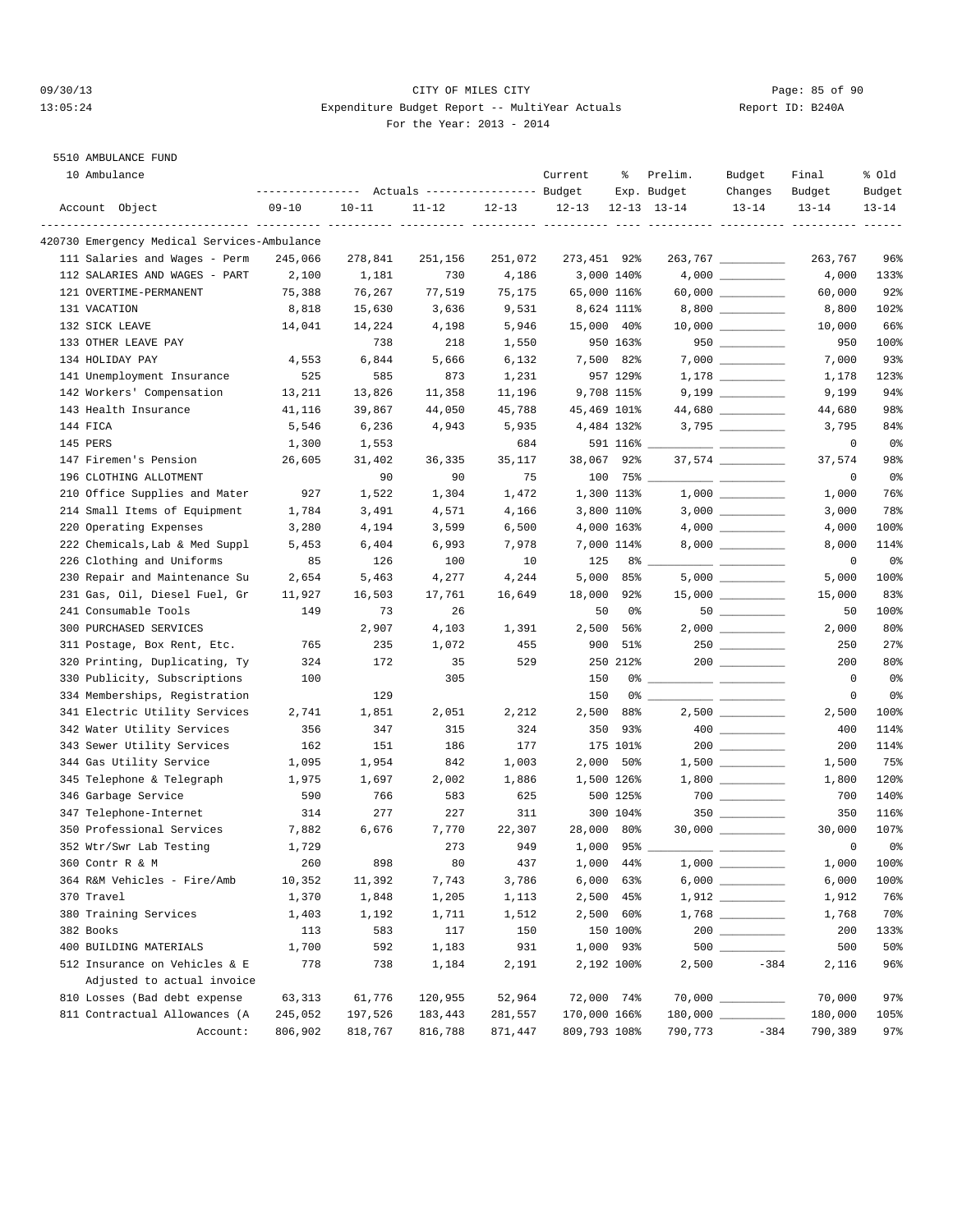#### 09/30/13 Page: 86 of 90<br>
Expenditure Budget Report -- MultiYear Actuals Report TD: B240A 13:05:24 Expenditure Budget Report -- MultiYear Actuals For the Year: 2013 - 2014

| 10001020 | <b>.</b> |
|----------|----------|
|          |          |
|          |          |
|          |          |

# 5510 AMBULANCE FUND

| 10 Ambulance                                                                    |          |           |                                    |                         | Current      | % Prelim.                                                   | Budget   | Final            | % old        |
|---------------------------------------------------------------------------------|----------|-----------|------------------------------------|-------------------------|--------------|-------------------------------------------------------------|----------|------------------|--------------|
|                                                                                 |          |           |                                    |                         |              | --------------- Actuals ---------------- Budget Exp. Budget | Changes  | Budget           | Budget       |
| Account Object                                                                  |          | $09 - 10$ | $10 - 11$                          |                         |              | $11-12$ $12-13$ $12-13$ $12-13$ $13-14$ $13-14$             |          | $13 - 14$        | $13 - 14$    |
| 490500 Other Debt Service Payments                                              |          |           |                                    |                         |              |                                                             |          |                  |              |
| 602 Prpl-Ambulance                                                              |          |           |                                    |                         |              | 24,831 0% 26,197 -36                                        |          |                  | 26, 161 105% |
| True up actual payment: Principle on Intercap loan for purchase of 3 ambulances |          |           |                                    |                         |              |                                                             |          |                  |              |
| 629 Interest-Ambulance                                                          |          | 1,226     |                                    |                         |              | 21 1,421 1,366 1,366 100%                                   | 843      | 843              | 61%          |
| Interest paid on Intercap loan for purchase of 3 ambulances                     |          |           |                                    |                         |              |                                                             |          |                  |              |
|                                                                                 | Account: |           | $1,226$ 21 $1,421$ 1,366 26,197 5% |                         |              | 26,197                                                      | 807      | 27,004           | 103%         |
| 510330 Comprehensive Liability Insurance                                        |          |           |                                    |                         |              |                                                             |          |                  |              |
| 513 Liability 12,981 13,231 12,977 12,378 12,378 100% 12,500                    |          |           |                                    |                         |              |                                                             | $-4,066$ | 8,434            | 68%          |
| True up liability premiums                                                      |          |           |                                    |                         |              |                                                             |          |                  |              |
|                                                                                 | Account: |           |                                    |                         |              | 12,981  13,231  12,977  12,378  12,378  100%  12,500        | $-4.066$ | 8,434            | 68%          |
| 521000 Interfund Operating Transfers Out                                        |          |           |                                    |                         |              |                                                             |          |                  |              |
| 820 Transfers to Other Funds 31,787 30,515 70,932                               |          |           |                                    |                         |              | 34,574 34,574 100% 34,574                                   | 142      | 34,716           | 100%         |
| Adjustment from new Adm fees spreadsheet-\$ 24716                               |          |           |                                    |                         |              |                                                             |          |                  |              |
| 10K to Dispatch                                                                 |          |           |                                    |                         |              |                                                             |          |                  |              |
|                                                                                 |          |           |                                    |                         |              | Account: 31,787 30,515 70,932 34,574 34,574 100% 34,574 142 |          | 34,716           | 100%         |
|                                                                                 | Orem:    | 852,896   | 862,534 902,118 919,765            |                         |              | 882,942 104% 864,044 -3,501                                 |          | 860,543          | 97%          |
|                                                                                 |          |           |                                    |                         |              |                                                             |          |                  | နွ           |
|                                                                                 |          |           |                                    |                         |              |                                                             |          |                  |              |
|                                                                                 | Fund:    | 852,896   |                                    | 862,534 902,118 919,765 | 882,942 104% | 864,044                                                     |          | $-3,501$ 860,543 | 97%          |
|                                                                                 |          |           |                                    |                         |              |                                                             |          |                  | နွ           |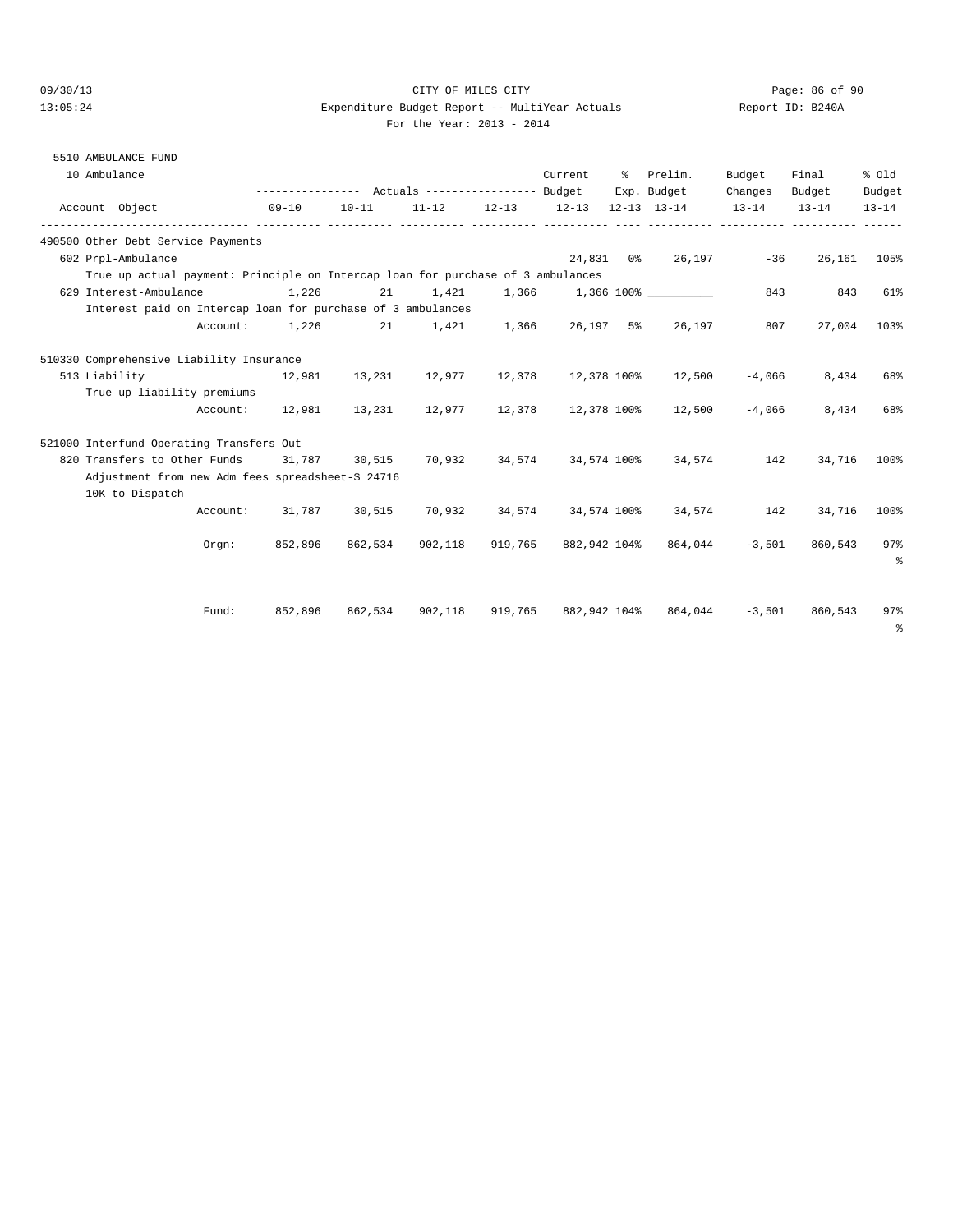#### 09/30/13 Page: 87 of 90 13:05:24 Expenditure Budget Report -- MultiYear Actuals Report ID: B240A For the Year: 2013 - 2014

#### 5610 AIRPORT OPERATING

| 87 Airport                                               | --------------- Actuals ---------------- Budget |           |           |           | Current        | ႜ          | Prelim.<br>Exp. Budget                                                                                                                                                                                                                                                                                                   | Budget<br>Changes | Final<br>Budget | % old<br>Budget |
|----------------------------------------------------------|-------------------------------------------------|-----------|-----------|-----------|----------------|------------|--------------------------------------------------------------------------------------------------------------------------------------------------------------------------------------------------------------------------------------------------------------------------------------------------------------------------|-------------------|-----------------|-----------------|
| Account Object                                           | $09 - 10$                                       | $10 - 11$ | $11 - 12$ | $12 - 13$ | $12 - 13$      |            | $12 - 13$ $13 - 14$                                                                                                                                                                                                                                                                                                      | $13 - 14$         | $13 - 14$       | $13 - 14$       |
|                                                          |                                                 |           |           |           |                |            |                                                                                                                                                                                                                                                                                                                          |                   |                 |                 |
| 430220 Operations                                        |                                                 |           |           |           |                |            |                                                                                                                                                                                                                                                                                                                          |                   |                 |                 |
| 110 Salaries and Wages-Comp A                            |                                                 |           | 1,396     |           | $\mathbf{0}$   |            |                                                                                                                                                                                                                                                                                                                          |                   | 0               | 0 <sub>8</sub>  |
| Account:                                                 |                                                 |           | 1,396     |           |                | $0$ ****   | $\Omega$                                                                                                                                                                                                                                                                                                                 | $\mathbf 0$       | $\mathbf 0$     | 0%              |
| 430300 Airport(87)                                       |                                                 |           |           |           |                |            |                                                                                                                                                                                                                                                                                                                          |                   |                 |                 |
| 111 Salaries and Wages - Perm                            | 72,010                                          | 71,040    | 68,930    | 70,239    | 81,458 86%     |            |                                                                                                                                                                                                                                                                                                                          |                   | 123,824         | 152%            |
| 121 OVERTIME-PERMANENT                                   | 3,245                                           | 3,377     | 5,556     | 18,331    | 3,611 508%     |            |                                                                                                                                                                                                                                                                                                                          |                   | 4,511           | 124%            |
| 131 VACATION                                             | 2,508                                           | 5,055     | 9,516     | 2,281     |                |            | $0***$ $\frac{20}{10}$                                                                                                                                                                                                                                                                                                   |                   | $\mathbf 0$     | 0%              |
| 132 SICK LEAVE                                           | 1,045                                           | 358       | 6,673     | 456       |                |            | $0***$ $\frac{1}{2}$ $\frac{1}{2}$ $\frac{1}{2}$ $\frac{1}{2}$ $\frac{1}{2}$ $\frac{1}{2}$ $\frac{1}{2}$ $\frac{1}{2}$ $\frac{1}{2}$ $\frac{1}{2}$ $\frac{1}{2}$ $\frac{1}{2}$ $\frac{1}{2}$ $\frac{1}{2}$ $\frac{1}{2}$ $\frac{1}{2}$ $\frac{1}{2}$ $\frac{1}{2}$ $\frac{1}{2}$ $\frac{1}{2}$ $\frac{1}{2}$ $\frac{1}{$ |                   | 0               | 0%              |
| 133 OTHER LEAVE PAY                                      |                                                 |           | 947       |           | 3,416          | 0%         |                                                                                                                                                                                                                                                                                                                          |                   | 4,498           | 131%            |
| 134 HOLIDAY PAY                                          |                                                 |           |           | 577       |                | $0***8$    |                                                                                                                                                                                                                                                                                                                          |                   | 0               | 0%              |
| 141 Unemployment Insurance                               | 119                                             | 119       | 231       | 322       |                | 310 104%   |                                                                                                                                                                                                                                                                                                                          | 598               | 598             | 192%            |
| 142 Workers' Compensation                                | 5,339                                           | 4,904     | 4,833     | 4,658     | 4,823 97%      |            |                                                                                                                                                                                                                                                                                                                          |                   | 6,327           | 131%            |
| 143 Health Insurance                                     | 12,256                                          | 12,780    | 12,489    | 11,511    | 14,504 79%     |            |                                                                                                                                                                                                                                                                                                                          |                   | 14,844          | 102%            |
| 144 FICA                                                 | 6,033                                           | 6,040     | 7,064     | 7,041     | 6,769 104%     |            |                                                                                                                                                                                                                                                                                                                          |                   | 10,162          | 150%            |
| 145 PERS                                                 | 5,408                                           | 5,424     | 6,301     | 5,584     | $6,256$ 89%    |            |                                                                                                                                                                                                                                                                                                                          |                   | 9,558           | 152%            |
| 196 CLOTHING ALLOTMENT                                   | 300                                             | 150       |           | 150       |                | 300 50%    |                                                                                                                                                                                                                                                                                                                          | $300$             | 300             | 100%            |
| 210 Office Supplies and Mater                            | 522                                             | 890       | 1,018     | 596       |                | 700 85%    | 900                                                                                                                                                                                                                                                                                                                      | $-200$            | 700             | 100%            |
| Per Mayor budget reduction 7/15/13                       |                                                 |           |           |           |                |            |                                                                                                                                                                                                                                                                                                                          |                   |                 |                 |
| 214 Small Items of Equipment                             | 5,208                                           | 342       | 658       | 924       | $3,500$ 26%    |            | 4,500                                                                                                                                                                                                                                                                                                                    | $-2,500$          | 2,000           | 57%             |
| Per Mayor budget reduction 7/15/13                       |                                                 |           |           |           |                |            |                                                                                                                                                                                                                                                                                                                          |                   |                 |                 |
| 220 Operating Expenses                                   | 1,393                                           | 1,171     | 2,486     | 19,584    | 3,000 653%     |            | 6,000                                                                                                                                                                                                                                                                                                                    | $-3,000$          | 3,000           | 100%            |
| Per Mayor budget reduction 7/15/13                       |                                                 |           |           |           |                |            |                                                                                                                                                                                                                                                                                                                          |                   |                 |                 |
| 230 Repair and Maintenance Su                            | 16,598                                          | 10,236    | 11,451    | 13,824    | 13,000 106%    |            |                                                                                                                                                                                                                                                                                                                          |                   | 18,000          | 138%            |
| Paint and hanger prices                                  |                                                 |           |           |           |                |            |                                                                                                                                                                                                                                                                                                                          |                   |                 |                 |
| 231 Gas, Oil, Diesel Fuel, Gr                            | 4,769                                           | 8,508     | 3,982     | 7,990     | 98,000         | 8%         |                                                                                                                                                                                                                                                                                                                          |                   | 8,000           | 8%              |
| 237 Aviation Fuel                                        | 185,951                                         | 220,981   | 434,563   | 639,669   | 300,000 213%   |            |                                                                                                                                                                                                                                                                                                                          |                   | 300,000         | 100%            |
| 239 Tires, Tubes Etc.                                    | 735                                             | 1,498     |           | 374       |                | $0***8$    |                                                                                                                                                                                                                                                                                                                          |                   |                 | $2,000$ *****%  |
| Pickup needs tires                                       |                                                 |           |           |           |                |            |                                                                                                                                                                                                                                                                                                                          |                   |                 |                 |
| 250 Supplies for Resale                                  | 293                                             | 395       | 264       |           | 1,000          | 0%         |                                                                                                                                                                                                                                                                                                                          |                   | 1,000           | 100%            |
| 311 Postage, Box Rent, Etc.                              | 201                                             | 253       | 185       | 143       |                | 250 57%    | 300                                                                                                                                                                                                                                                                                                                      | $-50$             | 250             | 100%            |
| Per Mayor budget reduction 7/15/13                       |                                                 |           |           |           |                |            |                                                                                                                                                                                                                                                                                                                          |                   |                 |                 |
| 317 Vehicle Tow-in Services                              |                                                 | 15        |           |           | 0              |            |                                                                                                                                                                                                                                                                                                                          |                   | 0               | 0%              |
| 319 Other Communication and T                            | 217                                             | 160       | 358       | 332       |                | 250 133%   |                                                                                                                                                                                                                                                                                                                          | $350$ __________  | 350             | 140%            |
| 320 Printing, Duplicating, Ty                            |                                                 |           |           | 9         |                | $0***$ $*$ |                                                                                                                                                                                                                                                                                                                          |                   | 0               | 0%              |
| 330 Publicity, Subscriptions                             | 1,731                                           | 422       | 91        | 60        | 100            | 60%        |                                                                                                                                                                                                                                                                                                                          |                   | 100             | 100%            |
| 334 Memberships, Registration                            | 50                                              |           |           |           | 1,250          | 0 %        |                                                                                                                                                                                                                                                                                                                          | $1,250 -1,000$    | 250             | 20%             |
| Per Mayor budget reduction 7/15/13                       |                                                 |           |           |           |                |            |                                                                                                                                                                                                                                                                                                                          |                   |                 |                 |
| 341 Electric Utility Services                            | 10,787                                          | 9,753     | 9,006     | 8,605     | $9,000$ $96\%$ |            |                                                                                                                                                                                                                                                                                                                          |                   | 11,000          | 122%            |
| 344 Gas Utility Service                                  | 4,126                                           | 4,176     | 3,203     | 4,100     | 5,000 82%      |            |                                                                                                                                                                                                                                                                                                                          |                   | 5,000           | 100%            |
| 345 Telephone & Telegraph                                | 1,995                                           | 2,235     | 2,314     | 2,791     | 2,500 112%     |            |                                                                                                                                                                                                                                                                                                                          |                   | 3,000           | 120%            |
| 347 Telephone-Internet                                   | 406                                             | 451       | 445       | 412       |                | 450 92%    |                                                                                                                                                                                                                                                                                                                          |                   | 450             | 100%            |
| 350 Professional Services                                | 1,224                                           | 2,283     | 1,373     | 12,936    | 5,000 259%     |            | 15,000                                                                                                                                                                                                                                                                                                                   | 28,900            | 43,900          | 878%            |
| Engineer fees for feasibility.                           |                                                 |           |           |           |                |            |                                                                                                                                                                                                                                                                                                                          |                   |                 |                 |
| 360 Contr R & M                                          | 450                                             | 660       |           | 3,375     | 3,000 113%     |            | 5,000                                                                                                                                                                                                                                                                                                                    | $-1,000$          | 4,000           | 133%            |
| Electrical is needed. Per Mayor budget reduction 7/15/13 |                                                 |           |           |           |                |            |                                                                                                                                                                                                                                                                                                                          |                   |                 |                 |
| 363 R&M Vehicles/Equip/Labor-                            |                                                 | 420       | 1,277     | 117       | 1,000 12%      |            |                                                                                                                                                                                                                                                                                                                          |                   | 2,000           | 200%            |
| 367 Plumbing, Heating, Electr                            | 1,969                                           | 3,659     | 516       | 434       | 2,500 17%      |            |                                                                                                                                                                                                                                                                                                                          |                   | 3,500           | 140%            |
|                                                          |                                                 |           |           |           |                |            |                                                                                                                                                                                                                                                                                                                          |                   |                 |                 |

Need to replace the heater. It's from the 50's.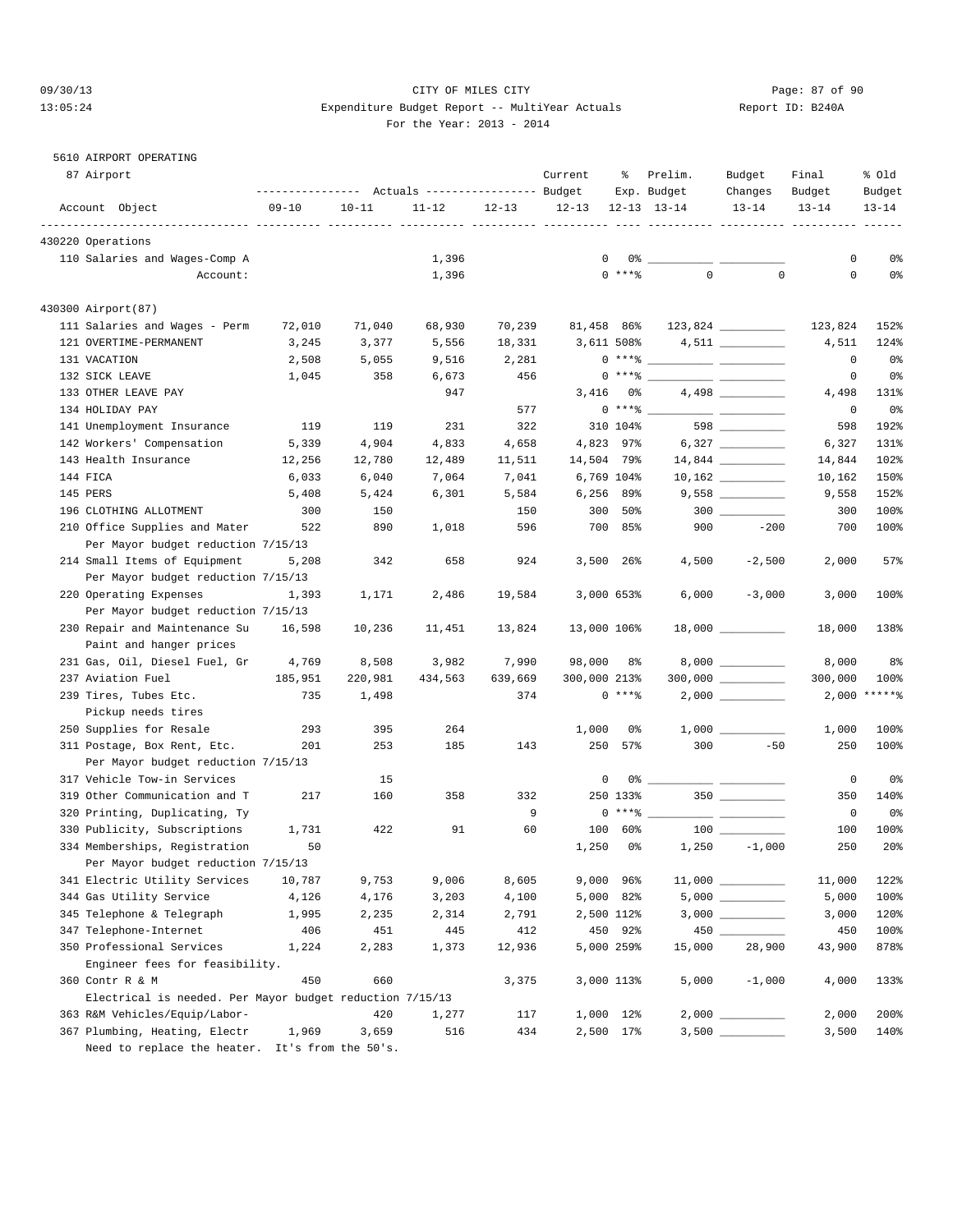#### 09/30/13 Page: 88 of 90 13:05:24 Expenditure Budget Report -- MultiYear Actuals Report ID: B240A For the Year: 2013 - 2014

#### 5610 AIRPORT OPERATING

| 87 Airport                                                                       | ---------------- |           | Actuals ----------------- Budget |           | Current      | နွ             | Prelim.<br>Exp. Budget                                                                                                                                                                                                                                                                                                 | Budget<br>Changes | Final<br>Budget | % old<br>Budget                 |
|----------------------------------------------------------------------------------|------------------|-----------|----------------------------------|-----------|--------------|----------------|------------------------------------------------------------------------------------------------------------------------------------------------------------------------------------------------------------------------------------------------------------------------------------------------------------------------|-------------------|-----------------|---------------------------------|
| Account Object                                                                   | $09 - 10$        | $10 - 11$ | $11 - 12$                        | $12 - 13$ | $12 - 13$    |                | $12 - 13$ $13 - 14$                                                                                                                                                                                                                                                                                                    | $13 - 14$         | $13 - 14$       | $13 - 14$                       |
| -------------- ----------                                                        |                  |           |                                  |           |              |                |                                                                                                                                                                                                                                                                                                                        |                   |                 |                                 |
| 370 Travel                                                                       | 342              | 326       | 266                              | 3,767     |              | 500 753%       |                                                                                                                                                                                                                                                                                                                        |                   | 0               | 0 <sup>°</sup>                  |
| 380 Training Services                                                            | 49               |           |                                  |           | 200          | 0 <sup>°</sup> |                                                                                                                                                                                                                                                                                                                        |                   | 500             | 250%                            |
| 511 Insurance on Buildings<br>Adjusted to actual invoice                         | 3,689            | 3,505     | 3,629                            | 3,319     |              | 3,320 100%     | 3,667                                                                                                                                                                                                                                                                                                                  | $-854$            | 2,813           | 84%                             |
| 512 Insurance on Vehicles & E<br>Adjusted to actual invoice                      | 1,124            | 1,034     | 1,062                            | 1,908     | 1,909 100%   |                | 2,000                                                                                                                                                                                                                                                                                                                  | $-232$            | 1,768           | 92%                             |
| 513 Liability                                                                    | 2,500            |           |                                  | 5,278     |              | $0$ *** $%$    |                                                                                                                                                                                                                                                                                                                        |                   | $\mathbf 0$     | 0 <sup>°</sup>                  |
| 530 Rent                                                                         |                  |           | 59                               | 311       |              | $0***8$        |                                                                                                                                                                                                                                                                                                                        |                   |                 | 22,000 ******                   |
| In other years this was coded to 220.                                            |                  |           |                                  |           |              |                |                                                                                                                                                                                                                                                                                                                        |                   |                 |                                 |
| 940 Machinery & Equipment                                                        |                  |           |                                  |           | 10,000       | $0\,$ s        |                                                                                                                                                                                                                                                                                                                        |                   | 15,000          | 150%                            |
| Purchase a small tractor with loader bucket & mower                              |                  |           |                                  |           |              |                |                                                                                                                                                                                                                                                                                                                        |                   |                 |                                 |
| Account:                                                                         | 354,592          | 382,620   | 600,746                          | 852,008   | 586,876 145% |                | 605,139                                                                                                                                                                                                                                                                                                                | 20,064            | 625,203         | 106%                            |
| 430376 FAA Grant                                                                 |                  |           |                                  |           |              |                |                                                                                                                                                                                                                                                                                                                        |                   |                 |                                 |
| 933 2010 State Aero Grant Mat                                                    |                  |           |                                  |           | 5,000        |                | $0$ $\frac{1}{2}$ $\frac{1}{2}$ $\frac{1}{2}$ $\frac{1}{2}$ $\frac{1}{2}$ $\frac{1}{2}$ $\frac{1}{2}$ $\frac{1}{2}$ $\frac{1}{2}$ $\frac{1}{2}$ $\frac{1}{2}$ $\frac{1}{2}$ $\frac{1}{2}$ $\frac{1}{2}$ $\frac{1}{2}$ $\frac{1}{2}$ $\frac{1}{2}$ $\frac{1}{2}$ $\frac{1}{2}$ $\frac{1}{2}$ $\frac{1}{2}$ $\frac{1}{2$ |                   | $\mathbf 0$     | 0 <sup>°</sup>                  |
| 937 2010 FAA Match                                                               |                  |           |                                  |           | 15,000       |                |                                                                                                                                                                                                                                                                                                                        |                   | $\mathbf 0$     | 0%                              |
| 938 2010 FAA Grant                                                               | $-1$             |           |                                  |           | 180,000      |                |                                                                                                                                                                                                                                                                                                                        |                   | $\Omega$        | 0 <sup>°</sup>                  |
| Account:                                                                         | $-1$             |           |                                  |           | 200,000      | 0 <sup>8</sup> | $\overline{0}$                                                                                                                                                                                                                                                                                                         | $\Omega$          | 0               | 0%                              |
| 490500 Other Debt Service Payments                                               |                  |           |                                  |           |              |                |                                                                                                                                                                                                                                                                                                                        |                   |                 |                                 |
| 641 Principal - Aeronautics L                                                    |                  |           |                                  |           | 4,921        | 0%             |                                                                                                                                                                                                                                                                                                                        |                   | 4,921           | 100%                            |
| 642 Interest - Aeronautics Lo                                                    | 1,605            | 1,427     | 1,249                            | 1,070     | 1,249        | 86%            |                                                                                                                                                                                                                                                                                                                        |                   | 892             | 71%                             |
| Account:                                                                         | 1,605            | 1,427     | 1,249                            | 1,070     |              | 6,170 17%      |                                                                                                                                                                                                                                                                                                                        | 5,813<br>$\circ$  | 5,813           | 94%                             |
| 510330 Comprehensive Liability Insurance                                         |                  |           |                                  |           |              |                |                                                                                                                                                                                                                                                                                                                        |                   |                 |                                 |
| 513 Liability                                                                    | 5,910            | 5,278     | 5,278                            |           | 5,800        | 0%             |                                                                                                                                                                                                                                                                                                                        |                   | 5,800           | 100%                            |
| Account:                                                                         | 5,910            | 5,278     | 5,278                            |           | 5,800        | 0%             | 5,800                                                                                                                                                                                                                                                                                                                  | $^{\circ}$        | 5,800           | 100%                            |
| 521000 Interfund Operating Transfers Out                                         |                  |           |                                  |           |              |                |                                                                                                                                                                                                                                                                                                                        |                   |                 |                                 |
| 820 Transfers to Other Funds                                                     | 12,466           | 11,675    | 12,266                           | 14,961    | 14,961 100%  |                | 14,961                                                                                                                                                                                                                                                                                                                 | 407               | 15,368          | 102%                            |
| Adjustment after new spreadsheet. This amount includes the \$4000 adjustment for |                  |           |                                  |           |              |                |                                                                                                                                                                                                                                                                                                                        |                   |                 |                                 |
| having own attorney                                                              |                  |           |                                  |           |              |                |                                                                                                                                                                                                                                                                                                                        |                   |                 |                                 |
| Account:                                                                         | 12,466           | 11,675    | 12,266                           | 14,961    | 14,961 100%  |                | 14,961                                                                                                                                                                                                                                                                                                                 | 407               | 15,368          | 102%                            |
| Orgn:                                                                            | 374,572          | 401,000   | 620,935                          | 868,039   | 813,807 107% |                | 631,713                                                                                                                                                                                                                                                                                                                | 20,471            | 652,184         | 80%<br>$\,{}^{\circ}_{\circ}\,$ |
| Fund:                                                                            | 374,572          | 401,000   | 620,935                          | 868,039   | 813,807 107% |                | 631,713                                                                                                                                                                                                                                                                                                                | 20,471            | 652,184         | 80%<br>$\epsilon$               |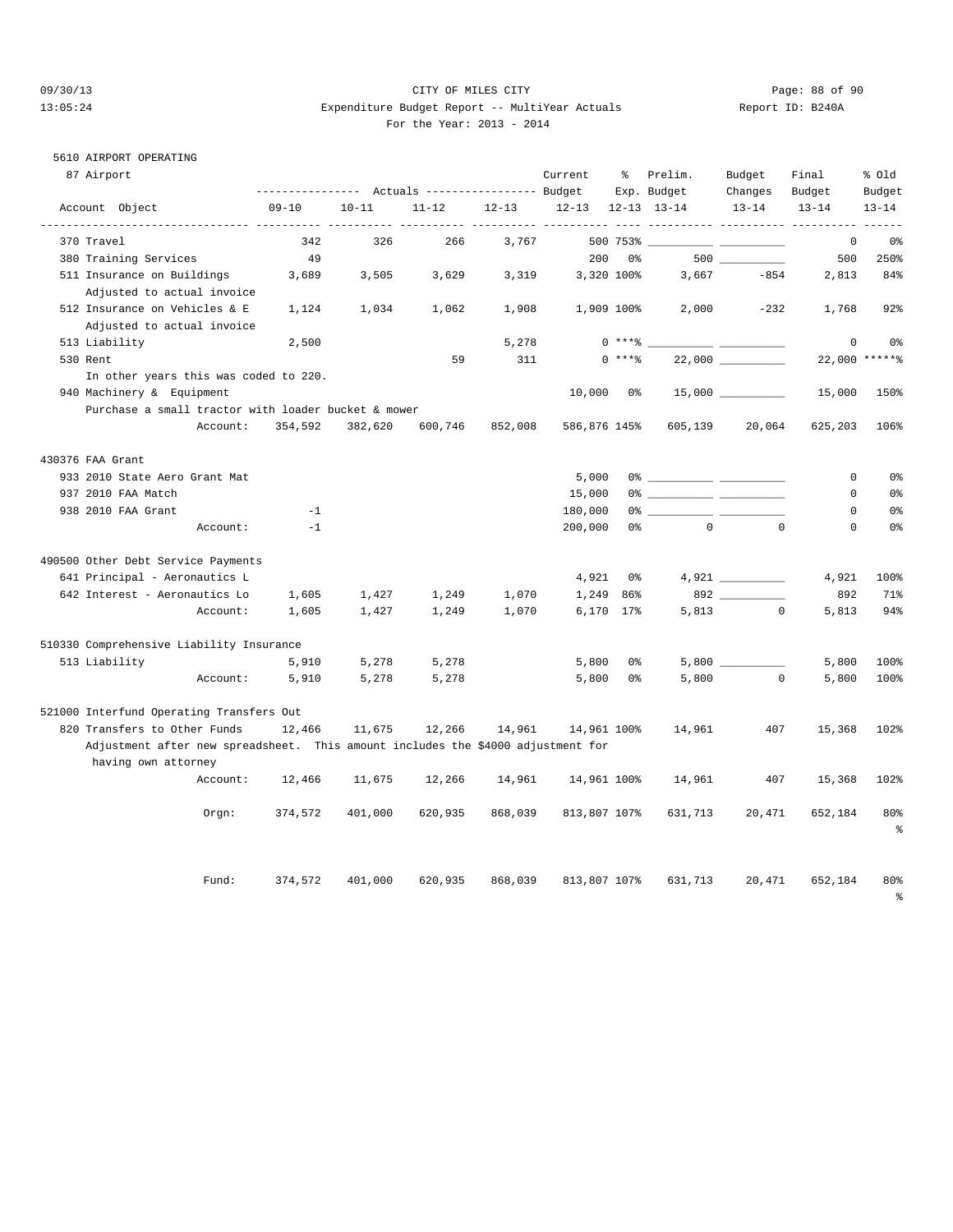#### 09/30/13 Page: 89 of 90 13:05:24 Expenditure Budget Report -- MultiYear Actuals Report ID: B240A For the Year: 2013 - 2014

| - - - |  |
|-------|--|
|       |  |
|       |  |
|       |  |
|       |  |
|       |  |
|       |  |
|       |  |
|       |  |

| 6040 PUBLIC WORKS                                                               |           |           |                                                 |           |             |                |                      |                  |             |                |
|---------------------------------------------------------------------------------|-----------|-----------|-------------------------------------------------|-----------|-------------|----------------|----------------------|------------------|-------------|----------------|
| 910 Public Works City Garage                                                    |           |           |                                                 |           | Current     | ႜွ             | Prelim.              | Budget           | Final       | % old          |
|                                                                                 |           |           | --------------- Actuals ---------------- Budget |           |             |                | Exp. Budget          | Changes          | Budget      | Budget         |
| Account Object                                                                  | $09 - 10$ | $10 - 11$ | $11 - 12$                                       | $12 - 13$ | $12 - 13$   |                | $12 - 13$ $13 - 14$  | $13 - 14$        | $13 - 14$   | $13 - 14$      |
| 430220 Operations                                                               |           |           |                                                 |           |             |                |                      |                  |             |                |
| 111 Salaries and Wages - Perm                                                   | 59,995    | 64,300    | 56,732                                          | 69,242    | 66,928 103% |                | 69,054               | 861              | 69,915      | 104%           |
| New payroll with the raise difference that was missed.                          |           |           |                                                 |           |             |                |                      |                  |             |                |
| 121 OVERTIME-PERMANENT                                                          | 2,381     | 2,166     | 718                                             | 1,227     |             | 1,000 123%     |                      |                  | 1,000       | 100%           |
| 131 VACATION                                                                    | 4,978     | 5,107     | 3,686                                           | 2,579     |             | 7,000 37%      | 7,000                | $-1,000$         | 6,000       | 85%            |
| Per Mayor budget reduction 7/15/13                                              |           |           |                                                 |           |             |                |                      |                  |             |                |
| 132 SICK LEAVE                                                                  | 3,352     | 3,826     | 881                                             | 1,614     |             | $4,000$ $40\%$ |                      |                  | 4,000       | 100%           |
| 133 OTHER LEAVE PAY                                                             |           |           |                                                 |           | 1,000       | 0%             |                      |                  | 1,000       | 100%           |
| 134 HOLIDAY PAY                                                                 |           | 1,090     | 125                                             |           | 3,000       | 0%             |                      |                  | 3,000       | 100%           |
| 141 Unemployment Insurance                                                      | 107       | 114       | 158                                             | 262       |             | 290 90%        |                      | 383              | 383         | 132%           |
| 142 Workers' Compensation                                                       | 4,804     | 4,697     | 3,315                                           | 4,063     | 4,520       | 90%            |                      |                  | 4,453       | 98%            |
| 143 Health Insurance                                                            | 12,256    | 12,803    | 12,215                                          | 15,137    | 14,721 103% |                |                      |                  | 14,844      | 100%           |
| 144 FICA                                                                        | 5,430     | 5,724     | 4,609                                           | 5,681     |             | $6,344$ 90%    |                      |                  | 6,507       | 102%           |
| 145 PERS                                                                        | 4,999     | 5,354     | 4,287                                           | 5,279     |             | $5,863$ 90%    |                      |                  | 6,864       | 117%           |
| 196 CLOTHING ALLOTMENT                                                          | 300       | 300       | 300                                             | 300       |             | 300 100%       |                      | $300$            | 300         | 100%           |
| 210 Office Supplies and Mater                                                   |           |           | 485                                             | 188       |             | 500 38%        |                      |                  | 500         | 100%           |
| 214 Small Items of Equipment                                                    |           |           |                                                 | 2,436     |             | $0***$ $*$     |                      | 11,900           |             | 11,900 ******  |
| Per Mayor budget reduction 7/15/13. To purchase 2 ton floor jacks, band saw and |           |           |                                                 |           |             |                |                      |                  |             |                |
| lathe                                                                           |           |           |                                                 |           |             |                |                      |                  |             |                |
| 220 Operating Expenses                                                          | 284       | 936       | 2,548                                           | 1,704     | 1,800       | 95%            |                      |                  | 1,800       | 100%           |
| 222 Chemicals, Lab & Med Suppl                                                  |           |           | 181                                             |           | 150         | 0%             |                      | $150$ __________ | 150         | 100%           |
| 226 Clothing and Uniforms                                                       |           | 297       | 556                                             | 220       |             | 450 49%        |                      |                  | 400         | 88%            |
| 230 Repair and Maintenance Su                                                   | 53        | 100       | 437                                             | 1,155     |             | 500 231%       |                      | 600              | 600         | 120%           |
| 231 Gas, Oil, Diesel Fuel, Gr                                                   | 557       | 2,023     | 1,165                                           | 622       |             | 1,500 41%      |                      | $1,500 -300$     | 1,200       | 80%            |
| Per Mayor budget reduction 7/15/13                                              |           |           |                                                 |           |             |                |                      |                  |             |                |
| 241 Consumable Tools                                                            |           |           | 131                                             | 40        | 100         | 40%            |                      |                  | 100         | 100%           |
| 341 Electric Utility Services                                                   | 4,353     | 4,076     | 3,879                                           | 4,455     |             | $5,000$ 89%    |                      |                  | 5,000       | 100%           |
| 342 Water Utility Services                                                      | 1,280     | 1,290     | 1,315                                           | 1,286     |             | 1,300 99%      |                      |                  | 1,300       | 100%           |
| 343 Sewer Utility Services                                                      | 844       | 689       | 689                                             | 716       |             | 750 95%        |                      |                  | 750         | 100%           |
| 344 Gas Utility Service                                                         | 1,955     | 1,396     | 1,277                                           | 1,401     |             | 1,800 78%      |                      |                  | 1,800       | 100%           |
| 345 Telephone & Telegraph                                                       | 716       | 855       | 614                                             | 441       | 750         | 59%            |                      | 750              | 750         | 100%           |
| 346 Garbage Service                                                             | 284       | 284       | 284                                             | 284       |             | 400 71%        | 400                  | $-100$           | 300         | 75%            |
| Per Mayor budget reduction 7/15/13                                              |           |           |                                                 |           |             |                |                      |                  |             |                |
| 347 Telephone-Internet                                                          | 178       | 182       | 147                                             | 206       |             | 200 103%       |                      |                  | 200         | 100%           |
| 350 Professional Services                                                       |           |           |                                                 | 78        |             | $0***8$        |                      |                  | 0           | 0 <sub>8</sub> |
| 360 Contr R & M                                                                 | 3,486     | 2,964     | 3,357                                           | 2,772     |             | 3,600 77%      |                      |                  | 3,500       | 97%            |
| 370 Travel                                                                      |           |           |                                                 |           |             | $200$ $0\%$    | $200$ $\qquad$       |                  |             | 200 100%       |
| 380 Training Services                                                           |           |           |                                                 | 75        |             | $0***8$        |                      |                  |             | $100$ *****%   |
| 513 Liability                                                                   |           |           |                                                 |           | 0           | 0%             |                      |                  |             | $1,561$ *****% |
| 940 Machinery & Equipment                                                       |           |           |                                                 |           | 15,000      |                |                      |                  | $\mathsf 0$ | 0%             |
| Account:                                                                        | 112,592   | 120,573   | 104,091                                         | 123,463   | 148,966 83% |                | 139,016              | 11,361           | 150,377     | 100%           |
| 510330 Comprehensive Liability Insurance                                        |           |           |                                                 |           |             |                |                      |                  |             |                |
| 513 Liability                                                                   | 2,517     | 2,053     | 1,993                                           | 1,561     |             |                | 1,561 100% _________ | 1,427            | 1,427       | 91%            |
| True up liability premiums                                                      |           |           |                                                 |           |             |                |                      |                  |             |                |
| Account:                                                                        | 2,517     | 2,053     | 1,993                                           | 1,561     |             | 1,561 100%     | 0                    | 1,427            | 1,427       | 91%            |